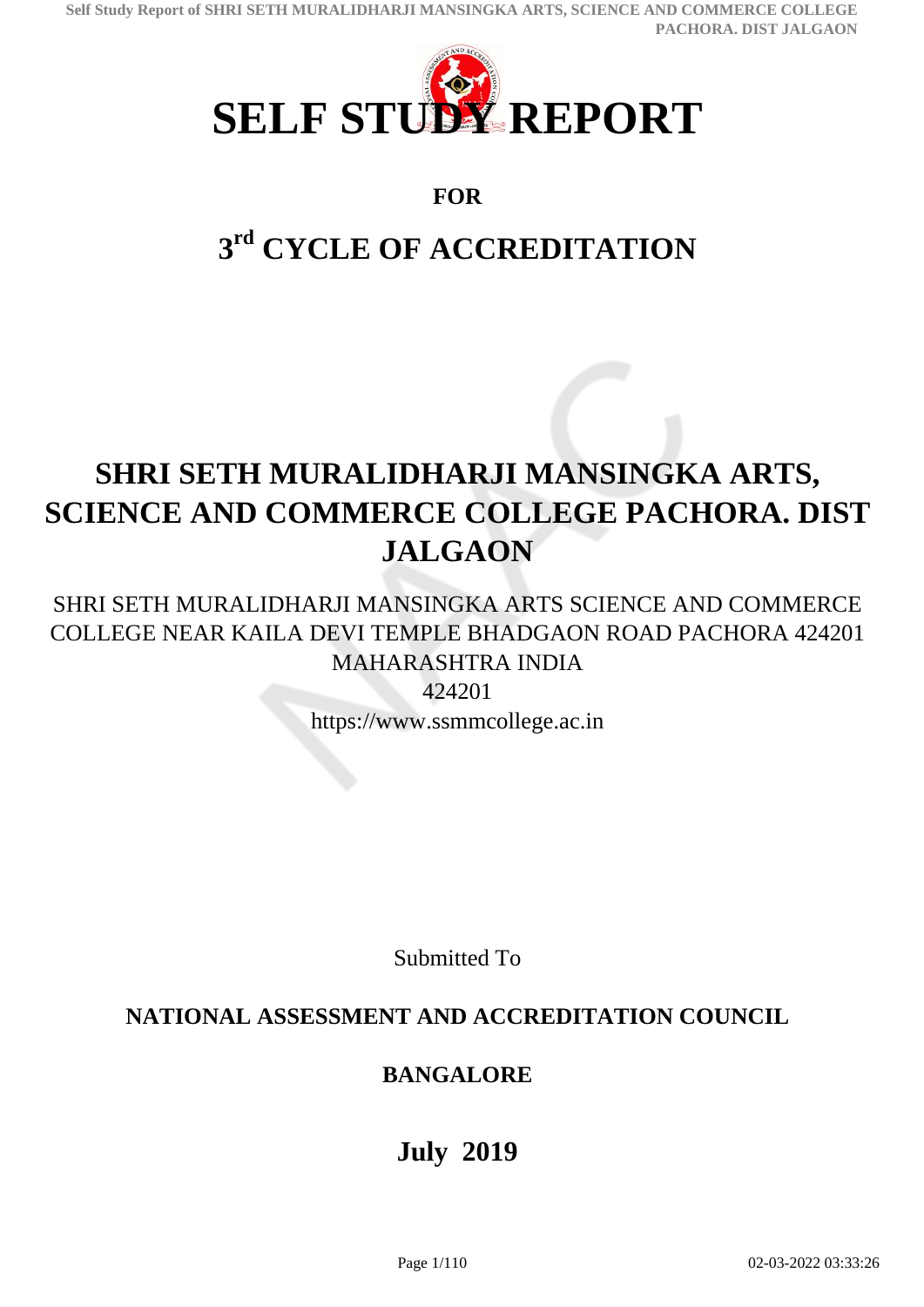## **1. EXECUTIVE SUMMARY**

## **1.1 INTRODUCTION**

- 1. P. T. C. Education society's Shri Seth Muralidharji Mansingka Arts, Science & Commerce College is one of the prime institute **established in 1970,** to promote higher education with the prior permission of **Maharashtra Govenment and Pune University, Pune.** The very next year, the college also started the science stream to cater the needs of the aspirants of higher Education.
- 2. The institution has got recognition as per UGC Act 1956, 2(F) and 12(B). Shri Seth Muralidharji Mansingka donated an amount for the building and in **1988-89** the college was shifted in the new building. As an educational institution the college has maintained educational standardsas per UGC and concerned affiliating University and the highly well qualified staff is trying the best to cultivate the students to the optimum educational standards. The College has full-fledged and sufficient infrastructure, likewise –playground facilities, Botanical garden, a Health Center, well equipped library and various science laboratories.
- 3. The institution has got accreditation first in January 2004 with **B Grade,** and later on re-accreditated in March 2012 with **CGPA 2.80 (B Grade).**
- 4. Despite having local disadvantages of being situated in a mofussil area of Maharashtra betterly known as Khandesh, the institution is marching ahead for higher education to shape out the personality of students.
- 5. The Institution is affiliated to North Maharashtra University, offering Conventional Under Graduate and Post Graduate Programs in Arts, Sciene & Commerce streams. Apart from it, the college has started some certificate courses on life skill basis.
- 6. the institution is trying to make covetious, zelaous efforts to maintain the status and standard of education meticulously.
- 7. Now the institution is ready to undergo for the 3rd Cycle with the same vision and mission as given below--

### **Vision**

Being higher education transforming institution, recognized for excellence in teaching, research and outreach, providing the quality education to youths, inculcating and promoting intellectual personalities with the pursuit of institutional motto **"Avaghe Dharu Supanth"** (Leading to the Dignifined Ways of Salvation through Education), dissiminating the sublime knowldge that prevail local to global humanity in the universe.

### **Mission**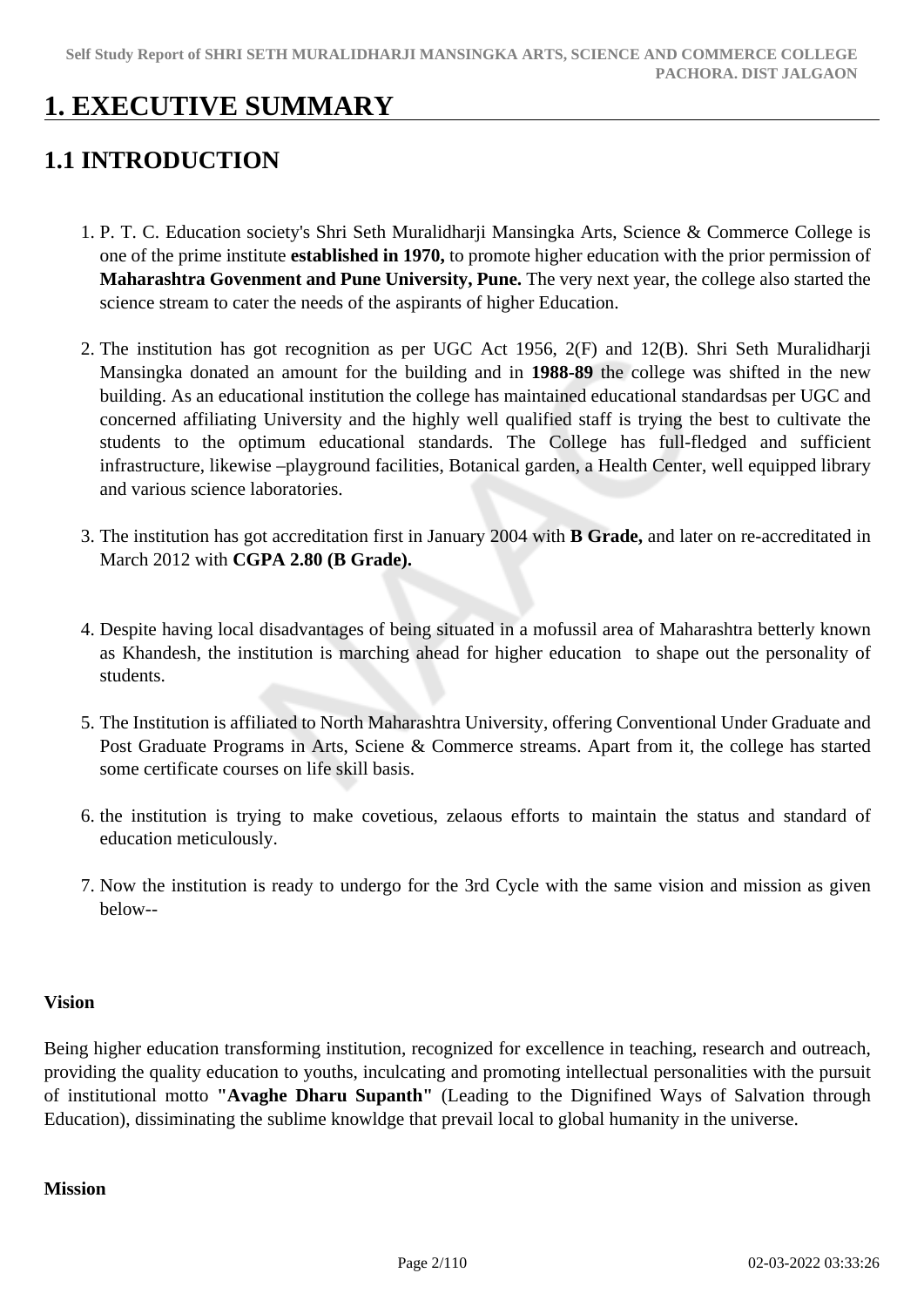To foster the qualitative value-based and student-centered education, that would enhance intellectual ability to play a role of responsible citizens and thus creating perfect leadership for socio-economical, agro-industrial and eco-cultural development of our country."

## **1.2 Strength, Weakness, Opportunity and Challenges(SWOC)**

## **Institutional Strength**

- 1. The management is quite dynamic, participative and friendly to enrich academic and ethical values.
- 2. 13 acres with 3500 Sq. Meter built up area in three different sections, consisting--teaching building, administrative building and library.
- 3. Consistently good results both of UG and PG
- 4. Well qualified teaching staff to cater the needs of the students
- 5. Well equipped library, laboratories, seminar hall, ladies rooms, toilet blocks and RO Drinking water, English language laboratory, Health centre and canteen building, Botanical garden, emergency power-cut-supply, counseling center, feedback from the students, research and extension activity (NSS).
- 6. Separate department wise IT facility for the students of special subject, such as—internet, Wi-Fi, Printing online notes facilities and departmental library.
- 7. Well equipped library in different sections loaded with more than 55000 books, reference books, journals, periodicals and daily newspapers.
- 8. Well equipped Health Center, playground and a four hundred meter eight lane running track and basketball ground.
- 9. Most of the departments are furnished with computer and internet facility.
- 10. Gender friendly campus with equal opportunity to male and female students.
- 11. Mentoring poor and needy students by way of SAF (Student Aid Fund) student adoption scheme and college merit scholarship
- 12. A separate Student Development Council is also working for the better prospectus and personality department of the students.
- 13. As per university and college C. D. C resolution "Earn and Learn" scheme for needy students.
- 14. There are two ladies rooms, on each floor along with vending machine and toilet block.
- 15. The teaching Staff is engaged in research and extension activities. 10 members are Ph. D holders and 4 members are doing research work. One major research project and four miner research projects are also completed. Seven of the staff members are working as Ph. D supervisors in NMU, Jalgaon and BAMU, Aurangabad
- 16. Water Harvesting, Drip Irrigation system for tree plantation, and Medicinal plants in the Botanical garden and to maintain pollution free environment in the premises.
- 17. As per University norms and conditions laid down by UGC the admission and examination process is computerized.
- 18. It is proud to say that, the institution is having 5 MOUs for the betterment and upliftment of the students.

### **Institutional Weakness**

Institutional weaknesses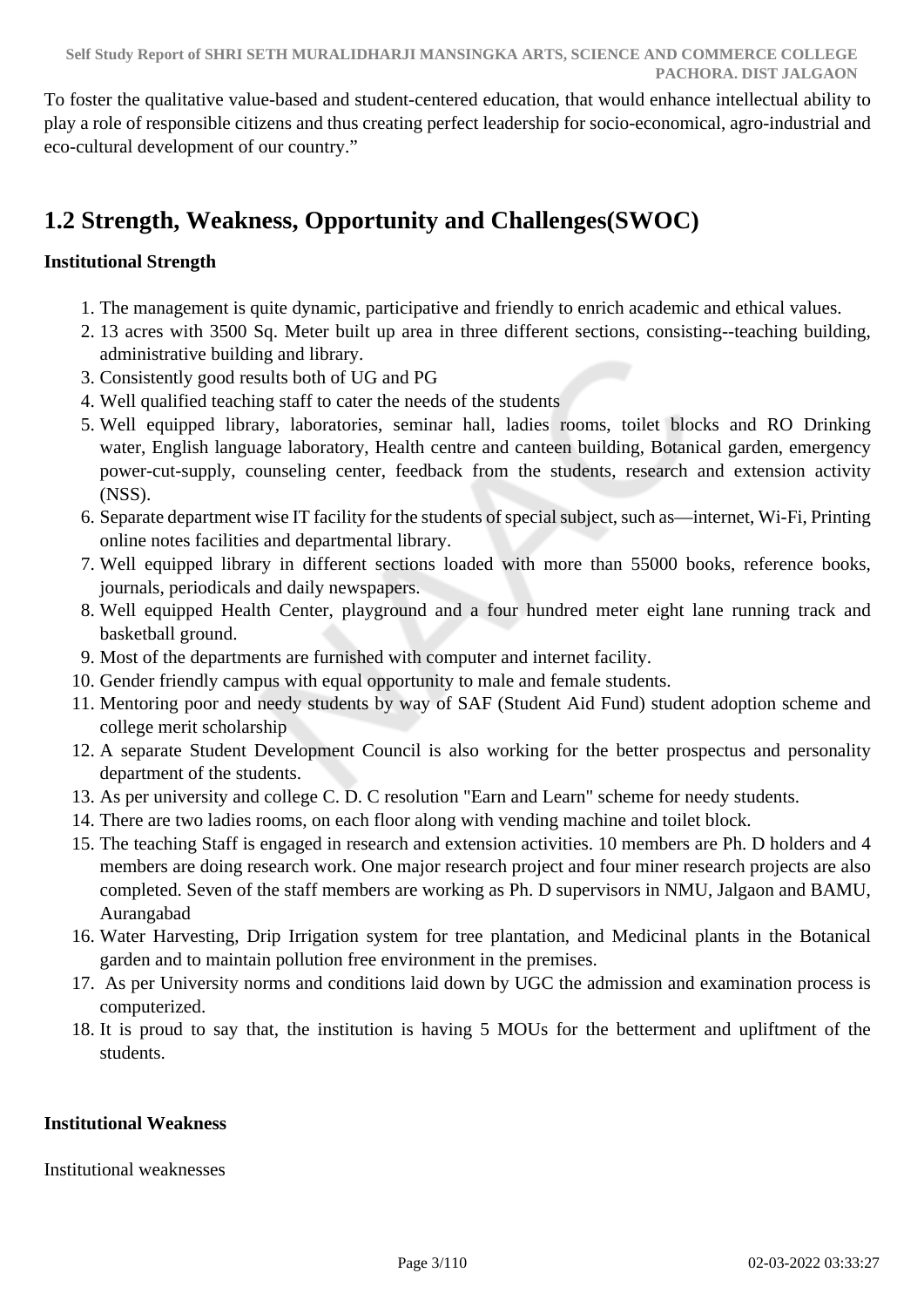- 1. After the superannuation of the regular staff most of the posts are vacant because of the state government's policy of recruitment of new staff.
- 2. The present infrastructure needs some modification and addition such as community Hall and some more classrooms,indoor game facilities.
- 3. Less scope for industrial experience and research
- 4. More teachers from the present faculty should under go Ph. D or M. Phil research work.
- 5. As the students are from rural environment they do have certain difficulties in using the online processes such as admission and examination forms.
- 6. It seems to be difficult to provide net facility and computer facility to every student of Arts and commerce faculty
- 7. As the college is situated in rural area different companies are not ready for placement camps in the college premises.
- 8. Because of the Ban laid by Government of Maharashtra, College is unable to recruit the required Nonteaching staff.
- 9. As most of the guardians belong to rural environment, they fail to understand the requirements of their wards and the college as well.
- 10. Weak economical background is another hurdle in the progress of students.
- 11. Library building is not sufficient to accomodate the students as there are no extra rooms in the central library.

### **Institutional Opportunity**

- 1. Post Graduate courses in all the three faculties are expected to be introduced.
- 2. Diploma courses such as taxation law, Travel and Tourism and Computerized Accounting can be **introduced**
- 3. Some new job oriented courses can be introduced
- 4. To motivate the faculty for research and innovative practices
- 5. Providing resources for poor and needy students on a large scale is possible
- 6. Students consumer stores
- 7. e-Suvidha centre for students

## **Institutional Challenge**

- 1. As the institution is offering the conventional courses like B.A, B.Com / B. Sc Hence the students go for professional courses like B. Ed., Chemical industry and Commercial sectors.
- 2. Campus drive for placement needs to be strengthened.
- 3. Keeping pace with rapid changes in higher education is necessary.
- 4. To attract eminent teachers and academicians
- 5. To motivate the faculty for major and minor research projects and M. Phil / Ph. D research work.
- 6. Moreover, UGC, WRO Pune and other funding agencies already have stopped the grants after 12th Five Year Plan, so the research work is not being carried out by the faculty members.

## **1.3 CRITERIA WISE SUMMARY**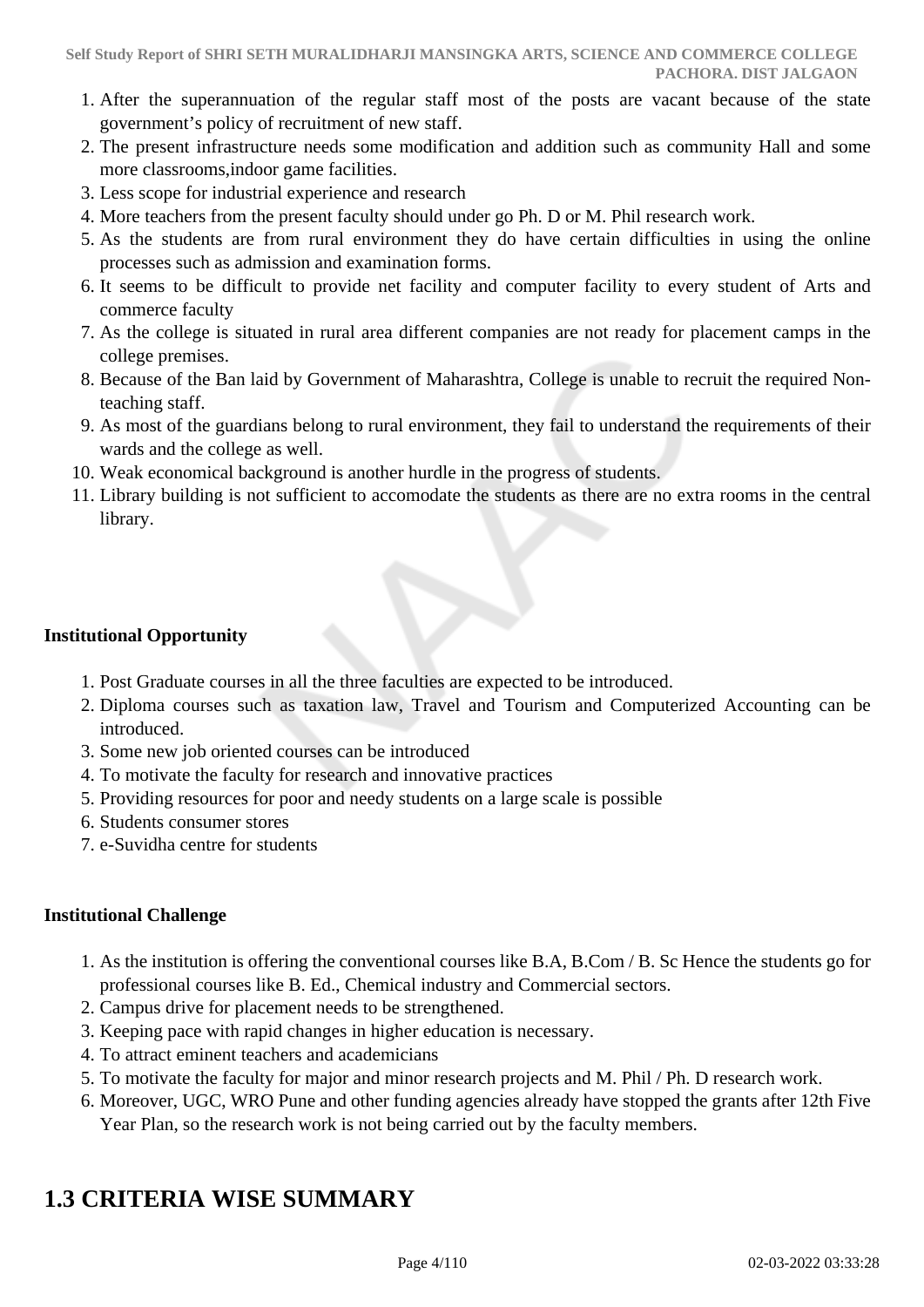### **Curricular Aspects**

As the college is affiliated to North Maharashtra University, Jalgaon, the Institute has to follow syllabus prescribed by the university. However, some faculties of the institution are BOS members, contributing regularly to the syllabus framing work. The university syllabus is seriously implemented by the college. A separate committee is formed and concerned teachers and Head of the departments are informed accordingly. Lesson plans are prepared and seriously worked out throughout the year. Every term expert lectures, extra lectures and seminars are arranged. Mid-term tests and tutorials are also arranged. The semester examinations of the university are conducted by the college seriously. Programs under NSS, Yuwati Proabodhini and Students Welfare departments are frequently conducted for the students and community to create awareness at social and national level.

Teachers are meticulously preparing healthy and educational environment in the college. Furthermore, faculty members are permitted to attend workshops, seminars and conferences to update themselves. Some of our teachers are engaged in research work such as M. Phil, Ph. D, Minor and Major Research projects. They arrange remedial, bridge courses for the Weak Students. Achievements of Students in academic and extracurricular activities are recognized by the college. Assigned faculty members organize various educational cultural and social programs. These programs result into creating social and national awareness. Moreover, the college is affiliated to North Maharashtra University, Jalgaon, so there is less opportunity to introduce new degree or diploma courses.

### **Teaching-learning and Evaluation**

The process of teaching – learning and evolution is consistent and constant as per the university norms. The first year B.A./B.Com/B.Sc admissions are worked out as per the university and State Govt. norms and the reservation policy. The admission committee follows the norms and conditions laid down by the concerned university and Government of Maharashtra. The online process is the first step to be completed, then the merit list is displayed which is prepared as per the norms of reservation policy and the same list is highlighted on the student notice board. Meritorious and reserve category students are given priority as per the norms. The admitted students should also follow rules such as regular attendance in the classes, practical works and the midterm examinations, seminars and conferences. They have to appear for the semester examination conducted by the university in college premises.

 The teaching faculty is also very much careful about over all development of students, coming from different social strata. Bridge and remedial courses are arranged for weaker students. The teaching faculties regularly update themselves by attending workshops, seminars and conferences. About 10 of the staff members have obtained Ph. D degree in the concerned discipline and 9 of the staff members have completed M. Phil degree. Some of the staff members have completed major and minor research projects.

Internet connections and computers are provided to different departments for the updatation of faculty and studnets. Expert lectures are arranged throughout the academic year. Students can very easily access to the library for various references. They are boosted to participate in extracurricular activities such as NSS, Sports and the Students Welfare. Achievements of the students in academic and extracurricular activities are acknowledged by the college. Meritorius students are felicitated in the special function of college

 The affiliating university has adopted semester system. The Institution follows midterm tests and tutorials assessment and evaluation. The internal test score is submitted to the university. The semester exams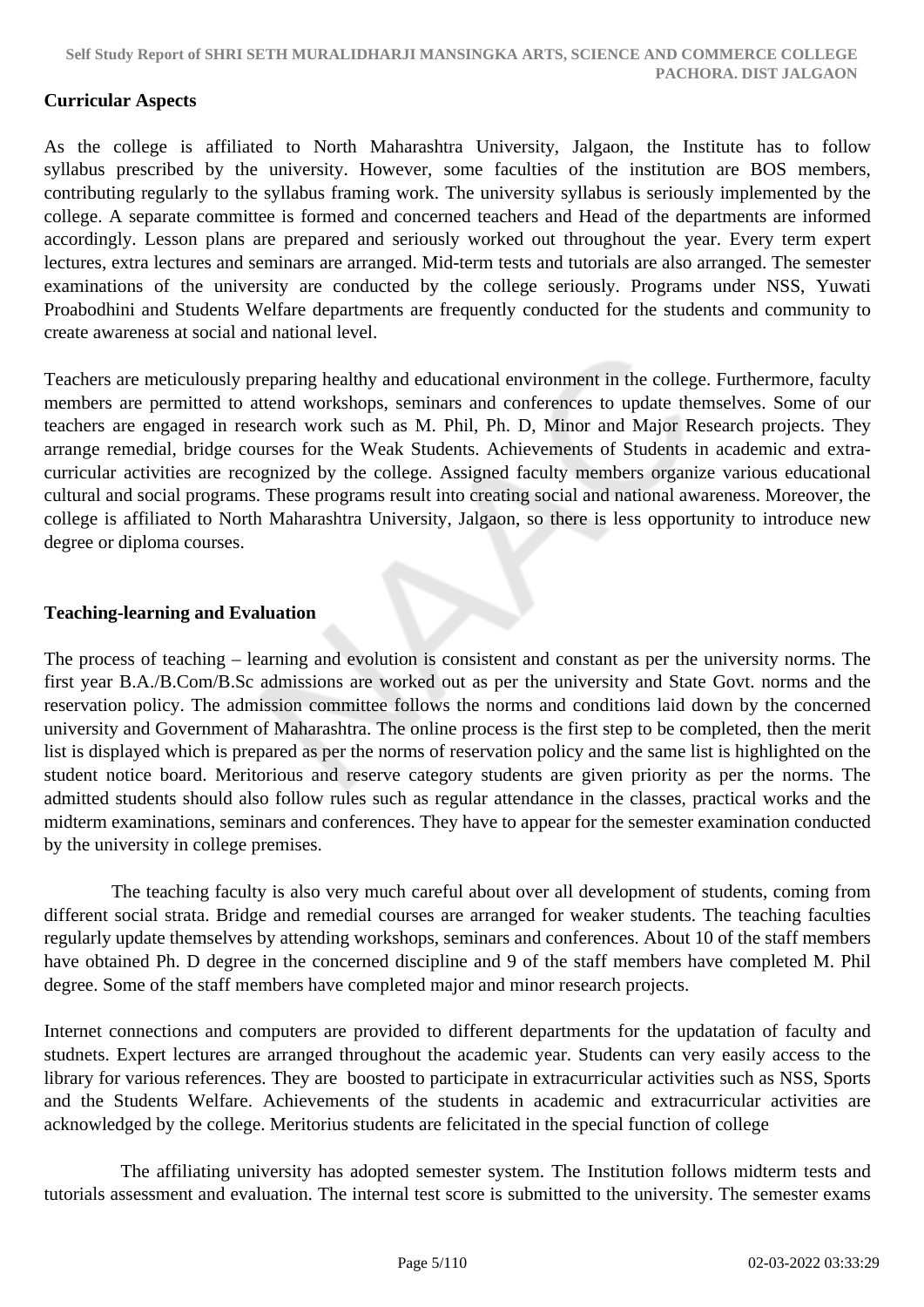are conducted as per the university schedule and the work of assessment and declaration of result is done by the university.

### **Research, Innovations and Extension**

After I and II cycle of accreditation and assessment the institution has given much of attention on research activity. Eight to ten teachers in have got their Ph. D degrees. About 9 of the staff members have got their M. Phil degrees. Our Marathi department head Prof. Dr. W. S. Wale has completed one major research project. Our managements always boost for research work and they have declared prize of Rs. 5000/- for the staff member who completes his Ph.D. Most of staff members have attended international and national level conference and seminars. They have published their research papers in National and International journals. PG students' of history and English are made aware of research activity.

As previously stated that, all the departments are suggested to promote research and extension activities among the students.Accordingly the innovative practices are fully open for them. Students are allowed to use rare references books, journals and encyclopedias in the library and departments. The Botany department takes students to forest visits to collect rare medicinal plants & species. A project of water harvesting and vermin culture is also undertaken by the Botany department successfully. We have planted different trees by using water dripping system in our premises. Internet facilities are provided for teachers and students in different departments. The most needy and economically backward students are adopted and mentored by the college and some of staff members. We also provide merit scholarship to needy students apart from GOI scholarship.

As a part of extension activity, institution runs NSS unit, in which 250 students regularly participate every academic year. A village is adopted in the scheme of University for Special Winter Camp of 07 days. It is arranged and held in that particular village. Near about 125 NSS volunteers participate in that special winter camp. The NSS unit regularly arranges expert lectures on ADIS awareness, Sex educational sections for female students, awareness for intermittent suicides of famers and water conservation. All these extension activities enhance socio-cultural awareness among the students to make them perfect citizens of post modern India.

### **Infrastructure and Learning Resources**

As, the institution is established in 1970, it is continuously progressing in terms of quality and quantity. The institution has its own area of 13 acres spread with three separate buildings.1. Teaching building- in this building there are staff rooms, Examination Department, 30 different classrooms, laboratories, ladies rooms and toilet blocks, 2. Administrative building- the building consists of 8-10 windows serving to the students' basic educational needs, cabins for Registrar, Office Superintendent and Principal's chamber. 3. it is a separate central library building which is inclusive of a serving window, staff room, separate reading rooms for the staff and male and female students. There are about 55000 precious books which consist of rare reference books, text books, journals and magazines. Our some of the departments have maintained departmental libraries for the benefit of students of their department. Physics, Chemistry, Botany and Computer Science labs are well equipped and sufficient for the students. There are 25 computers in the computer laboratory and each department is having computer, internet and Wi-Fi facility. In all the three buildings, there are separate toilet blocks, as well as pure hygienic drinking water system. Moreover, Institution has emergency power-cut-supply system in our teaching building. After that, English department has established a language lab with the help ACEN English Lab Developer, Pune, in this laboratory, there are 10 booths provided to enrich the four skills of English among the students.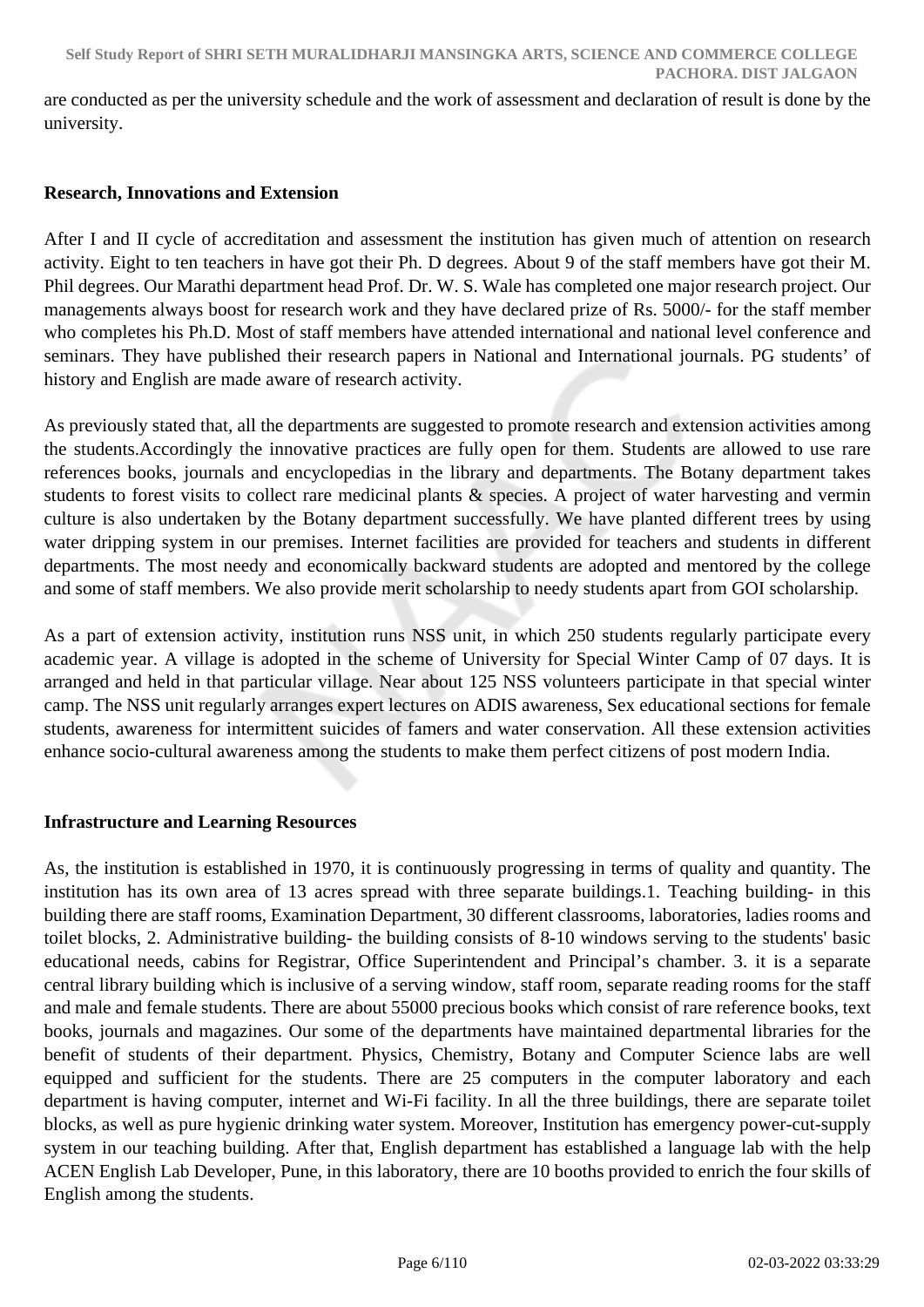All the three buildings are under the surveillance of CCTV cameras. The Botany department has established a botanical garden, water harvesting project and vermy culture project. We do have wonderful facility of well equipped playground with a running track. The basket ball ground and a well equipped Health Centre. The college canteen building is situated at the centre of the three sections. Taking into account the increasing strength of the students we need some more classrooms, a community hall and a gymkhana hall for indoor games for which our management and college is striving hardly.

### **Student Support and Progression**

For effective communication, and academic support for the students, the college publishes its upgraded prospectus and makes it available to every student before their admission. The prospectus contains relevant information about each courses like—admission process, fees, scholarships and various facilities available in the college. Admissions are given on merit basis and the reservation policy of the state government. Accordingly, students are benefitted of different concessions and scholarships as per the government policy. Support services are specially made available to SC, ST, NT, and OBC students. The NSS unit and student welfare unit at the college level arrange different activities for their empowerment and awareness. Expert lectures, extra-curricular activities, career guidance cell and some special programs are arranged for female students. Students are encouraged, boosted to participate in different social as well as cultural activities on the college and the university level. The institution is quite happy to felicitate academically rich, meritorious students and sports persons, along with cash prizes in the annual function. In another way, Institution provides ample opportunities to students and faculty members to participate actively in various national programs like— Tree plantation and Green movement in the campus. Curricular, extracurricular and co-curricular activities are conducted with well defined objectives and its results help the institute to measure the optimum educational objectives.

### **Governance, Leadership and Management**

P. T. C. Education Society Ltd. Pachora's management is having very positive role in the development of the institution. The college is administered by the Local Management Committee, which consists of some office bearers of the management, the principal, vice principals, teachers and non-teaching representatives. The LMC meets 2/3 times during the academic year to decide the financial and academic matters and development.

 On the administrative level, Principal, Vice Principals, the office staff as well as Head of the Departments meet regularly to specify the administrative and academic developments and progress. Staff meetings are administered at the beginning of the academic year and all the plans are discussed. The principal then conducts the separate meetings of the heads of the departments and the curricular, co-curricular and extracurricular strategies are discussed and made fina. Different committees are formed to work out different responsibilities such as admission, teaching sessions, examinations, NSS, Sports and other activities. By the end of the academic year, the LMC takes a serious survey of the academic and financial developments. Above all, there is good harmony among the management, the principal and the staff,because of which, the college is progressing considerably

## **Institutional Values and Best Practices**

The Institution is established in 1970 with the sublime aim to provide higher education to the rural students and to inculcate educational, social and cultural values among them. For the last 48 years, the institution is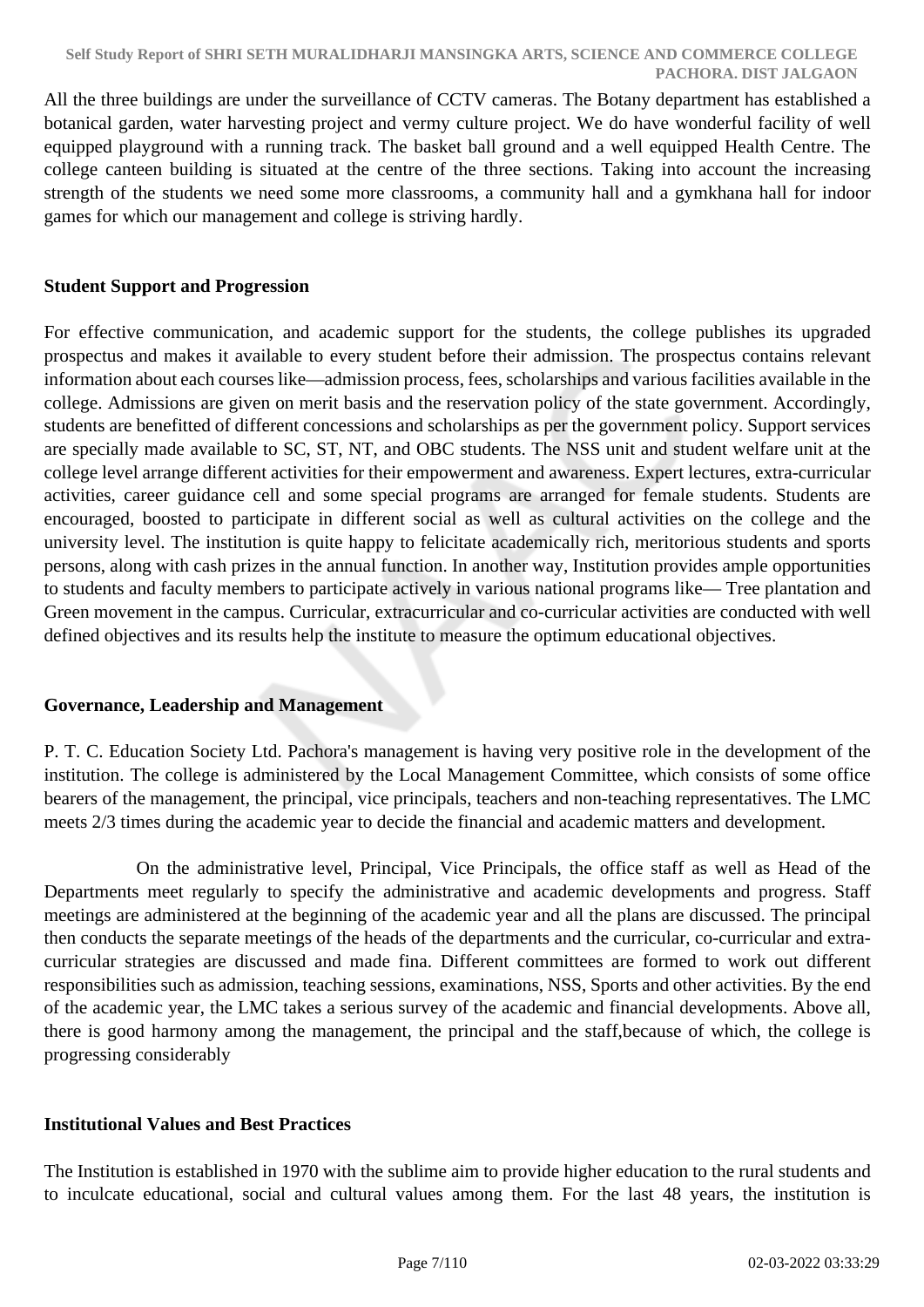#### **Self Study Report of SHRI SETH MURALIDHARJI MANSINGKA ARTS, SCIENCE AND COMMERCE COLLEGE PACHORA. DIST JALGAON**

successfully working out the task. For years together, institution is striving hard to inculcate educational, social and cultural values amongst the students, through different national days, Sports and NSS Department and Students Welfare activities. For the last 10 years, the effords are being made to maintain green culture around the college premises. The Botany department is very much careful about all these environmental problems. The best practices such as 'No vehicle day', 'Plastic free Campus', 'Tree plantation' , 'Water harvesting', 'Save Electricity', 'Gender equity' etc are carried out seriously. Different social and cultural functions are arranged for inculcation and optimization of social bondage among the students. The poor and needy students are always helped by the institution and the staff as well. For this purpose, institution is successfully executing schemes such as— SAF, PBF, and student adoption as well as mentoring and monitoring by the staff. In another way, merit scholarship, sports facilities, library facilities are fully provided to the needy and economically weaker students.

Then the next step is taken by the institution in support of students to strengthen educational abilities of students. Some of the departments have introduced Bridge course and Remedial courses. For the smooth functioning of curricular and extra-curricular activates, the academic calendar is strictly followed by institution adhered to the university norms. There is a good transparency between the management, the administration, the staff and the students on matters related with finance and educational values.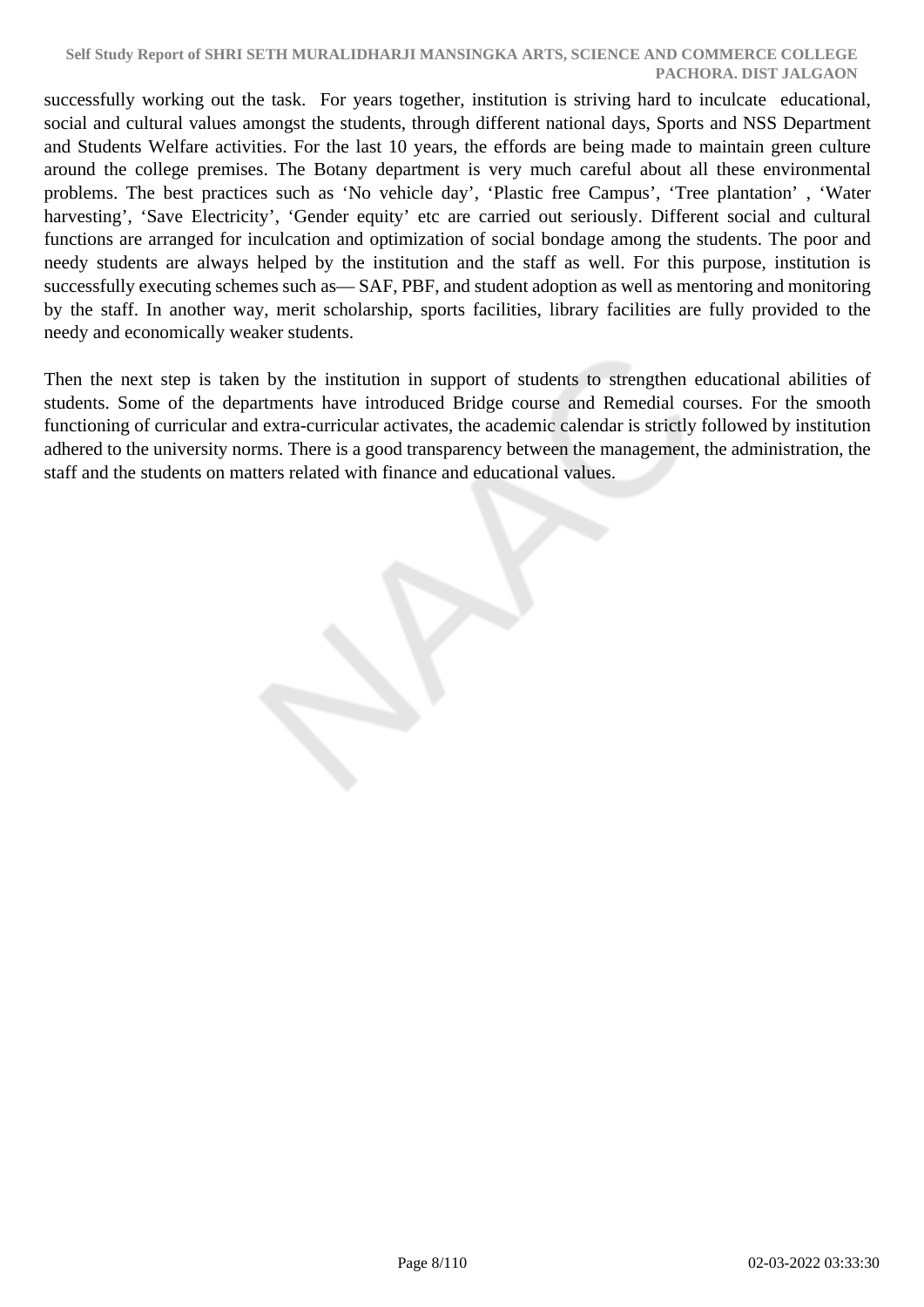## **2. PROFILE**

## **2.1 BASIC INFORMATION**

| Name and Address of the College |                                                                                                                                                |
|---------------------------------|------------------------------------------------------------------------------------------------------------------------------------------------|
| Name                            | SHRI SETH MURALIDHARJI MANSINGKA<br>ARTS, SCIENCE AND COMMERCE COLLEGE<br>PACHORA. DIST JALGAON                                                |
| Address                         | Shri Seth Muralidharji Mansingka Arts Science and<br>Commerce College Near Kaila Devi Temple<br>Bhadgaon Road Pachora 424201 Maharashtra India |
| City                            | Pachora                                                                                                                                        |
| <b>State</b>                    | Maharashtra                                                                                                                                    |
| Pin                             | 424201                                                                                                                                         |
| Website                         | https://www.ssmmcollege.ac.in                                                                                                                  |

| <b>Contacts for Communication</b> |                                |                                          |               |                         |                               |  |  |  |  |
|-----------------------------------|--------------------------------|------------------------------------------|---------------|-------------------------|-------------------------------|--|--|--|--|
| <b>Designation</b>                | <b>Name</b>                    | <b>Telephone with</b><br><b>STD Code</b> | <b>Mobile</b> | Fax                     | <b>Email</b>                  |  |  |  |  |
| Principal(in-<br>charge)          | Wasudeo<br>Somaji Wale         | 02596-245314                             | 9420788336    | 02596-24520<br>3        | $info@smm$ college<br>.ac.in  |  |  |  |  |
| IQAC / CIQA<br>coordinator        | Prakash<br>Bhikaji<br>Sonawane | 02596-245324                             | 9422595088    | 02596-24510<br>$\theta$ | pbsonawane72 $@g$<br>mail.com |  |  |  |  |

| <b>Status of the Institution</b> |              |
|----------------------------------|--------------|
| Institution Status               | Grant-in-aid |

| Type of Institution |              |  |  |  |  |
|---------------------|--------------|--|--|--|--|
| By Gender           | Co-education |  |  |  |  |
| By Shift            | Regular      |  |  |  |  |

| <b>Recognized Minority institution</b>     |                |
|--------------------------------------------|----------------|
| If it is a recognized minroity institution | $\overline{N}$ |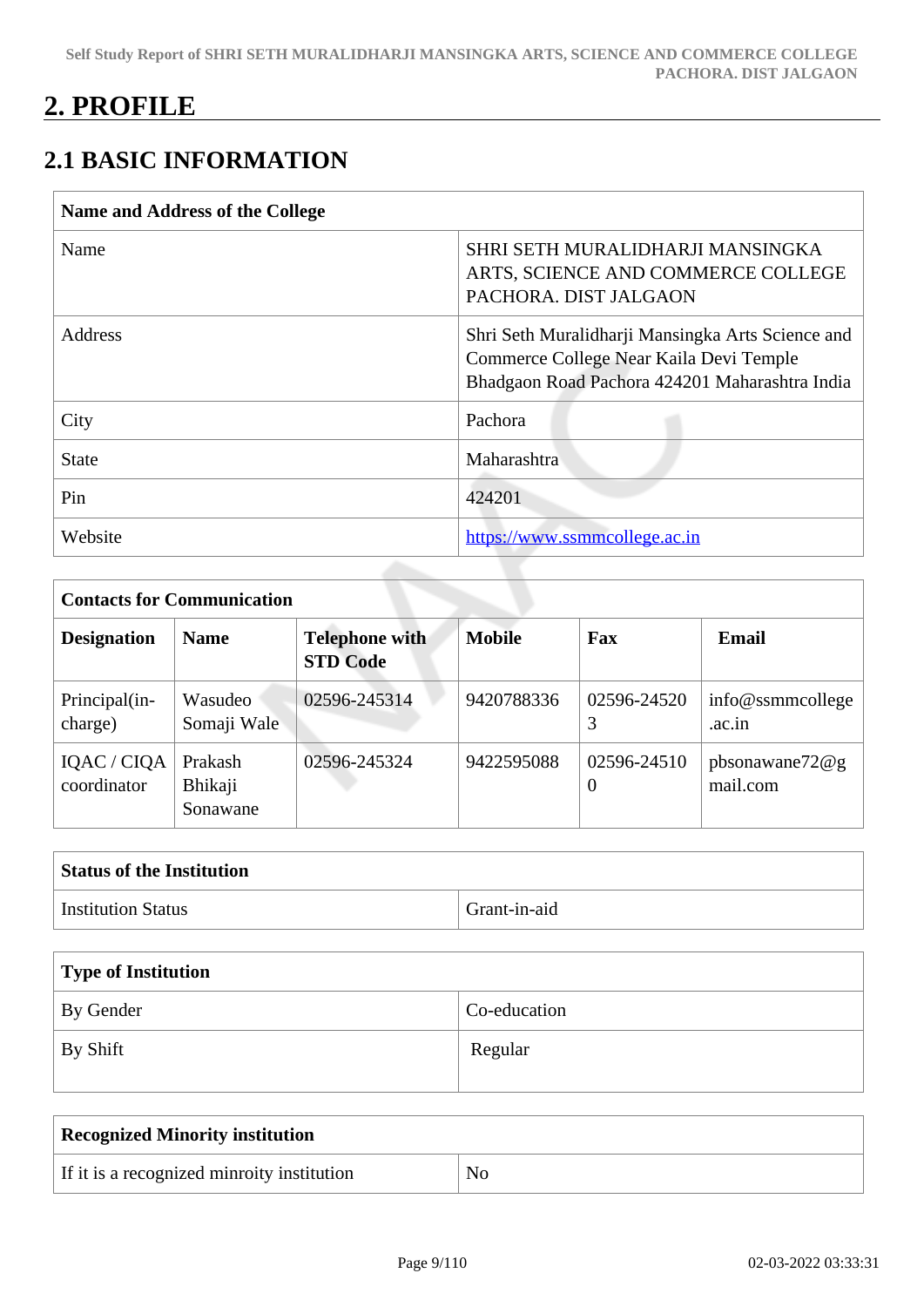| Date of establishment of the college                                     |  |                                                                                  | 01-06-1970                                         |                                                                                                                      |                                                                                                                                                                                                                                                                                |  |
|--------------------------------------------------------------------------|--|----------------------------------------------------------------------------------|----------------------------------------------------|----------------------------------------------------------------------------------------------------------------------|--------------------------------------------------------------------------------------------------------------------------------------------------------------------------------------------------------------------------------------------------------------------------------|--|
|                                                                          |  |                                                                                  |                                                    |                                                                                                                      |                                                                                                                                                                                                                                                                                |  |
|                                                                          |  |                                                                                  |                                                    |                                                                                                                      |                                                                                                                                                                                                                                                                                |  |
|                                                                          |  |                                                                                  |                                                    |                                                                                                                      | <b>View Document</b>                                                                                                                                                                                                                                                           |  |
| <b>Details of UGC recognition</b><br><b>Under Section</b><br><b>Date</b> |  |                                                                                  | <b>View Document</b>                               |                                                                                                                      |                                                                                                                                                                                                                                                                                |  |
|                                                                          |  |                                                                                  |                                                    |                                                                                                                      |                                                                                                                                                                                                                                                                                |  |
|                                                                          |  |                                                                                  |                                                    |                                                                                                                      |                                                                                                                                                                                                                                                                                |  |
|                                                                          |  |                                                                                  |                                                    |                                                                                                                      |                                                                                                                                                                                                                                                                                |  |
|                                                                          |  | yyyy)                                                                            |                                                    |                                                                                                                      | <b>Remarks</b>                                                                                                                                                                                                                                                                 |  |
|                                                                          |  | <b>Recognition/App</b><br>roval details Inst<br>itution/Departme<br>nt programme | <b>University name</b><br>22-12-1973<br>30-09-2004 | North Maharashtra University<br>AICTE, NCTE, MCI, DCI, PCI, RCI etc(other than UGC)<br>Day, Month and<br>year(dd-mm- | University to which the college is affiliated/ or which governs the college (if it is a constituent<br><b>Document</b><br><b>View Document</b><br><b>View Document</b><br>Details of recognition/approval by stationary/regulatory bodies like<br><b>Validity in</b><br>months |  |

| Details of autonomy                                                                                                                  |    |  |  |  |
|--------------------------------------------------------------------------------------------------------------------------------------|----|--|--|--|
| Does the affiliating university Act provide for<br>conferment of autonomy (as recognized by the<br>UGC), on its affiliated colleges? | No |  |  |  |

| <b>Recognitions</b>                                                                  |    |
|--------------------------------------------------------------------------------------|----|
| Is the College recognized by UGC as a College<br>with Potential for Excellence(CPE)? | No |
| Is the College recognized for its performance by<br>any other governmental agency?   | No |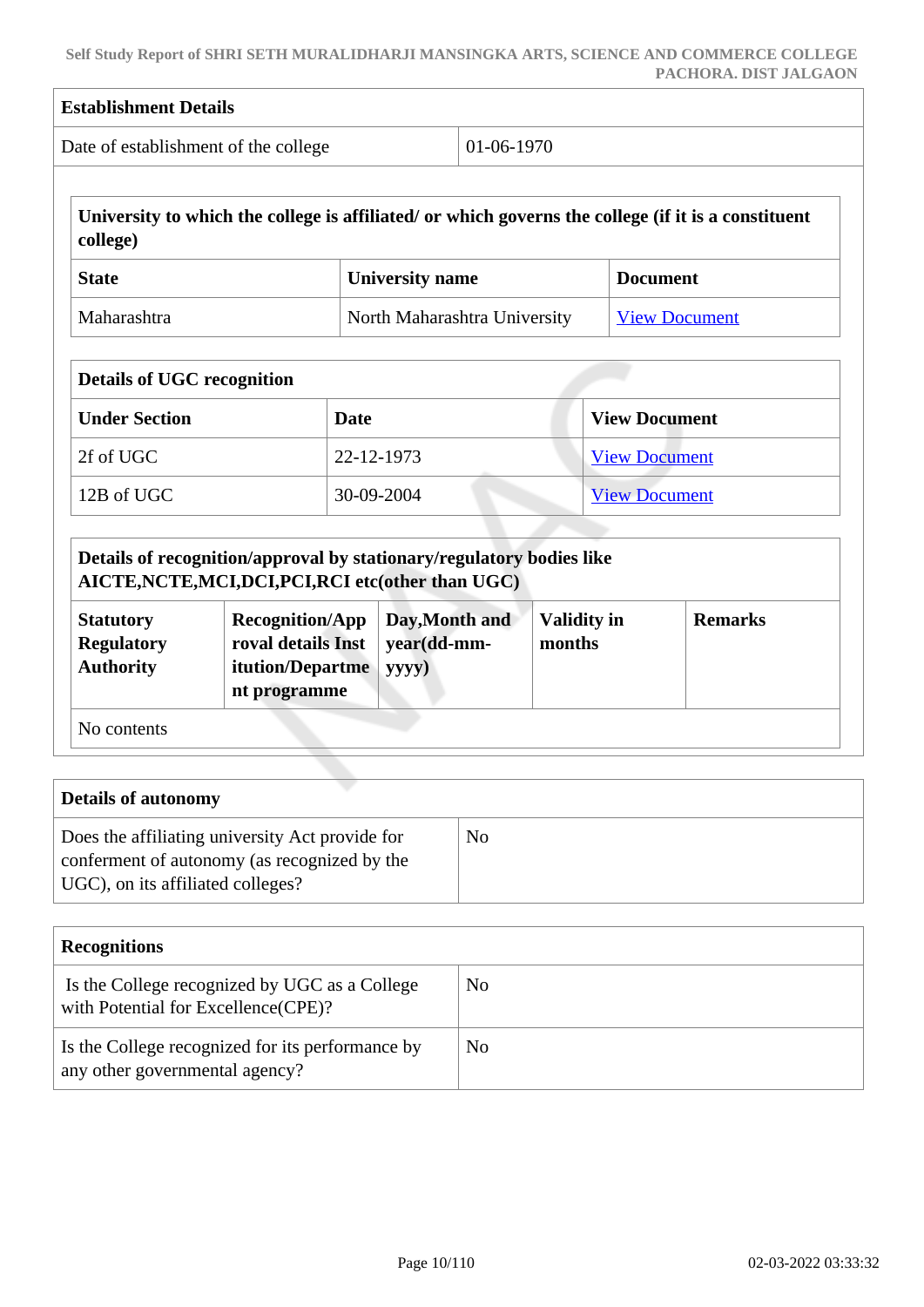| <b>Location and Area of Campus</b> |                                                                                                                                                         |           |                                |                             |  |  |  |
|------------------------------------|---------------------------------------------------------------------------------------------------------------------------------------------------------|-----------|--------------------------------|-----------------------------|--|--|--|
| <b>Campus Type</b>                 | <b>Address</b>                                                                                                                                          | Location* | <b>Campus Area</b><br>in Acres | Built up Area in<br>sq.mts. |  |  |  |
| Main campus<br>area                | Shri Seth Muralidharji<br>Mansingka Arts Science and<br>Commerce College Near<br>Kaila Devi Temple Bhadgaon<br>Road Pachora 424201<br>Maharashtra India | Urban     | 13                             | 3252.88                     |  |  |  |

## **2.2 ACADEMIC INFORMATION**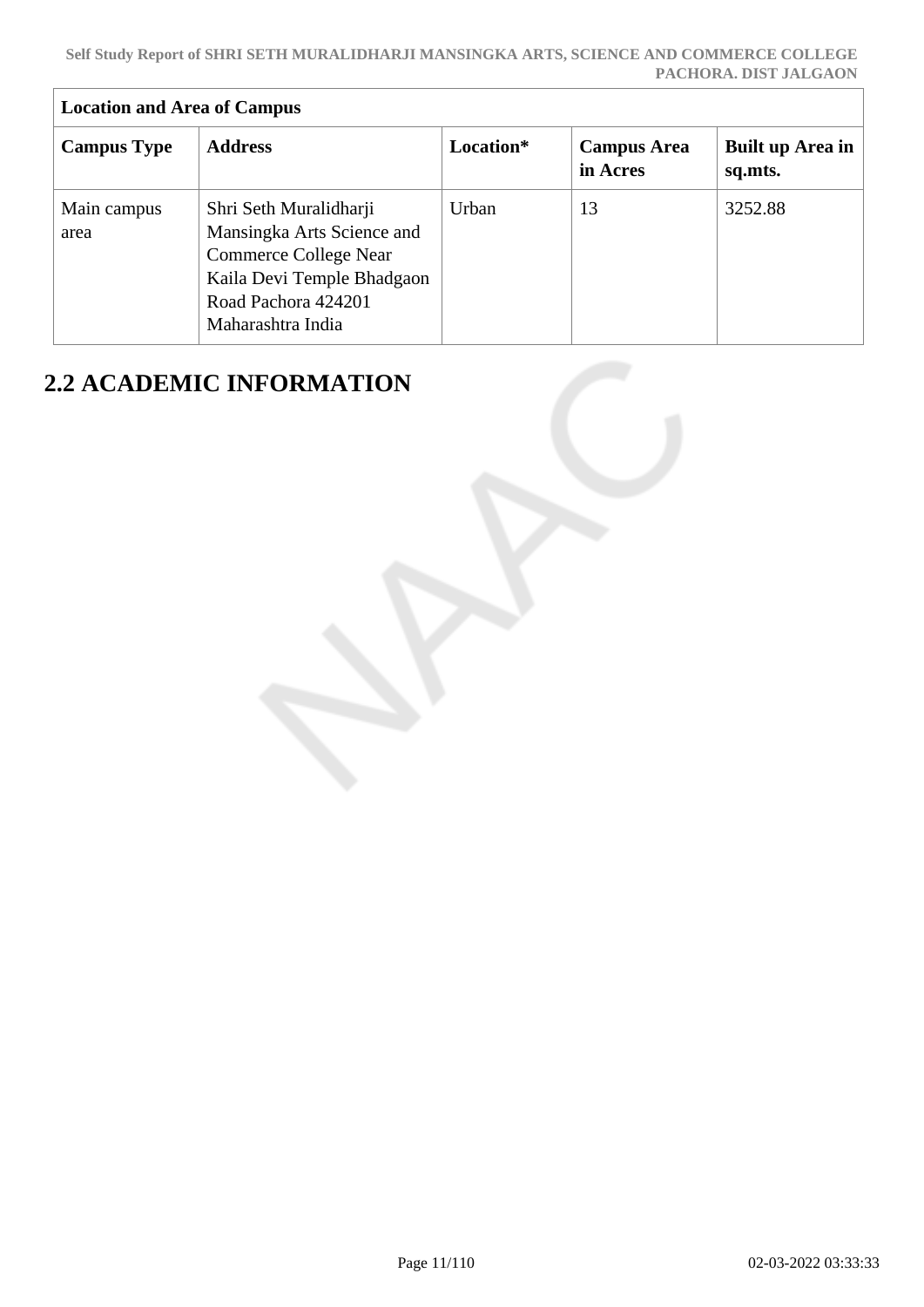| Details of Programmes Offered by the College (Give Data for Current Academic year) |                                         |                                     |                                   |                                        |                                      |                                             |  |
|------------------------------------------------------------------------------------|-----------------------------------------|-------------------------------------|-----------------------------------|----------------------------------------|--------------------------------------|---------------------------------------------|--|
| Programme<br>Level                                                                 | <b>Name of Pr</b><br>ogramme/C<br>ourse | <b>Duration</b> in<br><b>Months</b> | <b>Entry</b><br>Qualificatio<br>n | <b>Medium of</b><br><b>Instruction</b> | <b>Sanctioned</b><br><b>Strength</b> | No.of<br><b>Students</b><br><b>Admitted</b> |  |
| <b>UG</b>                                                                          | BA, Marathi                             | 36                                  | <b>HSC</b>                        | Marathi                                | 120                                  | 16                                          |  |
| <b>UG</b>                                                                          | BA, Hindi                               | 36                                  | <b>HSC</b>                        | Hindi                                  | 120                                  | 38                                          |  |
| <b>UG</b>                                                                          | BA, English                             | 36                                  | <b>HSC</b>                        | English                                | 120                                  | 20                                          |  |
| <b>UG</b>                                                                          | BA, Economi<br>$\mathbf{c}\mathbf{s}$   | 36                                  | <b>HSC</b>                        | Marathi                                | 120                                  | 27                                          |  |
| <b>UG</b>                                                                          | <b>BA, Political</b><br>Science         | 36                                  | <b>HSC</b>                        | Marathi                                | 120                                  | 52                                          |  |
| <b>UG</b>                                                                          | <b>BA, History</b>                      | 36                                  | <b>HSC</b>                        | Marathi                                | 120                                  | 55                                          |  |
| <b>UG</b>                                                                          | BA, Psycholo<br>gy                      | 36                                  | <b>HSC</b>                        | Marathi                                | 120                                  | 24                                          |  |
| <b>UG</b>                                                                          | BCom,Com<br>merce                       | 36                                  | <b>HSC</b>                        | Marathi                                | 120                                  | 93                                          |  |
| <b>UG</b>                                                                          | <b>BSc, Physics</b>                     | 36                                  | <b>HSC</b>                        | English                                | 120                                  | 17                                          |  |
| <b>UG</b>                                                                          | <b>BSc, Chemist</b><br>ry               | 36                                  | <b>HSC</b>                        | English                                | 120                                  | 36                                          |  |
| <b>UG</b>                                                                          | <b>BSc, Botany</b>                      | 36                                  | <b>HSC</b>                        | English                                | 120                                  | 14                                          |  |
| <b>UG</b>                                                                          | <b>BSc,Comput</b><br>er Science         | 36                                  | <b>HSC</b>                        | English                                | 120                                  | 18                                          |  |
| <b>UG</b>                                                                          | BSc,Zoology                             | 36                                  | <b>HSC</b>                        | English                                | 120                                  | 61                                          |  |
| UG                                                                                 | BA, Geograp<br>hy                       | 36                                  | <b>HSC</b>                        | Marathi                                | 120                                  | 23                                          |  |
| PG                                                                                 | MA, Master<br>Of English                | 24                                  | <b>BA</b>                         | English                                | 60                                   | 27                                          |  |
| PG                                                                                 | MA, Master<br>Of History                | 24                                  | <b>BA</b>                         | Marathi                                | 60                                   | 33                                          |  |

**Position Details of Faculty & Staff in the College**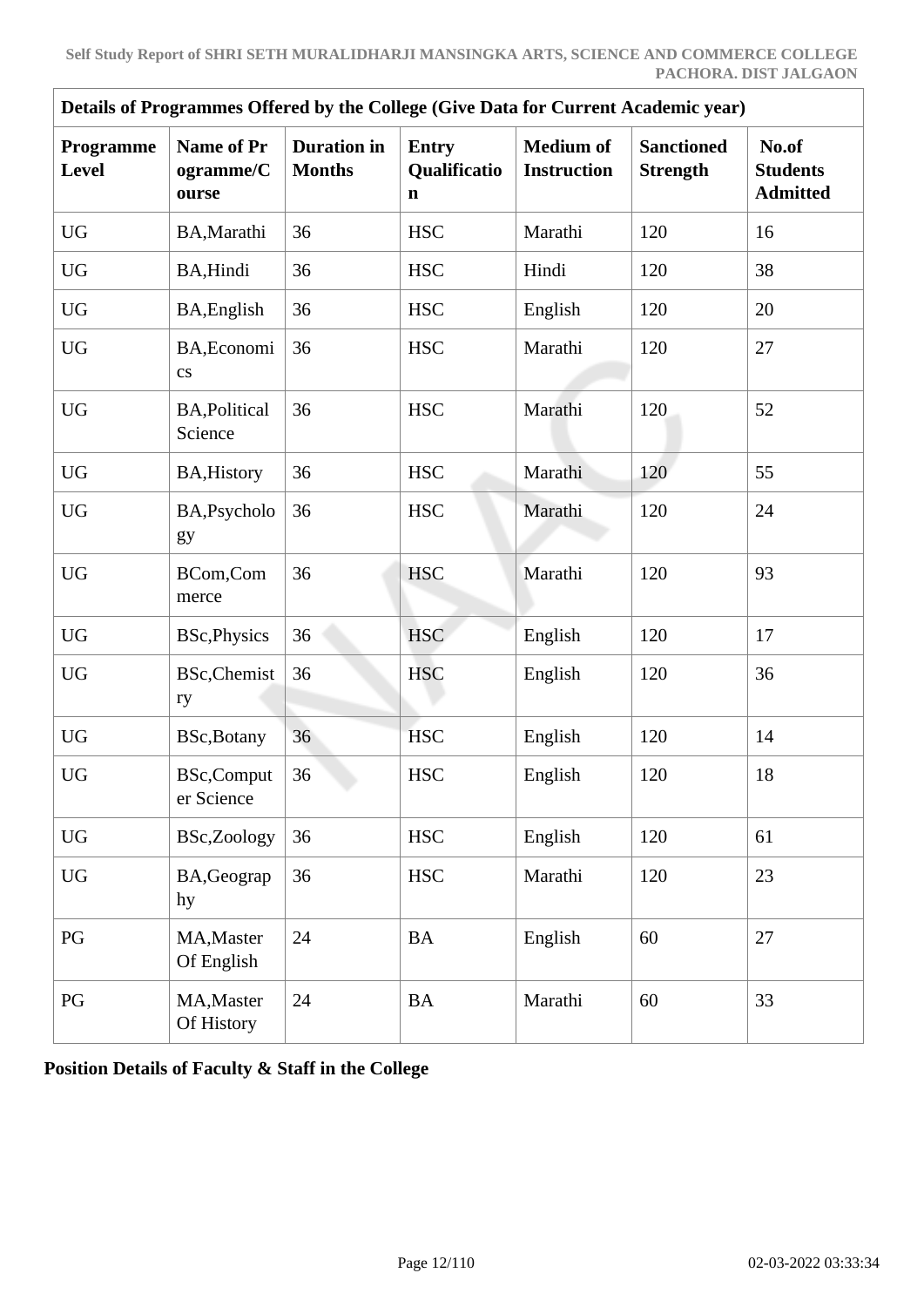| <b>Teaching Faculty</b>                                                             |                  |                  |                |                |                            |                |                |                            |                |                |                |          |
|-------------------------------------------------------------------------------------|------------------|------------------|----------------|----------------|----------------------------|----------------|----------------|----------------------------|----------------|----------------|----------------|----------|
|                                                                                     | <b>Professor</b> |                  |                |                | <b>Associate Professor</b> |                |                | <b>Assistant Professor</b> |                |                |                |          |
|                                                                                     | Male             | Female           | Others         | Total          | Male                       | Female         | Others         | Total                      | Male           | Female         | Others         | Total    |
| Sanctioned by the<br>UGC /University<br><b>State</b><br>Government                  |                  |                  |                | $\overline{2}$ |                            |                |                | 13                         |                |                |                | 27       |
| Recruited                                                                           | $\overline{2}$   | $\overline{0}$   | $\overline{0}$ | $\overline{2}$ | 11                         | $\overline{2}$ | $\overline{0}$ | 13                         | 8              | $\overline{0}$ | $\overline{0}$ | 8        |
| Yet to Recruit                                                                      |                  |                  |                | $\overline{0}$ |                            |                |                | $\theta$                   |                |                |                | 19       |
| Sanctioned by the<br>Management/Soci<br>ety or Other<br>Authorized<br><b>Bodies</b> |                  |                  |                | $\overline{0}$ |                            |                |                | $\boldsymbol{0}$           |                |                |                | 19       |
| Recruited                                                                           | $\boldsymbol{0}$ | $\boldsymbol{0}$ | $\mathbf{0}$   | $\overline{0}$ | $\boldsymbol{0}$           | $\overline{0}$ | $\overline{0}$ | $\boldsymbol{0}$           | $\overline{4}$ | 15             | $\overline{0}$ | 19       |
| Yet to Recruit                                                                      |                  |                  |                | $\overline{0}$ |                            |                |                | L.<br>$\boldsymbol{0}$     |                |                |                | $\theta$ |

| <b>Non-Teaching Staff</b>                                                       |             |                |                  |                |  |  |
|---------------------------------------------------------------------------------|-------------|----------------|------------------|----------------|--|--|
|                                                                                 | <b>Male</b> | <b>Female</b>  | <b>Others</b>    | <b>Total</b>   |  |  |
| Sanctioned by the<br><b>UGC</b> / University State<br>Government                |             |                |                  | 51             |  |  |
| Recruited                                                                       | 27          | $\overline{2}$ | $\boldsymbol{0}$ | 29             |  |  |
| <b>Yet to Recruit</b>                                                           |             |                |                  | 22             |  |  |
| Sanctioned by the<br>Management/Society<br>or Other Authorized<br><b>Bodies</b> |             |                |                  | 5              |  |  |
| Recruited                                                                       | 5           | $\overline{0}$ | $\overline{0}$   | 5              |  |  |
| Yet to Recruit                                                                  |             |                |                  | $\overline{0}$ |  |  |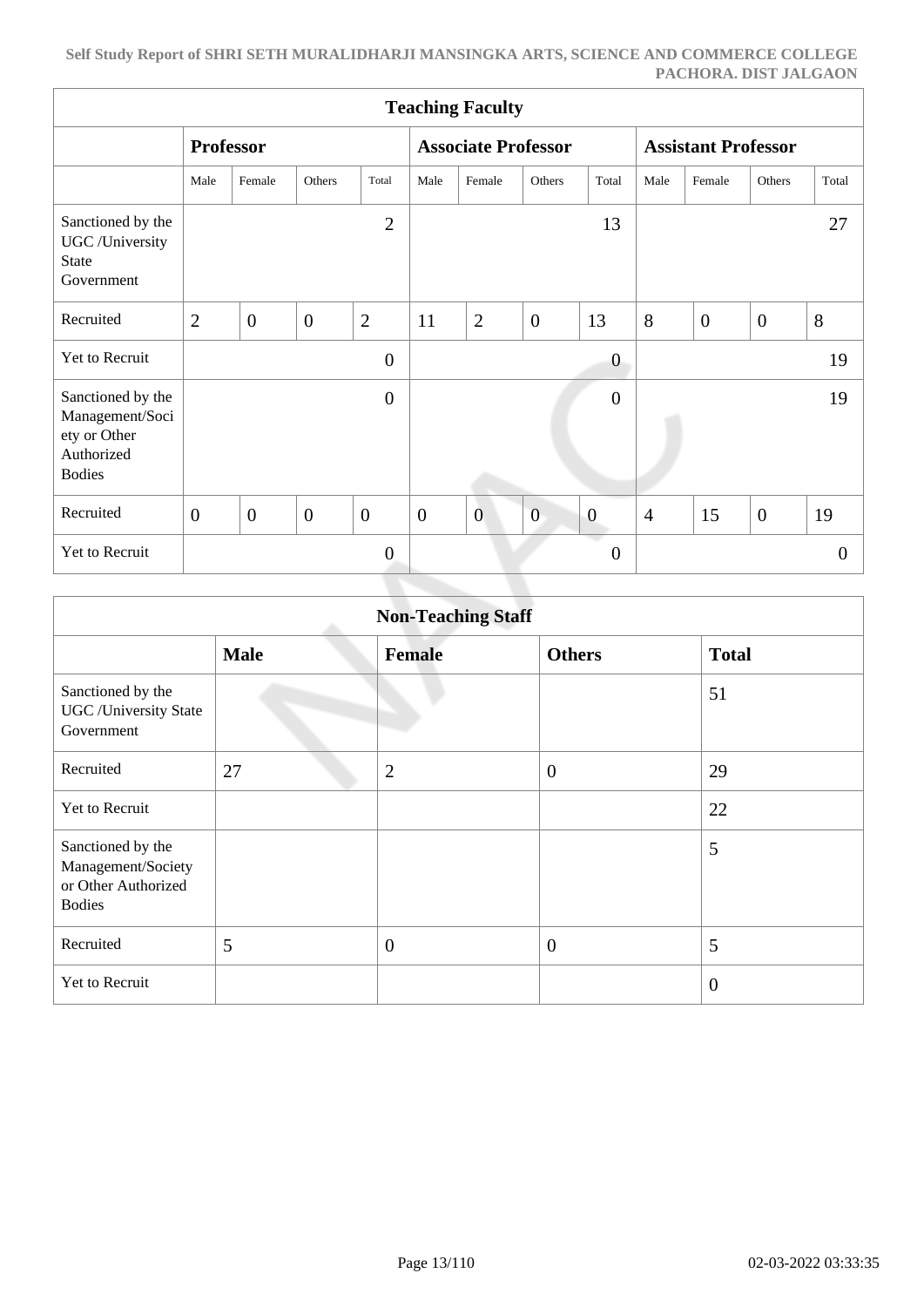| <b>Technical Staff</b>                                                          |                |                |                |                |  |  |  |  |  |
|---------------------------------------------------------------------------------|----------------|----------------|----------------|----------------|--|--|--|--|--|
|                                                                                 | <b>Male</b>    | Female         | <b>Others</b>  | <b>Total</b>   |  |  |  |  |  |
| Sanctioned by the<br><b>UGC</b> / University State<br>Government                |                |                |                | $\overline{0}$ |  |  |  |  |  |
| Recruited                                                                       | $\overline{0}$ | $\overline{0}$ | $\overline{0}$ | $\theta$       |  |  |  |  |  |
| Yet to Recruit                                                                  |                |                |                | $\theta$       |  |  |  |  |  |
| Sanctioned by the<br>Management/Society<br>or Other Authorized<br><b>Bodies</b> |                |                |                | $\theta$       |  |  |  |  |  |
| Recruited                                                                       | $\overline{0}$ | $\overline{0}$ | $\overline{0}$ | $\theta$       |  |  |  |  |  |
| Yet to Recruit                                                                  |                |                |                | $\overline{0}$ |  |  |  |  |  |

## **Qualification Details of the Teaching Staff**

|                                     | <b>Permanent Teachers</b> |                |                  |                            |                  |                |                            |                |                |              |
|-------------------------------------|---------------------------|----------------|------------------|----------------------------|------------------|----------------|----------------------------|----------------|----------------|--------------|
| <b>Highest</b><br>Qualificatio<br>n | <b>Professor</b>          |                |                  | <b>Associate Professor</b> |                  |                | <b>Assistant Professor</b> |                |                |              |
|                                     | Male                      | Female         | Others           | Male                       | Female           | Others         | Male                       | Female         | Others         | Total        |
| D.sc/D.Litt/<br><b>LLD</b>          | $\overline{0}$            | $\overline{0}$ | $\overline{0}$   | $\boldsymbol{0}$           | $\boldsymbol{0}$ | $\mathbf{0}$   | $\overline{0}$             | $\overline{0}$ | $\overline{0}$ | $\mathbf{0}$ |
| Ph.D.                               | $\overline{2}$            | $\overline{0}$ | $\boldsymbol{0}$ | 5                          | $\overline{0}$   | $\overline{0}$ | $\overline{0}$             | $\overline{0}$ | $\overline{0}$ | 7            |
| M.Phil.                             | $\mathbf{0}$              | $\overline{0}$ | $\overline{0}$   | $\overline{4}$             | $\overline{0}$   | $\theta$       | $\overline{2}$             | $\overline{0}$ | $\theta$       | 6            |
| PG                                  | $\overline{0}$            | $\overline{0}$ | $\overline{0}$   | $\overline{4}$             | $\overline{0}$   | $\overline{0}$ | 6                          | $\overline{0}$ | $\overline{0}$ | 10           |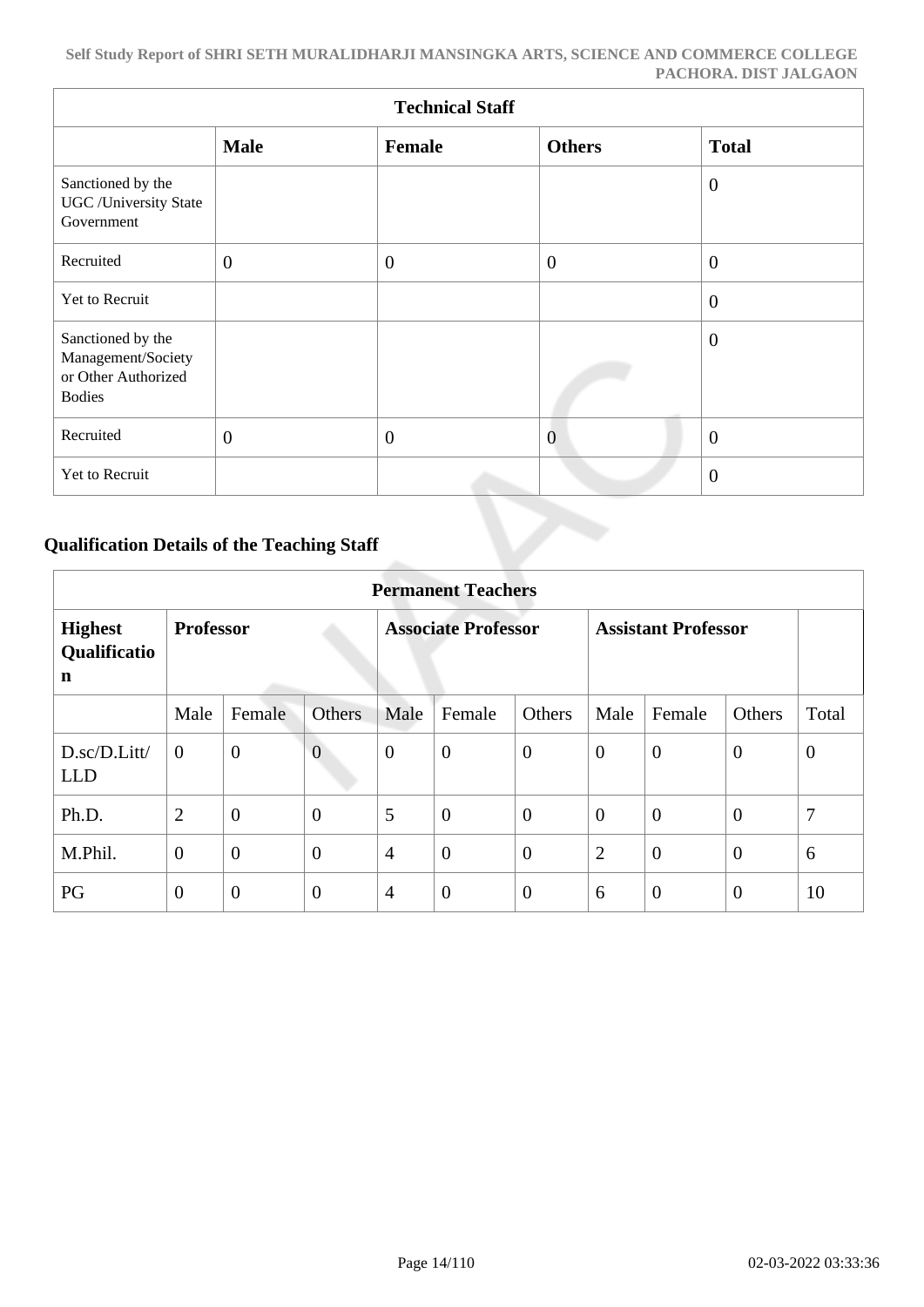| <b>Temporary Teachers</b>                     |                  |                  |                            |                |                  |                            |                |                  |                |                  |
|-----------------------------------------------|------------------|------------------|----------------------------|----------------|------------------|----------------------------|----------------|------------------|----------------|------------------|
| <b>Highest</b><br>Qualificatio<br>$\mathbf n$ | <b>Professor</b> |                  | <b>Associate Professor</b> |                |                  | <b>Assistant Professor</b> |                |                  |                |                  |
|                                               | Male             | Female           | Others                     | Male           | Female           | Others                     | Male           | Female           | Others         | Total            |
| D.sc/D.Litt/<br><b>LLD</b>                    | $\overline{0}$   | $\overline{0}$   | $\boldsymbol{0}$           | $\mathbf{0}$   | $\boldsymbol{0}$ | $\theta$                   | $\mathbf{0}$   | $\mathbf{0}$     | $\overline{0}$ | $\boldsymbol{0}$ |
| Ph.D.                                         | $\overline{0}$   | $\boldsymbol{0}$ | $\boldsymbol{0}$           | $\mathbf{0}$   | $\overline{0}$   | $\overline{0}$             | $\theta$       | $\mathbf{0}$     | $\mathbf{0}$   | $\mathbf{0}$     |
| M.Phil.                                       | $\overline{0}$   | $\overline{0}$   | $\overline{0}$             | $\theta$       | $\overline{0}$   | $\theta$                   | $\overline{0}$ | $\overline{0}$   | $\overline{0}$ | $\overline{0}$   |
| PG                                            | $\boldsymbol{0}$ | $\theta$         | $\boldsymbol{0}$           | $\overline{0}$ | $\theta$         | $\mathbf{0}$               | $\theta$       | $\boldsymbol{0}$ | $\mathbf{0}$   | $\mathbf{0}$     |
|                                               |                  |                  |                            |                |                  |                            |                |                  |                |                  |

|                                     | <b>Part Time Teachers</b> |                |                |                  |                |                            |                |                |                            |                |  |
|-------------------------------------|---------------------------|----------------|----------------|------------------|----------------|----------------------------|----------------|----------------|----------------------------|----------------|--|
| <b>Highest</b><br>Qualificatio<br>n | <b>Professor</b>          |                |                |                  |                | <b>Associate Professor</b> |                |                | <b>Assistant Professor</b> |                |  |
|                                     | Male                      | Female         | Others         | Male             | Female         | <b>Others</b>              | Male           | Female         | Others                     | Total          |  |
| D.sc/D.Litt/<br><b>LLD</b>          | $\overline{0}$            | $\mathbf{0}$   | $\overline{0}$ | $\overline{0}$   | $\overline{0}$ | $\overline{0}$             | $\overline{0}$ | $\overline{0}$ | $\overline{0}$             | $\theta$       |  |
| Ph.D.                               | $\mathbf{0}$              | $\overline{0}$ | $\overline{0}$ | $\overline{0}$   | $\overline{0}$ | $\overline{0}$             | $\theta$       | $\overline{0}$ | $\theta$                   | $\overline{0}$ |  |
| M.Phil.                             | $\mathbf{0}$              | $\overline{0}$ | $\overline{0}$ | $\boldsymbol{0}$ | $\overline{0}$ | $\boldsymbol{0}$           | $\theta$       | $\overline{0}$ | $\overline{0}$             | $\theta$       |  |
| PG                                  | $\overline{0}$            | $\overline{0}$ | $\overline{0}$ | $\overline{0}$   | $\overline{0}$ | $\overline{0}$             | $\overline{4}$ | 15             | $\overline{0}$             | 19             |  |

| <b>Details of Visting/Guest Faculties</b> |             |               |               |              |  |  |  |
|-------------------------------------------|-------------|---------------|---------------|--------------|--|--|--|
| Number of Visiting/Guest Faculty          | <b>Male</b> | <b>Female</b> | <b>Others</b> | <b>Total</b> |  |  |  |
| engaged with the college?                 |             |               |               |              |  |  |  |

**Provide the Following Details of Students Enrolled in the College During the Current Academic Year**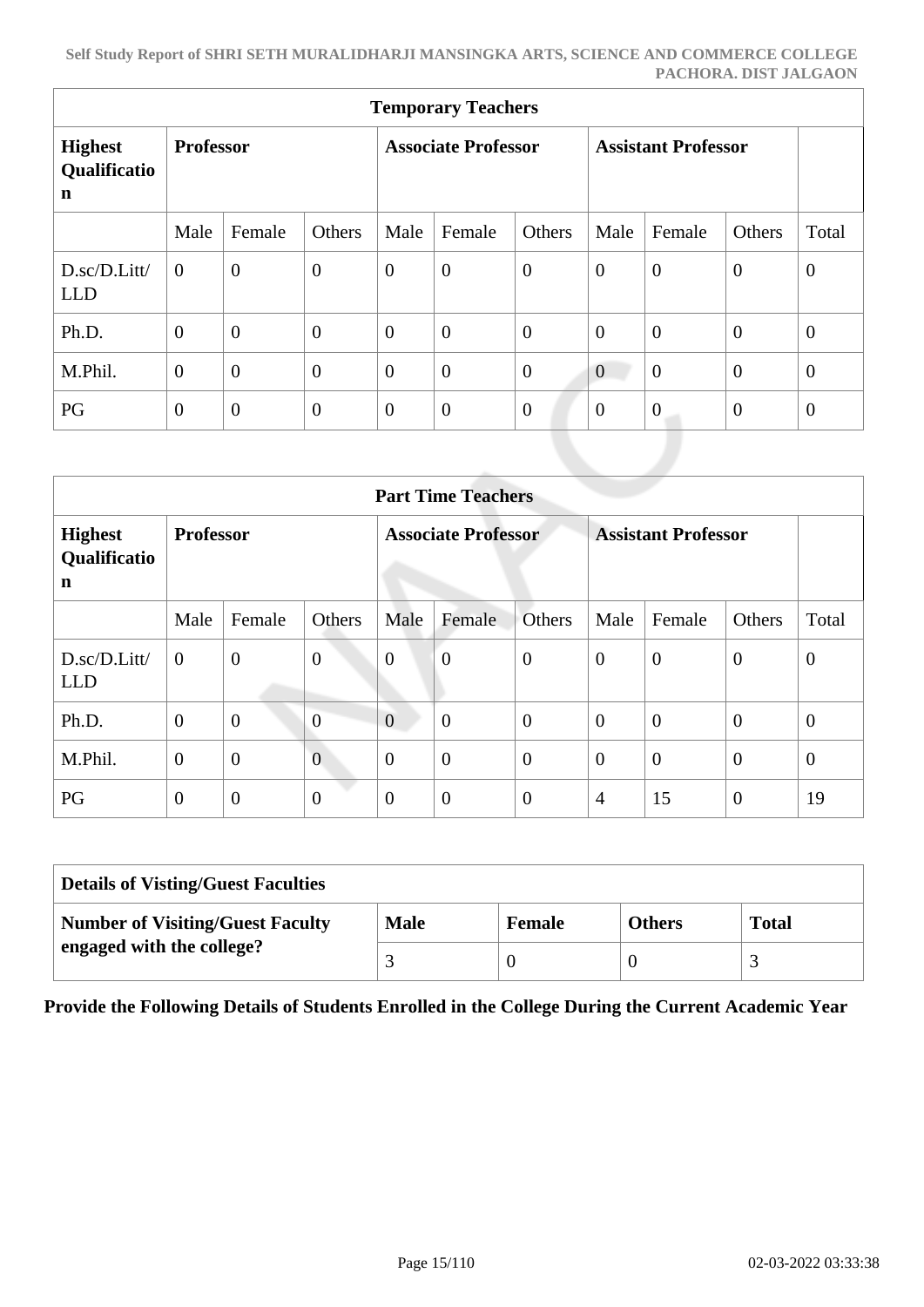| Programme                  |        | <b>From the State</b><br><b>Where College</b><br>is Located | <b>From Other</b><br><b>States of India</b> | <b>NRI Students</b> | Foreign<br><b>Students</b> | <b>Total</b>   |
|----------------------------|--------|-------------------------------------------------------------|---------------------------------------------|---------------------|----------------------------|----------------|
| <b>UG</b>                  | Male   | 696                                                         | $\overline{0}$                              | $\overline{0}$      | $\overline{0}$             | 696            |
|                            | Female | 968                                                         | $\overline{0}$                              | $\overline{0}$      | $\theta$                   | 968            |
|                            | Others | $\overline{0}$                                              | $\overline{0}$                              | $\overline{0}$      | $\theta$                   | $\theta$       |
| PG                         | Male   | 42                                                          | $\overline{0}$                              | $\overline{0}$      | $\theta$                   | 42             |
|                            | Female | 62                                                          | $\theta$                                    | $\overline{0}$      | $\theta$                   | 62             |
|                            | Others | $\overline{0}$                                              | $\theta$                                    | $\overline{0}$      | $\overline{0}$             | $\overline{0}$ |
| Certificate /<br>Awareness | Male   | $\overline{0}$                                              | $\overline{0}$                              | $\overline{0}$      | $\overline{0}$             | $\overline{0}$ |
|                            | Female | $\overline{0}$                                              | $\overline{0}$                              | $\mathbf{0}$        | $\theta$                   | $\mathbf{0}$   |
|                            | Others | $\overline{0}$                                              | $\theta$                                    | $\overline{0}$      | $\overline{0}$             | $\overline{0}$ |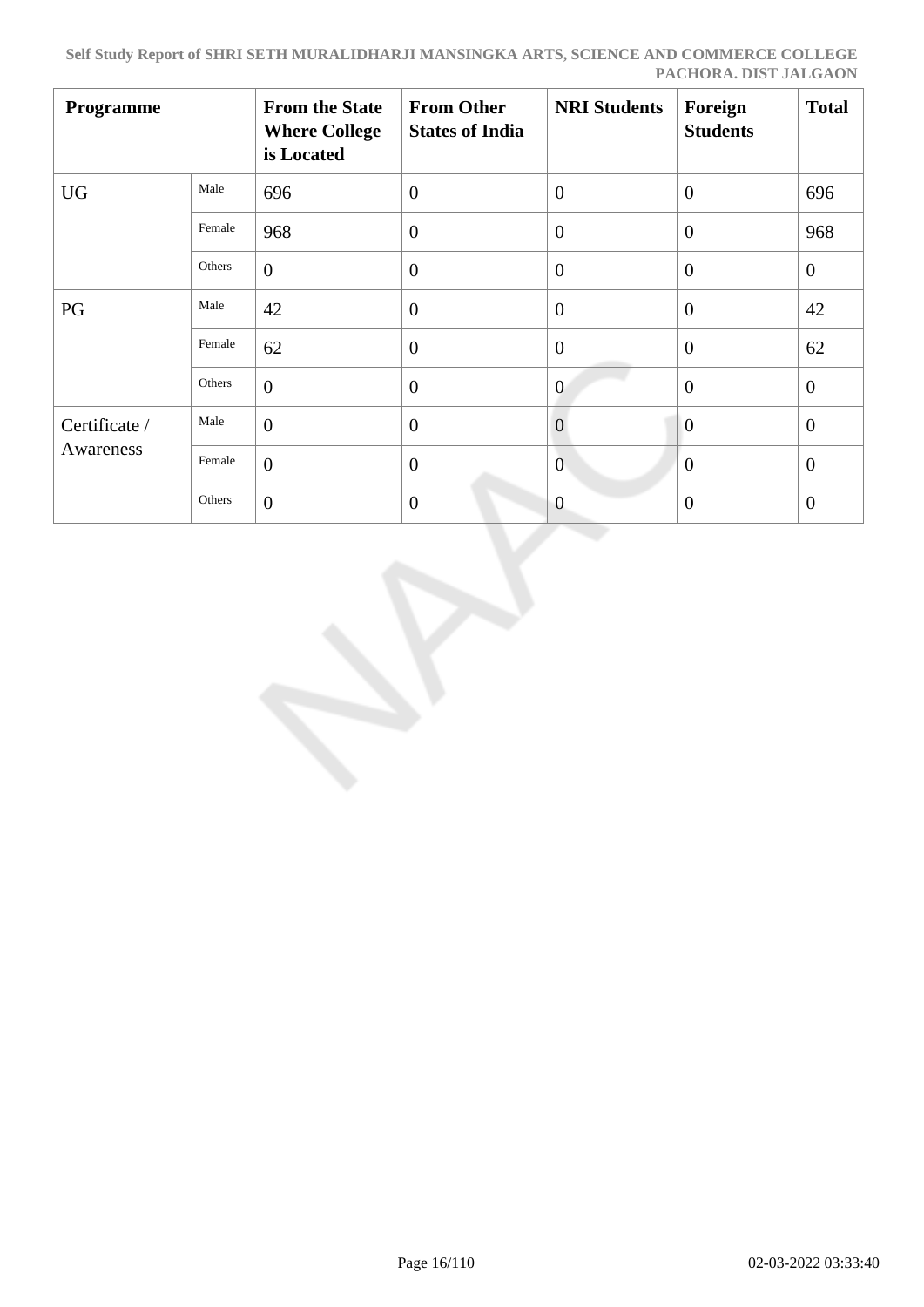| <b>Years</b> |        |                |                  |                  |                |
|--------------|--------|----------------|------------------|------------------|----------------|
| Programme    |        | Year 1         | Year 2           | Year 3           | Year 4         |
| <b>SC</b>    | Male   | 58             | 79               | 88               | 76             |
|              | Female | 67             | 82               | 79               | 88             |
|              | Others | $\overline{0}$ | $\boldsymbol{0}$ | $\overline{0}$   | $\overline{0}$ |
| <b>ST</b>    | Male   | 11             | 19               | 17               | 24             |
|              | Female | $\overline{7}$ | 14               | 12               | 21             |
|              | Others | $\overline{0}$ | $\boldsymbol{0}$ | $\mathbf{0}$     | $\overline{0}$ |
| <b>OBC</b>   | Male   | 399            | 488              | 485              | 436            |
|              | Female | 468            | 555              | 557              | 597            |
|              | Others | $\overline{0}$ | $\overline{0}$   | $\boldsymbol{0}$ | $\overline{0}$ |
| General      | Male   | 238            | 191              | 195              | 172            |
|              | Female | 216            | 246              | 251              | 250            |
|              | Others | $\overline{0}$ | $\overline{0}$   | $\mathbf{0}$     | $\overline{0}$ |
| Others       | Male   | 188            | 152              | 142              | 126            |
|              | Female | 210            | 86               | 85               | 105            |
|              | Others | $\overline{0}$ | $\boldsymbol{0}$ | $\overline{0}$   | $\overline{0}$ |
| Total        |        | 1862           | 1912             | 1911             | 1895           |
|              |        |                |                  |                  |                |

**Provide the Following Details of Students admitted to the College During the last four Academic Years**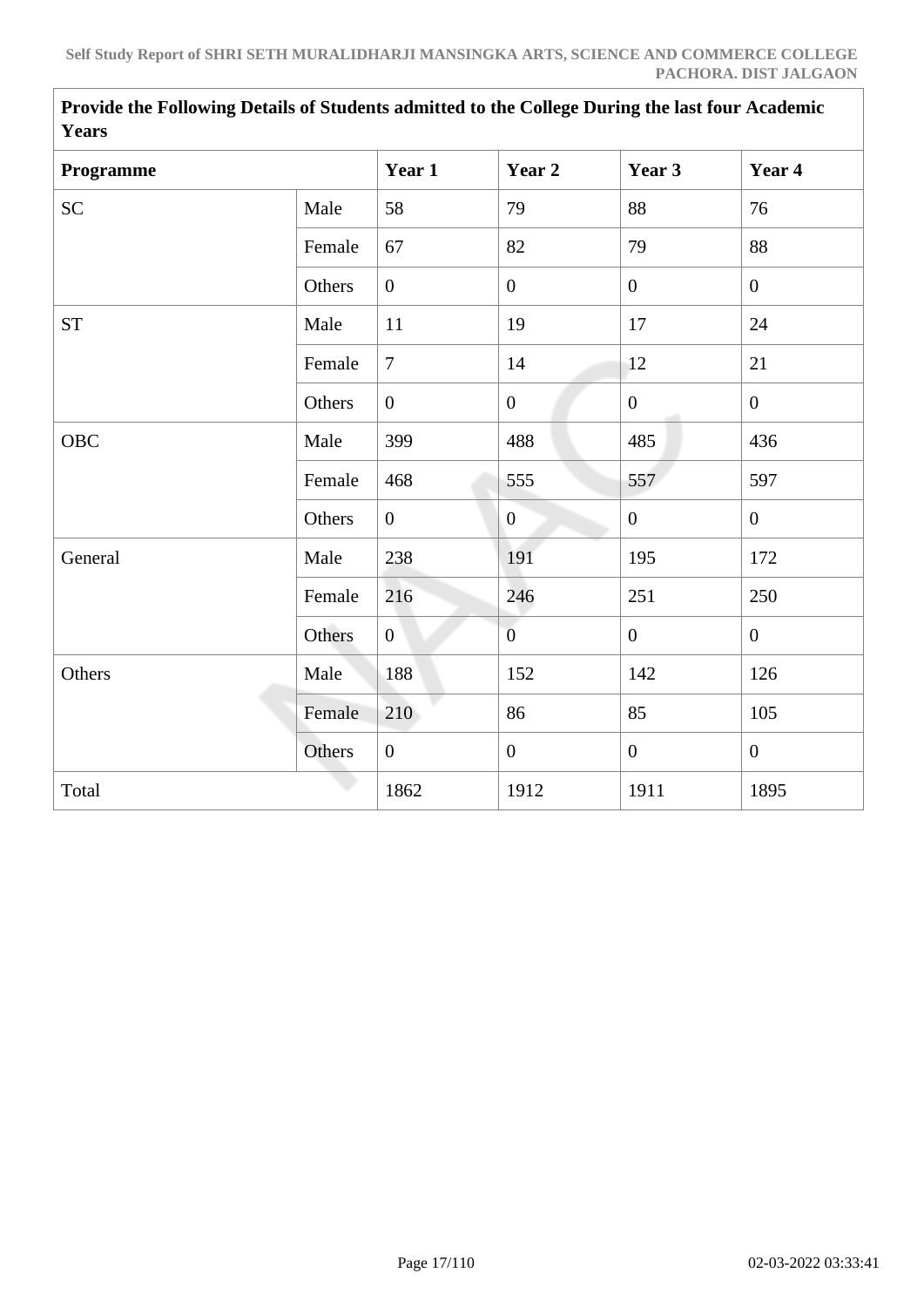## **Extended Profile**

## **1 Program**

## **1.1**

**Number of courses offered by the institution across all programs during the last five years**

| <b>Response:</b> $331$ File Description | Document             |
|-----------------------------------------|----------------------|
| Institutional Data in Prescribed Format | <b>View Document</b> |

## **1.2**

## **Number of programs offered year-wise for last five years**

| 2018-19 | 2017-18 | 2016-17 | 2015-16         | 2014-15 |
|---------|---------|---------|-----------------|---------|
| 16      | 10      | 10      | 10 <sub>1</sub> | 10      |

## **2 Students**

## **2.1**

## **Number of students year-wise during the last five years**

| 2018-19                                 | 2017-18 | 2016-17 |                      | 2015-16 | 2014-15 |  |
|-----------------------------------------|---------|---------|----------------------|---------|---------|--|
| 1665                                    | 1776    | 1825    |                      | 1831    | 1774    |  |
| <b>File Description</b>                 |         |         | Document             |         |         |  |
| Institutional Data in Prescribed Format |         |         | <b>View Document</b> |         |         |  |

## **2.2**

## **Number of seats earmarked for reserved category as per GOI/State Govt rule year-wise during the last five years**

| 2018-19                                 | 2017-18 | 2016-17 |                      | 2015-16 | 2014-15 |  |
|-----------------------------------------|---------|---------|----------------------|---------|---------|--|
| 424                                     | 407     | 395     |                      | 392     | 408     |  |
| <b>File Description</b>                 |         |         | Document             |         |         |  |
| Institutional data in prescribed format |         |         | <b>View Document</b> |         |         |  |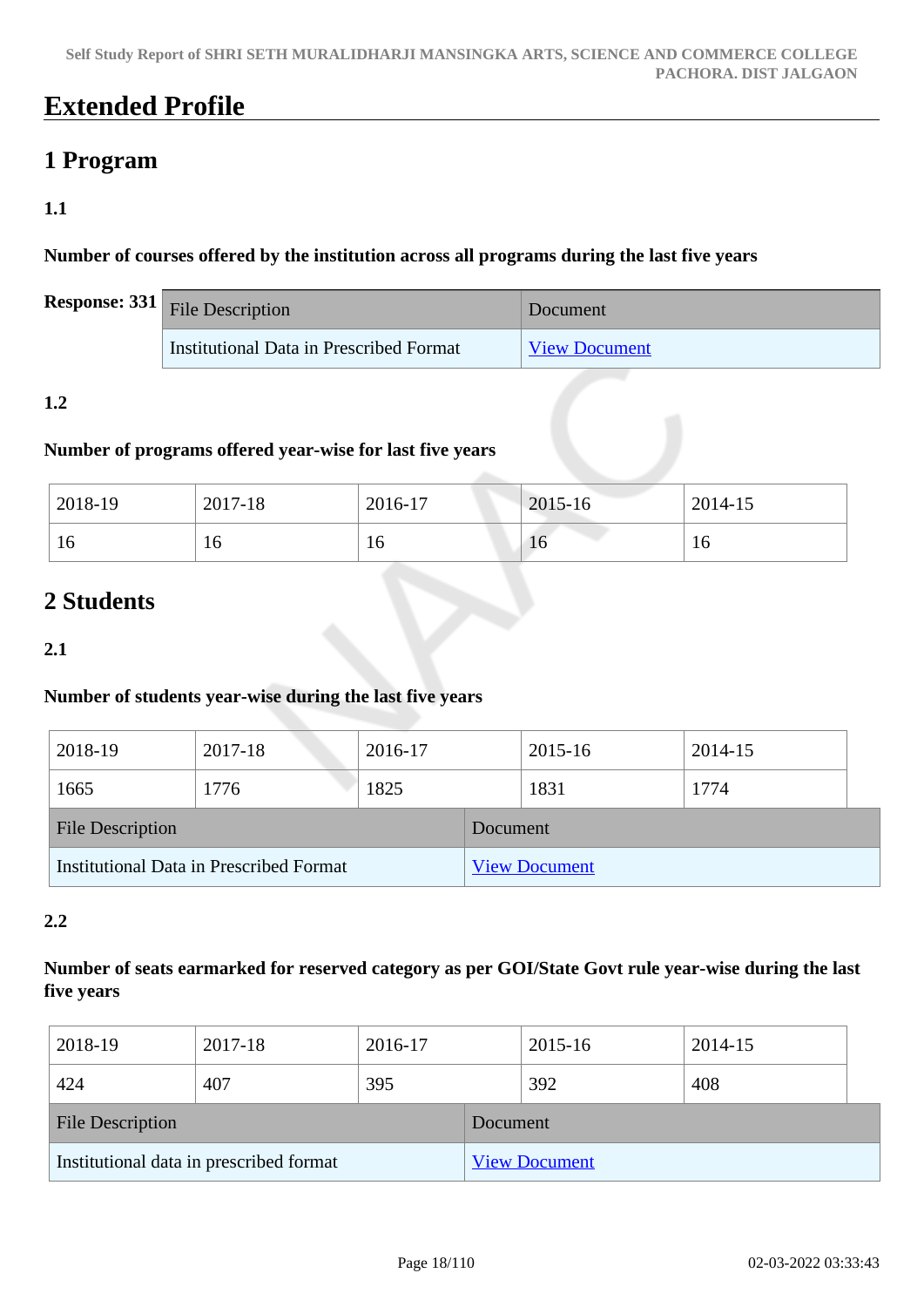## **2.3**

## **Number of outgoing / final year students year-wise during the last five years**

| 2018-19                                 | 2017-18 | 2016-17 |                      | 2015-16 |  | 2014-15 |  |
|-----------------------------------------|---------|---------|----------------------|---------|--|---------|--|
| 424                                     | 467     | 537     |                      | 452     |  | 420     |  |
| <b>File Description</b>                 |         |         | Document             |         |  |         |  |
| Institutional Data in Prescribed Format |         |         | <b>View Document</b> |         |  |         |  |

## **3 Teachers**

## **3.1**

## **Number of full time teachers year-wise during the last five years**

| 2018-19                                 | 2017-18 | 2016-17  |                      | $2015 - 16$ | 2014-15 |
|-----------------------------------------|---------|----------|----------------------|-------------|---------|
| 22                                      | 27      | 27       |                      | 26          | 27      |
| <b>File Description</b>                 |         | Document |                      |             |         |
| Institutional Data in Prescribed Format |         |          | <b>View Document</b> |             |         |

## **3.2**

## **Number of sanctioned posts year-wise during the last five years**

| 2018-19                                 | 2017-18 | 2016-17  |                      | 2015-16 | 2014-15 |  |
|-----------------------------------------|---------|----------|----------------------|---------|---------|--|
| 42                                      | 42      | 39       |                      | 39      | 39      |  |
| <b>File Description</b>                 |         | Document |                      |         |         |  |
| Institutional data in prescribed format |         |          | <b>View Document</b> |         |         |  |

## **4 Institution**

**4.1**

## **Total number of classrooms and seminar halls**

**Response: 15**

**4.2**

**Total Expenditure excluding salary year-wise during the last five years ( INR in Lakhs)**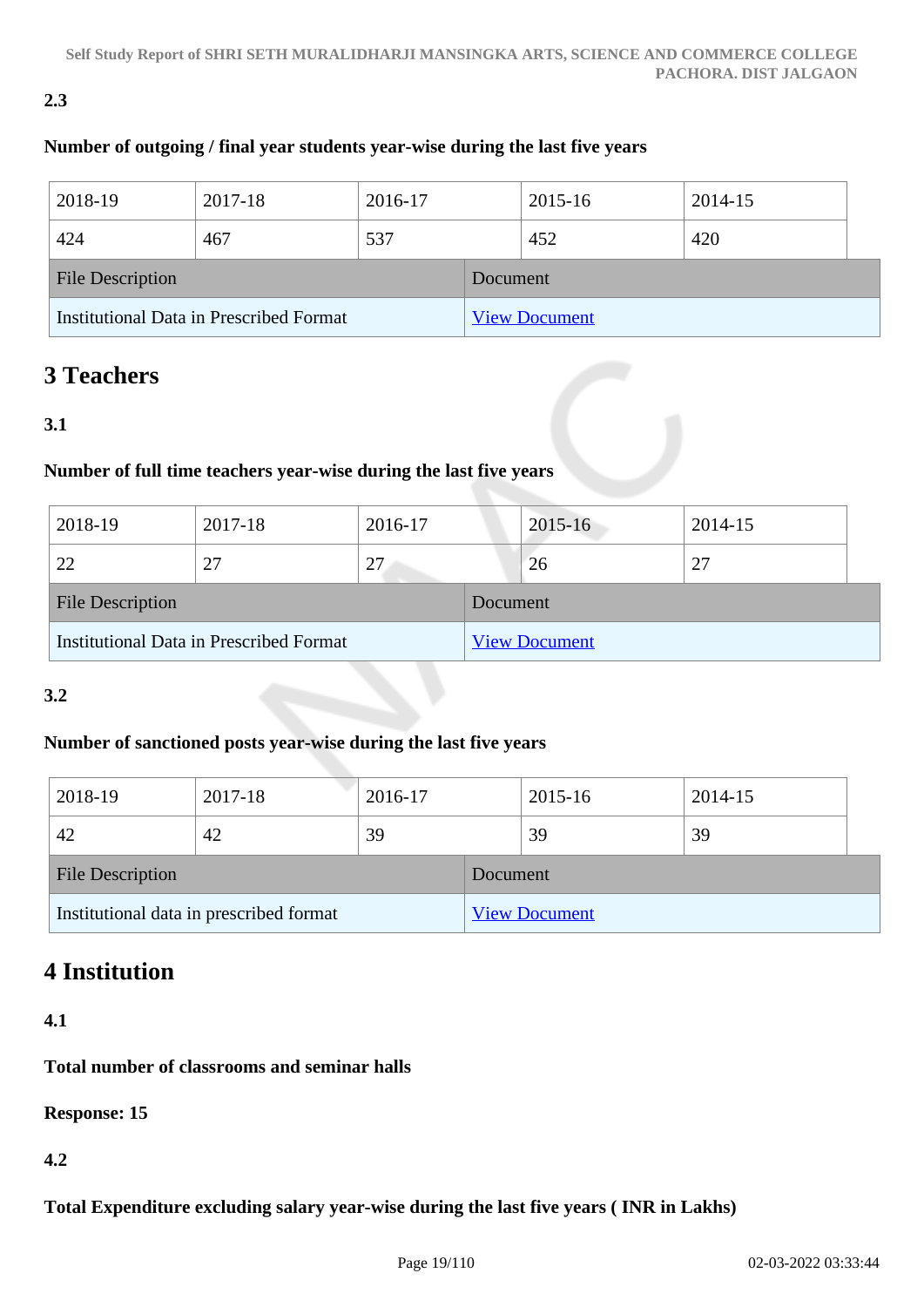**Self Study Report of SHRI SETH MURALIDHARJI MANSINGKA ARTS, SCIENCE AND COMMERCE COLLEGE PACHORA. DIST JALGAON**

| 2018-19 | 2017-18 | 2016-17 | 2015-16 | 2014-15 |
|---------|---------|---------|---------|---------|
| 294.47  | 228.22  | 230.16  | 323.57  | 321.51  |

**4.3**

## **Number of computers**

**Response: 50**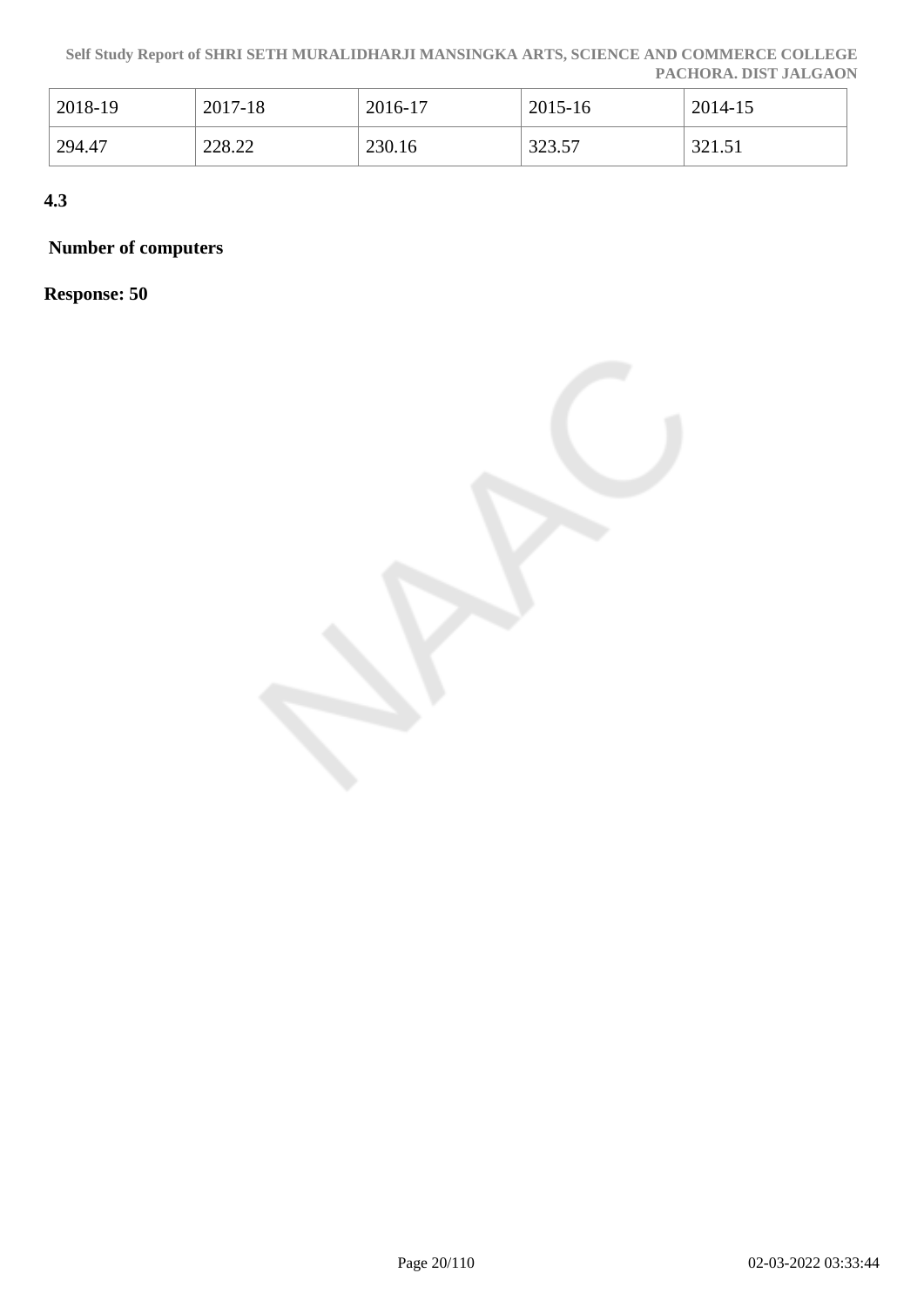## **4. Quality Indicator Framework(QIF)**

## **Criterion 1 - Curricular Aspects**

## **1.1 Curricular Planning and Implementation**

 **1.1.1 The institution ensures effective curriculum delivery through a well planned and documented process** 

#### **Response:**

 As the college is affiliated to North Maharashtra University Jalgaon, the institution has to follow the curriculum prescribed by the University and framed by the subject concerned B.O.S. of the University.The University has fixed the responsibility of syllabus framing to the B.O.S. of the said subject and after finalization the same is forwarded to the affiliated colleges. The University, every academic year prepares the academic calendar and the college also prepares an academic calendar following the same to ensure effective implementation of curriculum. It is for both the terms in the academic year. Every semester the program of teaching and internal examination is worked out by the said committees. The perfect teaching of the curriculum is strictly followed by the faculty and the examination committee decides to conduct internal test examination. The concerned staff members prepare the question papers of their subjects and after the mid-term examination they assess the same and the sheet of internal assessment is forwarded by the examination committee to the university.

### **The Action Plan**

At the beginning of every academic year, the principal conducts the staff meeting to finalize the academic schedule and academic calendar. Necessary information is forwarded and discussed in the meeting. The Head of the department and the concerned teachers again discuss the academic schedule, the syllabus and the time span. Every academic year the time table committee frames the time table in the prescribed format of University. The faculty works hard, throughout the academic year, to follow the curriculum and the planning to teach the same. The principal encourages the teaching staff to attend seminars, workshops arranged by the university and various Colleges. As per the curriculum the teaching material, teaching aids, laboratory material, books, periodicals, magazines and journals are provided by the college. Most of the departments use computers and internet to improve the teaching quality. In addition to it, the college arranges expert lectures, industrial visits, study tours, workshops and computer awareness programs to ensure the effective implementation of teaching the curriculum. There is less scope for adding new material to the syllabus framed and fixed by the University.

The heads of the departments and the IQAC keep a close look on the serious working out of the teaching plans and class room activities. The teaching faculties take utmost care to work out the teaching plans by using differnet teaching aids to get more results. Some of the departments use ICT facilities during teaching sessions VIZ- internet, LCD Projector, Computer etc. The Science laboratories are fully equipped with required material and instruments. In the library there is also the use of ICT facilities used by the staffissuing, receiving books, internet, e-books etc. Teaching and Non-Teaching and all the enrolled students avail of these facilities. The College arranges workshops, conferences and also encourages students and staff to participate the same at other places. The participants are provided financial support as per the norms of the university and government.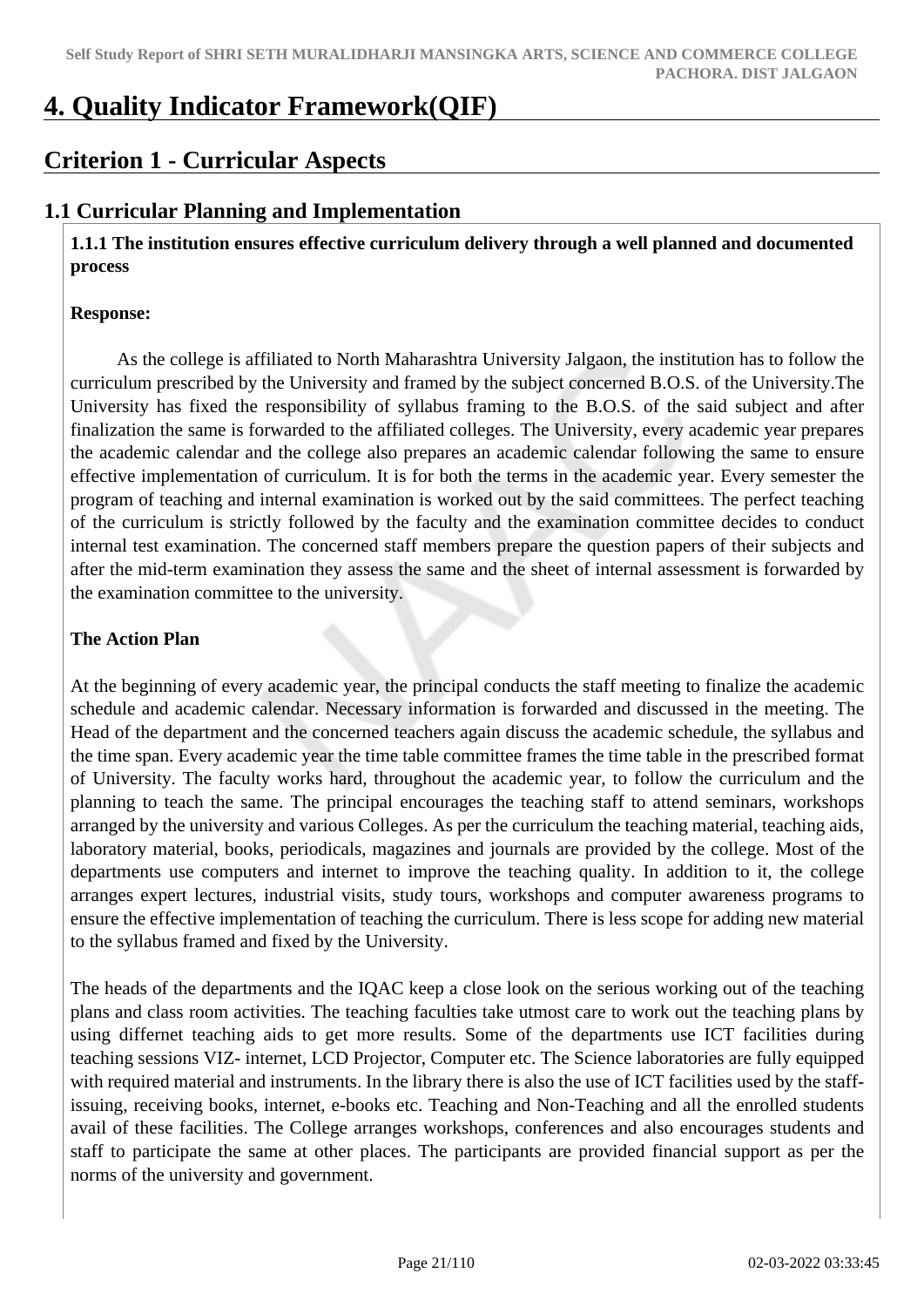| <b>File Description</b>         | <b>Document</b>      |
|---------------------------------|----------------------|
| Any additional information      | <b>View Document</b> |
| Link for Additional Information | <b>View Document</b> |

### **1.1.2 Number of certificate/diploma program introduced during the last five years**

#### **Response:** 1

1.1.2.1 **Number of certificate/diploma programs introduced year-wise during the last five years**

| 2018-19 | 2017-18 | 2016-17 | 2015-16 | 2014-15 |
|---------|---------|---------|---------|---------|
| 00      | 00      | 00      | 00      | 01      |

| <b>File Description</b>                              | <b>Document</b>      |
|------------------------------------------------------|----------------------|
| Minutes of relevant Academic Council/BOS<br>meetings | <b>View Document</b> |
| Details of the certificate/Diploma programs          | <b>View Document</b> |
| Any additional information                           | <b>View Document</b> |

### **1.1.3 Percentage of participation of full time teachers in various bodies of the Universities/ Autonomous Colleges/ Other Colleges, such as BoS and Academic Council during the last five years**

**Response:** 3.88

1.1.3.1 Number of teachers participating in various bodies of the Institution, such as BoS and Academic Council year-wise during the last five years

|                   | 2017-18<br>2016-17 | 2015-16<br>2014-15 |
|-------------------|--------------------|--------------------|
| 01<br>U<br>ν<br>◡ |                    |                    |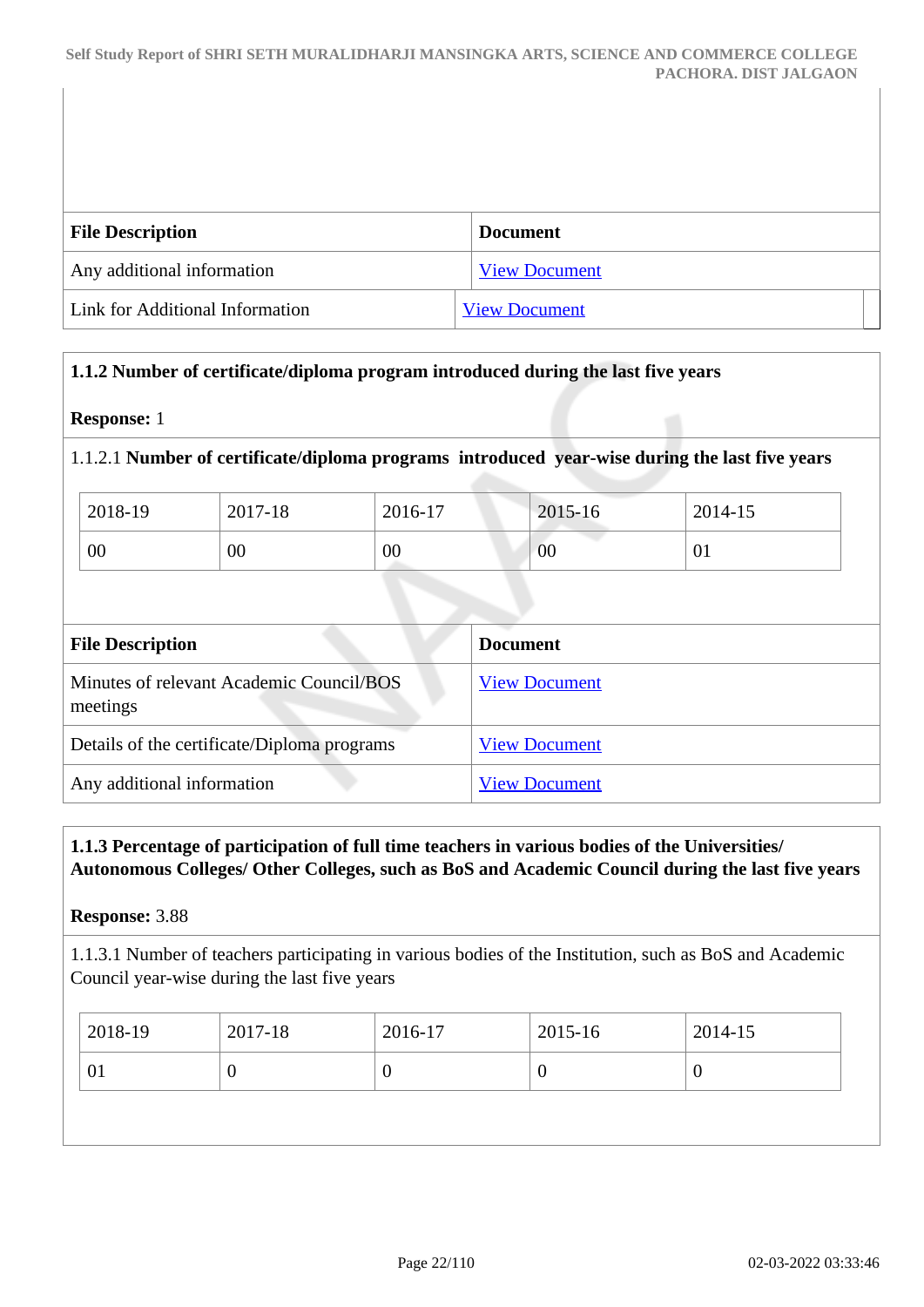| <b>File Description</b>                                                       | <b>Document</b>      |
|-------------------------------------------------------------------------------|----------------------|
| Details of participation of teachers in various bodies   <u>View Document</u> |                      |
| Any additional information                                                    | <b>View Document</b> |

## **1.2 Academic Flexibility**

 **1.2.1 Percentage of new Courses introduced out of the total number of courses across all Programs offered during last five years**

### **Response:** 0

1.2.1.1 How many new courses are introduced within the last five years

Response: 00

| <b>File Description</b>               | <b>Document</b>      |
|---------------------------------------|----------------------|
| Details of the new courses introduced | <b>View Document</b> |

## **1.2.2 Percentage of programs in which Choice Based Credit System (CBCS)/Elective course system has been implemented**

**Response:** 18.75

1.2.2.1 Number of programmes in which CBCS/ Elective course system implemented.

Response: 03

| <b>File Description</b>                               | <b>Document</b>      |
|-------------------------------------------------------|----------------------|
| Name of the programs in which CBCS is<br>implemented  | <b>View Document</b> |
| Minutes of relevant Academic Council/BOS<br>meetings. | <b>View Document</b> |

### **1.2.3 Average percentage of students enrolled in subject related Certificate/ Diploma programs/Addon programs as against the total number of students during the last five years**

#### **Response:** 4.02

1.2.3.1 Number of students enrolled in subject related Certificate or Diploma or Add-on programs yearwise during the last five years

| 2018-19 | 2017-18 | 2016-17     | 2015-16            | 2014-15 |
|---------|---------|-------------|--------------------|---------|
| 00      | 00      | 1 ລລ<br>1/2 | $1^{\sim}1$<br>1/4 | 121     |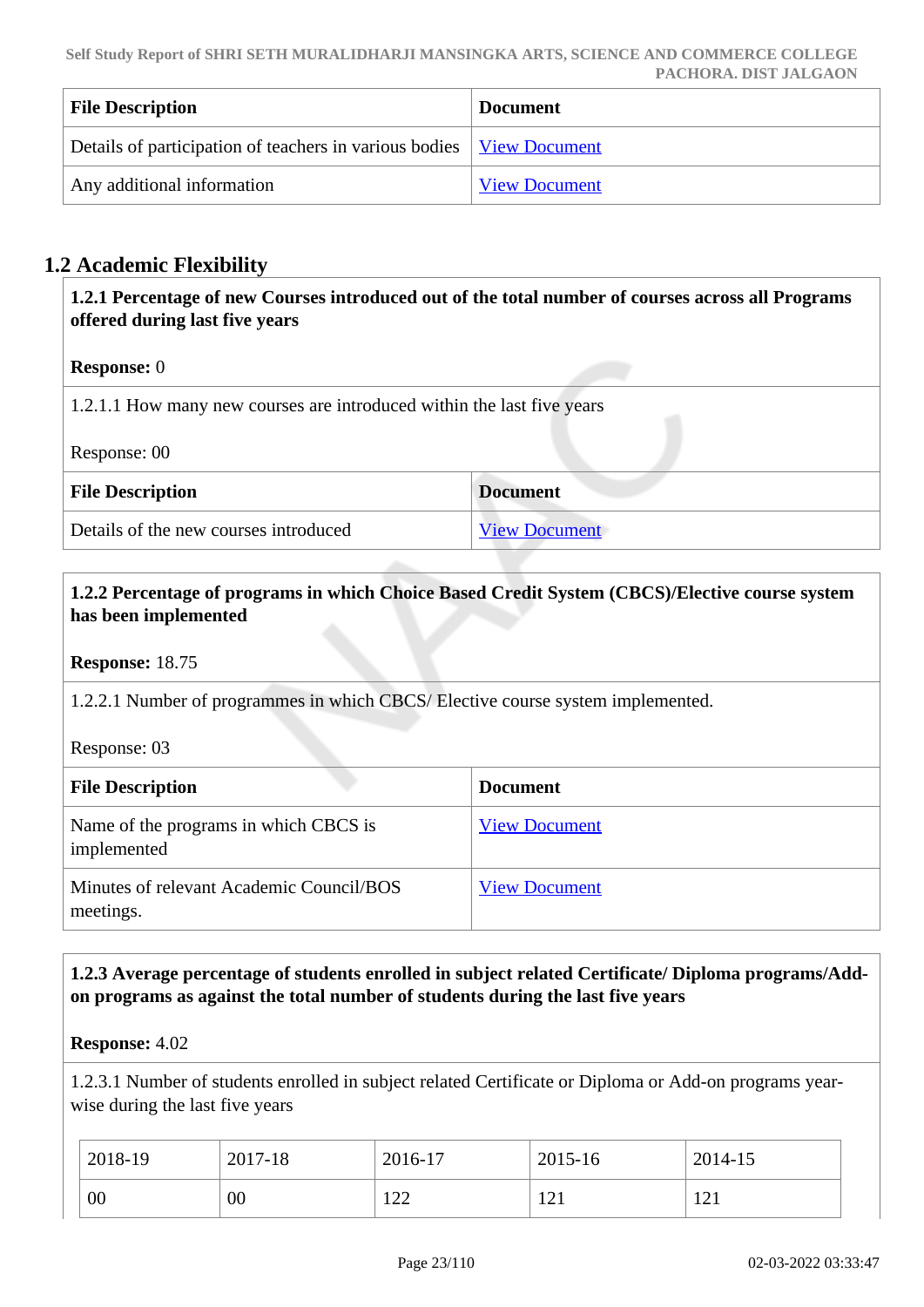**Self Study Report of SHRI SETH MURALIDHARJI MANSINGKA ARTS, SCIENCE AND COMMERCE COLLEGE PACHORA. DIST JALGAON**

| <b>File Description</b>                                                                        | <b>Document</b>      |
|------------------------------------------------------------------------------------------------|----------------------|
| Details of the students enrolled in Subjects related<br>to certificate/Diploma/Add-on programs | <b>View Document</b> |
| Any additional information                                                                     | <b>View Document</b> |

## **1.3 Curriculum Enrichment**

 **1.3.1 Institution integrates cross- cutting issues relevant to Gender, Environment and Sustainability, Human Values and Professional Ethics into the Curriculum**

**Response:** 

#### 1.**Environmental awareness**

 It is a compulsory course for F.Y.B.A. /B.Com/B.Sc students. Unless and until the students complete the teaching sessions, campus visits, a field project report and lastly University written examinations and passes the same he is not allowed for the next year admission. The college has channelized the youth by participating projects such as Tree-plantation, Rain water harvesting, composting of the waste and so on. The college and specially the Botany department has undertaken a projectof Vermi –culture and maintaining the Eco-system conservation. These students visit and work in the Botanical garden and keep it update. The medicinal plants and other plants in the garden are taken care of by these students. The N.S.S. department also work for environment awareness by observing "No Vehicle Day" and arranging "Tree-plantation session" in the beginning of the monsoon, because of which the college campus is green. The co-ordinator of Environmental Studies also arranges poster presentation program every academic year to promote the sort of sense amongst the students and the civilians.

### **2. Gender Awareness, Human Rights and Cyber Security**

 It is remarkable that three of our staff members – Prof. M. P. Bauskar, Prof. Mrs. K. A. Jangam, Prof. Smt. M. R. Shinde have attended certificate courses in Gender sensitization arranged by Central Government, respectively at Pune and Nagpur. Theses trained teachers arranged separate programs related with women empowerment, Legal rights of women, Rights against sexual harassment and such Gender Awareness. Separate forums such as Yuvati Prabhodhani, Yuvati Sabha are also working seriously on the Gender sensitization issues. The women faculty members and female students' representative work seriously and arranged expert lectures, counseling session and one day workshops related with these issues.

 Some of the departments are provided computer and internet facility for teachers and students as well because of which students are well awarded with ICT devices and at the same time they are made awared of cyber crimes regarding wrong information, network rumors and deceptive marketing ads etc. We frequently arrange expert lectures on right to information and human Rights Awareness. The college has also organized lecture on "Prohibition of Ragging" and "Right to Information Act." A separate committee is formed by the college on the issue of "Right to Information" and the principal is the chairperson of this committee. Another grievances committee for students and the counseling center is also quite active in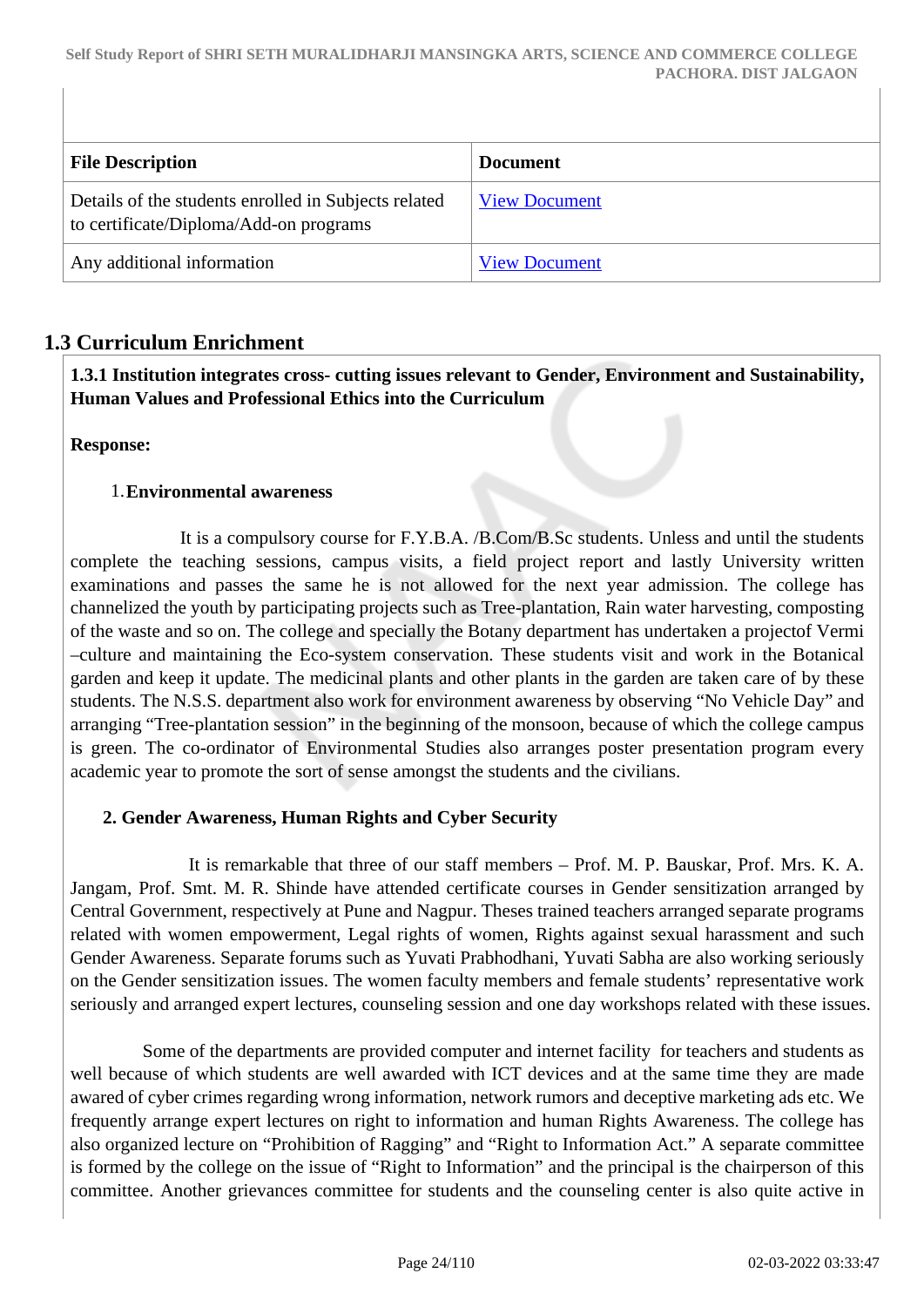relation to all theses cross cutting issues. Moral and ethical values have been covered by different courses of languages and the concerned teachers work hard in imbibing moral and ethical values, amongst the students. The college has also signed an accord of MoU with Gandhi Foundation and research centre, Jalgaon and a couple of other NGOs. With the help of these NGOs the college arranges lectures of experts on moral and ethical values.

| <b>File Description</b>         | <b>Document</b>      |
|---------------------------------|----------------------|
| Any Additional Information      | <b>View Document</b> |
| Link for Additional Information | <b>View Document</b> |

## **1.3.2 Number of value added courses imparting transferable and life skills offered during the last five years**

#### **Response:** 0

1.3.2.1 Number of value-added courses imparting transferable and life skills offered during the last five years

#### Response: 00

| <b>File Description</b>                                                      | <b>Document</b>      |
|------------------------------------------------------------------------------|----------------------|
| Details of the value-added courses imparting<br>transferable and life skills | <b>View Document</b> |
| Brochure or any other document relating to value<br>added courses.           | <b>View Document</b> |

### **1.3.3 Percentage of students undertaking field projects / internships**

#### **Response:** 0

1.3.3.1 Number of students undertaking field projects or internships

#### Response: 00

| <b>File Description</b>                 | <b>Document</b>      |
|-----------------------------------------|----------------------|
| List of students enrolled               | <b>View Document</b> |
| Institutional data in prescribed format | <b>View Document</b> |
| Any additional information              | <b>View Document</b> |

## **1.4 Feedback System**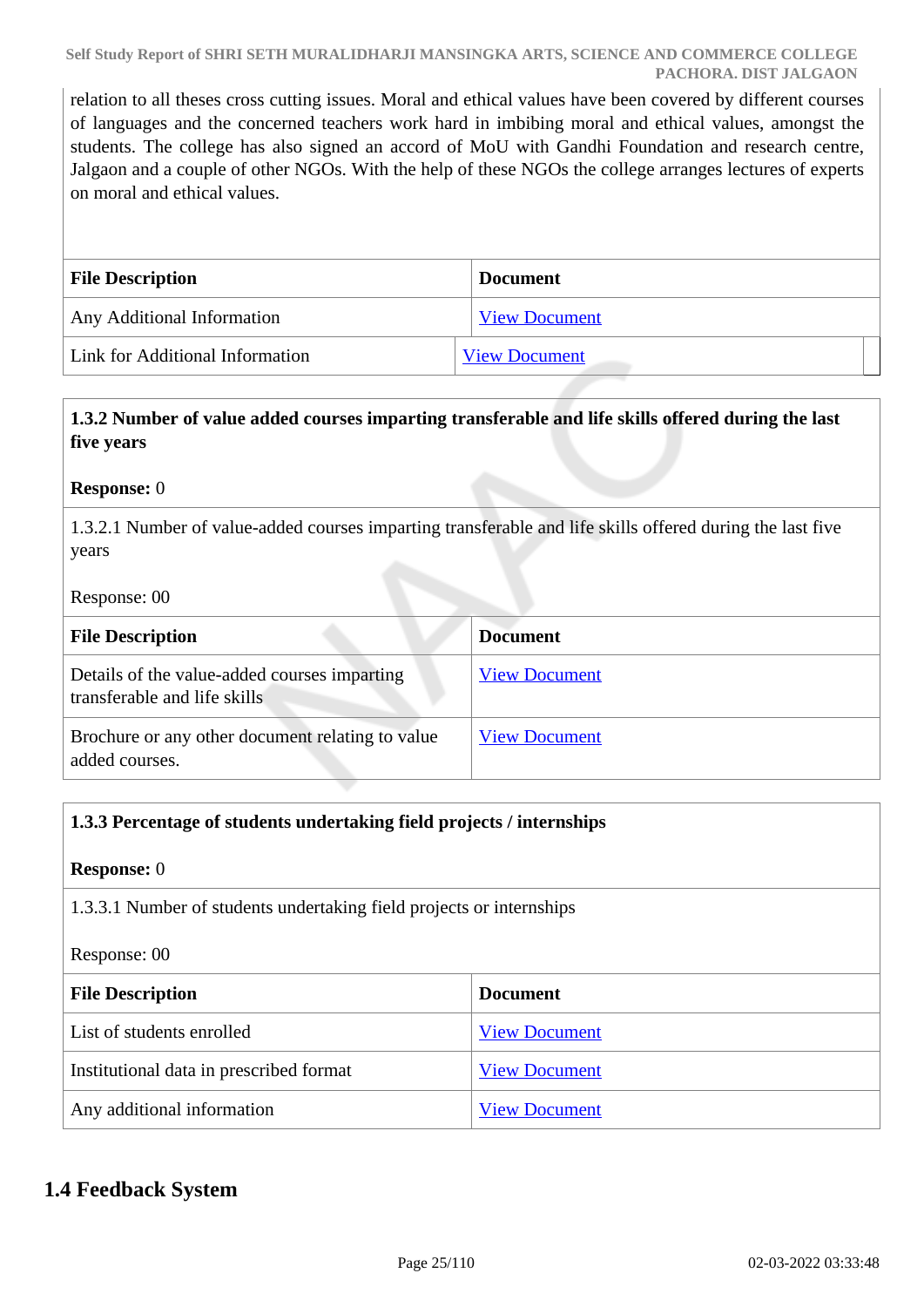### **1.4.1 Structured feedback received from 1) Students, 2)Teachers, 3)Employers, 4)Alumni and 5)Parents for design and review of syllabus-Semester wise/ year-wise**

**Response:** C. Any 2 of the above

| <b>File Description</b>                                                                                                                           | <b>Document</b>      |
|---------------------------------------------------------------------------------------------------------------------------------------------------|----------------------|
| Action taken report of the Institution on feedback<br>report as stated in the minutes of the Governing<br>Council, Syndicate, Board of Management | <b>View Document</b> |
| URL for stakeholder feedback report                                                                                                               | <b>View Document</b> |

| 1.4.2 Feedback processes of the institution may be classified as follows:  |                      |  |
|----------------------------------------------------------------------------|----------------------|--|
| <b>Response:</b> B. Feedback collected, analysed and action has been taken |                      |  |
| <b>File Description</b>                                                    | <b>Document</b>      |  |
| Any additional information                                                 | <b>View Document</b> |  |
| URL for feedback report                                                    | <b>View Document</b> |  |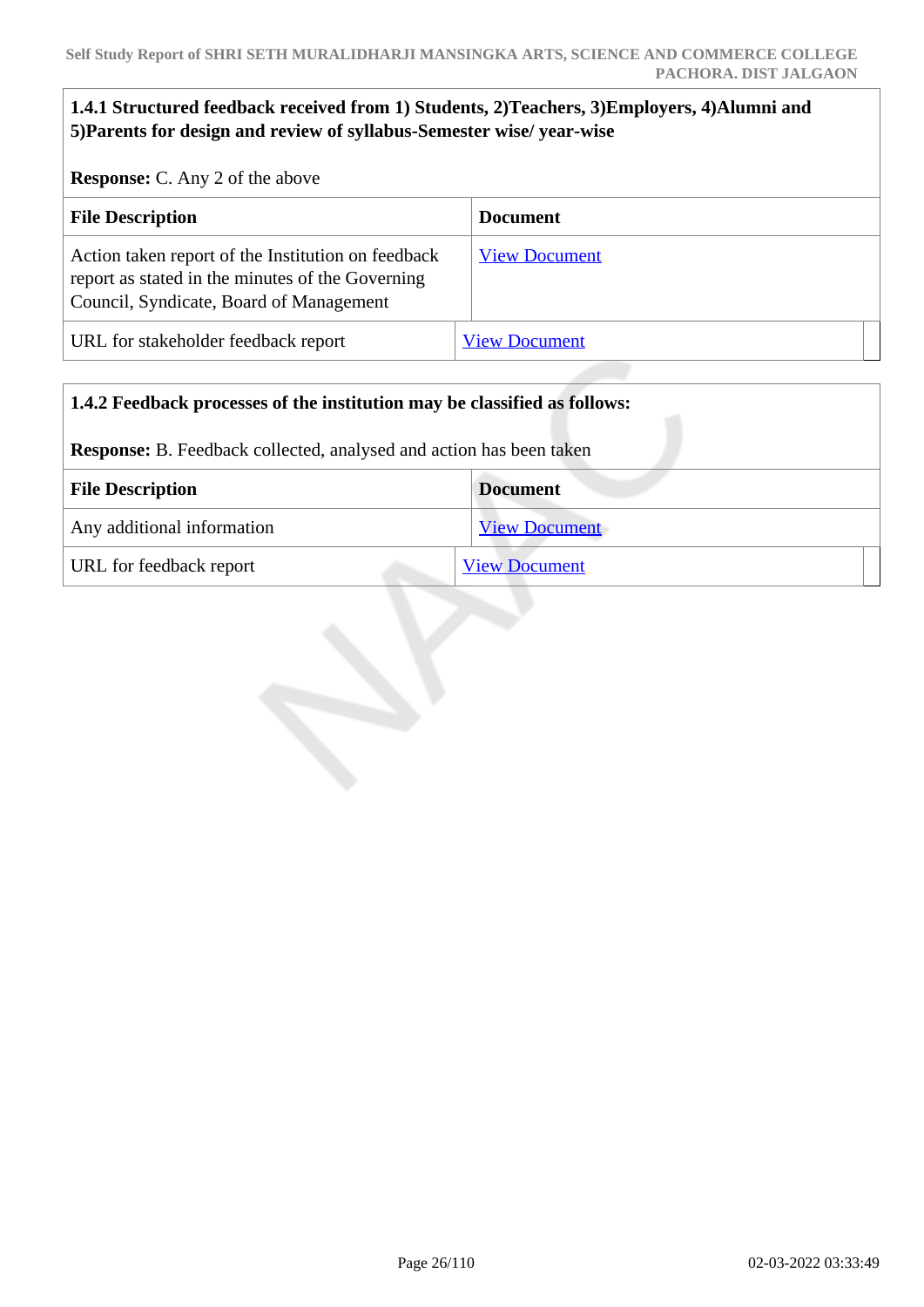## **Criterion 2 - Teaching-learning and Evaluation**

## **2.1 Student Enrollment and Profile**

### **2.1.1 Average percentage of students from other States and Countries during the last five years**

#### **Response:** 0.11

2.1.1.1 Number of students from other states and countries year-wise during the last five years

| 2018-19 | 2017-18 | 2016-17 | 2015-16 | 2014-15 |
|---------|---------|---------|---------|---------|
| 00      | 02      | 01      | 06      | 01      |

| <b>File Description</b>                       | <b>Document</b>      |
|-----------------------------------------------|----------------------|
| List of students (other states and countries) | <b>View Document</b> |
| Institutional data in prescribed format       | <b>View Document</b> |
| Any additional information                    | <b>View Document</b> |

### **2.1.2 Average Enrollment percentage (Average of last five years)**

### **Response:** 90.52

2.1.2.1 Number of students admitted year-wise during the last five years

| 2018-19 | 2017-18 | 2016-17 | 2015-16 | 2014-15 |
|---------|---------|---------|---------|---------|
| 761     | 814     | 790     | 756     | 816     |

### 2.1.2.2 Number of sanctioned seats year-wise during the last five years

| 2018-19 | 2017-18 | 2016-17 | 2015-16 | 2014-15 |
|---------|---------|---------|---------|---------|
| 908     | 875     | 850     | 843     | 876     |

| <b>File Description</b>                 | <b>Document</b>      |
|-----------------------------------------|----------------------|
| Institutional data in prescribed format | <b>View Document</b> |
| Any additional information              | <b>View Document</b> |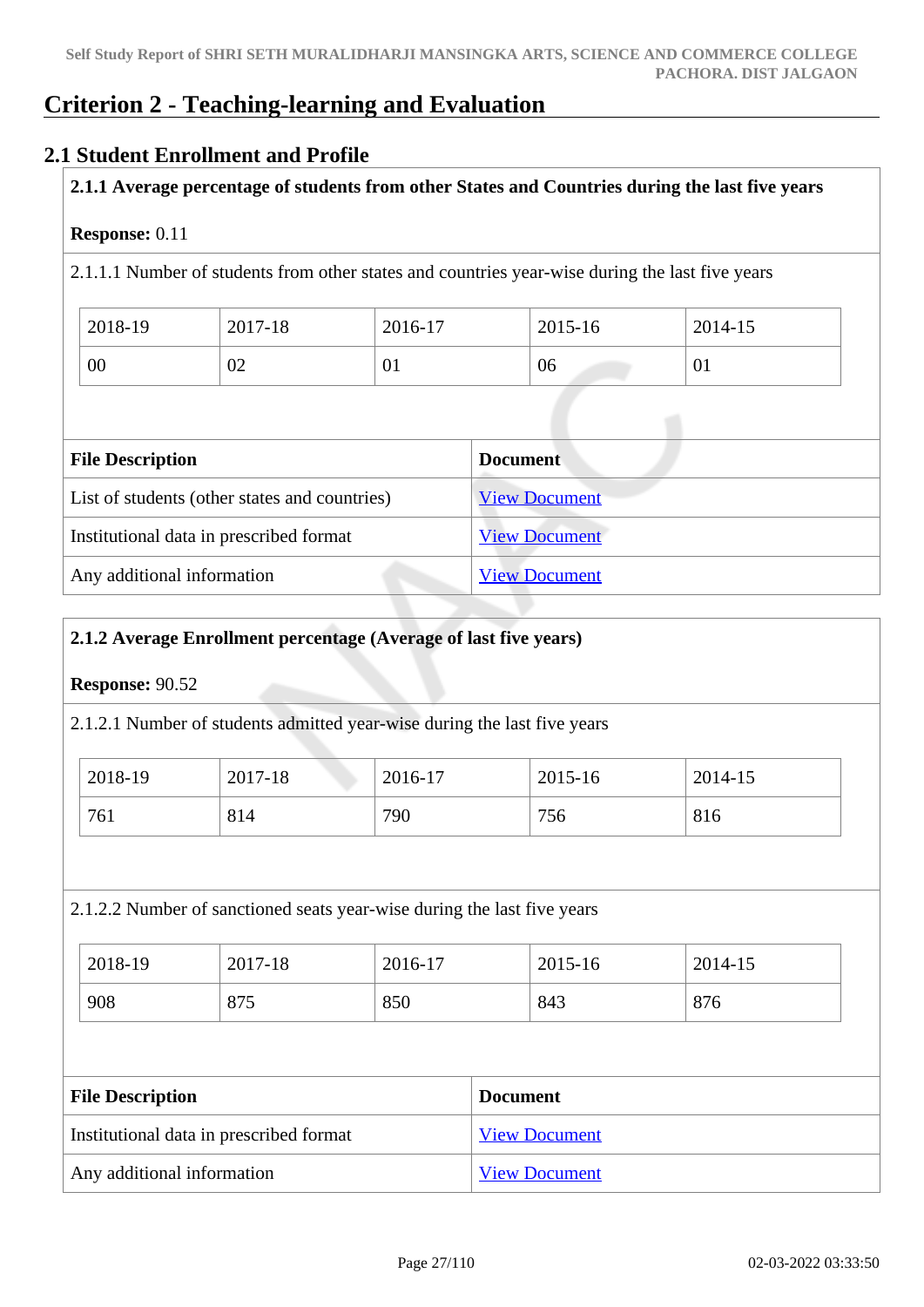## **2.1.3 Average percentage of seats filled against seats reserved for various categories as per applicable reservation policy during the last five years**

#### **Response:** 100

2.1.3.1 Number of actual students admitted from the reserved categories year-wise during the last five years

| 2018-19 | 2017-18 | 2016-17 | 2015-16 | 2014-15 |
|---------|---------|---------|---------|---------|
| 424     | 407     | 395     | 392     | 408     |

| <b>File Description</b>                 | <b>Document</b>      |
|-----------------------------------------|----------------------|
| Institutional data in prescribed format | <b>View Document</b> |
| Any additional information              | <b>View Document</b> |

## **2.2 Catering to Student Diversity**

 **2.2.1 The institution assesses the learning levels of the students, after admission and organises special programs for advanced learners and slow learners**

### **Response:**

 As the college is situated in Pachora town more than 50% of the students are from the villages nearby. The remaining students are from the town. After admitting these students for the F.Y.B.A./B.Com/B.Sc., their level is assessed by way of their percentage in the last examination, some tests by the said faculty (F.Y.B.A./B.Com/B.Sc.) in the concerned subject are conducted and especially English language. English department conduct bridge course every year. The purpose of course is to connect the students from the last class and the F.Y. Class by filling up the gap of knowledge. It is to bridge the gap between 12th class and F.Y. Class. For that purpose a common test is conducted and after the analysis of the result, students are divided into three groups--Slow Learners, Average learners and Advanced learners. Taking in to account the level of learners, teachers try to update them by extra coaching, with personal attention and couseling with proper guidance. The slow learners and average learners are brought to the level of advanced learners.

 In the same manner the remedial courses are conducted for weak and slow learners. Some experts from outside are invited for better guidance to the students. Accordingly, couseling sessions are arranged at last after the completion of bridge course and remedial course, common tests are conducted and the results are quite fruitful. Students enrolled in the Bridge and Remedial Course are made aware of their faults and at the very moment, their mistakes are corrected and remedies are suggested.

 Advance learners are also taken care of, by arranging lectures of experts. The library also provides books and references to both the learners. The provision of computers and internet in the concerned departments has also turned to be very fruitful. They are also encouraged to participate in N.S.S., sports,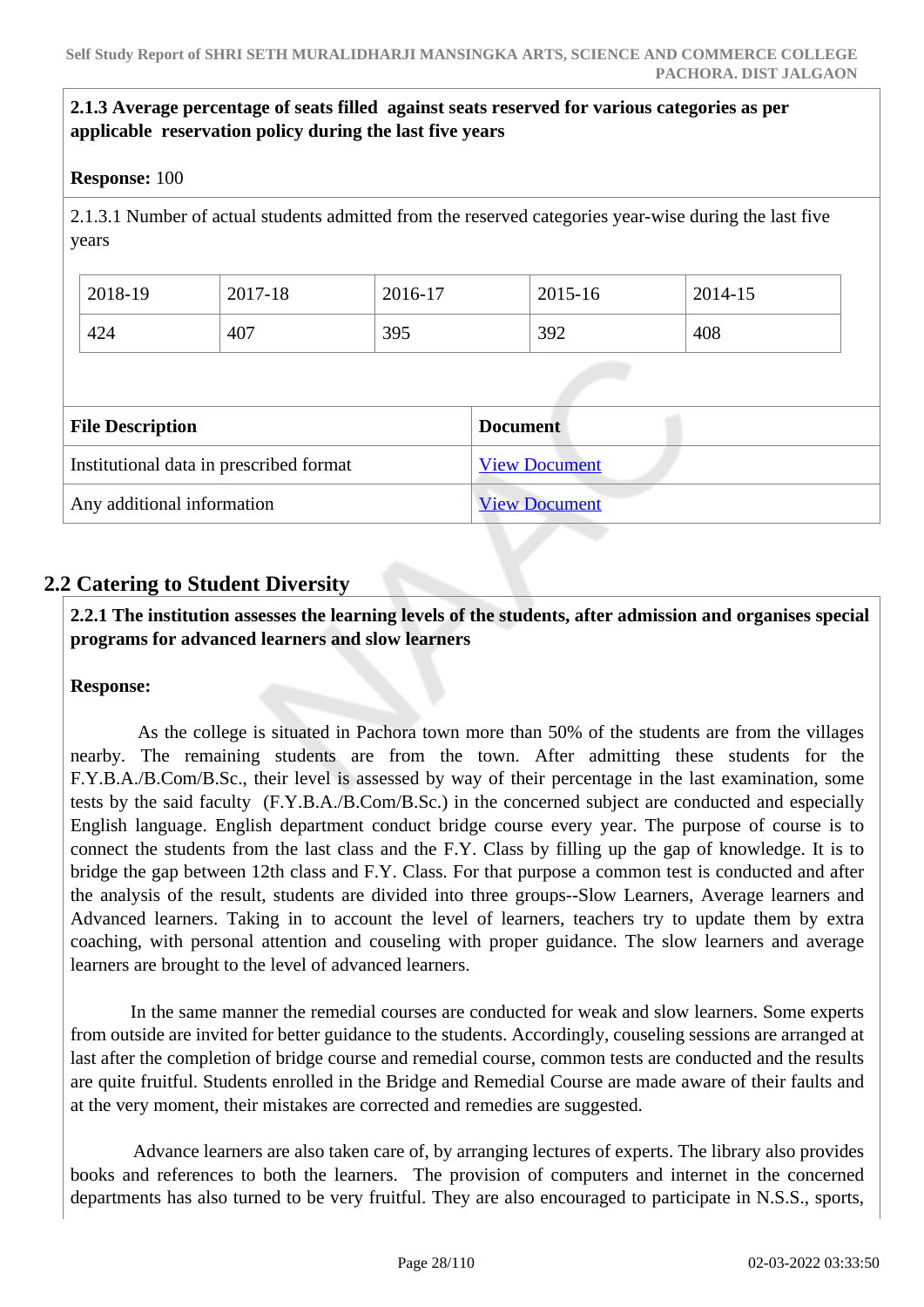social and cultural activities arranged from time to time. The teachers in the concerned departments pay personal attention to both the learners. These students are taken to industrial and field visits and educational tours. By doing all these measures, efforts are made to bridge the gap between these two groups and the expected target is archived.

| <b>File Description</b>         | <b>Document</b>      |
|---------------------------------|----------------------|
| Link for Additional Information | <b>View Document</b> |

| 2.2.2 Student - Full time teacher ratio                                                           |                      |
|---------------------------------------------------------------------------------------------------|----------------------|
| <b>Response: 221:3</b>                                                                            |                      |
| 2.2.3 Percentage of differently abled students (Divyangian) on rolls                              |                      |
| <b>Response: 0.18</b>                                                                             |                      |
| 2.2.3.1 Number of differently abled students on rolls                                             |                      |
| Response: 03                                                                                      |                      |
| <b>File Description</b>                                                                           | <b>Document</b>      |
| List of students (differently abled)                                                              | <b>View Document</b> |
| Institutional data in prescribed format                                                           | <b>View Document</b> |
| Any other document submitted by the Institution to<br>a Government agency giving this information | <b>View Document</b> |

## **2.3 Teaching- Learning Process**

 **2.3.1 Student centric methods, such as experiential learning, participative learning and problem solving methodologies are used for enhancing learning experiences**

## **Response:**

 As the college is affiliated to North Maharashtra University, Jalgoan, the institution has to follow teaching and learning process framed by the university. In the beginning of the academic year, the college prepares the academic calendar on the basis of the university calendar. After the first meeting, the different departments prepare teaching plans which are to be executed under the guidance of the Principal, the IQAC and the concerned Heads of the departments. As the teaching continues as per the planning, in the process of teaching and learning, teacher has to take in to the consideration the level of student. In the classroom teachers always use student-centric method such as --Question-Answer method, Problem Solving Method and Analysis of difficult topics. While the teacher teaches the topic, then for recaptulation teacher asks the questions to the students, then teacher understands the feedback of the teaching. Students are also given time to ask their difficulties during the teaching sessions, and they are solved. Teachers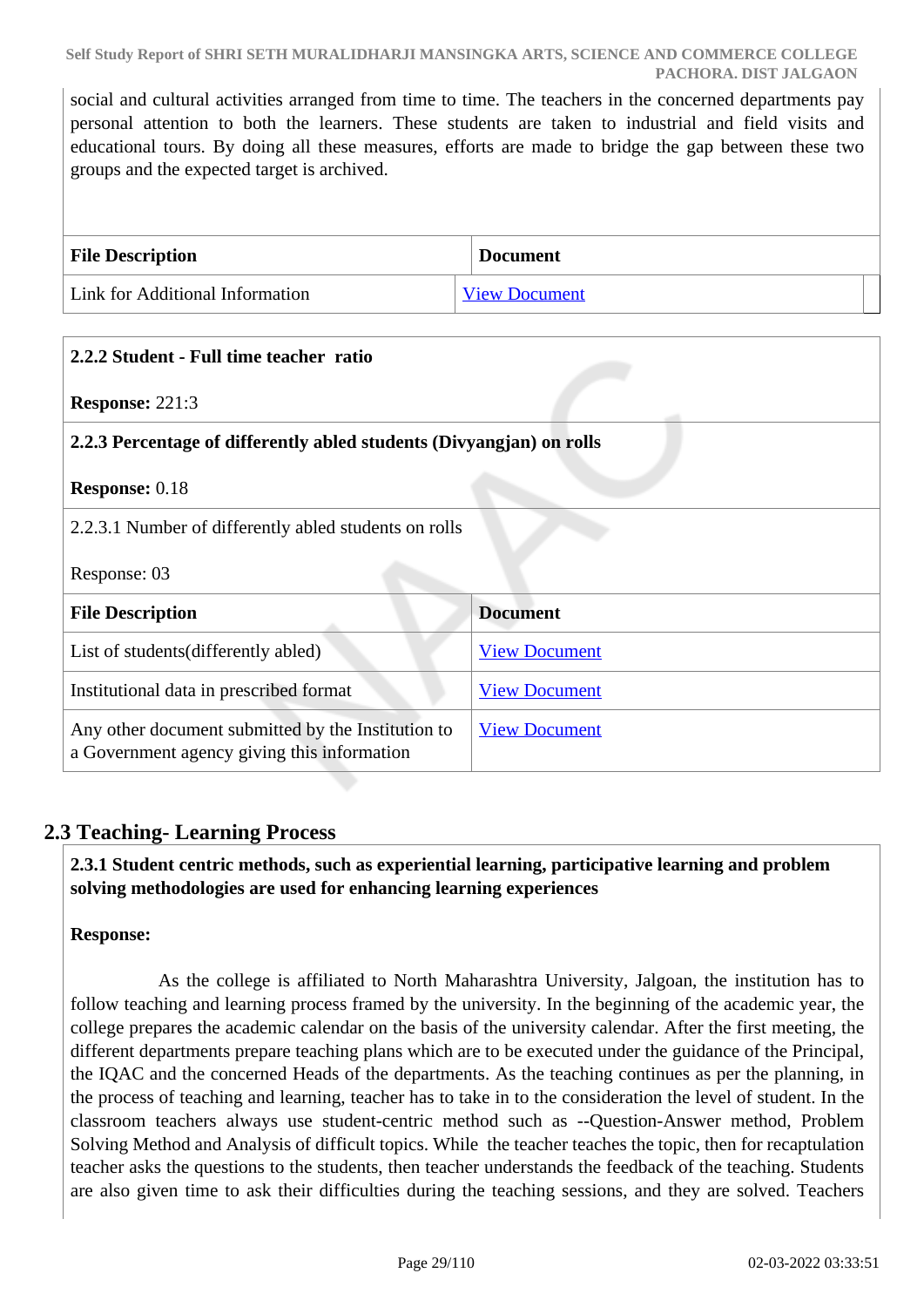arrange seminar sessions within the class room to discuss the topics prescribed in the syllabus. Some times students are encourgaed to deliver a short lecture on a given topic. Students' participartion in the process of teaching and learning is of importance. Students of Science stream do practicals in their laboratories , Commerce faculty students visit industries, banking sectors and some other industrial units to enhance their learning. Through educational tours, students are given experience in general public and social bondage is created.

After the teaching sessions intermittent test are arranged as an integral part of the teaching program. The IQAC meticulously play the role of monitoring over the academic and extra curricular activities, simultaniously gets feedback from students and teachers as well. The classroom teaching is quite reciprocal and holistic responses are made by using different teaching methods, ICT devices, seminars and participation of the students. The meritorious students from every class is elected as the member of the students council as per the university guidelines and naturally they are also a part of the participative teaching. Educational tours, industrial visits and field visits are arranged for the enrichment of the programs. The college also organizes lectures of eminent persons related with the subjects and extracurricular activities. To explore the creativity of the students and to develop the same, the NSS unit and the students welfare department turned to be very much helpful. The examination committee arranges one mid-semester test, every semester which is a part of university examinations. One-day-NSS camps on the campus and the adopted village helps to develop the social and cultural attitude of the students. The teaching learning process is constantly under the strict supervision of the heads of the departments, the IQAC, the examination committee and the principal. The University semester examination is conducted in the college by the University and the assessment and result work is carried out by the University.

| <b>File Description</b>         | <b>Document</b>      |  |
|---------------------------------|----------------------|--|
| Any additional information      | <b>View Document</b> |  |
| Link for Additional Information | <b>View Document</b> |  |

## **2.3.2 Percentage of teachers using ICT for effective teaching with Learning Management Systems (LMS), E-learning resources etc.**

### **Response:** 4.55

2.3.2.1 Number of teachers using ICT

Response: 01

| <b>File Description</b>                                                      | <b>Document</b>      |
|------------------------------------------------------------------------------|----------------------|
| List of teachers (using ICT for teaching)                                    | <b>View Document</b> |
| Any additional information                                                   | <b>View Document</b> |
| Provide link for webpage describing the "LMS/<br>Academic management system" | <b>View Document</b> |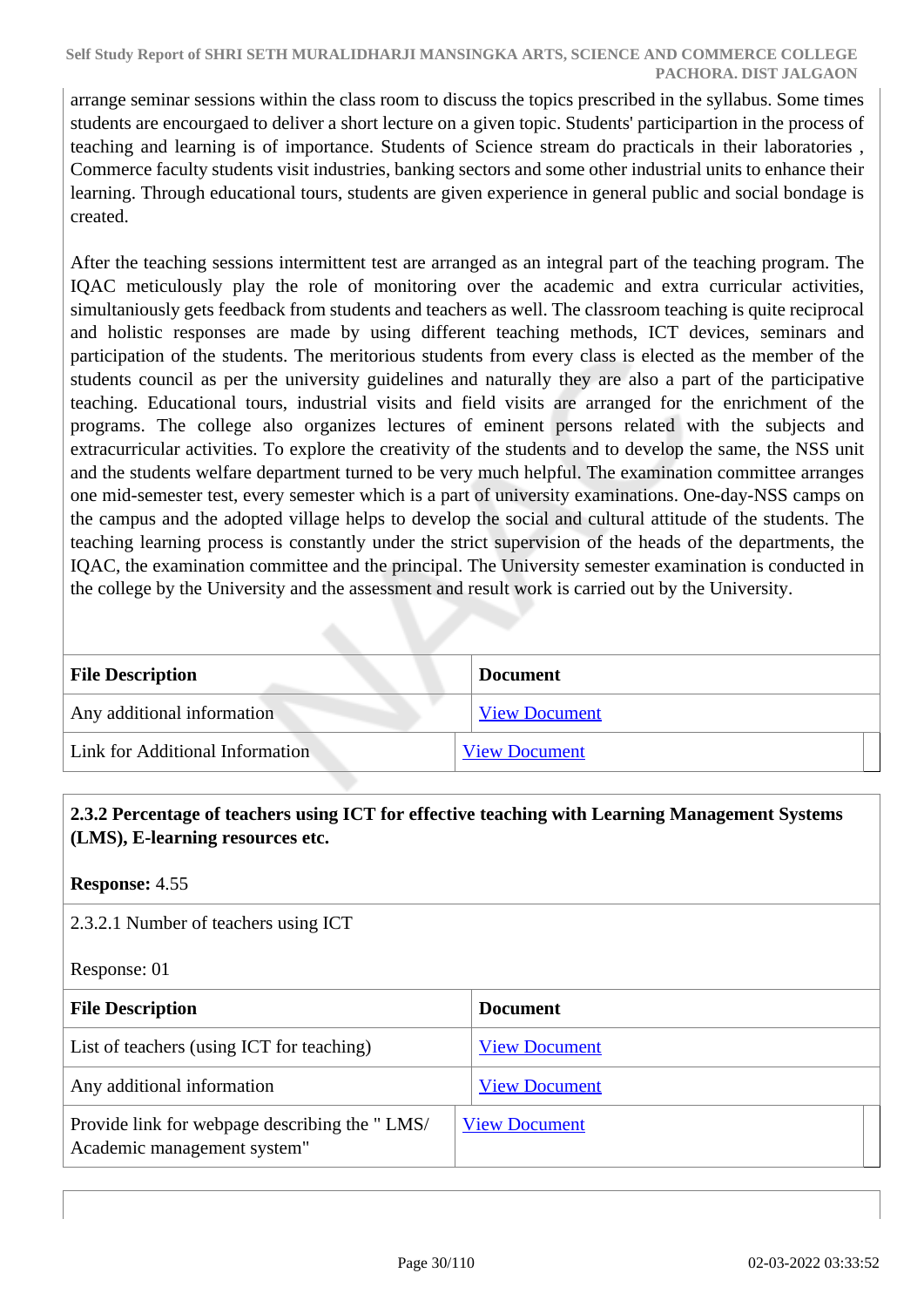#### **2.3.3 Ratio of students to mentor for academic and stress related issues**

| <b>Response: 72.39</b>     |                      |
|----------------------------|----------------------|
| 2.3.3.1 Number of mentors  |                      |
| Response: 23               |                      |
| <b>File Description</b>    | <b>Document</b>      |
| Any additional information | <b>View Document</b> |

#### **2.3.4 Innovation and creativity in teaching-learning**

#### **Response:**

 After the second cycle, (in 2012), almost 11 departments have been enabled with ICT facilities as free access to the students and teachers to update themselves. Some departments are provided L.C.D. projectors, slide projectors, L.E.D. Television sets for the better teaching and learning outcomes. The Science laboratories are well furnished with all the required instruments,charts and models etc . The English department has developed an audio language laboratory which has turned to be very much helpful for the learning of standard pronunciation in English. The Department has provided an internet facility with connectivity, L.C.D. projector system, the students are getting the knowledge over the internet of prescribed text including poems, novels and plays available on the internet. Most of the departments have developed libraries of their own, which the students can use when they do have free time.

In the library, different reference books and journals and online INFLIBNET facility is available and the same is used by the teachers and the students. Apart from the regular teaching, seminars of students are also arranged followed by discussion session. Expert lectures related with the subjects and extracurricular activities are arranged by the college in every academic session. New social, cultural and educational changes are also taken care of and such workshops or orientation sessions are arranged. Educational tours, Field vistis and industrial visits are very much helpful to get innovative and creative teaching. Different articles, poems, essays of the students are published in the annual magazine of the college. Poster presentation, botanical garden, environment awareness, the project of vermi-culture have turned to be very much useful for the students.

 Separate sessions of career guidance and competitive examination are arranged for students. Creativity in the students is also cultivated and nurtured by organizing programs related with socio–cultural, national environmental awareness, i.e. Programs like – "Swacch Bharat Abhiyan", "Water management and harvesting", "Save the Girl Child campaign", "Women Empowerment" and "AIDS awareness campaign." Students are encouraged to participate in the programs arranged by various NGOs and GOs, VIZ-- Pulse Polio Campaign, Financial Help to Flood Affected People, Collection of grain and distribution of it among the families of suicided farmers. Environment Studies is a compulsory subject for F.Y.B.A./BSc/B.Com students. For this students have to complete field project and submit to the concerned department. Students are encourgaed to spread the message of environmental awareness and further natural calamities. For this awareness campaign, students prepare poster presentation device.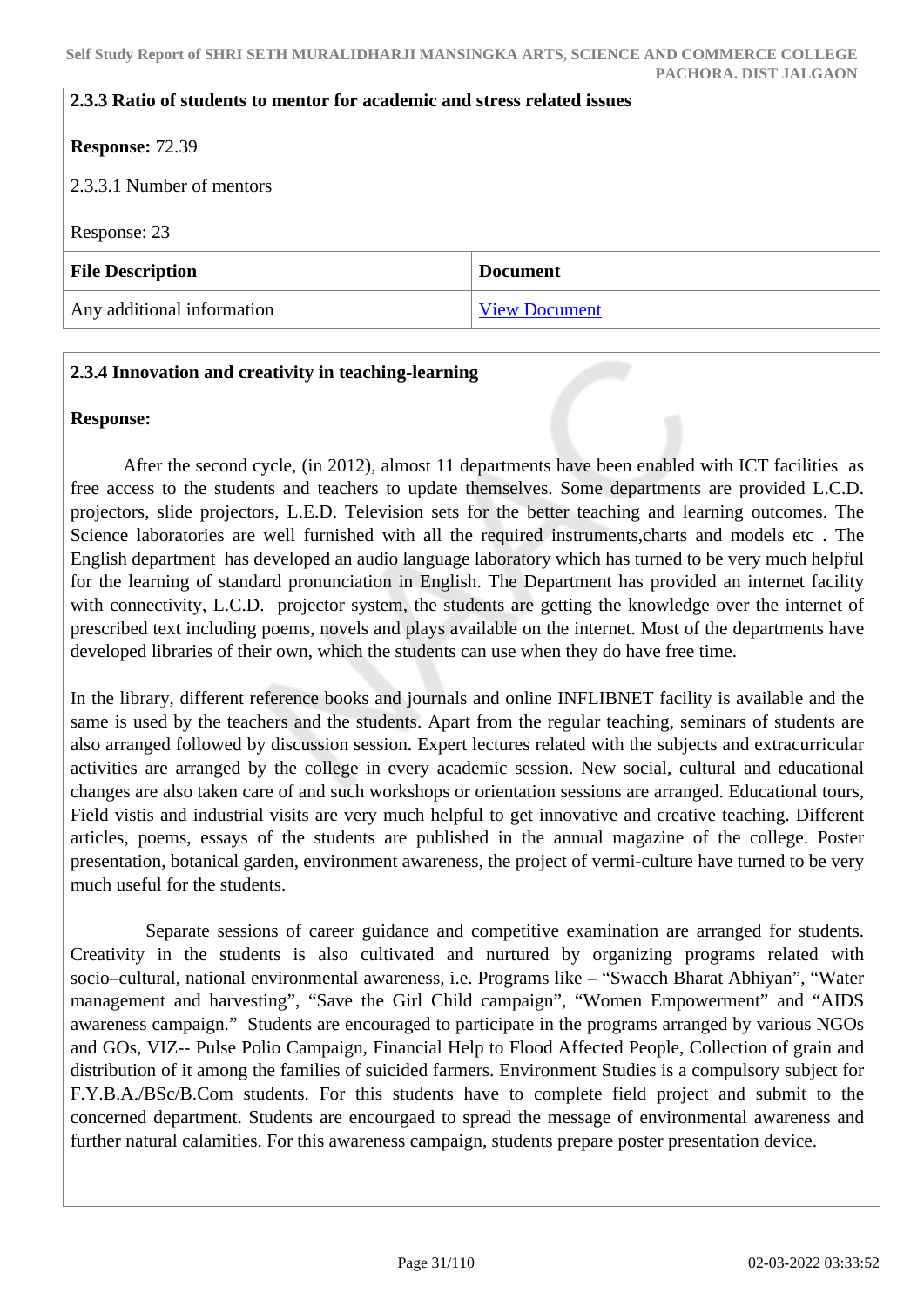## **2.4 Teacher Profile and Quality**

### **2.4.1 Average percentage of full time teachers against sanctioned posts during the last five years**

#### **Response:** 67.91

| <b>File Description</b>                                          | <b>Document</b>      |
|------------------------------------------------------------------|----------------------|
| Year wise full time teachers and sanctioned posts<br>for 5 years | <b>View Document</b> |
| List of the faculty members authenticated by the<br>Head of HEI  | <b>View Document</b> |

## **2.4.2 Average percentage of full time teachers with Ph.D. during the last five years**

#### **Response:** 12.61

2.4.2.1 Number of full time teachers with Ph.D. year-wise during the last five years

| 2018-19 | 2017-18 | 2016-17 | 2015-16 | 2014-15 |
|---------|---------|---------|---------|---------|
| 04      | 03      | 03      | 03      | 03      |

| <b>File Description</b>                                                                       | <b>Document</b>      |
|-----------------------------------------------------------------------------------------------|----------------------|
| List of number of full time teachers with PhD and<br>number of full time teachers for 5 years | <b>View Document</b> |
| Any additional information                                                                    | <b>View Document</b> |

### **2.4.3 Teaching experience per full time teacher in number of years**

**Response:** 25.32 2.4.3.1 Total experience of full-time teachers Response: 557 **File Description Document** Any additional information <br>
<u>[View Document](https://assessmentonline.naac.gov.in/storage/app/hei/SSR/104097/2.4.3_1561614253_3469.pdf)</u>

### **2.4.4 Percentage of full time teachers who received awards, recognition, fellowships at State, National, International level from Government, recognised bodies during the last five years**

### **Response:** 0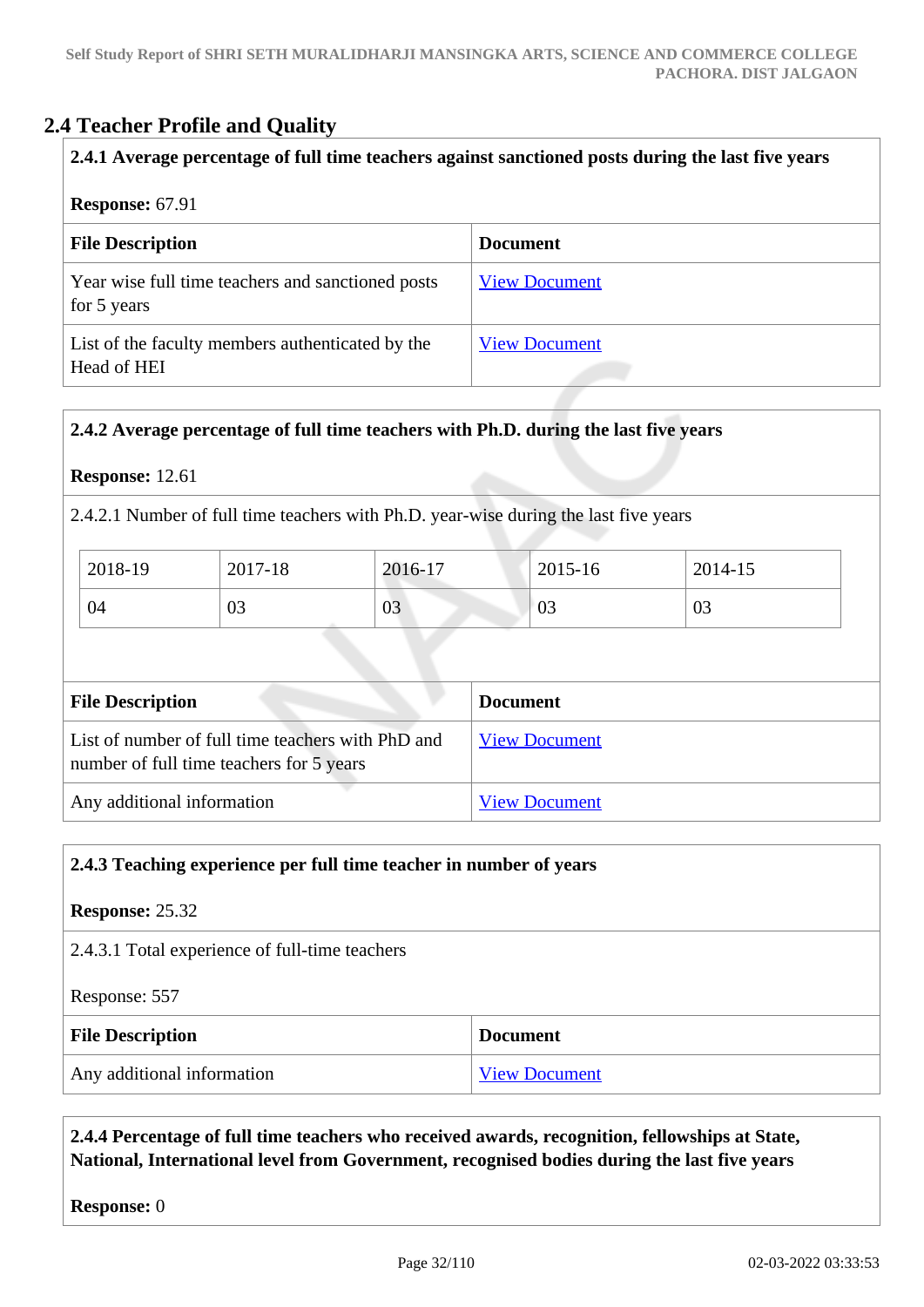2.4.4.1 Number of full time teachers receiving awards from state /national /international level from Government recognised bodies year-wise during the last five years

| 2018-19                 | 2017-18                                          | 2016-17 |                 | 2015-16              | 2014-15 |  |
|-------------------------|--------------------------------------------------|---------|-----------------|----------------------|---------|--|
| 00                      | 00                                               | 00      |                 | 00                   | 00      |  |
|                         |                                                  |         |                 |                      |         |  |
| <b>File Description</b> |                                                  |         | <b>Document</b> |                      |         |  |
|                         | Institutional data in prescribed format          |         |                 | <b>View Document</b> |         |  |
|                         | e-copies of award letters (scanned or soft copy) |         |                 | <b>View Document</b> |         |  |

## **2.4.5 Average percentage of full time teachers from other States against sanctioned posts during the last five years**

#### **Response:** 0

2.4.5.1 Number of full time teachers from other states year-wise during the last five years

| $2017 - 18$<br>2018-19<br>2016-17 | $2015 - 16$ | 2014-15 |
|-----------------------------------|-------------|---------|
| ν                                 |             |         |

| <b>File Description</b>                                                                            | <b>Document</b>      |
|----------------------------------------------------------------------------------------------------|----------------------|
| List of full time teachers from other state and state<br>from which qualifying degree was obtained | <b>View Document</b> |

## **2.5 Evaluation Process and Reforms**

### **2.5.1 Reforms in Continuous Internal Evaluation(CIE) system at the institutional level**

### **Response:**

 As per the norms of North Maharashtra University, Jalgaon, the college has to follow the guidelines. At present the university has adopted 60:40 pattern for the semester system for UG and PG Courses. For continuous evaluation system the institution has formed local examination committee at the college level and it plans internal examination schedule as per the academic calender. The students are informed about the internal examination schedule by the notification on the notice board.

 Tutorials, practicals, unit tests and mid-semester tests are the different units of internal examination. After successful conduction of internal test, the respective results are displayed on students notice board. The concerned teachers prepare the test Question paper. After the internal test, the answer-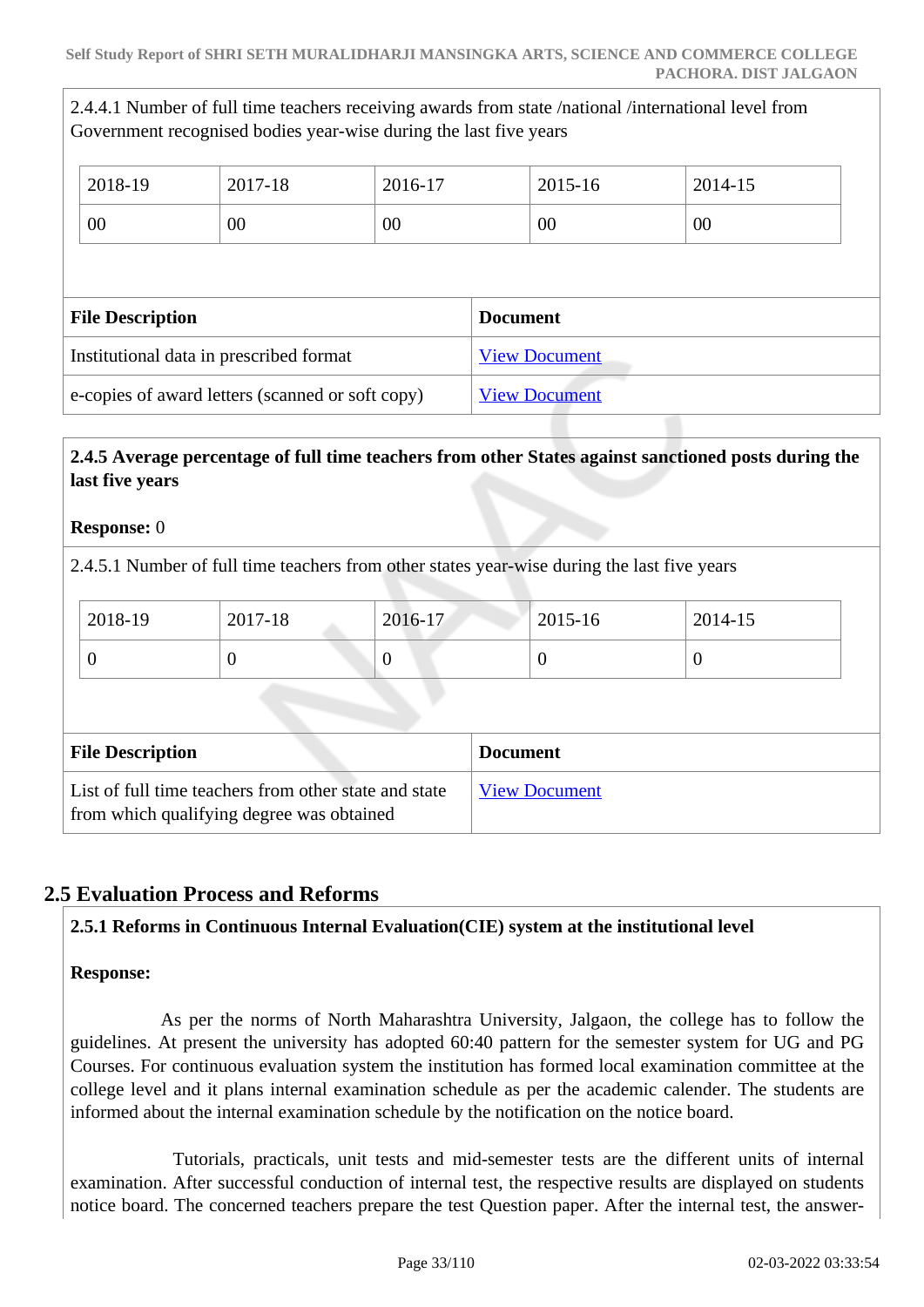sheets are assessed seriously and the internal marks are displayed on the notice board. The students do have access to the assessed test-papers. In addition to that, students conduct seminar sessions in the class rooms of their respective subjects under the guidance of their subject teachers. It is quite fruitful on the part of the students for the preparation of the examination. It is also part and parcel of continuous interal evaluation system.

 By the end of the semester the internal marks obtained by the students are calculated as per the University norms and filled up in the prescribed format of the University and submitted online to the University. The hard-copy of the same is also submitted to the University examination section.

 For smooth conduction of the internal examination the principal, the examination committee heads of the concerned departments and teachers take utmost care. Every semesterial examination is followed the care is taken as per the academic calendar assigned by concering university and IQAC Cell of the college. The Examination committee prepares the time table of internal examination program with in the week the examination is worked out. The examination is conducted quite smoothly. The internal assessment consists of three componants --1. Internal Test Marks, 2. Attendance of the Students (75%) ,3. Students Behaviour in College Premises. All the three componants are thoroughly taken into account and the final Mark-list is prepared. Of course, the list is displayed on the student notice board for their perusal. If there are any grivances, they are immediately solved by the Examination Committee. In this way, the internal assessment process is completely transparant.

| <b>File Description</b>         | <b>Document</b>      |
|---------------------------------|----------------------|
| Link for Additional Information | <b>View Document</b> |

### **2.5.2 Mechanism of internal assessment is transparent and robust in terms of frequency and variety**

## **Response:**

There is complete transperency in the internal assessment process. At the time of admission, the committee guide the students to choose proper subject and other matters. As per the merit order and reservations the list of the students is prepared and displayed on the students notice board. If there are problems, they are solved by the committee. After the admission session, the final list of the students is prepared in the form of Roll Calls. All the Heads and Teachers of the departments are given the roll calls, so that, they can maintain the attaindane of the students regularly. The teaching sessions are conducted as per the time table framed by the concerned committee. The teaching plans are verified by Heads of Departments and the work of teaching is carried out successfully. As per the university letter the internal examination are conducted at college level. The university declares the schedule of the internal examination. The local examination committee prepares the time table of internal examination. It is displayed on the student notice board. The question papers are prepared by the concerning subject teacher. The answer paper of the internal examination are assessed by the subject teacher and the marklist are prepared. The subject-wise marklists are displayed on the student notice board. The internal Answer papers are given to the students to rectify and verify their mistakes and marks. Then, the answer sheets are recollected by the subject teacher. If there is any grivance, it is taken care of by the examination committee. The problems related with examination are some times solved by college grivance committee. Both, examination committee and grivance committee work to the satisfaction of the students.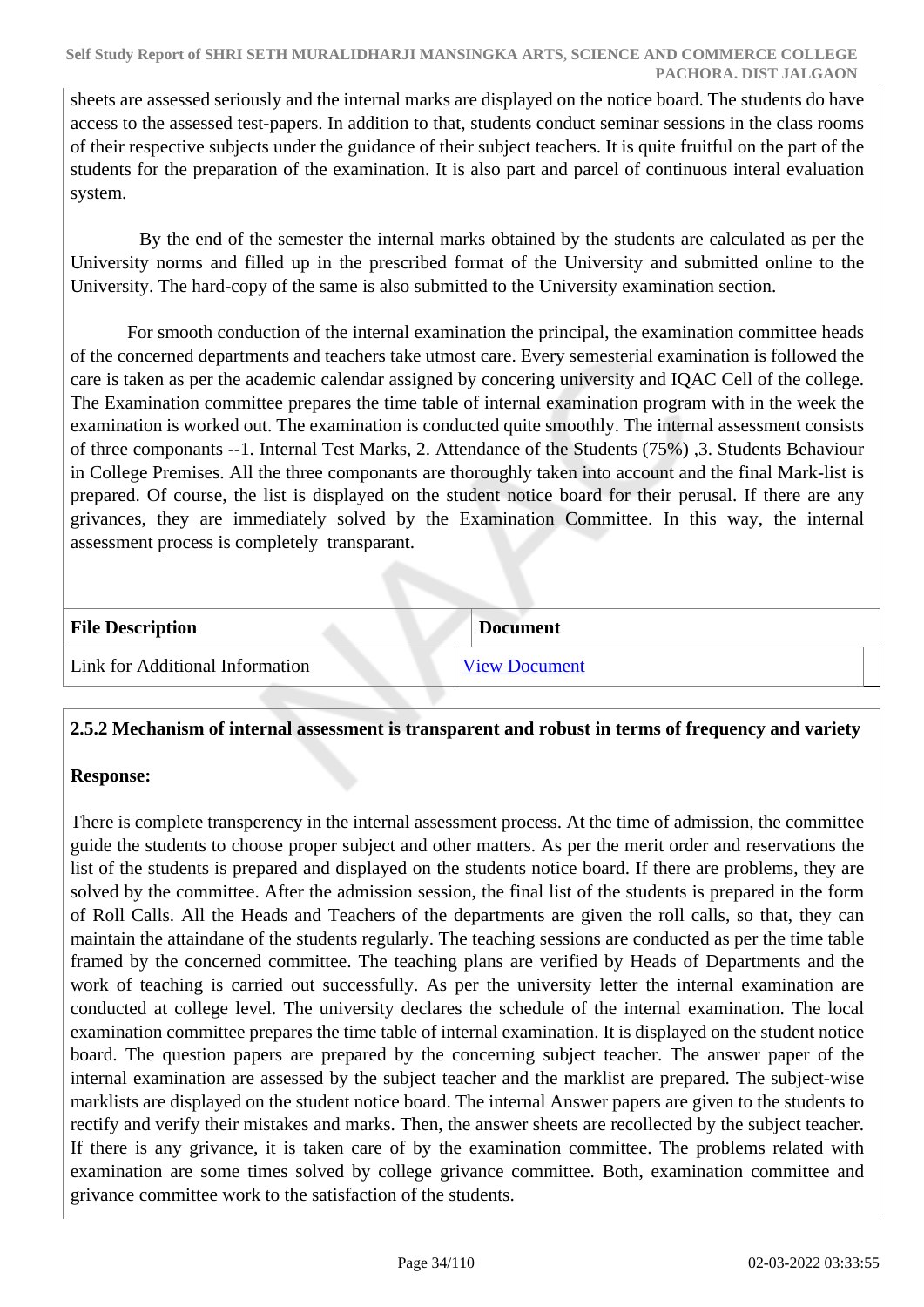| <b>File Description</b>         | <b>Document</b>      |
|---------------------------------|----------------------|
| Link for Additional Information | <b>View Document</b> |

### **2.5.3 Mechanism to deal with examination related grievances is transparent, time-bound and efficient**

#### **Response:**

The Examination committee at the college level and the grievance redressal cell take care of the internal examination and university examination related problems. Both the committees work to the satisfaction of the students. After declaration of the final result, if the student has any doubt about the result, he/she can apply for verification, re-evaluation and ask for photocopy of the answer paper. The examination section of the college collect such cases along with certain fees and submit these cases to the examination department of the university with in the stipulated time. The university starts the process to sort out the problamatic cases and scrutinize them. After proper assessment, the fresh result is sent to the concerned college, if there is any change in the previous result. If there are no changes in the result, it is declared as it is. The result is declared with in the time so that the students are not at loss. The examination commiittee and the university examination department are very much care full and alert in relation to all these problematic cases, so that no students should be a sufferer. After the declaration of such result, there is no further challenge on the part of the students. In this way, the mechanism to deal with examination related grievances is transparent, time bound and efficient.

Following are the salient features of Mechanism to deal with Examination related Grievances.

- The assessed internal test papers are shown to the students for self-assessment.
- In case of any grievances regarding internal assessment, the student is free to interact with the teacher and get it resolved. The unresolved grievance, if any, is referred to the concerned Chairman of the Examination Committee.
- As per the university norms, following systems are followed to sort out grievance redressal regarding university assessment:
- Right to apply for verification of answer books.
- Right to apply for verification with photocopy of answer books.
- Right to challenge the valuation of answer books.
- The examinee has the option to apply for the photocopy and verification of marks of the preceding examination(s) for a maximum of two answer books. The photocopy is supplied on the payment of non-refundable fees as prescribed by the university from time to time. However, the photocopies of answer books of practical examinations marks, viva-voce, are not supplied to the examinee(s).
- The prescribed application form for photocopy of answer books and verification of marks duly filled in and signed by the applicant are to be submitted to the Principal of the College within 14 days (both days inclusive) from the date of declaration of general results of the relevant examination.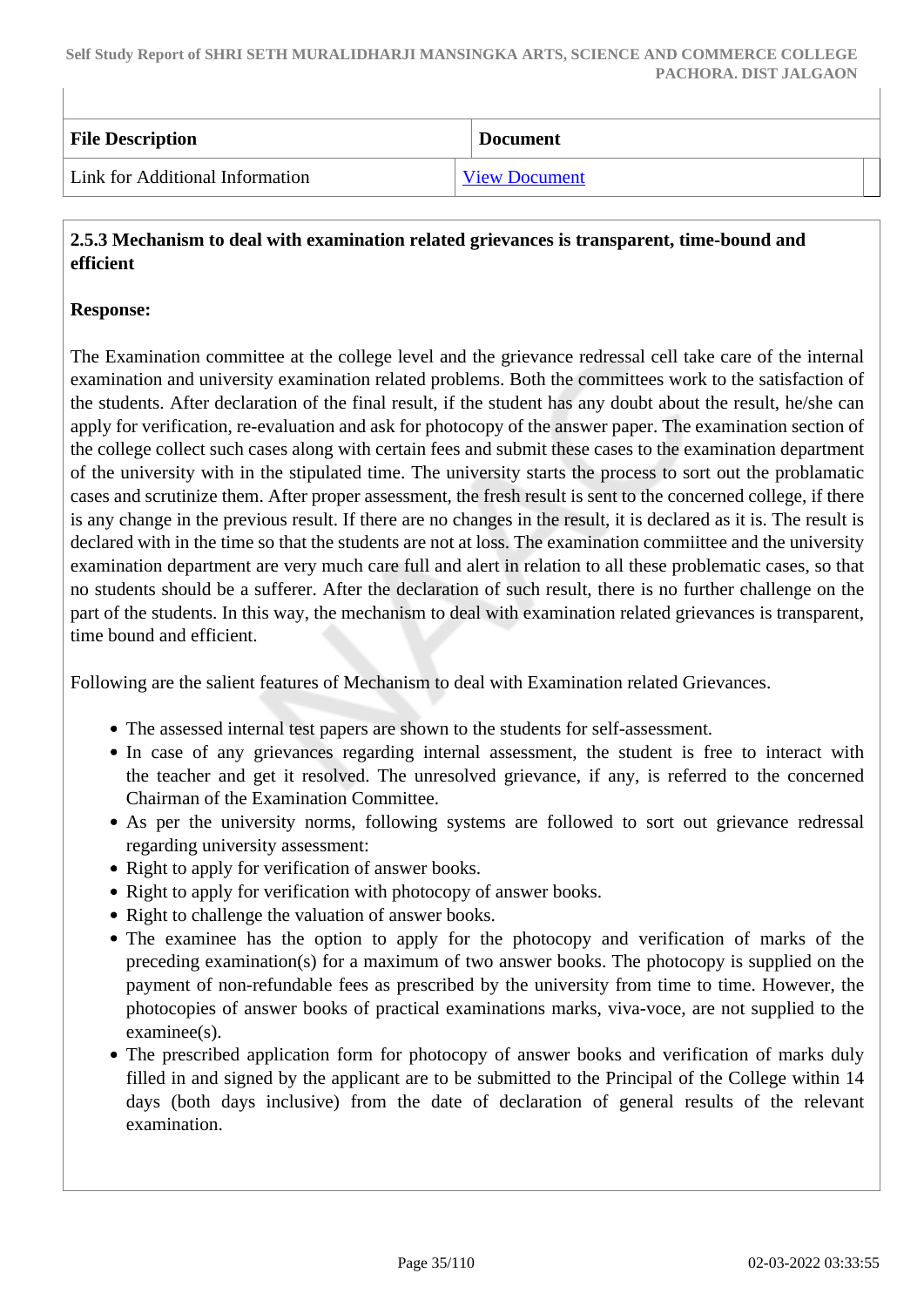| <b>File Description</b>         | <b>Document</b>      |  |
|---------------------------------|----------------------|--|
| Link for Additional Information | <b>View Document</b> |  |

### **2.5.4 The institution adheres to the academic calendar for the conduct of CIE**

#### **Response:**

 The college is affiliated to North Maharashtra University, Jalgaon and the academic working hours are decided by the university. Before the beginning at the academic year the university frames its academic calendar inclusive of the teaching spam, the examination span and the summer / winter vacation period. The college has to strictly follow the university academic calendar while preparing the academic calendar at the college level. The principal the examination committee and the IQAC sit together for the planning of the academic calendar. The tentative spam of the internal test examination, unit tests and such other major and minor internal examinations are taken care of while preparing the academic calendar. The same is circulated amongst the teaching staff so as the concerned teachers plan their teaching and evaluation as per the teaching and evaluation as per the academic calendar. The heads of department report all the happenings to the principal and the system of CIE is carried out very seriously by adhering to the academic calendar. Seminars, tutorials and practical are worked out seriously as per the schedule given in the academic calendar. The teachers and the students are informed well in advance about the tests, span of examination, assessment and evaluation to avoid problems. Students' attendance and classroom behaviors are also an integral part of the continuous internal evaluation, as per the University norms.

| <b>File Description</b>         | <b>Document</b>      |
|---------------------------------|----------------------|
| Link for Additional Information | <b>View Document</b> |

## **2.6 Student Performance and Learning Outcomes**

 **2.6.1 Program outcomes, program specific outcomes and course outcomes for all programs offered by the Institution are stated and displayed on website and communicated to teachers and students**

#### **Response:**

 Since the institution is affiliating to the university the vision and mission of the institution is well defined and the target is the youth from the nearly rural areas of Pachora town. The aspiring youth is motivation for higher education and to prepare themselves for the challenges of the 21st century and globalization. The vision and mission of the college is clearly stated and displayed on the notice boards in the college campus and on the website of the college. The syllabus of each program offered by the college is prepared by the affiliating university. The board of studies of the university in every subjects has specified the aims and objectives and the program outcomes. The teachers make the students aware about the specific program, its outcomes and the areas in which they are going to gain the knowledge. It is also made clear that how the teachers should focus on the program outcomes of all the subjects and should let the students know about the same. The doubts and confusions of the students are clarified by the concerned teachers. Throughout the program the students are well prepared for the attainment of the program outcome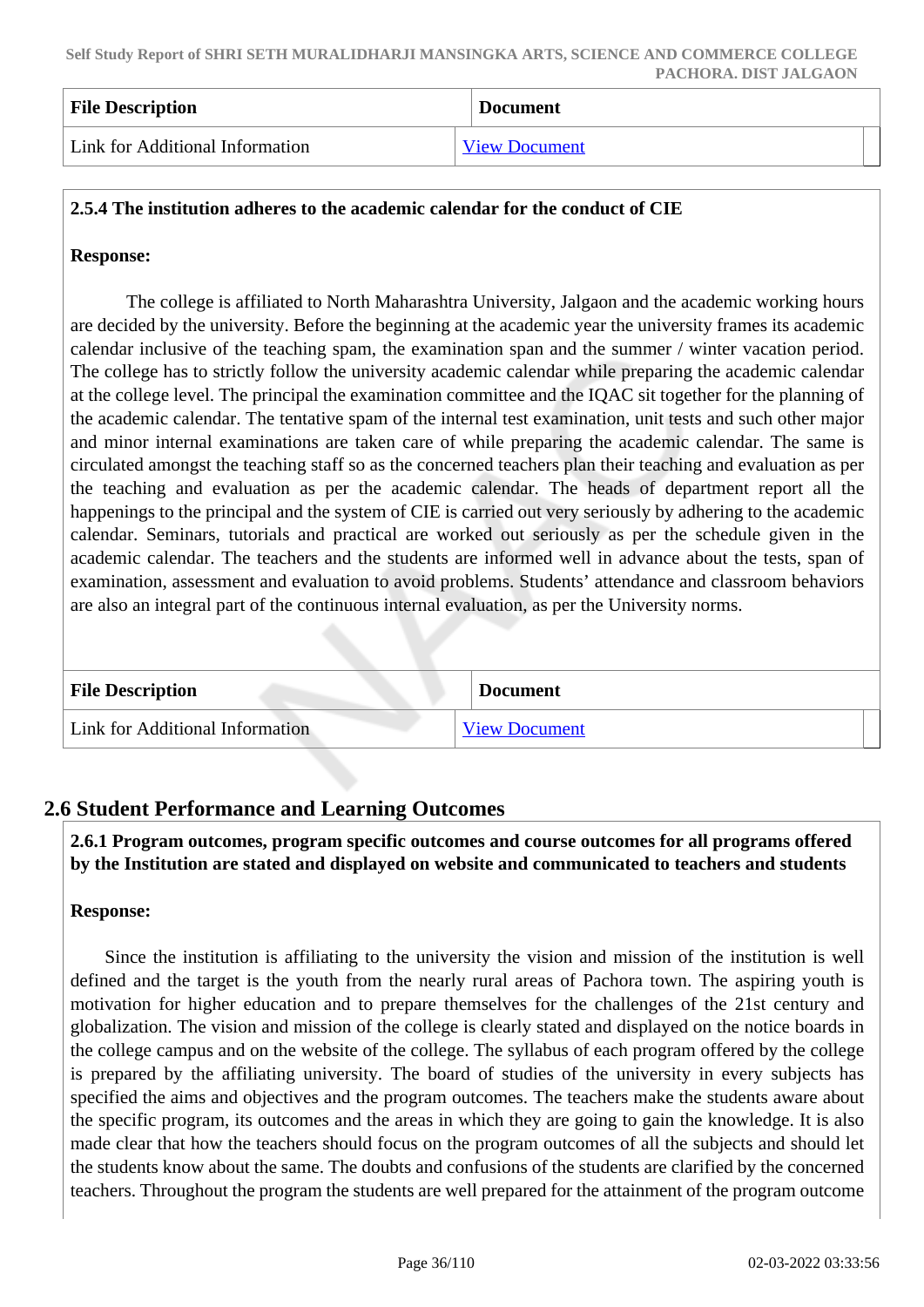by away of various tests tutorials, seminars, group discussion and University examinations. All the programs outcome, programs specific outcomes and course outcomes are stated and displayed on the website of the college and communicated to teachers and students.

| <b>File Description</b>         | <b>Document</b>      |  |
|---------------------------------|----------------------|--|
| Any additional information      | <b>View Document</b> |  |
| Link for Additional Information | <b>View Document</b> |  |

## **2.6.2 Attainment of program outcomes, program specific outcomes and course outcomes are evaluated by the institution**

## **Response:**

 As the college is affiliated to North Maharashtra University, Jalgaon, the institution has to follow the curriculum prescribed by B.O.S. of the concerning subject and the Evaluation norms which are firmly specified by the university. The program outcomes are clearly stated in the university curriculum. Opportunities to students are already suggested in the same curriculam. The programs are spited as per the semester the students has to appear for the examination. The internal evaluation at the college level is carried out by way of practical, seminars Tutorials and midterms test examinations. After every internal examination and University examination the students are made aware of what they have got and what they have to acquire in the field of knowledge, skills and intelligence specified as program outcome and course outcomes. They are also made aware and guided by the faculty about the possible opportunities and the utility value of that specific program or course outcome. The evaluation system is quite transparent and the doubts of the students are clarified as and when asked for.

| <b>File Description</b>         | <b>Document</b>      |
|---------------------------------|----------------------|
| Link for Additional Information | <b>View Document</b> |

## **2.6.3 Average pass percentage of Students**

**Response:** 51.65

2.6.3.1 Total number of final year students who passed the examination conducted by Institution.

Response: 219

2.6.3.2 Total number of final year students who appeared for the examination conducted by the institution

Response: 424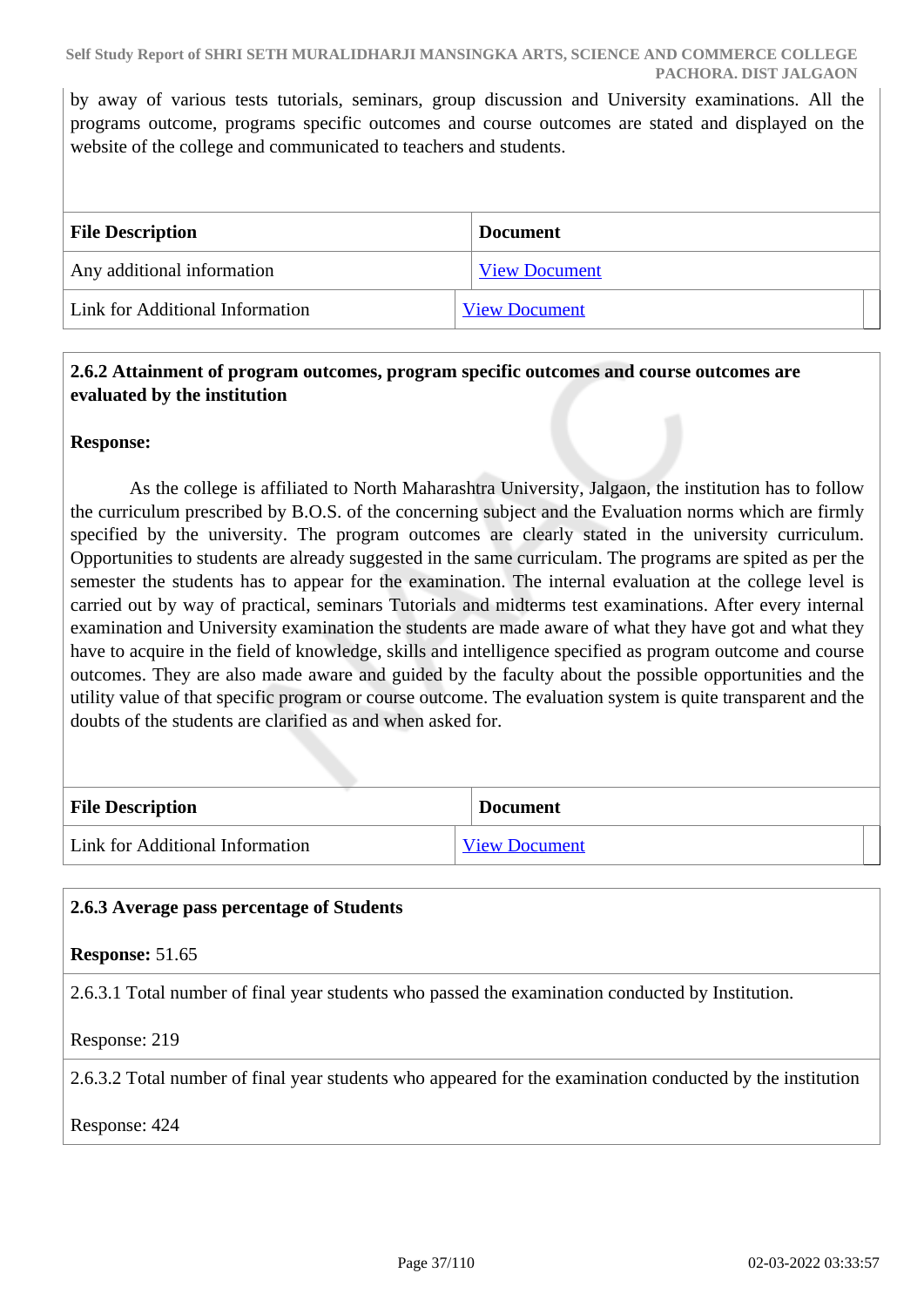| <b>File Description</b>                 | <b>Document</b>      |
|-----------------------------------------|----------------------|
| Institutional data in prescribed format | <b>View Document</b> |
| Any additional information              | <b>View Document</b> |

# **2.7 Student Satisfaction Survey**

**2.7.1 Online student satisfaction survey regarding teaching learning process**

**Response:** 3.76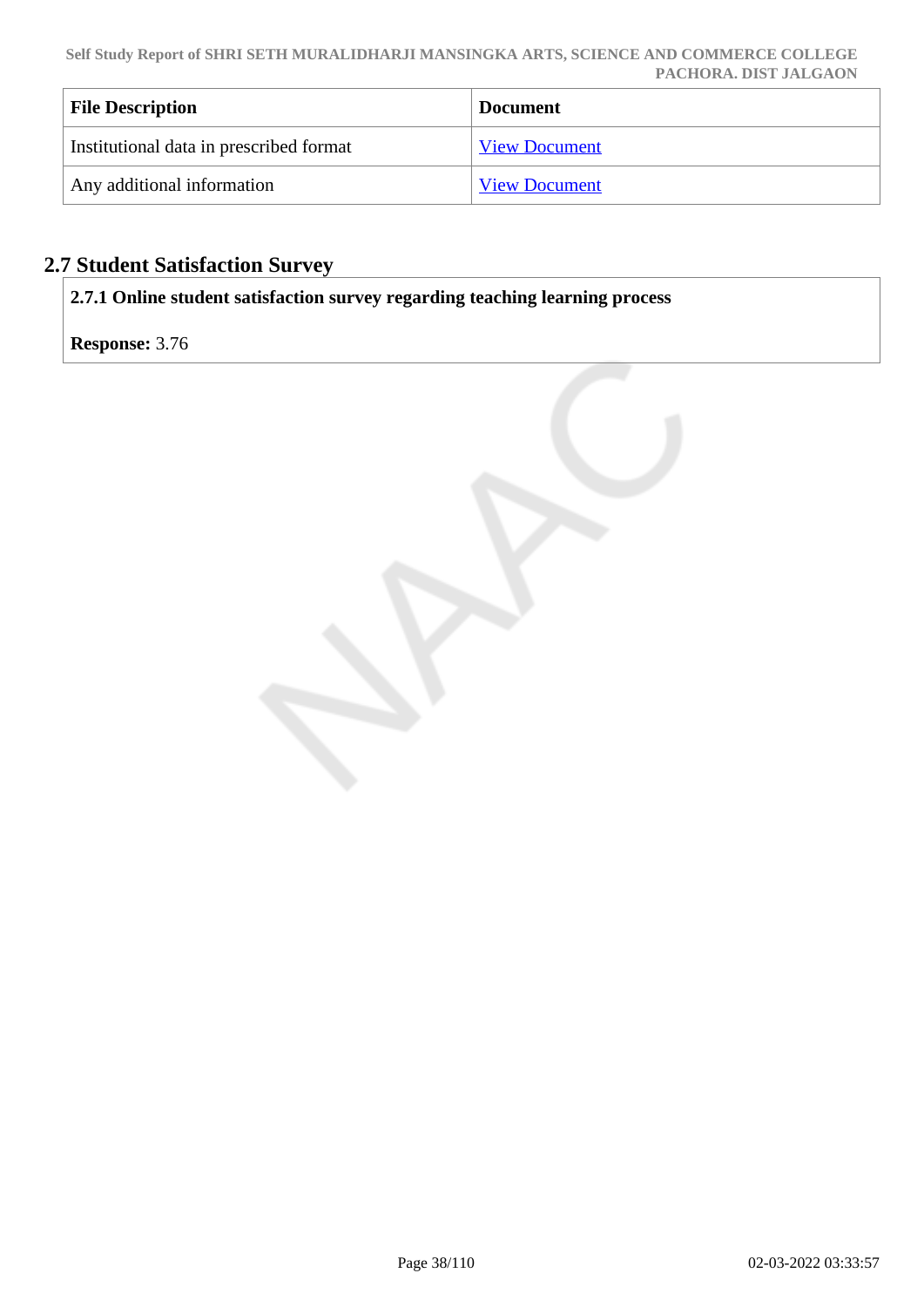# **Criterion 3 - Research, Innovations and Extension**

## **3.1 Resource Mobilization for Research**

 **3.1.1 Grants for research projects sponsored by government/non government sources such as industry ,corporate houses, international bodies, endowment, chairs in the institution during the last five years (INR in Lakhs)** 

### **Response:** 3.65

3.1.1.1 Total Grants for research projects sponsored by the non-government sources such as industry, corporate houses, international bodies, endowments, Chairs in the institution year-wise during the last five years(INR in Lakhs)

| 2018-19 | 2017-18 | 2016-17 | 2015-16 | 2014-15 |
|---------|---------|---------|---------|---------|
|         | ◡       | υ       | 3.65    | ν       |

| <b>File Description</b>                                                                  | <b>Document</b>      |
|------------------------------------------------------------------------------------------|----------------------|
| List of project and grant details                                                        | <b>View Document</b> |
| e-copies of the grant award letters for research<br>projects sponsored by non-government | <b>View Document</b> |

## **3.1.2 Percentage of teachers recognised as research guides at present**

**Response:** 4.55

3.1.2.1 Number of teachers recognised as research guides

Response: 01

| <b>File Description</b>    | <b>Document</b>      |
|----------------------------|----------------------|
| Any additional information | <b>View Document</b> |

 **3.1.3 Number of research projects per teacher funded, by government and non-government agencies, during the last five year**

**Response:** 0.07

3.1.3.1 Number of research projects funded by government and non-government agencies during the last five years

Response: 02

3.1.3.2 Number of full time teachers worked in the institution during the last 5 years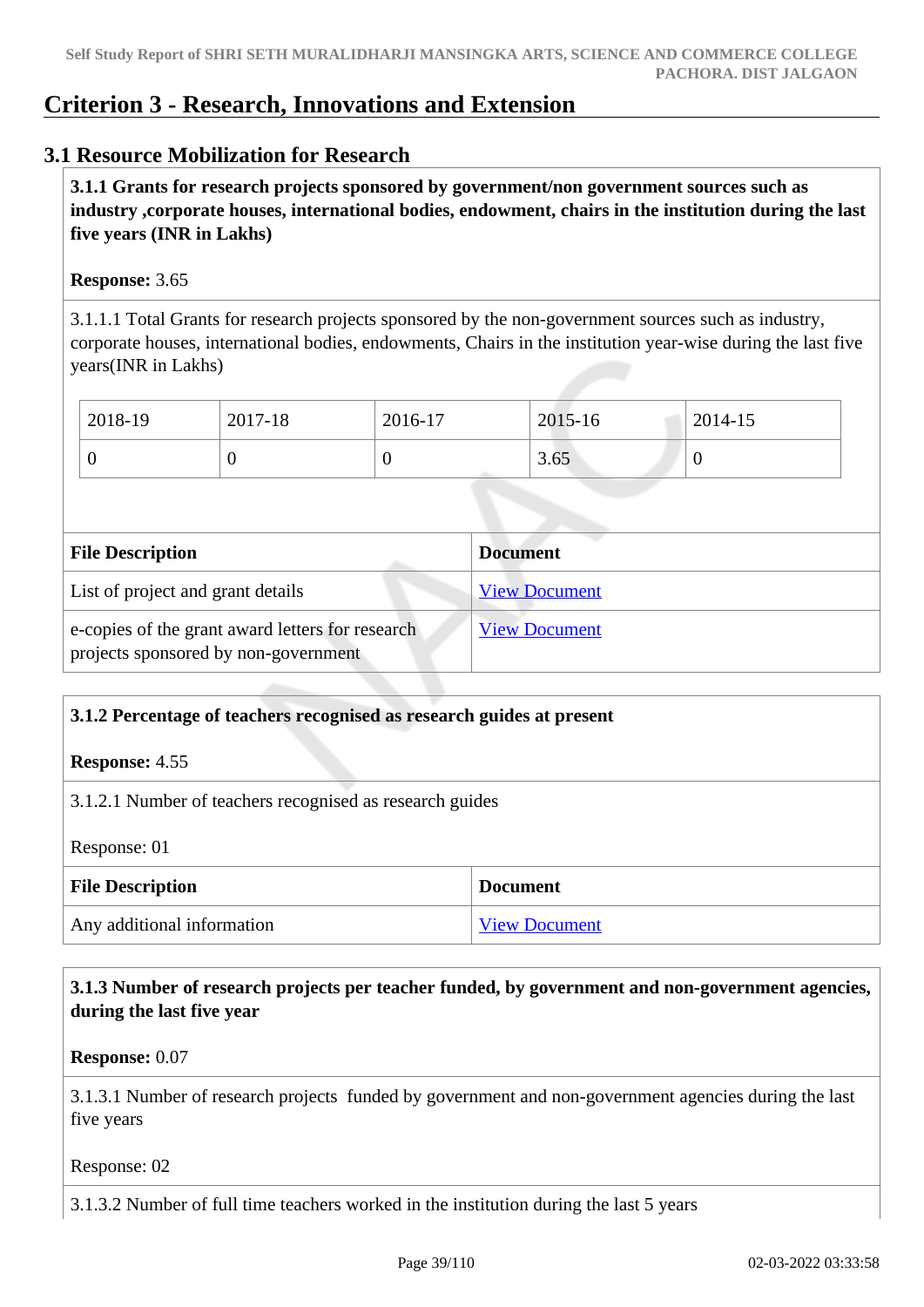**Self Study Report of SHRI SETH MURALIDHARJI MANSINGKA ARTS, SCIENCE AND COMMERCE COLLEGE PACHORA. DIST JALGAON**

| Response: 136              |                      |  |
|----------------------------|----------------------|--|
| <b>File Description</b>    | <b>Document</b>      |  |
| Any additional information | <b>View Document</b> |  |
| Funding agency website URL | <b>View Document</b> |  |

## **3.2 Innovation Ecosystem**

## **3.2.1 Institution has created an ecosystem for innovations including incubation centre and other initiatives for creation and transfer of knowledge**

### **Response:**

 As the college is established in 1970, with the sublime aim 'to provide higher education to the wards of community from the nearby villages', the institution is trying to transfer traditional and technical knowledge to the society, in respect to educate the students. The efforts of transferring knowledge to the youth are not less than an incubation centre. The rural youth is just like a "raw material". Very responsibly the faculty members feed them, encourage them, support and made them able to become the real part of higher education. For this purpose, at the initial stage the college run bridge courses and remedial coaching as the functionally innovative learning.

 The institution encourages faculties to attend workshops, orientation, refresher courses, conference seminars, major and minor research project works. As a result of it 8 faculty members have completed Ph. D research and 11 faculty members have completed M. Phil. In this purpose, institutional library is a covated and inspirational asset for carring out the research in which good number of references, encyclopedias, Journals and e-references – the ICT facilities are made available. Institute always boost the students to participate in research, educational festivals such as Avishkar and conferences with the aim of transferring knowledge. The science and commerce students are frequently taken to industrial visits, educational tours and visits to MOU centers, such as Gandhi Tirth, Jalgaon. Expert lectures are arranged for the Staff and the students. As the college is located in rural area, the NSS unit and the department of Botany has turned to be very much important. The Botany department have developed a Botanical garden, Medicinal plant section and vermi-compost project. The NSS volunteers work insistently on the college campus and on the rural region by way of NSS camp and activities. Students are encourage to participate in debates, elocution competition and quiz contests on the University and state level. Interdisciplinary lectures are also arranged keeping in view sharing of knowledge and transfer of knowledge from faculty to faculty. There is a separate paper for FYBA/BCOM/B.Sc students in the form of environment studies and its awareness. The college also run remedial coaching class and coaching for entry in services, especially for the last year students. The Counseling centre has turned to be of much help for the rural students. In short, though we didn't have literally an incubation centre for knowledge transfer our efforts on these lines are not less than an incubation centre.

| <b>File Description</b>    | <b>Document</b>      |
|----------------------------|----------------------|
| Any additional information | <b>View Document</b> |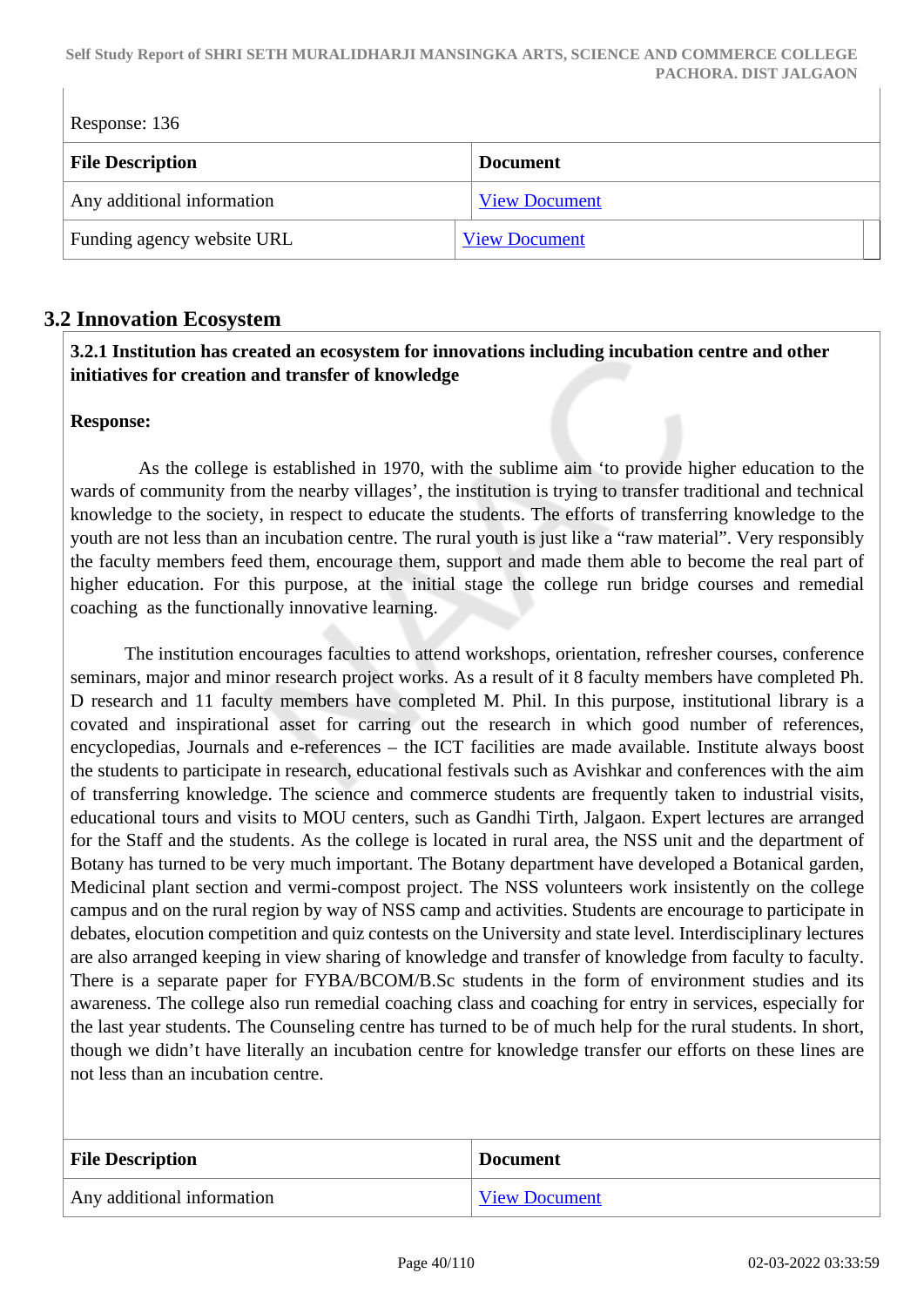## **3.2.2 Number of workshops/seminars conducted on Intellectual Property Rights (IPR) and Industry-Academia Innovative practices during the last five years**

### **Response:** 0

3.2.2.1 Number of workshops/seminars conducted on Intellectual Property Rights (IPR) and Industry-Academia Innovative practices year-wise during the last five years

| 2018-19 | 2017-18 | 2016-17 | 2015-16 | 2014-15 |
|---------|---------|---------|---------|---------|
| 00      | 00      | 00      | 00      | 00      |

| <b>File Description</b>                            | <b>Document</b>      |
|----------------------------------------------------|----------------------|
| Report of the event                                | <b>View Document</b> |
| List of workshops/seminars during the last 5 years | <b>View Document</b> |

## **3.3 Research Publications and Awards**

 **3.3.1 The institution has a stated Code of Ethics to check malpractices and plagiarism in Research Response:** No **File Description Document** Institutional data in prescribed format [View Document](https://assessmentonline.naac.gov.in/storage/app/hei/SSR/104097/3.3.1_1561519783_3469.xlsx)

## **3.3.2 The institution provides incentives to teachers who receive state, national and international recognition/awards**

**Response:** No

| <b>File Description</b>           | <b>Document</b>      |
|-----------------------------------|----------------------|
| e-copies of the letters of awards | <b>View Document</b> |

## **3.3.3 Number of Ph.D.s awarded per teacher during the last five years**

**Response:** 0

3.3.3.1 How many Ph.Ds awarded within last five years

Response: 00

3.3.3.2 Number of teachers recognized as guides during the last five years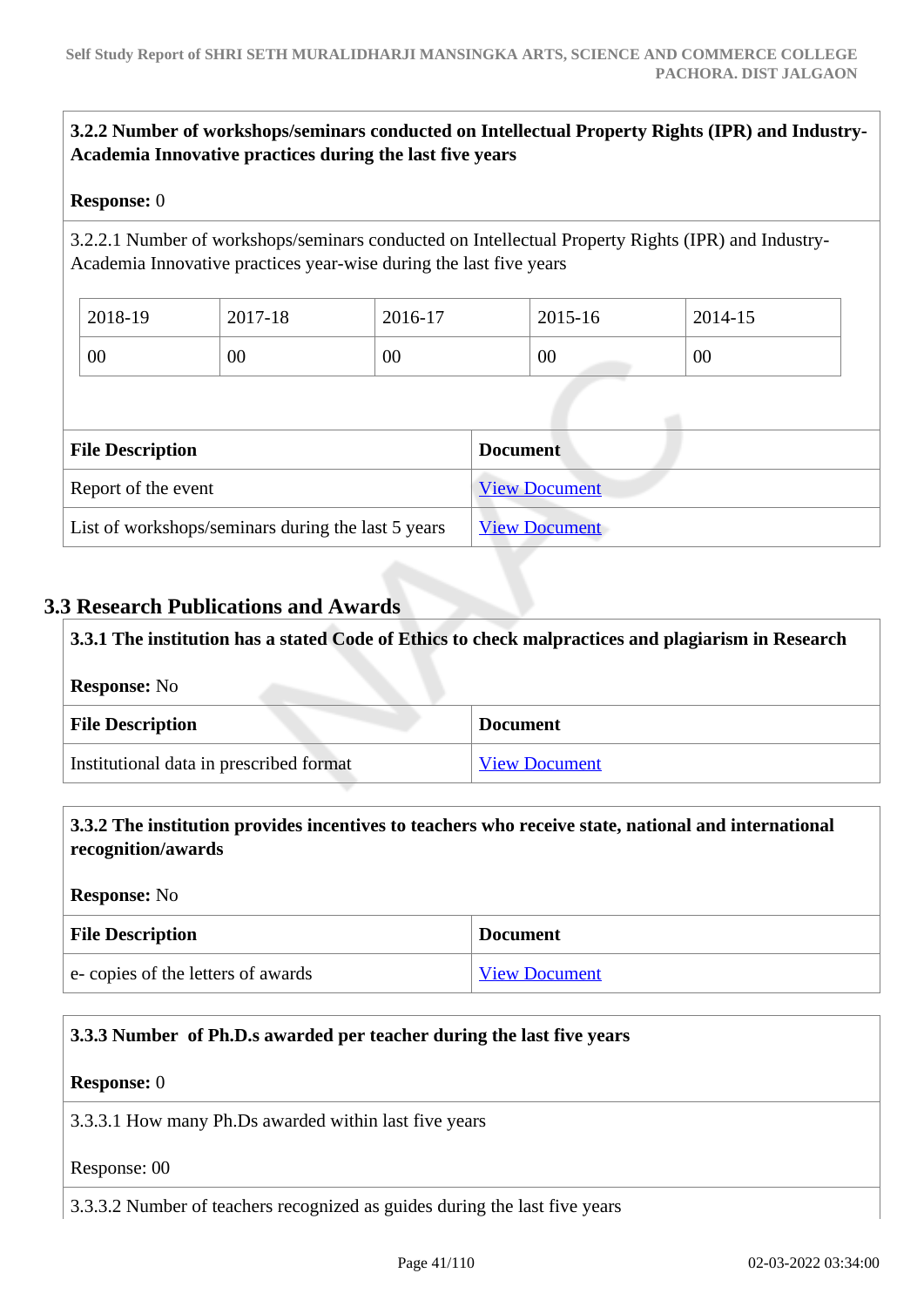#### **Self Study Report of SHRI SETH MURALIDHARJI MANSINGKA ARTS, SCIENCE AND COMMERCE COLLEGE PACHORA. DIST JALGAON**

| Response: 1                                                                                          |                      |  |
|------------------------------------------------------------------------------------------------------|----------------------|--|
| <b>File Description</b>                                                                              | <b>Document</b>      |  |
| List of PhD scholars and their details like name of<br>the guide, title of thesis, year of award etc | <b>View Document</b> |  |

## **3.3.4 Number of research papers per teacher in the Journals notified on UGC website during the last five years**

## **Response:** 0

3.3.4.1 Number of research papers in the Journals notified on UGC website during the last five years

| 2018-19 | 2017-18 | 2016-17 | 2015-16 | 2014-15 |
|---------|---------|---------|---------|---------|
| ν       | ◡       | 00      | 00      | $00\,$  |

| <b>File Description</b>                                                               | <b>Document</b>      |
|---------------------------------------------------------------------------------------|----------------------|
| List of research papers by title, author, department,<br>name and year of publication | <b>View Document</b> |

## **3.3.5 Number of books and chapters in edited volumes/books published and papers in national/international conference proceedings per teacher during the last five years**

## **Response:** 0

3.3.5.1 Total number of books and chapters in edited volumes / books published, and papers in national/international conference-proceedings year-wise during the last five years

|  | 2018-19                                                        | 2017-18 | 2016-17  |                 | 2015-16              | 2014-15          |  |
|--|----------------------------------------------------------------|---------|----------|-----------------|----------------------|------------------|--|
|  | $\boldsymbol{0}$                                               | 0       | $\theta$ |                 | $\overline{0}$       | $\boldsymbol{0}$ |  |
|  |                                                                |         |          |                 |                      |                  |  |
|  | <b>File Description</b>                                        |         |          | <b>Document</b> |                      |                  |  |
|  | List books and chapters in edited volumes / books<br>published |         |          |                 | <b>View Document</b> |                  |  |

## **3.4 Extension Activities**

**3.4.1 Extension activities in the neighbourhood community in terms of impact and sensitising**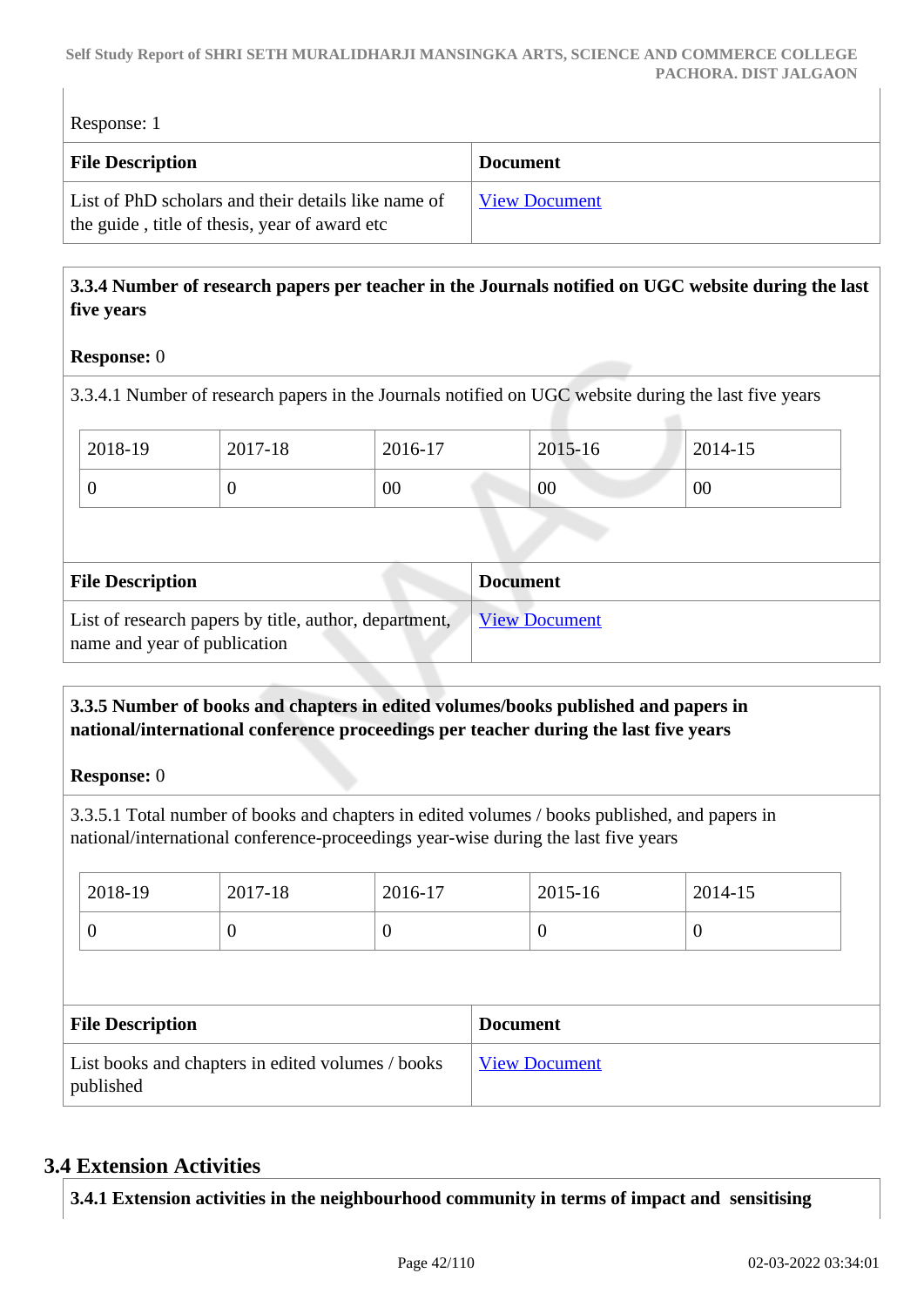#### **students to social issues and holistic development during the last five years**

### **Response:**

 The institution conducts multiple extension activities in the nearby villages and on the college campus. By means of the NSS unit the college conducts different social activities on the village campus. As per the university norms the college has adopted a nearby village, Satgaon Dongari, Tal-Pachora for the last five years. Every year a special winter camp is arranged and about 125 NSS volunteers participate in the camp. The camp is conducted for seven days on the village level. Various social activities are worked out during these seven days. Activities such as Jal Sandharan, Blood donation camp, Gram Swachata Abhiyan, AIDS awareness, Hagandarimukta goan etc. are given the prime importance.

 During the academic year 2014-15 the NSS volunteers collected food grains for the needy as the adopted village and the needy and farmers' suicided affected families in the adopted village. They collected a good number of grain bags of Jwar, Wheat, Bajra and such other material. The same was distributed in a function in presence of local and taluka officials. The female volunteers went door to door and tried to create awareness amongst women about different difficulties. The volunteers also worked for gender equity, water harvesting and drainage system, tree plantation and dripping, and such other problems in the village. It is notable that in the college campus, a vermi-compost plant is established in a good botanical garden with dripping system, water harvesting unit and a vending machine in the ladies room. For creating and enhancing social awareness amongst the students expert lectures on 'voters awareness', 'women empowerment', 'different national' and international problems were arranged. Different lectures were arranged with the help of GOs and NGOs, Red cross and Rotary club. Yuwati sabha and Yuvati prabodhini are the two important cells quite active on the college level. Different functions, programmes and lectures of experts are arranged especially for women empowerment. It is notable that, during these five academic years the college conducted different training for women such as Yoga Workshop, Tailoring Certificate Course, Fashion Designing Course, Judo Karate training, Baking and Cooking Training and Beauty Parlor course etc.

 All in all, as the college is located in rural area, it does have much of scope for creating and enhancing social awareness and holistic behavior amongst the male and female students. These well trained and internally changed students work as messengers of different movements in their villages. This is achieved with the help of different social organizations, GOs and NGOs and the NSS unit. The motivated students always create good social atmosphere and guide the people in society. It is as good as one lamp lights another and there is a complete brightness.

| <b>File Description</b>         | Document             |
|---------------------------------|----------------------|
| Any additional information      | <b>View Document</b> |
| Link for Additional Information | <b>View Document</b> |

## **3.4.2 Number of awards and recognition received for extension activities from Government /recognised bodies during the last five years**

**Response:** 0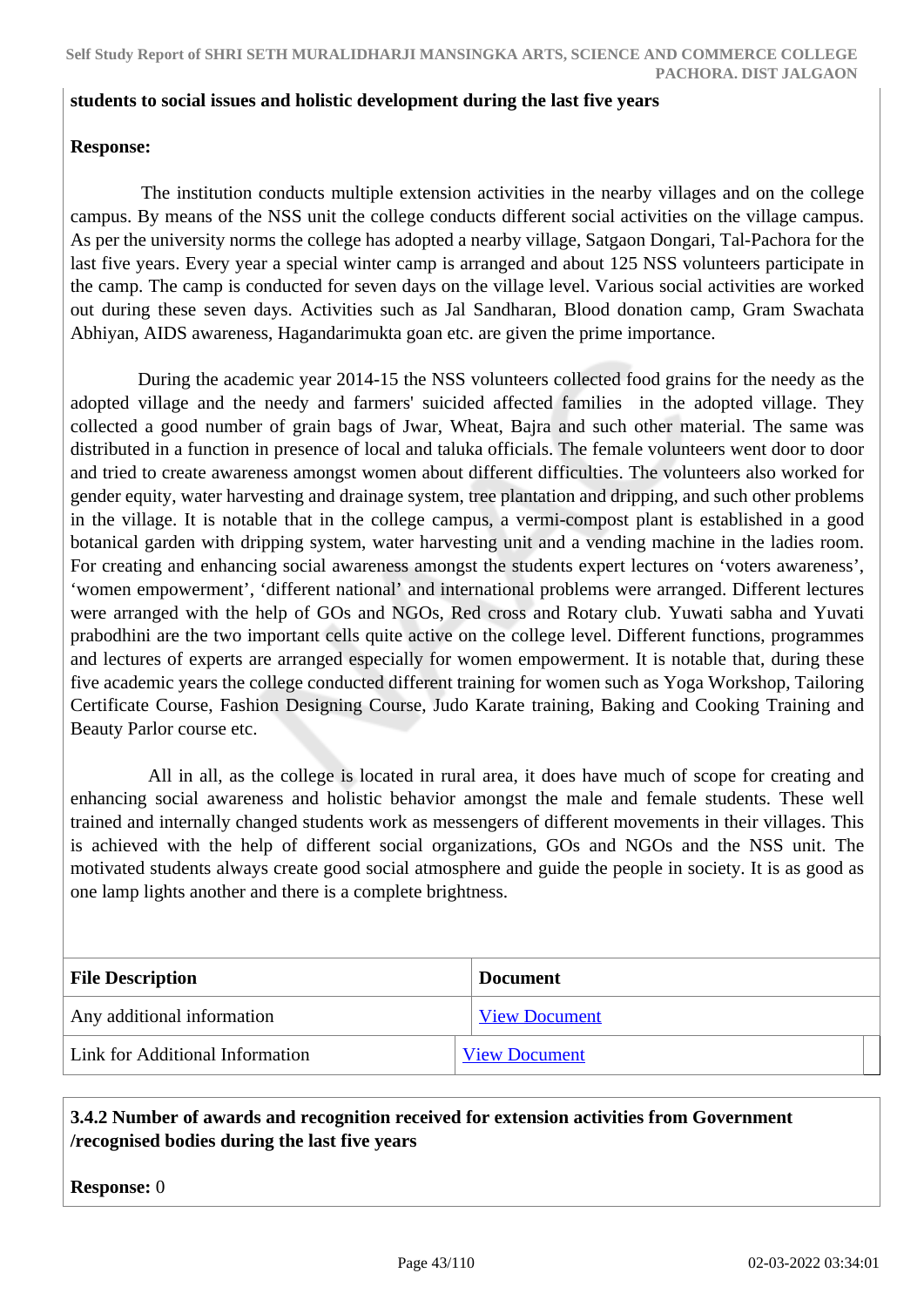3.4.2.1 Total number of awards and recognition received for extension activities from Government /recognised bodies year-wise during the last five years

| 2018-19                                                      | 2017-18 | 2016-17 |                 | 2015-16              | 2014-15 |
|--------------------------------------------------------------|---------|---------|-----------------|----------------------|---------|
| 00                                                           | $00\,$  | 00      |                 | 00                   | 00      |
|                                                              |         |         |                 |                      |         |
| <b>File Description</b>                                      |         |         | <b>Document</b> |                      |         |
| Number of awards for extension activities in last 5<br>years |         |         |                 | <b>View Document</b> |         |
| e-copy of the award letters                                  |         |         |                 | <b>View Document</b> |         |

## **3.4.3 Number of extension and outreach Programs conducted in collaboration with Industry, Community and Non- Government Organizations through NSS/ NCC/ Red Cross/ YRC etc., during the last five years**

## **Response:** 10

3.4.3.1 Number of extension and outreach Programs conducted in collaboration with Industry, Community and Non- Government Organizations through NSS/ NCC/ Red Cross/ YRC etc., year-wise during the last five years

| 2018-19 | 2017-18 | 2016-17 | 2015-16 | 2014-15 |
|---------|---------|---------|---------|---------|
| 02      | 02      | 02      | 02      | 02      |

| <b>File Description</b>                                                                                        | <b>Document</b>      |
|----------------------------------------------------------------------------------------------------------------|----------------------|
| Reports of the event organized                                                                                 | <b>View Document</b> |
| Number of extension and outreach programs<br>conducted with industry, community etc for the last<br>five years | <b>View Document</b> |

 **3.4.4 Average percentage of students participating in extension activities with Government Organisations, Non-Government Organisations and programs such as Swachh Bharat, Aids Awareness, Gender Issue, etc. during the last five years**

## **Response:** 0.59

3.4.4.1 Total number of students participating in extension activities with Government Organisations, Non-Government Organisations and programs such as Swachh Bharat, Aids Awareness, Gender Issue, etc. year-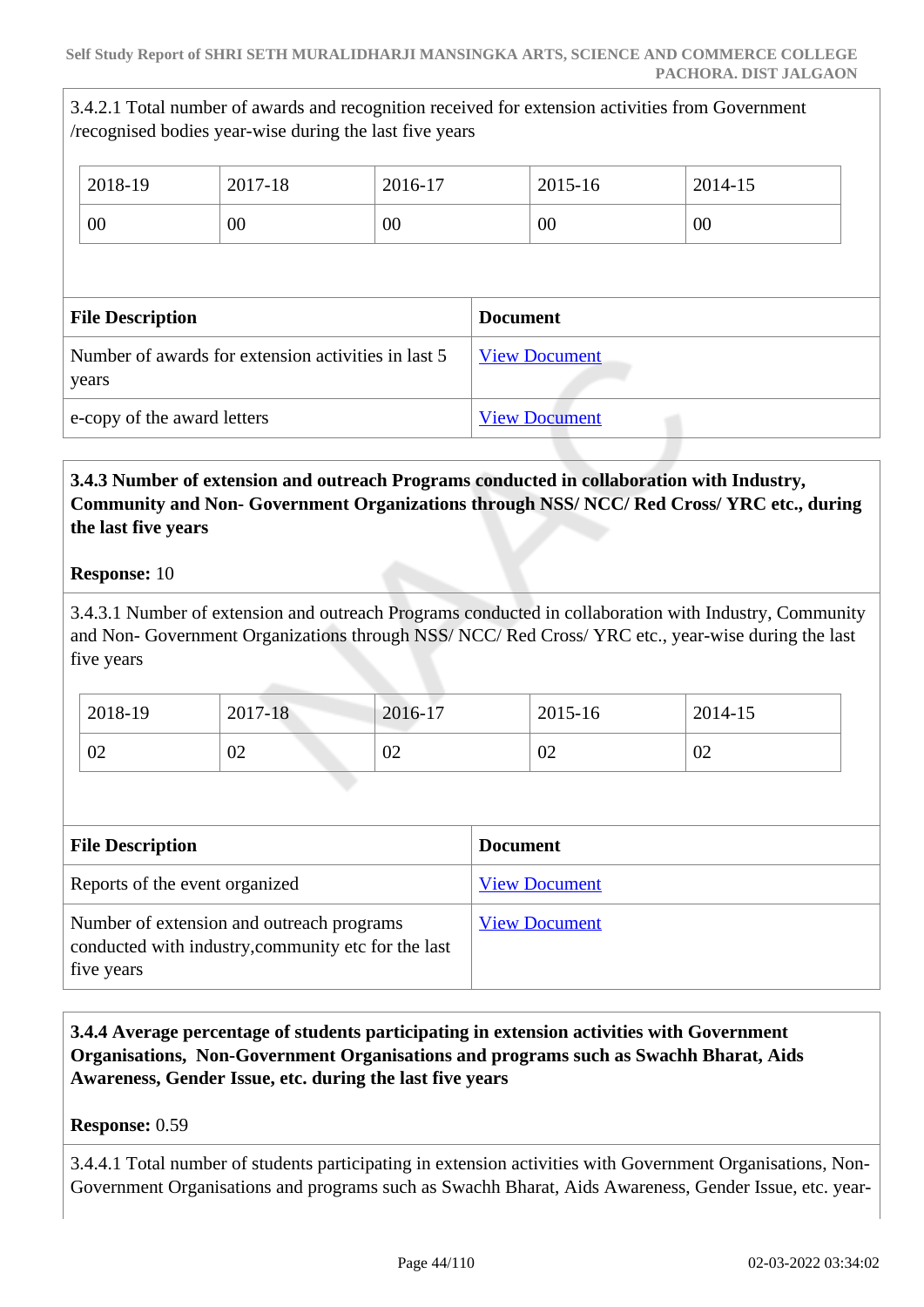|                                                                                              | 2018-19 | 2017-18 | 2016-17              |                      | $2015 - 16$ | 2014-15 |
|----------------------------------------------------------------------------------------------|---------|---------|----------------------|----------------------|-------------|---------|
|                                                                                              | 12      | 12      | 11                   |                      | 10          | 7       |
|                                                                                              |         |         |                      |                      |             |         |
| <b>File Description</b>                                                                      |         |         | <b>Document</b>      |                      |             |         |
| Report of the event                                                                          |         |         | <b>View Document</b> |                      |             |         |
| Average percentage of students participating in<br>extension activities with Govt or NGO etc |         |         |                      | <b>View Document</b> |             |         |

# **3.5 Collaboration**

wise during the last five years

 **3.5.1 Number of linkages for faculty exchange, student exchange, internship, field trip, on-the-job training, research, etc during the last five years**

## **Response:** 2

3.5.1.1 Number of linkages for faculty exchange, student exchange, internship, field trip, on-the-job training, research, etc year-wise during the last five years

| 2018-19 | 2017-18 | 2016-17 | 2015-16 | 2014-15 |
|---------|---------|---------|---------|---------|
|         |         | ν       |         |         |

| <b>File Description</b>                                         | <b>Document</b>      |
|-----------------------------------------------------------------|----------------------|
| Number of Collaborative activities for research,<br>faculty etc | <b>View Document</b> |
| Copies of collaboration                                         | <b>View Document</b> |

 **3.5.2 Number of functional MoUs with institutions of National/ International importance, Other Institutions, Industries, Corporate houses etc., during the last five years (only functional MoUs with ongoing activities to be considered)** 

#### **Response:** 0

3.5.2.1 Number of functional MoUs with institutions of national, international importance, other universities, industries, corporate houses etc. year-wise during the last five years (only functional MoUs with ongoing activities to be considered)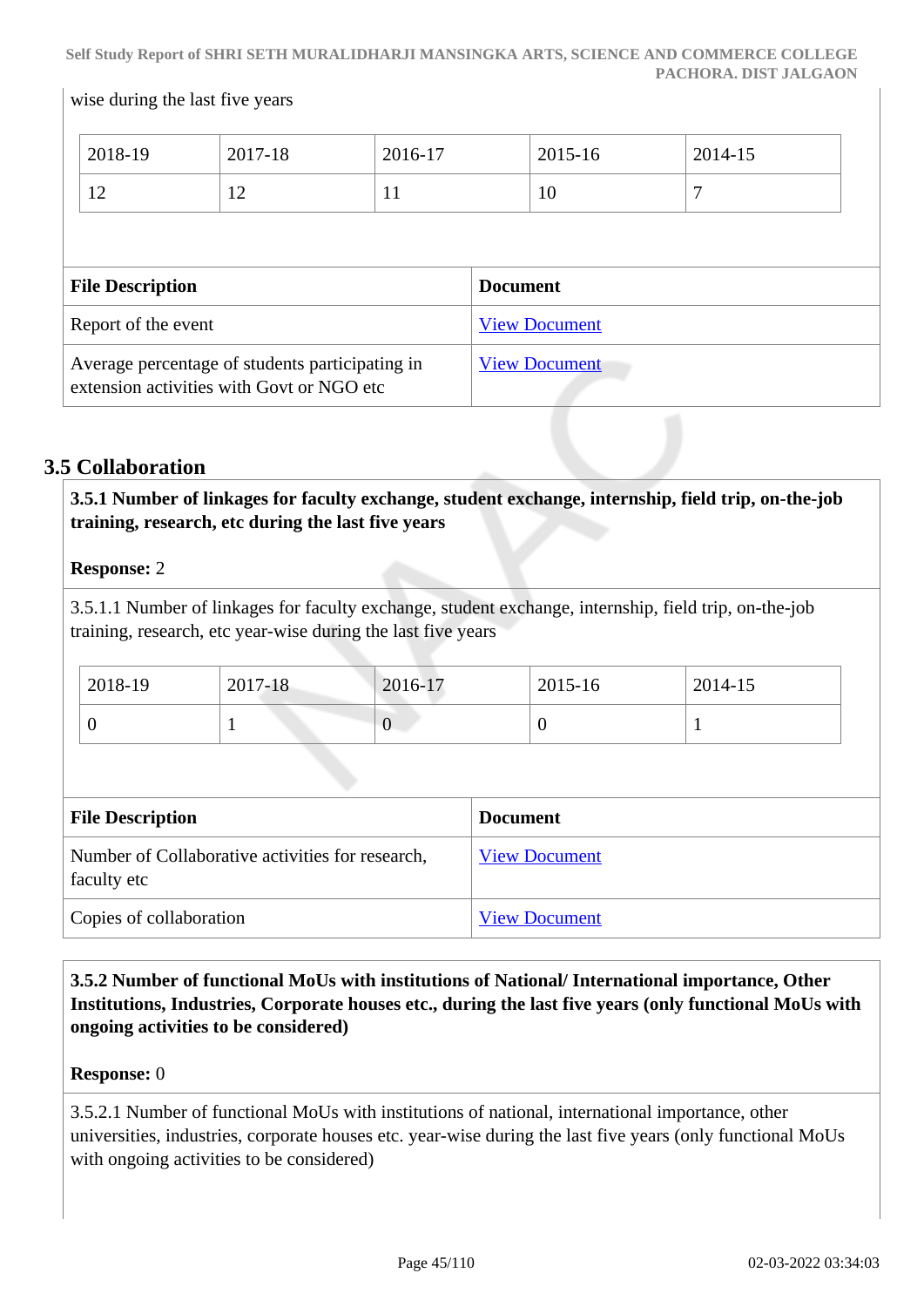#### **Self Study Report of SHRI SETH MURALIDHARJI MANSINGKA ARTS, SCIENCE AND COMMERCE COLLEGE PACHORA. DIST JALGAON**

| 2018-19 | 2017-18 | 2016-17 | 2015-16 | 2014-15 |
|---------|---------|---------|---------|---------|
|         |         | ◡       | ◡       | 00      |

| <b>File Description</b>                                                                                                                     | <b>Document</b>      |
|---------------------------------------------------------------------------------------------------------------------------------------------|----------------------|
| e-copies of the MoUs with institution/industry/<br>corporate house                                                                          | <b>View Document</b> |
| Details of functional MoUs with institutions of<br>national, international importance, other universities<br>etc during the last five years | <b>View Document</b> |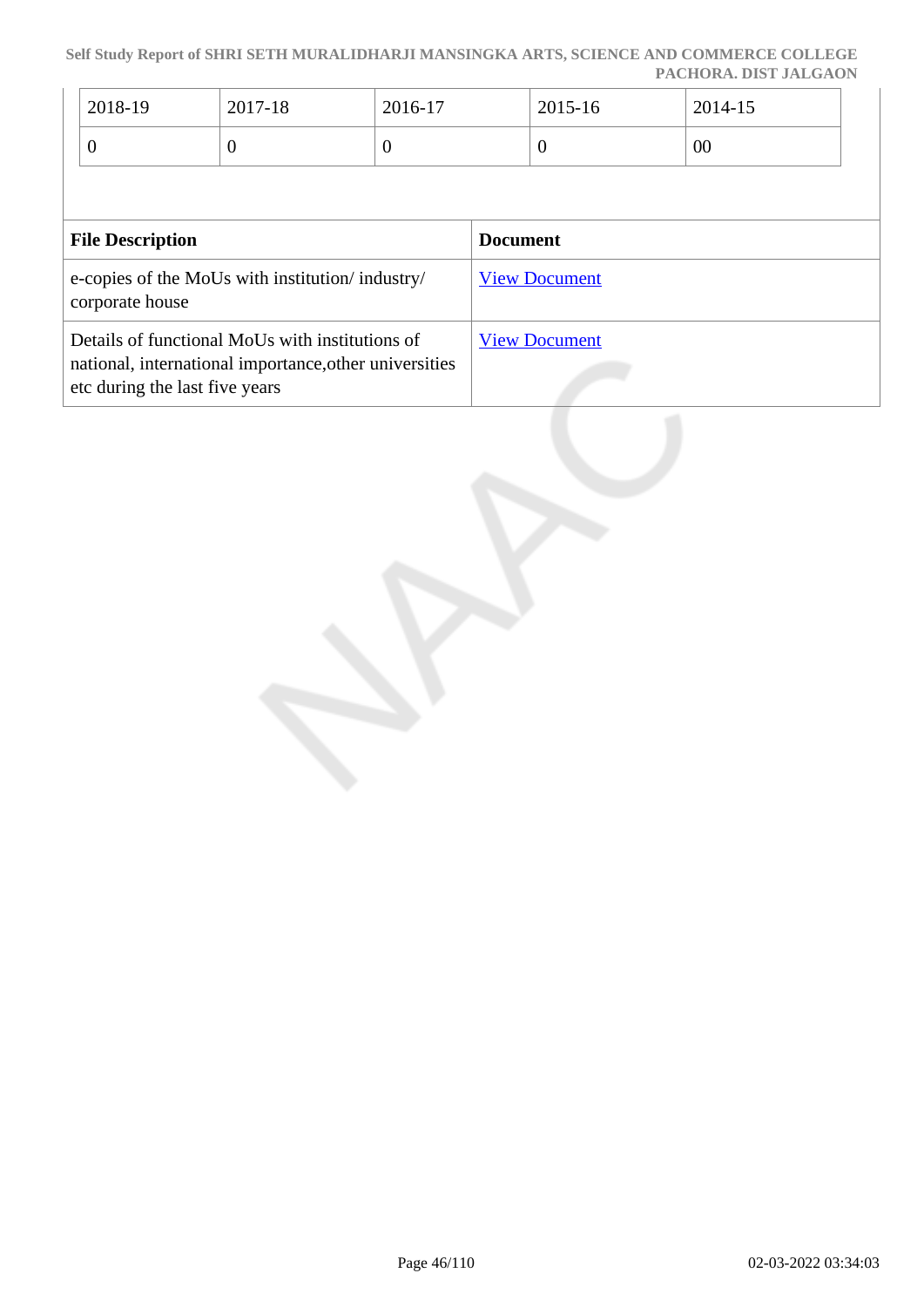# **Criterion 4 - Infrastructure and Learning Resources**

# **4.1 Physical Facilities**

 **4.1.1 The institution has adequate facilities for teaching- learning. viz., classrooms, laboratories, computing equipment, etc.**

## **Response:**

 Yes, the institution has adequate, essential facilities for teaching and learning. The institution owns thirteen acres of land on the Bhadgaon Road area of the town, which is quite convenient for the students. The college has built three different buildings; the teaching building consists of about 31 rooms, the administrative building consists of the Principal's chamber, the Registrar's cabin, the Head clerk's cabin and seven different service windows for the students. On the first floor of the administrative building a computer laboratory is established. The third unit is the library building. The ground floor consists of the librarians cabin, serving windows and seperate reading rooms for the male and female students. On the first floor of the library building, the stake room is established. There is one staff reading room also. Three computers and a broad-band net connection is also provided. The teaching building consists of staff-room, ladies room, laboratories, toilet blocks and classrooms. Almost all the special departments are provided computers and net connections. The department of English has established a language laboratory with 10 booths. All the science laboratories are well equipped with all the necessary instruments and chemicals.There are 25 permanent teachers and 20 clock-hour-basis teachers to cater the teaching needs of the students. The play ground of the college is quite sufficient for outdoor sports facilities such as running track, kho-kho, kabbadi, volley-ball, basket ball cemented ground, cricket ground etc. The institution has also established a well equipped gymnasium and a canteen. The infrastructure is well-maintained every academic year. Accounting the increase in the students strength we need some more class-rooms and a well furnished seminar hall and our management is planning accordingly. The college has provided LCD projector, LED TV sets, Computers, internet faclities and INFLIBNET facility for students and staff. Almost 6 rooms are equipped with LCD projectors. Science departments have Over head projector, CDs, Models of practicals, informative charts and departmental book facilities. Laboratories are well furnished and having new equipments. Every academic year there is a seperate budget allocation for books and references. In the library, there is a seperate section for the books and journals related to competitive examination. Students avail of it through the year. In that sense, library is a kind of ocean in which student has to wash out the ignorance. The class room are having clear day light and ventilation, electric fans and LED bulbs. There are almost 30 computers in the computer laboratory. Computer is opted as a special subject at T.Y.B.Sc. level. Hence, computer laboratory is well equipped with ICT facilities.

 Apart from these facilities, the institution has given specific facilities for physically dis-abled students for the college has managed a seperate toilet block, a walking ramps and the two wheel chairs. Not only this the college has also provided class room facilities so that, they can get more benefit of teaching and learning process.

| <b>File Description</b>         | <b>Document</b>      |
|---------------------------------|----------------------|
| Any additional information      | <b>View Document</b> |
| Link for Additional Information | <b>View Document</b> |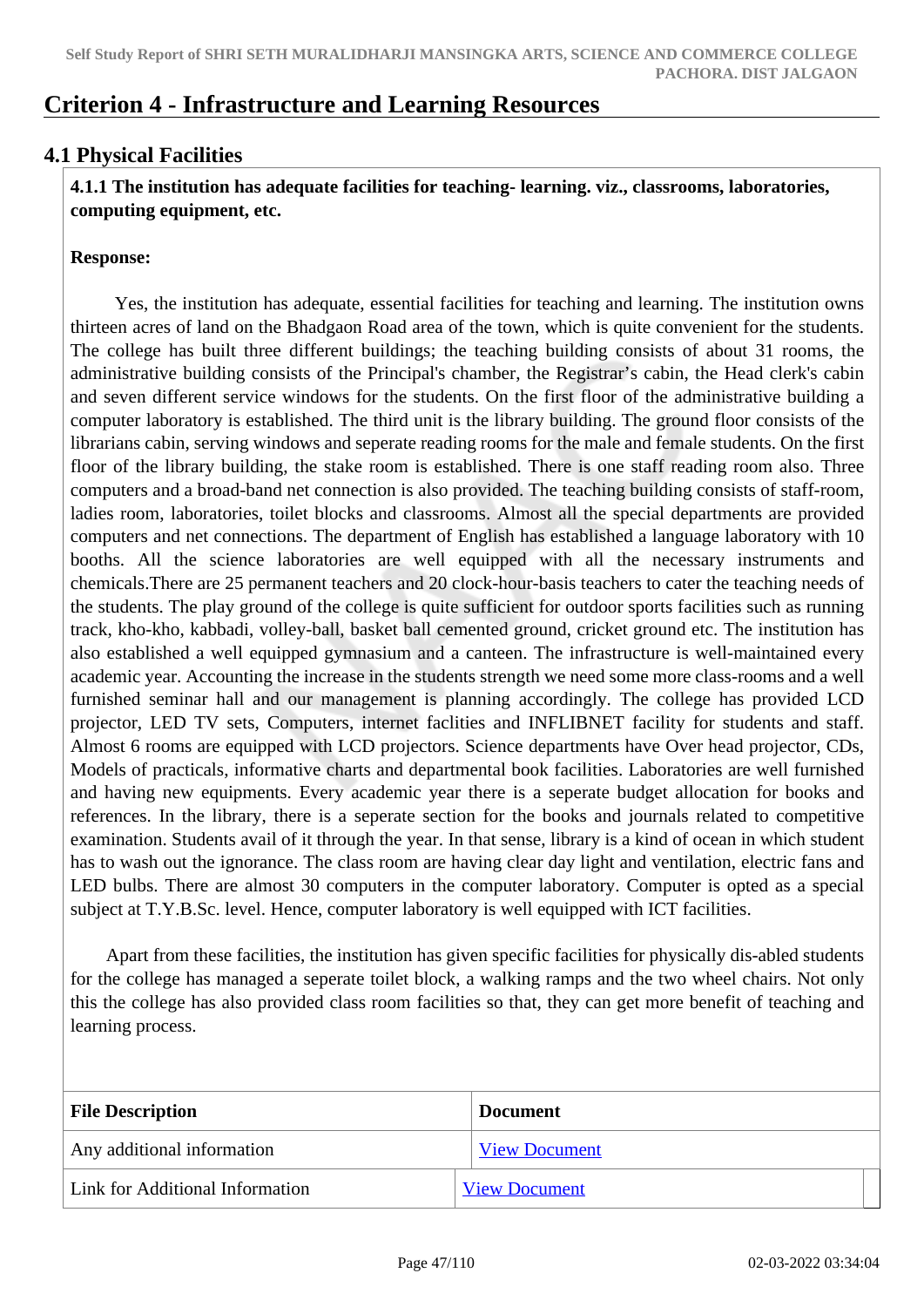## **4.1.2 The institution has adequate facilities for sports, games (indoor, outdoor),gymnasium, yoga centre etc., and cultural activities**

### **Response:**

 The institute has adequate facilities for sports, games (indoor -Out door) gymnasium, Yoga and cultural activies for the students. There is a separate playground adjoined to the teaching building which consist of a four hundred meter eight lane running track, well cemented basket ball court, vally ball, cricket ground, kabaddi and kho-kho ground, sports ground facilities. The institution has appointed a separate physical education teacher and some teaching and non-teaching staff members to assist him. The institution have established a well equipped gymnasium which has turned to be very much fruitful for the students. The sport students avail all the facilities. The sports department and NSS department run different activities throughout the academic year for developing the mental and physical health of the students. The NSS activities cultivate a social sense amongst the student. The special winter camp on the village front teaches them about their responsibility on the social and community level. The students welfare officer of the college takes care of the extracurricular and co-curricular activities. Different experts lectures are arranged to guide the students in relation to different problems in the society and some other new problems they have to face in the near future. The sports department is very much careful about the sports students. Inter collegiate and inter group sports events are arranged on the college ground. Students are encouraged by different honours and awards in the annual function. As and when required, financial help is also provided for inter collegiate students. The sports students are given sports kits, track suits and T.A./D.A. for their outdoor matches. Every year we also arrange yoga day and some yoga training workshops. A couple of teachers from the college has completed the yoga training and they guide in special sessions. This is how the college is very much careful about the physical and mental health of the students. The utmost care for their extra-curricular and co-curricular activities is also taken. For female students separate committees such as Yuvati Prabodhni and Yuvati Sabha are working out their tasks to tackle the different problems of female students and their all-round development. The college also runs a counseling centre which is headed by the psychology department of the college. The students are encouraged to participate in inter collegiate and inter group debating and elocution competitions. They encouraged to participate in university level activities such as Yuwa Rang and Aviskar. Last year one students of the college represented the college in Avishkar at the university and state level. This is how, the college is very much careful about the all-round development of the students. Every academic year annual social functions is arranged for giving vent to the co-curricular and cultural activities of the students, which helps to broaden their total development of personality.

| <b>File Description</b>         | <b>Document</b>      |
|---------------------------------|----------------------|
| Any additional information      | <b>View Document</b> |
| Link for Additional Information | <b>View Document</b> |

 **4.1.3 Percentage of classrooms and seminar halls with ICT - enabled facilities such as smart class, LMS, etc**

**Response:** 20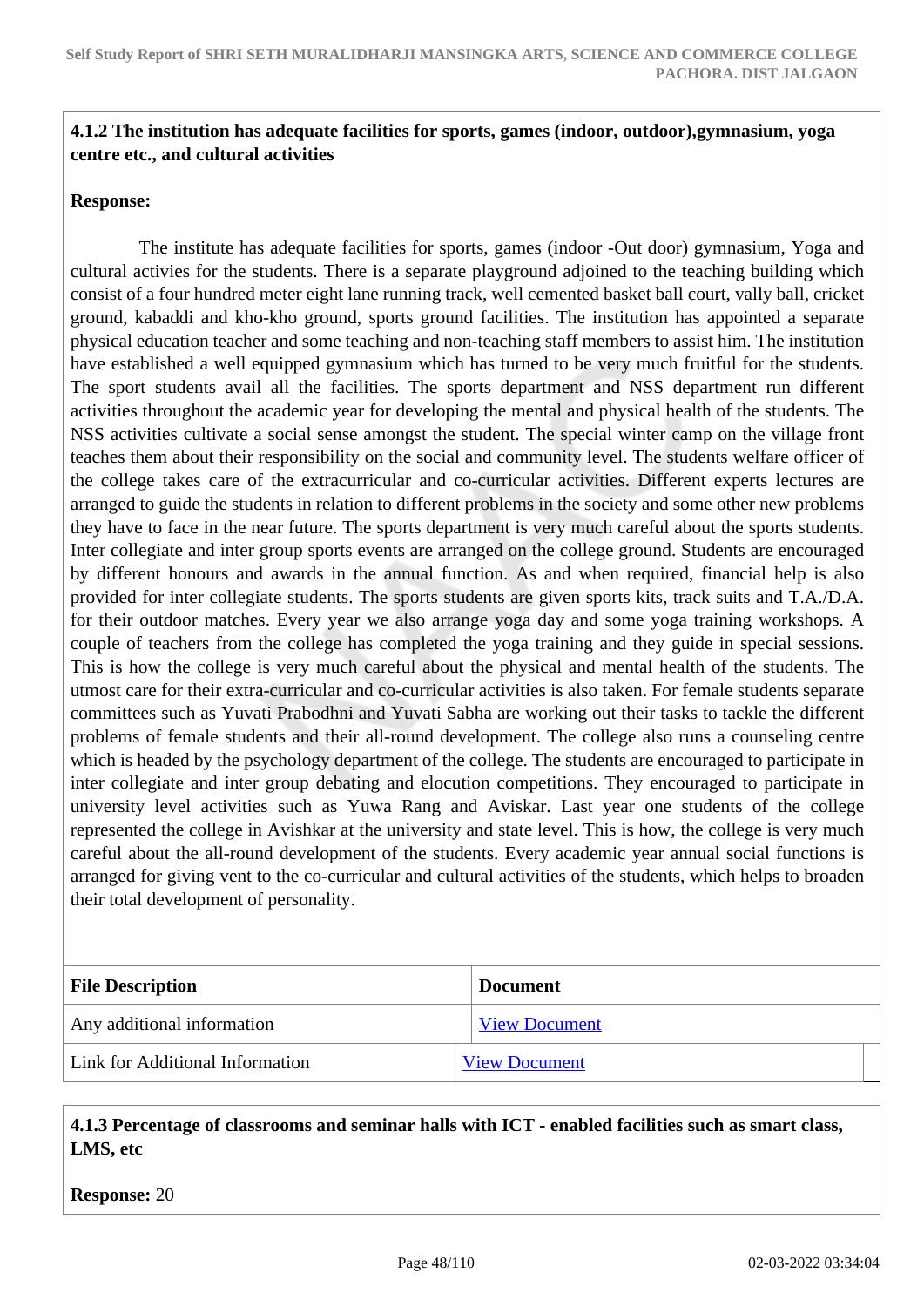## 4.1.3.1 Number of classrooms and seminar halls with ICT facilities

Response: 03

| <b>INVERVIEW.</b> U.                                                  |                      |
|-----------------------------------------------------------------------|----------------------|
| <b>File Description</b>                                               | <b>Document</b>      |
| Number of classrooms and seminar halls with ICT<br>enabled facilities | <b>View Document</b> |
| Link for additional information which is optional                     | <b>View Document</b> |

## **4.1.4 Average percentage of budget allocation, excluding salary for infrastructure augmentation during the last five years.**

**Response:** 1.52

4.1.4.1 Budget allocation for infrastructure augmentation, excluding salary year-wise during the last five years (INR in Lakhs)

| 2018-19 | 2017-18 | 2016-17 | 2015-16 | 2014-15 |
|---------|---------|---------|---------|---------|
| 00      | 7.08    | 0.80    | 10.48   | 3.01    |

| <b>File Description</b>                                                                      | <b>Document</b>      |
|----------------------------------------------------------------------------------------------|----------------------|
| Details of budget allocation, excluding salary during   View Document<br>the last five years |                      |
| Audited utilization statements                                                               | <b>View Document</b> |

## **4.2 Library as a Learning Resource**

## **4.2.1 Library is automated using Integrated Library Management System (ILMS)**

## **Response:**

 The library of the college is the real soul and the treasure of knowledge. The college library is quite rich and sufficient as it consists of reference books, text books, encyclopedias, journals and e-journals and periodicals. Presently, the library is having treasure of about more than 55,000 valuable books of different subjects. There is a seperate section of rare books and the books of competitive examination as well. But, the need is felt to extend the library building.

 The institution has a separate library building having certain facilities such as a seperate reading room for male and female students. In the library, there is a qualified staff including librarian, assistant librarian, two clerks and four attendants to serve the needs of the students and the staff.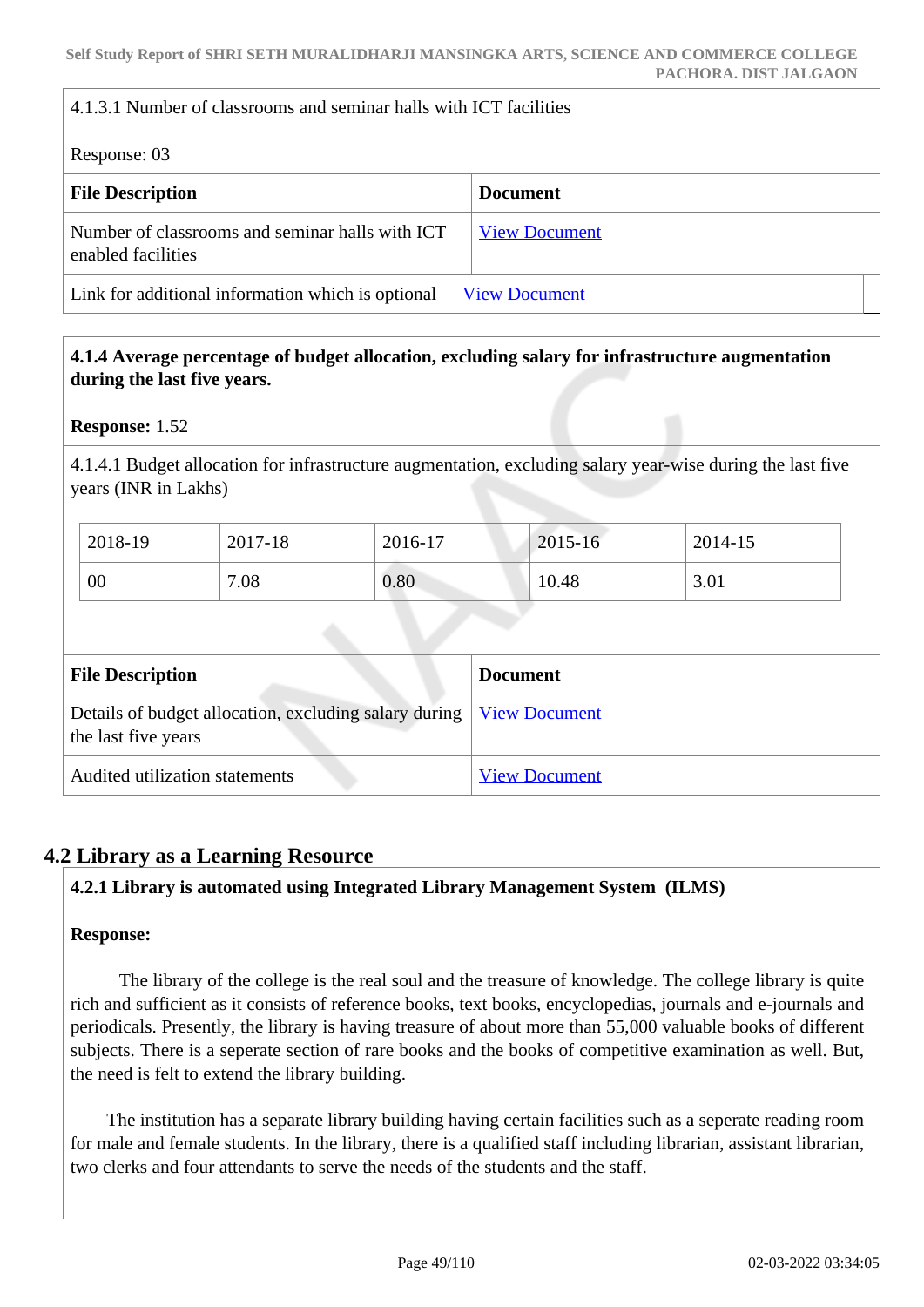In modern times, the working of library must go by way of new technology. In the library, there is partial automation system. Accordingly, the college installed ILMS-SOUL 2.0 software developed by INFLIBNET Ahmadabad, which is recommended by the affiliating K.B.C. N. M. University, Jalgaon. Presently, there are 05 computers, a net connection and Wi-Fi system availed by students and the staff. They use these facilities as much as and whenever they need.

| <b>File Description</b>         | <b>Document</b>      |
|---------------------------------|----------------------|
| Link for Additional Information | <b>View Document</b> |

## **4.2.2 Collection of rare books, manuscripts, special reports or any other knowledge resources for library enrichment**

## **Response:**

In the library, for reference, encyclopedia (Britanica, America) are kept in the reference section. Teachers and PG Students can access and refer these valuable books as and when needed.

In the library, there are old issues of research journal is in well binded forms and the same are properly maintained for the reference of teachers and students doing research.

There are copies of religious books, scriptures and such other valuable materials, which can be referred by research students and teachers.

Some manuscripts and reports related with the history of Maharashtra, Struggle for Indepencence etc are well maintained in the library.

In the library, the record of important new items related with college activities is kept these news folders are well maintained and ready for reference of the staff, studens and the needy students.

| <b>File Description</b>         | <b>Document</b>      |
|---------------------------------|----------------------|
| Any additional information      | <b>View Document</b> |
| Link for Additional Information | <b>View Document</b> |

## **4.2.3 Does the institution have the following:**

- **1.e-journals**
- **2.e-ShodhSindhu**
- **3.Shodhganga Membership**
- **4.e-books**
- **5.Databases**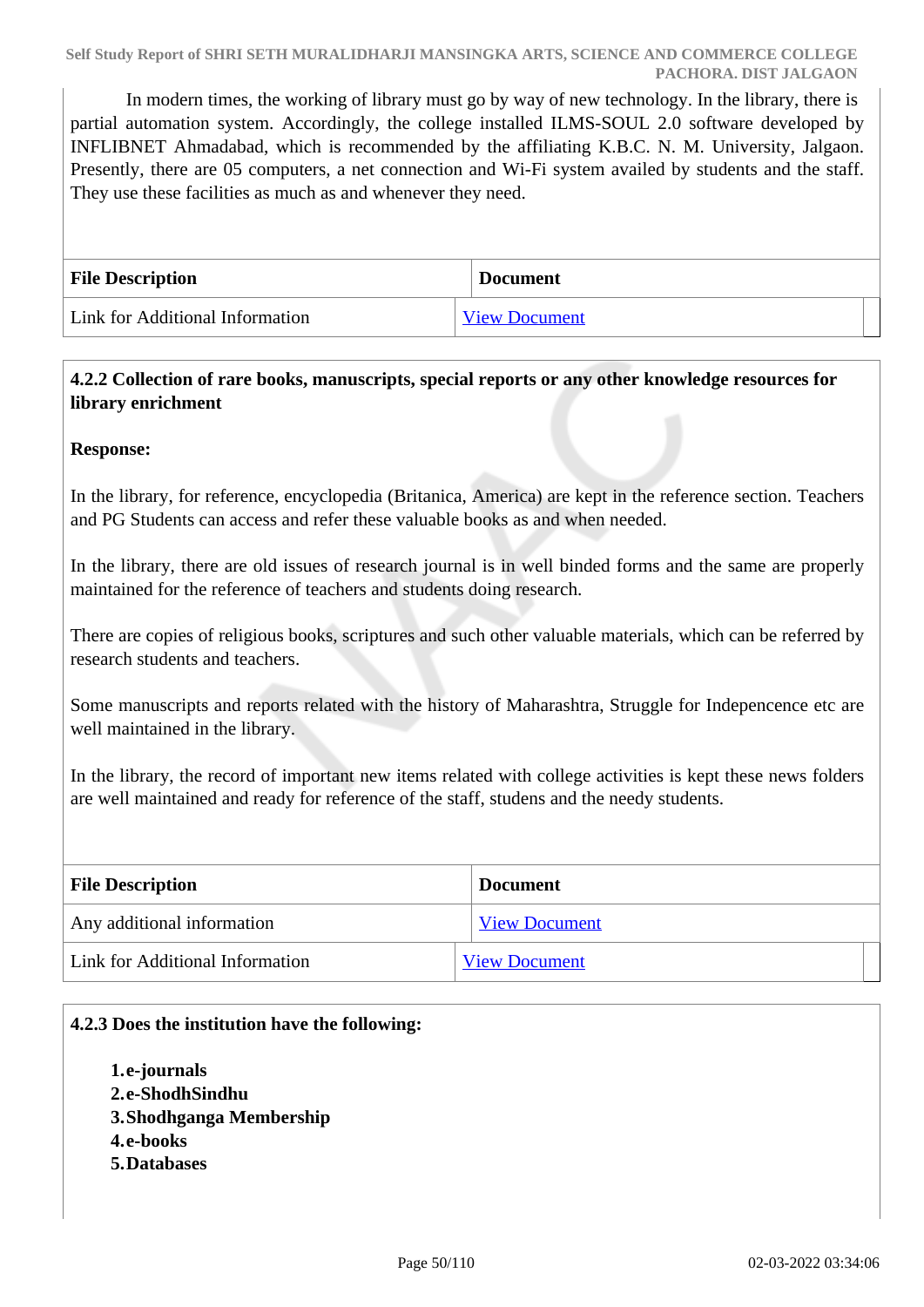## **Response:** B. Any 3 of the above

| <b>File Description</b>                                                               | <b>Document</b>      |
|---------------------------------------------------------------------------------------|----------------------|
| Details of subscriptions like e-journals, e-<br>ShodhSindhu,Shodhganga Membership etc | <b>View Document</b> |
| Any additional information                                                            | <b>View Document</b> |

## **4.2.4 Average annual expenditure for purchase of books and journals during the last five years (INR in Lakhs)**

#### **Response:** 3.18

4.2.4.1 Annual expenditure for purchase of books and journals year-wise during the last five years (INR in Lakhs)

| 2018-19 | 2017-18 | 2016-17 | $2015 - 16$ | 2014-15 |
|---------|---------|---------|-------------|---------|
| 2.36    | 3.06    | 3.09    | 3.01        | 4.40    |

| <b>File Description</b>                                                                        | <b>Document</b>      |
|------------------------------------------------------------------------------------------------|----------------------|
| Details of annual expenditure for purchase of books<br>and journals during the last five years | <u>View Document</u> |
| Audited statements of accounts                                                                 | <b>View Document</b> |

| 4.2.5 Availability of remote access to e-resources of the library |                      |
|-------------------------------------------------------------------|----------------------|
| <b>Response:</b> No                                               |                      |
| <b>File Description</b>                                           | <b>Document</b>      |
| Any additional information                                        | <b>View Document</b> |

# **4.2.6 Percentage per day usage of library by teachers and students**

## **Response:** 1.34

4.2.6.1 Average number of teachers and students using library per day over last one year

#### Response: 24

| <b>File Description</b>    | <b>Document</b>      |
|----------------------------|----------------------|
| Any additional information | <b>View Document</b> |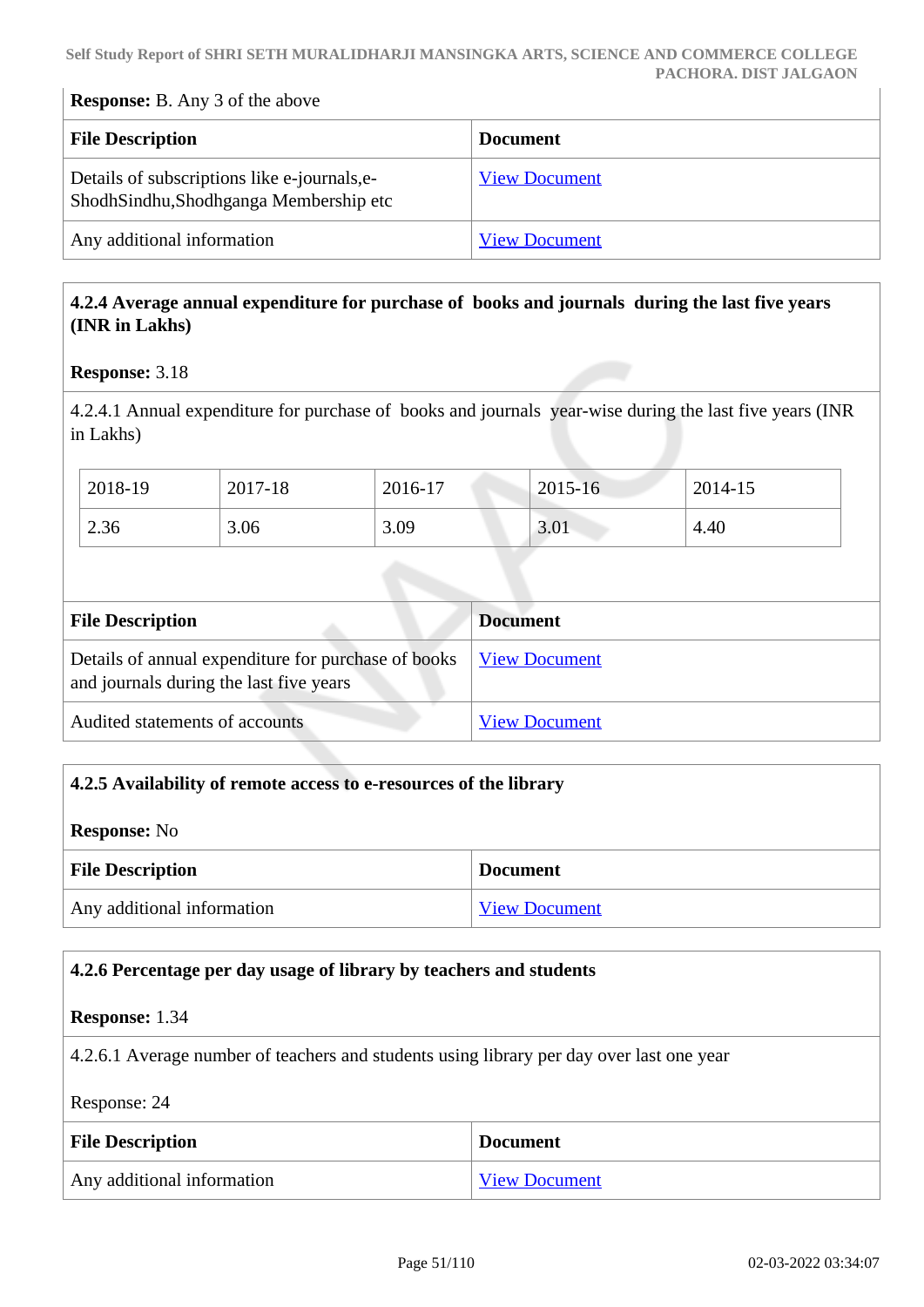## **4.3 IT Infrastructure**

## **4.3.1 Institution frequently updates its IT facilities including Wi-Fi**

### **Response:**

 The college has a good infrastructure. Almost all the departments including library, Computer lab and office are provided computers and net connection. All the net connections are BSNL Board band having one MBPS speed. However some teachers have their own laptops and NET dongles which they use for different academic and research purpose. Department of English, Botany, IQAC meeting Hall, are specially provided LCD projectors so as the same can be used for different academic slide and PPT slide shows and even novels, plays and literary documentary. The department of Marathi, Hindi and Zoology do have Dish T.V. connections and LED TV sets. The college premises is nearly covered by CCTV cameras and their two control points-one is in the Botany Department and another is in the office with DVR (Digital Video Recorder) in the library about five computers are provided with NET connections, one computer with net connection is specially for female students. The facility of e-journals/OPAC is also available in the library. Multi-functional printers are provided to some of the department. The examination work is also online. For which IT infrastructure is provided. The teaching building is having power-back system and the office and library is provided inverter packs. The IQAC, examination departments and office are having scanners as well. Wi-Fi system is used by the different departments.

| <b>File Description</b>         | <b>Document</b>      |
|---------------------------------|----------------------|
| Link for Additional Information | <b>View Document</b> |

| 4.3.2 Student - Computer ratio |                      |  |
|--------------------------------|----------------------|--|
| <b>Response: 884:31</b>        |                      |  |
| <b>File Description</b>        | <b>Document</b>      |  |
| Any additional information     | <b>View Document</b> |  |

#### **4.3.3 Available bandwidth of internet connection in the Institution (Lease line)**

**Response:** <5 MBPS

 **4.3.4 Facilities for e-content development such as Media Centre, Recording facility, Lecture Capturing System (LCS)**

**Response:** No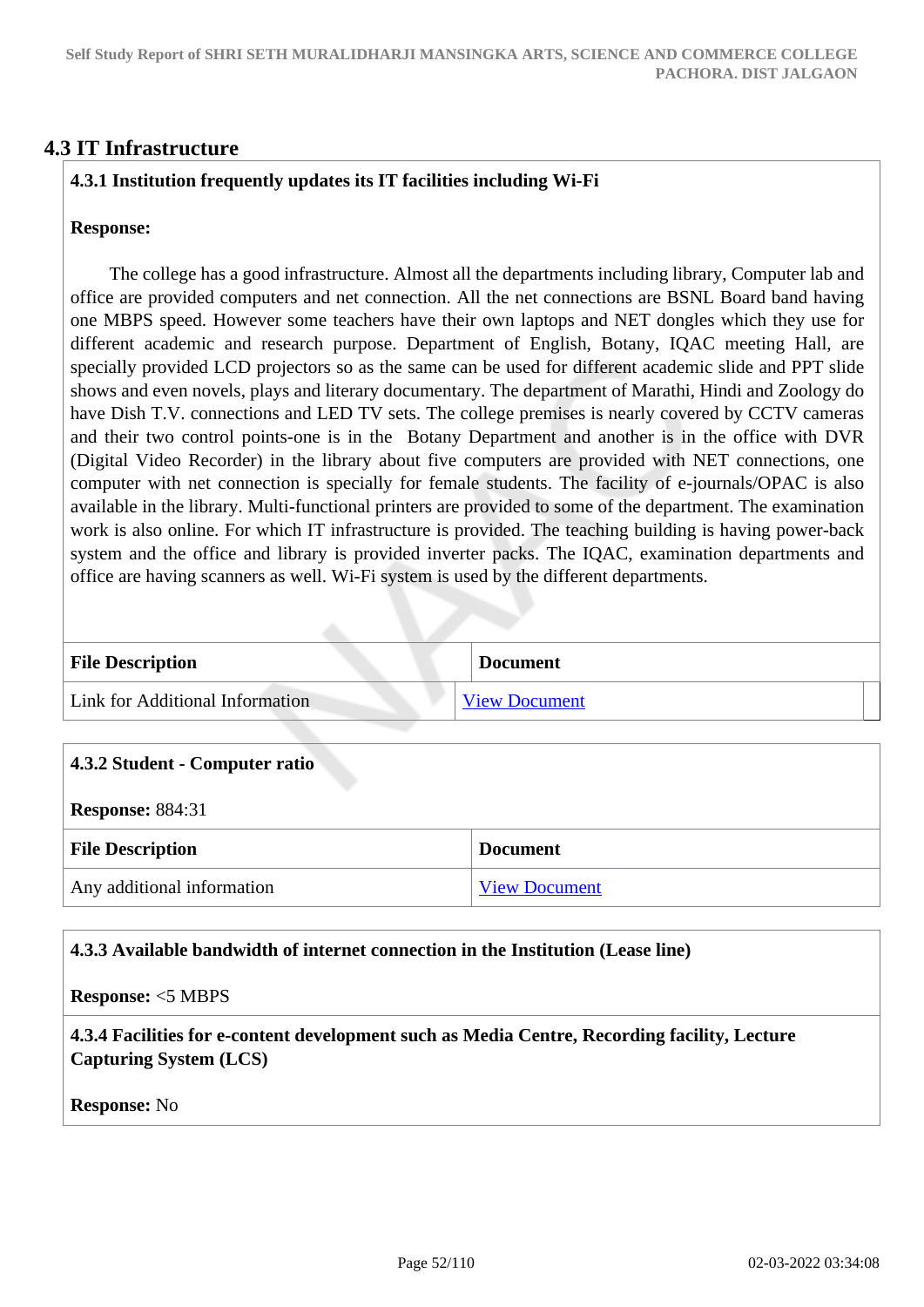| <b>File Description</b>                                                               | <b>Document</b>      |
|---------------------------------------------------------------------------------------|----------------------|
| Facilities for e-content development such as Media<br>Centre, Recording facility, LCS | <b>View Document</b> |
| Link to photographs                                                                   | <b>View Document</b> |

# **4.4 Maintenance of Campus Infrastructure**

 **4.4.1 Average Expenditure incurred on maintenance of physical facilities and academic support facilities excluding salary component, as a percentage during the last five years**

## **Response:** 100

4.4.1.1 Expenditure incurred on maintenance of physical facilities and academic support facilities excluding salary component year-wise during the last five years (INR in Lakhs)

| 2018-19 | 2017-18 | 2016-17 | 2015-16       | 2014-15 |
|---------|---------|---------|---------------|---------|
| 25.92   | 28.22   | 30.16   | 2257<br>، ن ب | 21.51   |

| <b>File Description</b>                                                                         | <b>Document</b>      |  |
|-------------------------------------------------------------------------------------------------|----------------------|--|
| Details about assigned budget and expenditure on<br>physical facilities and academic facilities | <b>View Document</b> |  |
| Audited statements of accounts.                                                                 | <b>View Document</b> |  |

 **4.4.2 There are established systems and procedures for maintaining and utilizing physical, academic and support facilities - laboratory, library, sports complex, computers, classrooms etc.**

## **Response:**

 At the beginning of every academic year, the Institution. the IQAC department and Management (Local Managing Committee), arrange the meeting keeping in views the entire requirements related to various infrastructural, academic and physical Support facilities. All the requirements from the different departments are taken care of. Annual Maintenance Contracts (AMC's) are permitted by the institution. In the annual budget, these requirements are worked out by the principal. Maximum utilization of laboratory resources is ensured by the faculty coordinators, vice-principals and Heads of departments.

Library: Every year, the college constitutes a library committee consisting of the Principal as its Chairman, College Librarian as its Secretary, Vice Principals and Coordinators of Arts, Commerce and Science faculties, senior teachers representing various departments. In the beginning of the academic year, the meeting of the committee is conducted and in that meeting Librarian presents Annual Library Budget of various departments based on student ratio for each subject that is the demand of the books. Accordingly, the issue of demand of books and other issues discussed in the meeting are resolved and the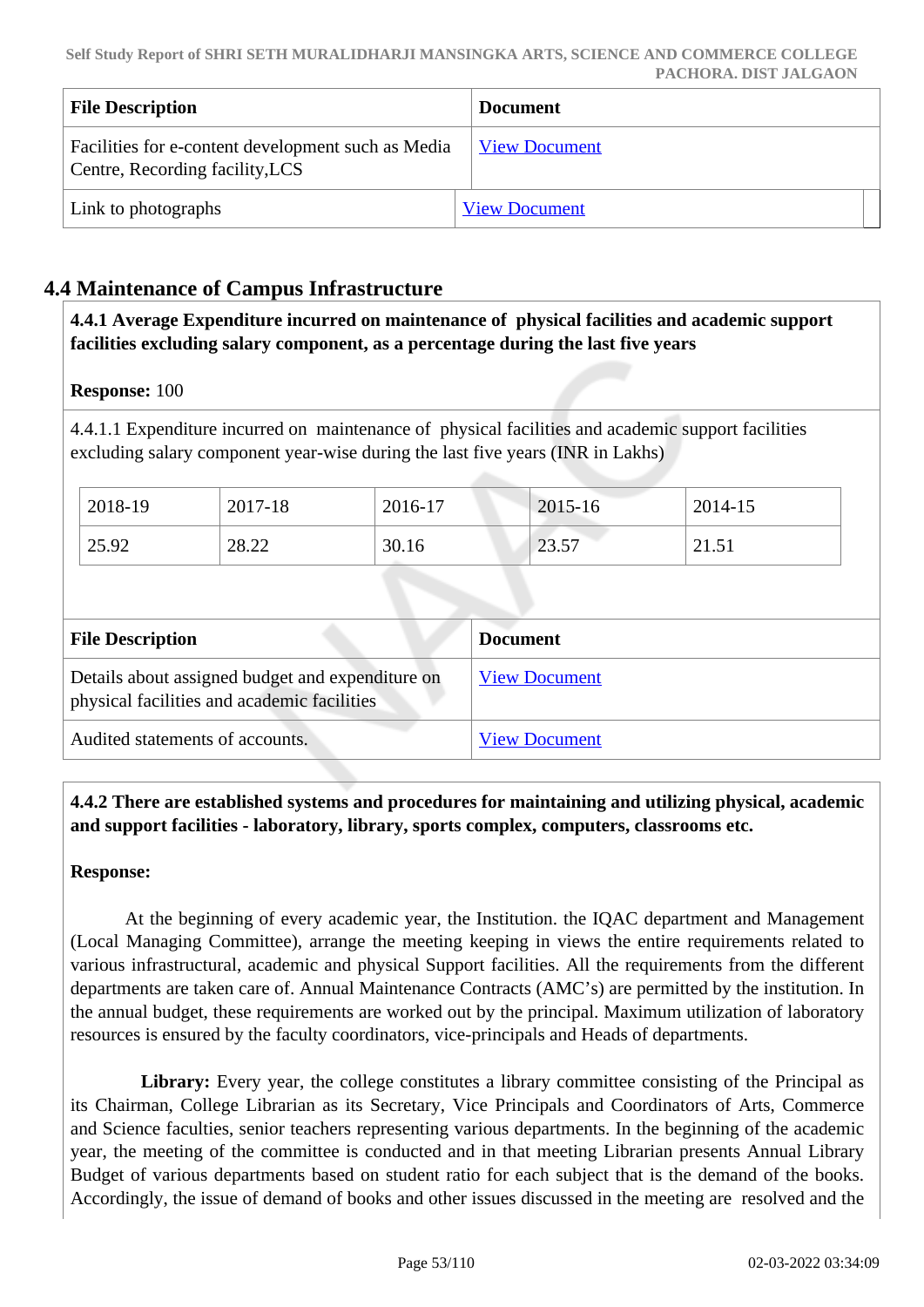order of books placed with proper procedure. The librarian varifies the annual subscription of journals and does the further process. Books are issued as per the system laid down by the library committee. The library has maintained electricity consumption.

 **Sports Complex:** As the college is affiliated to North Maharashtra University Jalgaon, is managed by the College Sports Committee that advises the Physical Director in planning and utilization of sports facilities throughout the year. This committee consists of the Principal, Vice-principals, Physical Director and other teachers. There are outdoor and indoor sports facilities for students. The Physical director of Sports Department works as per the university guidelines. Accordingly, in the college, regional, inter-collegiate, or zonal sports matches are conducted. The college has four hundred meter- eight lanes running track, kabbadi, volley ball, basket ball and cricket ground on the college campus.

 **Classrooms:** The classrooms of the college are spread across the campus at different locations. Arts, Science & Commerce faculty classes are conducted in the morning session as per the timetable framed and finalized by IQAC. The ICT facilities are used in the Science laboratories, English Laboratory and Marathi - Hindi Departments. Classrooms are kept clean every day. The windows are quite large and day-light is sufficient in the classrooms. Electric fans, LED bulbs are used in the class-rooms. To maintain the standard of class-rooms, every member of the college is always conscious. The classrooms are well equipped with electric and electronic facility having wooden benches. AMC's are given to the expert agencies for maintainance.

 **Computers:** There are 60 computers in college. All the computers are under the care of Annual Maintainance Cotract (AMC's). The ICT devices are updates by the experts in the field. In the college computer is opted as a special course at T.Y.B.Sc. level. The teaching staff of Computer Courses also help in maintaining the computers update. Whenever, there is a problem, the AMC's agency immediately solves it.

| <b>File Description</b>         | <b>Document</b>      |
|---------------------------------|----------------------|
| Link for Additional Information | <b>View Document</b> |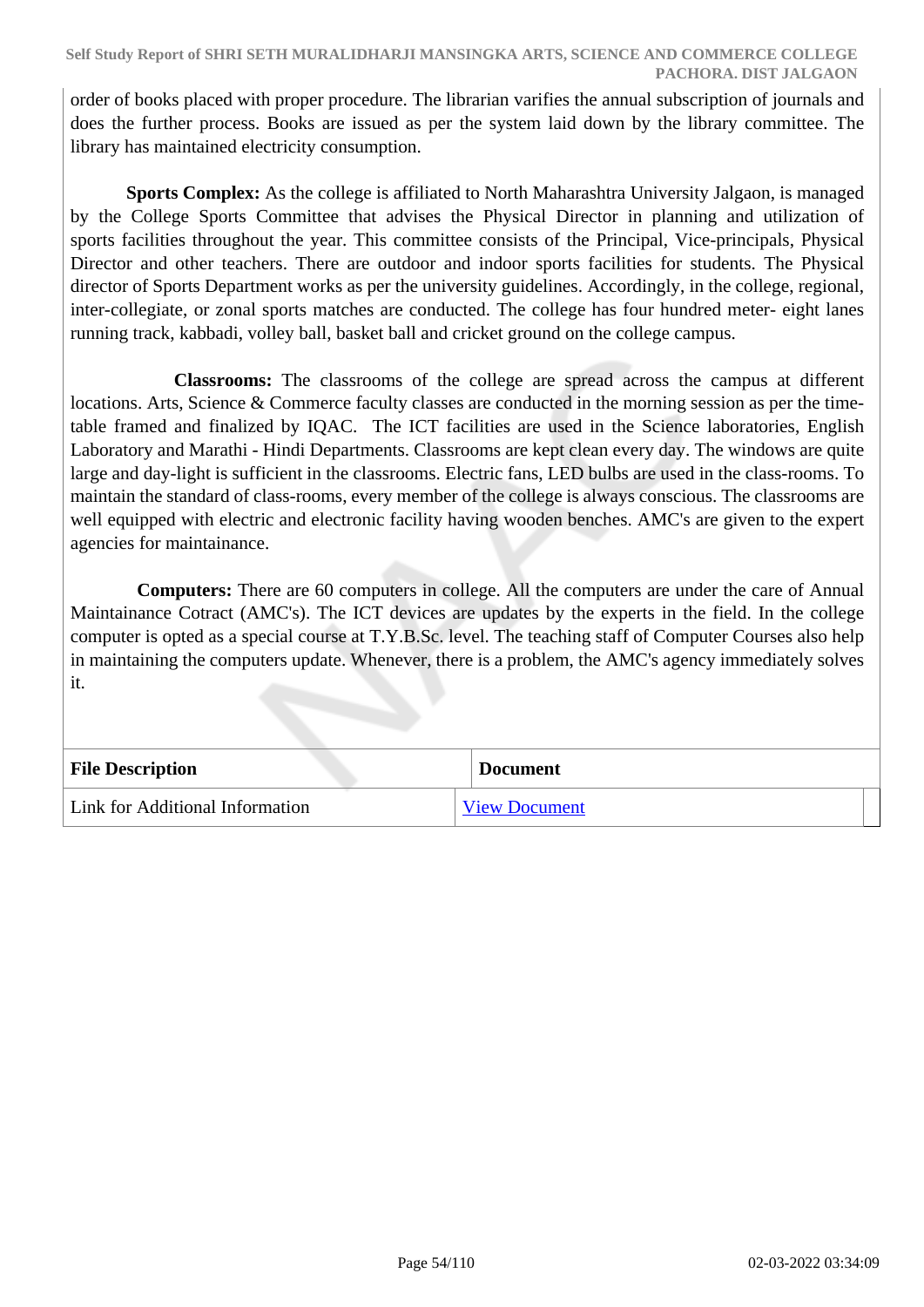# **Criterion 5 - Student Support and Progression**

## **5.1 Student Support**

## **5.1.1 Average percentage of students benefited by scholarships and freeships provided by the Government during the last five years**

## **Response:** 54.8

5.1.1.1 Number of students benefited by scholarships and freeships provided by the Government year-wise during the last five years

| 2018-19 | 2017-18 | 2016-17 | 2015-16 | 2014-15 |
|---------|---------|---------|---------|---------|
| 939     | 841     | 1138    | 1113    | 1094    |

| <b>File Description</b>                                                                                                            | <b>Document</b>      |
|------------------------------------------------------------------------------------------------------------------------------------|----------------------|
| Upload self attested letter with the list of students<br>sanctioned scholarships                                                   | <b>View Document</b> |
| Average percentage of students benefited by<br>scholarships and freeships provided by the<br>Government during the last five years | <b>View Document</b> |
| Any additional information                                                                                                         | <b>View Document</b> |

## **5.1.2 Average percentage of students benefited by scholarships, freeships, etc. provided by the institution besides government schemes during the last five years**

#### **Response:** 0

5.1.2.1 Total number of students benefited by scholarships, freeships, etc provided by the institution besides government schemes year-wise during the last five years

| 2018-19 | 2017-18        | 2016-17 | 2015-16 | 2014-15 |
|---------|----------------|---------|---------|---------|
| ν       | $\overline{0}$ | ິ       | v       | ◡       |

| <b>File Description</b>    | <b>Document</b>      |
|----------------------------|----------------------|
| Any additional information | <b>View Document</b> |

**5.1.3 Number of capability enhancement and development schemes –**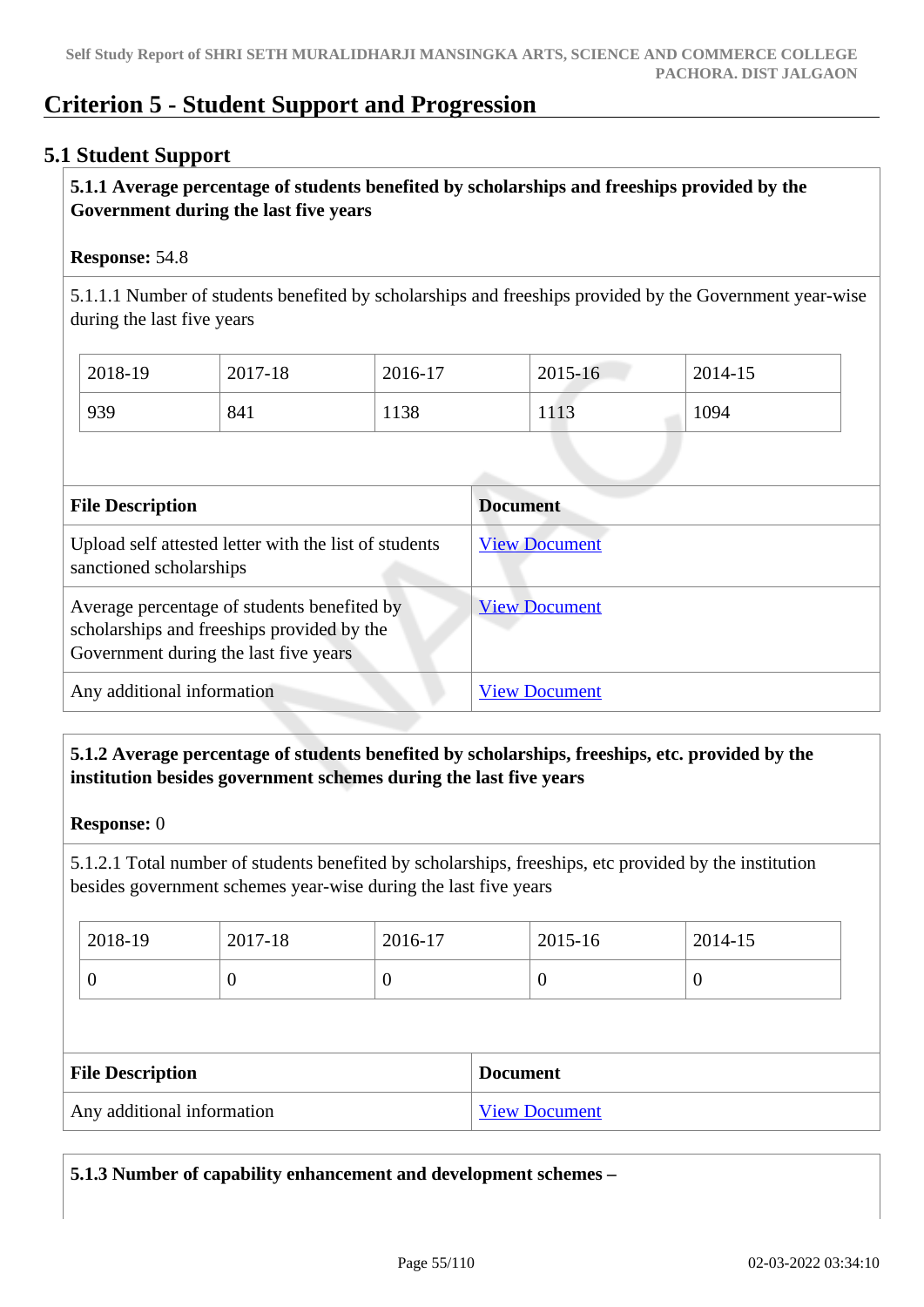- **1.For competitive examinations**
- **2.Career counselling**
- **3.Soft skill development**
- **4.Remedial coaching**
- **5.Language lab**
- **6.Bridge courses**
- **7.Yoga and meditation**
- **8.Personal Counselling**

**Response:** D. Any 4 of the above

| <b>File Description</b>                                      | <b>Document</b>      |
|--------------------------------------------------------------|----------------------|
| Details of capability enhancement and development<br>schemes | <b>View Document</b> |
| Any additional information                                   | <b>View Document</b> |
| Link to Institutional website                                | <b>View Document</b> |

## **5.1.4 Average percentage of student benefited by guidance for competitive examinations and career counselling offered by the institution during the last five years**

### **Response:** 3.21

5.1.4.1 Number of students benefited by guidance for competitive examinations and career counselling offered by the institution year-wise during the last five years

| 2018-19 | 2017-18 | 2016-17 | 2015-16 | 2014-15 |
|---------|---------|---------|---------|---------|
| 00      | 16      | 15      | 175     | 85      |

| <b>File Description</b>                                                                                                       | <b>Document</b>      |
|-------------------------------------------------------------------------------------------------------------------------------|----------------------|
| Number of students benefited by guidance for<br>competitive examinations and career counselling<br>during the last five years | <b>View Document</b> |
| Any additional information                                                                                                    | <b>View Document</b> |

## **5.1.5 Average percentage of students benefited by Vocational Education and Training (VET) during the last five years**

**Response:** 0

5.1.5.1 Number of students attending VET year-wise during the last five years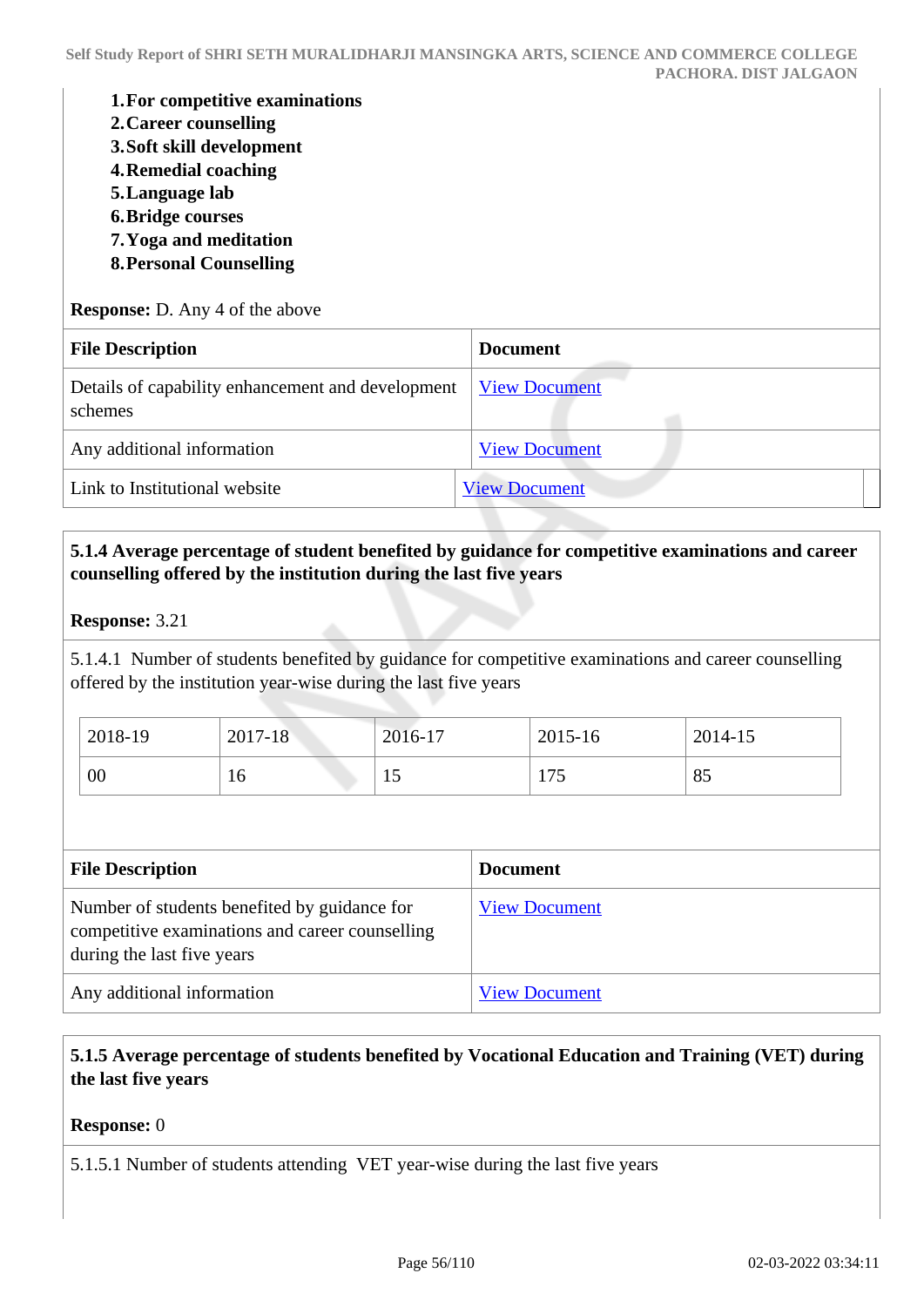**Self Study Report of SHRI SETH MURALIDHARJI MANSINGKA ARTS, SCIENCE AND COMMERCE COLLEGE PACHORA. DIST JALGAON**

| 2018-19                 | 2017-18                                   | 2016-17 | 2015-16              | 2014-15 |  |
|-------------------------|-------------------------------------------|---------|----------------------|---------|--|
| 00                      | 00                                        | 00      | 00                   | 00      |  |
|                         |                                           |         |                      |         |  |
|                         |                                           |         |                      |         |  |
| <b>File Description</b> |                                           |         | <b>Document</b>      |         |  |
|                         | Details of the students benifitted by VET |         | <b>View Document</b> |         |  |

## **5.1.6 The institution has a transparent mechanism for timely redressal of student grievances including sexual harassment and ragging cases**

| <b>Response:</b> Yes                                                                                                               |                      |  |
|------------------------------------------------------------------------------------------------------------------------------------|----------------------|--|
| <b>File Description</b>                                                                                                            | <b>Document</b>      |  |
| Minutes of the meetings of student redressal<br>committee, prevention of sexual harassment<br>committee and Anti Ragging committee | <b>View Document</b> |  |
| Details of student grievances including sexual<br>harassment and ragging cases                                                     | <b>View Document</b> |  |
| Any additional information                                                                                                         | <b>View Document</b> |  |

## **5.2 Student Progression**

## **5.2.1 Average percentage of placement of outgoing students during the last five years**

#### **Response:** 1.27

5.2.1.1 Number of outgoing students placed year-wise during the last five years

| 2018-19 | 2017-18 | 2016-17 | 2015-16 | 2014-15 |
|---------|---------|---------|---------|---------|
| 02      | 03      | 06      | 10      | 08      |

| <b>File Description</b>                                    | <b>Document</b>      |
|------------------------------------------------------------|----------------------|
| Details of student placement during the last five<br>years | <b>View Document</b> |
| Any additional information                                 | <b>View Document</b> |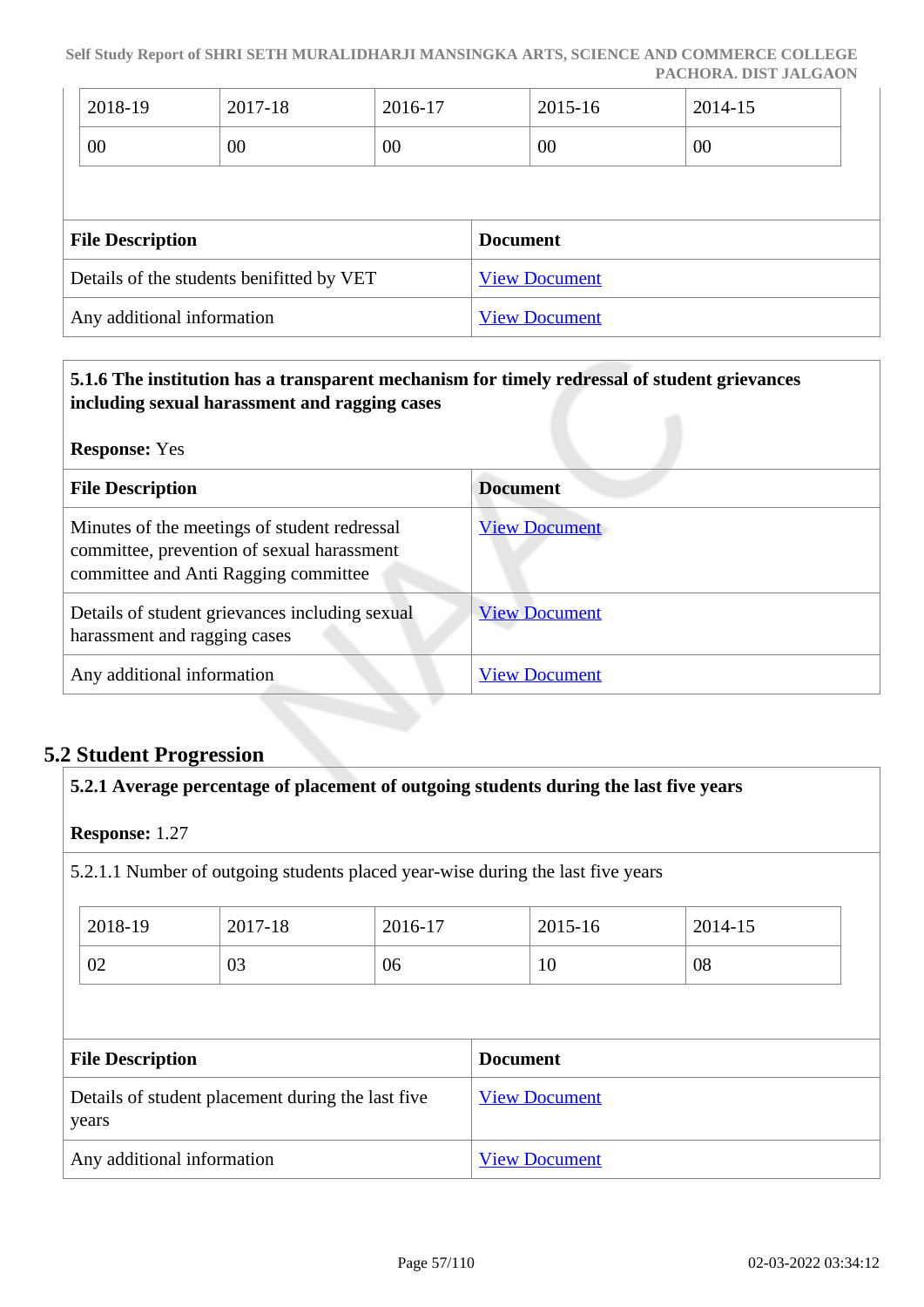#### **5.2.2 Percentage of student progression to higher education (previous graduating batch)**

#### **Response:** 18.87

5.2.2.1 Number of outgoing students progressing to higher education

Response: 80

| <b>File Description</b>                            | <b>Document</b>      |
|----------------------------------------------------|----------------------|
| Details of student progression to higher education | <b>View Document</b> |
| Any additional information                         | <b>View Document</b> |

## **5.2.3 Average percentage of students qualifying in State/ National/ International level examinations during the last five years (eg: NET/ SLET/ GATE/ GMAT/ CAT/ GRE/ TOEFL/ Civil Services/State government examinations)**

**Response:** 80

5.2.3.1 **Number of students qualifying in state/ national/ international level examinations (eg: JAM/CLAT/NET/ SLET/ GATE/ GMAT/CAT/GRE/ TOEFL/ Civil Services/ State government examinations) year wise during last five years**

| 2018-19 | 2017-18 | 2016-17 | 2015-16 | 2014-15                 |
|---------|---------|---------|---------|-------------------------|
| 01      | 02      | 02      | 00      | $^{\circ}$ 0 $^{\circ}$ |

5.2.3.2 Number of students who have appeared for the exams year-wise during the last five years

| 2018-19 | 2017-18 | 2016-17 | 2015-16 | 2014-15 |
|---------|---------|---------|---------|---------|
| 01      | 02      | 02      | 00      | 01      |

| <b>File Description</b>                                                                                            | <b>Document</b>      |
|--------------------------------------------------------------------------------------------------------------------|----------------------|
| Upload supporting data for the same                                                                                | <b>View Document</b> |
| Number of students qualifying in state/national/<br>international level examinations during the last five<br>years | <b>View Document</b> |

## **5.3 Student Participation and Activities**

**5.3.1 Number of awards/medals for outstanding performance in sports/cultural activities at national**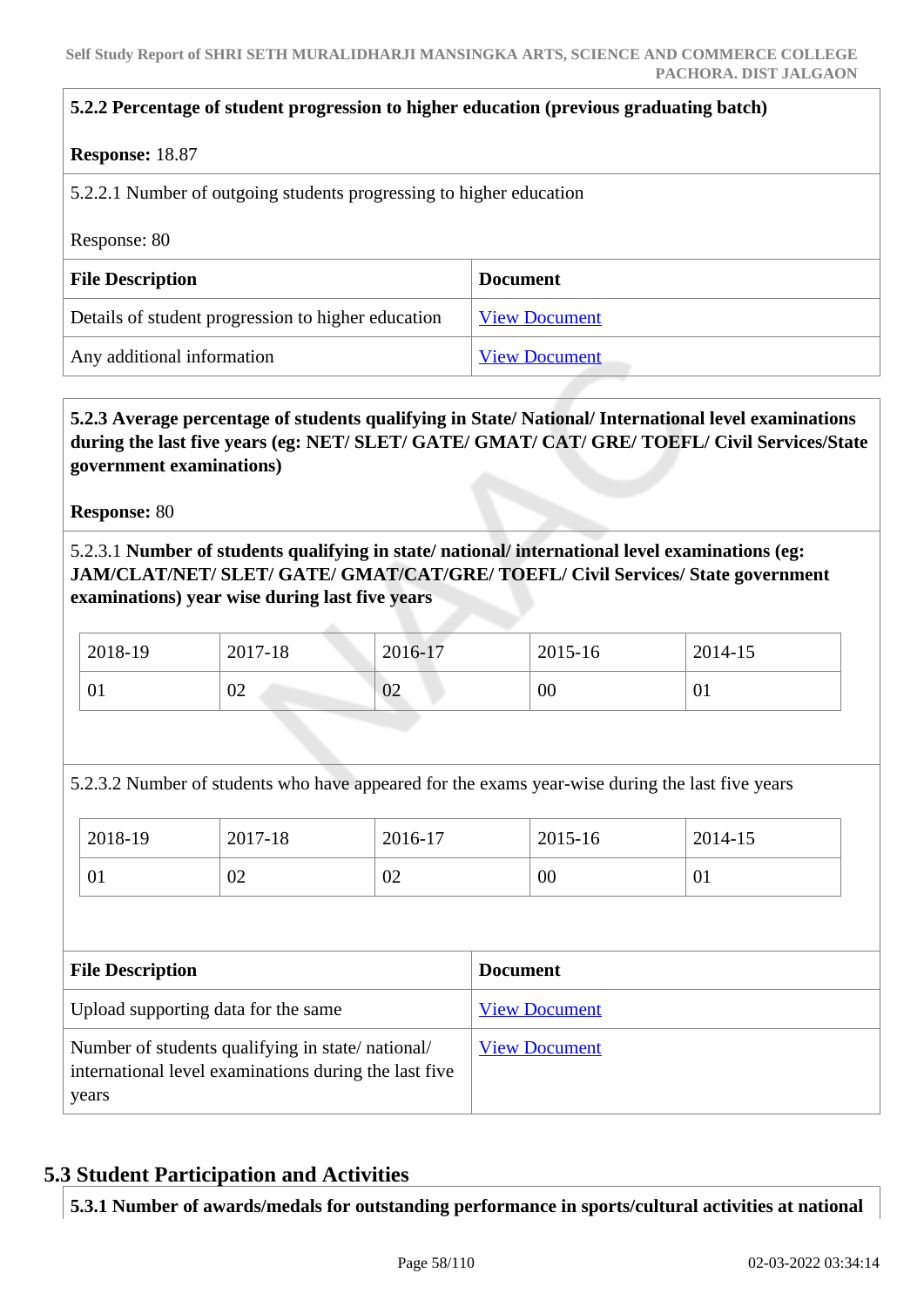## **/ international level (award for a team event should be counted as one) during the last five years.**

## **Response:** 0

5.3.1.1 Number of awards/medals for outstanding performance in sports/cultural activities at national/international level (award for a team event should be counted as one) year-wise during the last five years

| 2018-19 | 2017-18 | 2016-17 | 2015-16 | 2014-15 |
|---------|---------|---------|---------|---------|
| 00      | 00      | 00      | 00      | 00      |

| <b>File Description</b>                                                                                                                            | <b>Document</b>      |
|----------------------------------------------------------------------------------------------------------------------------------------------------|----------------------|
| Number of awards/medals for outstanding<br>performance in sports/cultural activities at<br>national/international level during the last five years | <b>View Document</b> |
| e-copies of award letters and certificates                                                                                                         | <b>View Document</b> |

## **5.3.2 Presence of an active Student Council & representation of students on academic & administrative bodies/committees of the institution**

## **Response:**

 Every academic year student council is formed as per the norms of the affiliating university, KBC North Maharashtra University, Jalgaon. Class representatives are selected from every class on merit basis. So is the case with ladies representatives, sports representatives, representatives of cultural activities and N.S.S. representative. After this selection an election is processed as per the schedule given by the University. All these representatives are the lawful voters and they do have the right to elect one University Representative. After the election process, the name of the elected University Rrepresentative is informed to the University. The Principal is the President of the Student Council. The other members include Physical Director, Student Development Officer, N.S.S. incharge, cultural activity incharge, the University representative student, all the merit wise class representatives and some other student members nominated by the Principal. The student council plays a vital role in the academic and administrative work of the college. Matters such as, the progress in teaching-learning process, students' grievances, ragging etc. are seriously worked out in the meetings of the Student Council. The annual cultural activities such as annual social gathering, various debating competitions and elocution competitions are decided by the student council. It also plays a vital role in enlisting and felicitating students who have received different curricular, extra-curricular and co-curricular honours and awards. A special meritorious students' felicitation program is arranged every academic year by the student council. It also helps in arranging expert lecturers of eminent academicians and stalwarts. This is how, the student council motivates the students for active participation in all college activities to develop their personality, to inculcate leadership qualities, to enhance social responsibility and the sense of team work among them.

There are various committees formed by the Principal of the College. For example--Debating and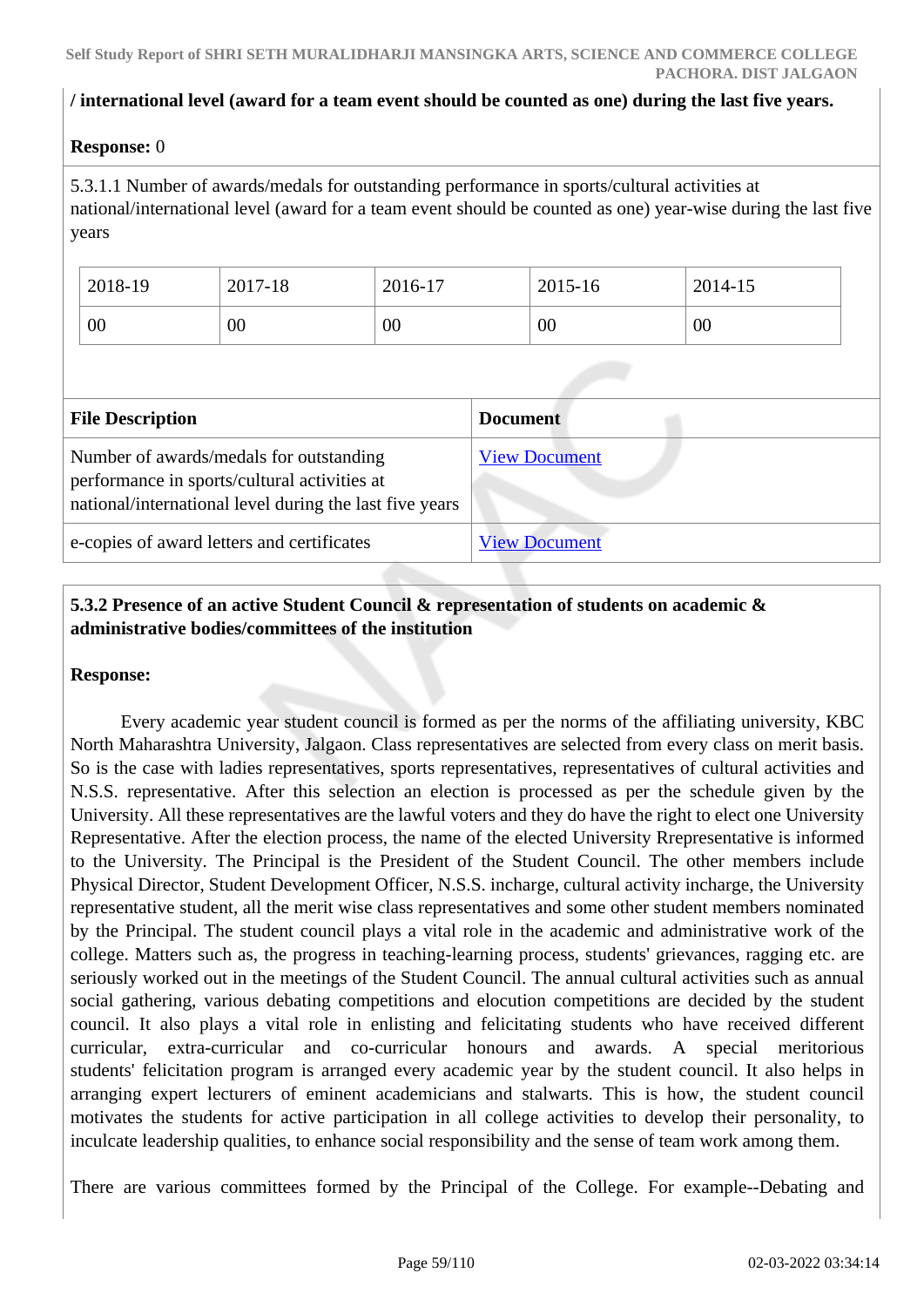Elocution Committee, Ankur (College Magazine) Committee, Sports Committee, Annual Social Gathering Committee, Yuvati Sabha and Yuvati Prabodhini (For Female Students), Literary Association, Commerce Association, Science Association, Students' Grievence and redressal committee, and Anti-ragging cell, N.S.S. Committee, Discipline Committee etc. Students having interest in different activities and committees are selected as members of the specific committee. The students are inter-woven just as garland flowers to decorate the beautiful task of the college. Of course, the students are guided by the concerning committee chairman. Students representative present their thoughts and ideas about the functions and various activities on the college campus. In a way, they participate in decision making policy of the college.

| <b>File Description</b>         | <b>Document</b>      |  |
|---------------------------------|----------------------|--|
| Any additional information      | <b>View Document</b> |  |
| Link for Additional Information | <b>View Document</b> |  |

## **5.3.3 Average number of sports and cultural activities/ competitions organised at the institution level per year**

## **Response:** 5.2

5.3.3.1 Number of sports and cultural activities / competitions organised at the institution level year-wise during the last five years

| 2018-19  | 2017-18 | 2016-17                        | 2015-16 | 2014-15 |
|----------|---------|--------------------------------|---------|---------|
| ∩¬<br>υ, | 05      | <b>Contract Contract</b><br>05 | 05      | 04      |

| <b>File Description</b>                                                       | <b>Document</b>      |
|-------------------------------------------------------------------------------|----------------------|
| Report of the event                                                           | <b>View Document</b> |
| Number of sports and cultural activities /<br>competitions organised per year | <b>View Document</b> |
| Any additional information                                                    | <b>View Document</b> |

## **5.4 Alumni Engagement**

 **5.4.1 The Alumni Association/Chapters (registered and functional) contributes significantly to the development of the institution through financial and non financial means during the last five years**

## **Response:**

Yes, the Alumni Association in our college is active after the second cycle of accreditation. It has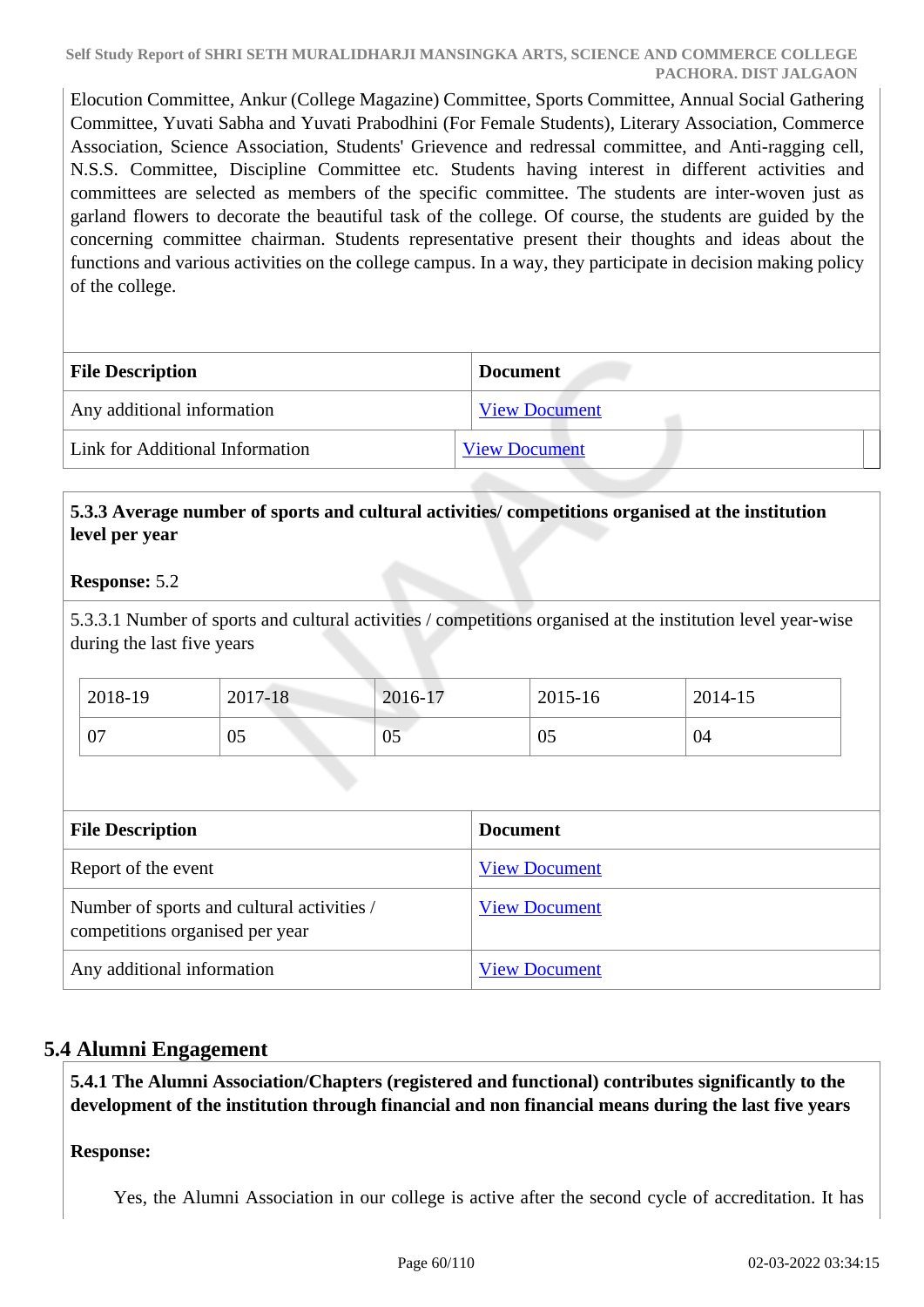#### **Self Study Report of SHRI SETH MURALIDHARJI MANSINGKA ARTS, SCIENCE AND COMMERCE COLLEGE PACHORA. DIST JALGAON**

started gradually functioning and contributing to the quality enhancement and infrastructural help to the college. The best example of it is the construction of stage in the college premises. One of our alumni Prof. Mrs. Saralu Nyati donated an amount of Rs. 200000/- for stage construction, the remaining amount was made available by the college and the stage is ready the last year. Recently on 16th April 2018, we have got registered our Alumni Association and the progress is quite good. Every academic year there are about two meetings that are conducted in the presence of the Principal and the Alumni members. The Alumni association also helps our regular students in matters such as sports and cultural activities and even helps in arranging lectures of academic experts. They also help our NSS team in arranging the special winter camp and some other National or Social functions arranged in the college. In this academic year, Alumni Association has collected contribution more than One Lac which is quite a good fund and financial support for the construction or repair of the infrastructure which will be used by the next generation of student. In future, it seems that, the Alumni may be hopeful in a position to raise maximum funds for the welfare of the next generation of student.

| <b>File Description</b>         | <b>Document</b>      |
|---------------------------------|----------------------|
| Any additional information      | <b>View Document</b> |
| Link for Additional Information | <b>View Document</b> |

## **5.4.2 Alumni contribution during the last five years(INR in Lakhs)**

#### **Response:** 1 Lakh - 3 Lakhs

| <b>File Description</b>               | <b>Document</b>      |  |
|---------------------------------------|----------------------|--|
| Any additional information            | <b>View Document</b> |  |
| Alumni association audited statements | <b>View Document</b> |  |

## **5.4.3 Number of Alumni Association / Chapters meetings held during the last five years**

## **Response:** 7

5.4.3.1 Number of Alumni Association /Chapters meetings held year-wise during the last five years

| $2018-19$ | 2017-18 | 2016-17 | 2015-16 | 2014-15 |
|-----------|---------|---------|---------|---------|
| 01        | 04      | 02      | 00      | 00      |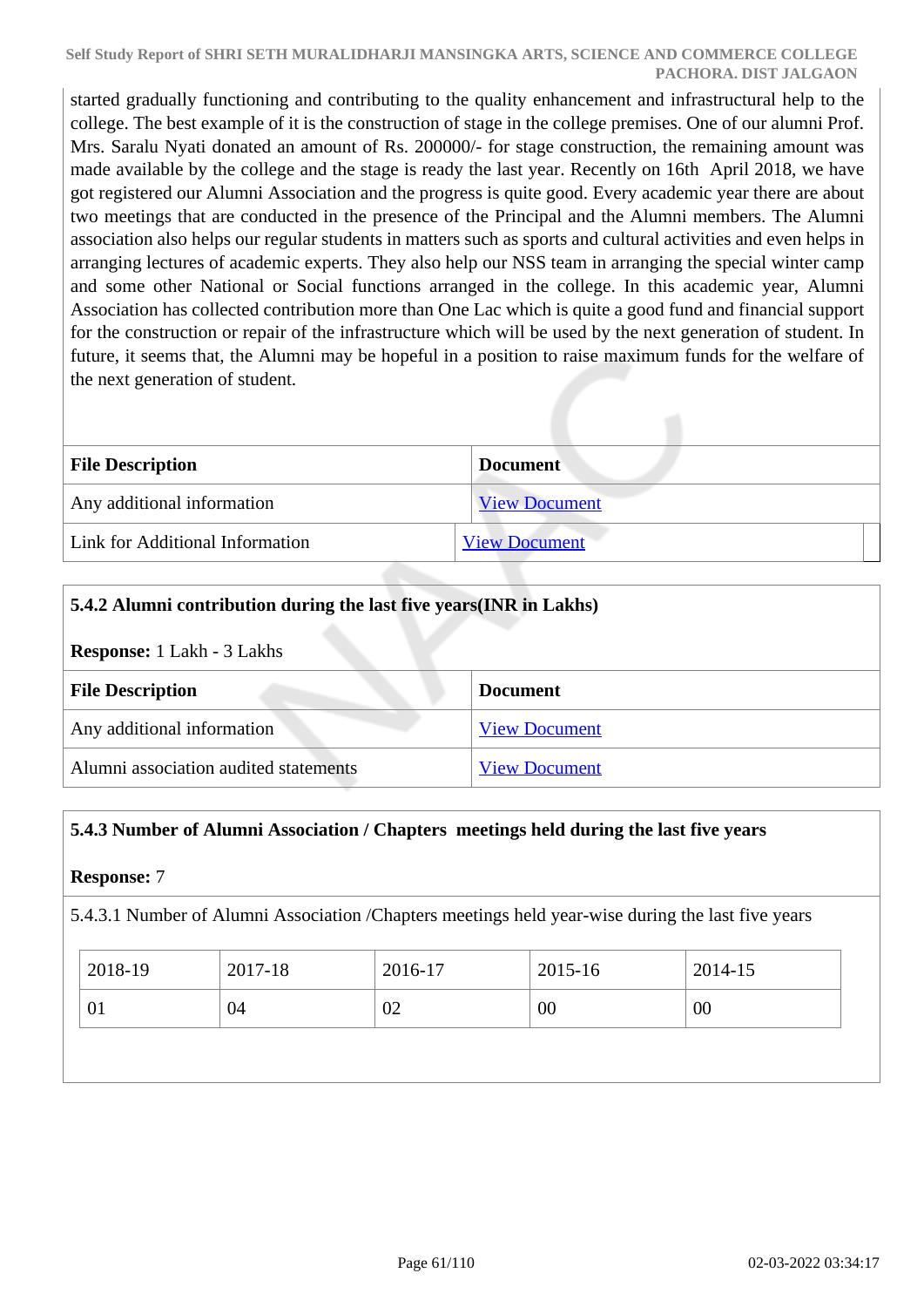| <b>File Description</b>                                                                  | <b>Document</b>      |
|------------------------------------------------------------------------------------------|----------------------|
| Number of Alumni Association / Chapters meetings<br>conducted during the last five years | <b>View Document</b> |
| Any additional information                                                               | <b>View Document</b> |
| Report of the event                                                                      | <b>View Document</b> |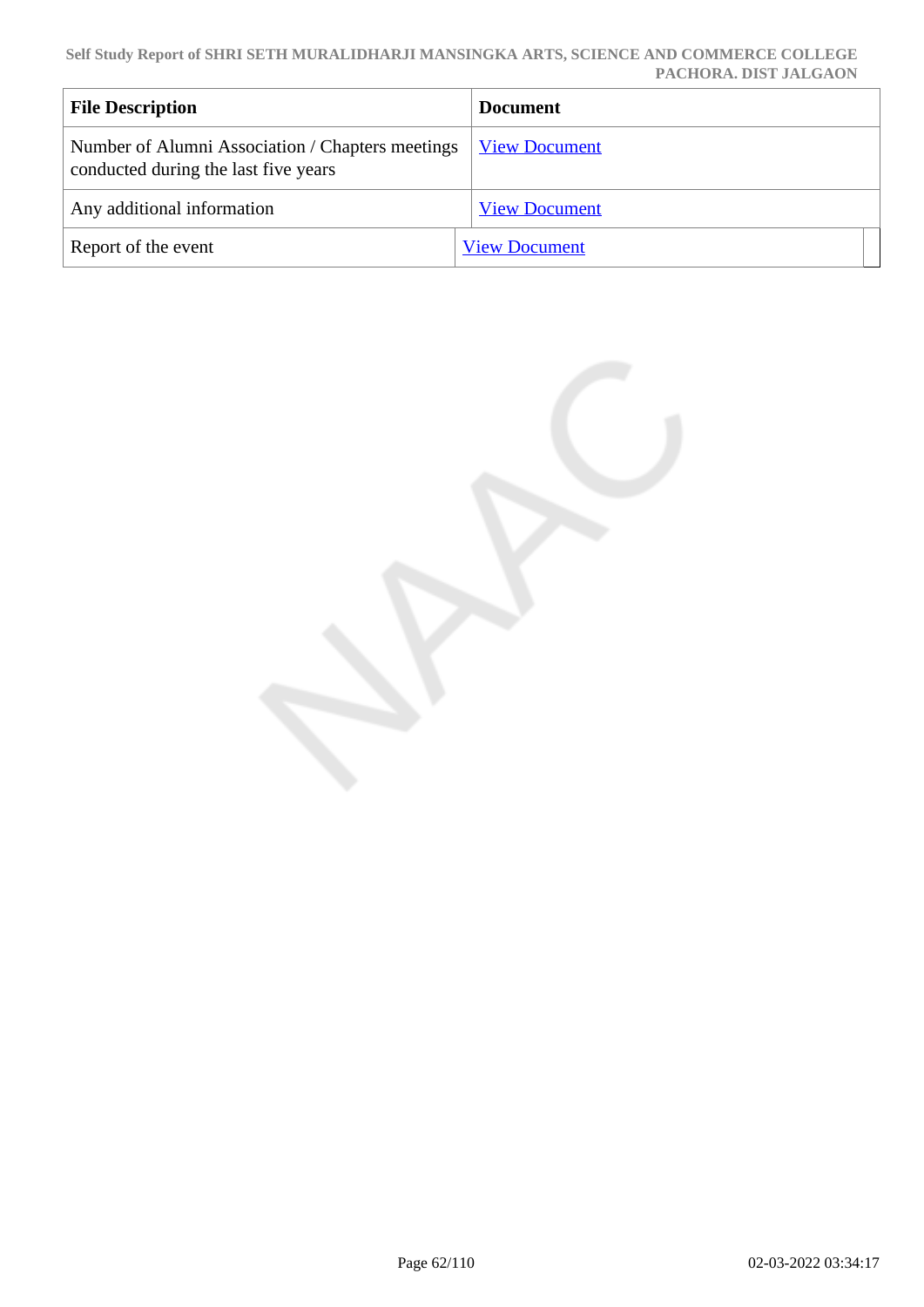# **Criterion 6 - Governance, Leadership and Management**

## **6.1 Institutional Vision and Leadership**

 **6.1.1 The governance of the institution is reflective of an effective leadership in tune with the vision and mission of the institution**

### **Response:**

 The vision and mission of our institution is crystal clear from the very beginning of the college. The mother institution PTC Education Society Ltd. Pachora funded and established the senior college in the year 1970 with the sublime aim of providing quality higher education to the wards of farming communality, villagers and the youth in Pachora town. Apart from this, in course of time, matters such as civic sense, national integration and allround development of the youth to shoulder the responsibility of the 21st century nation are also taken care of. In 1970, the institution started with the Arts and Commerce faculty and immediately in 1971 the institution obtained the permission for the science faculty, which was earnestly required by the rural people. Presently there are 7 specialization in Arts faculty and 4 specialization in science faculty. The management and the Principal regularly take a survey of the progression and accordingly focus on, proper working of the teaching-learning process towards the vision and mission of the institution.

 As the academic year begins, various committees are formed to make a proper yearly planning and to work out the same. Along with academic development and enhancement, equal importance is given to sports and cultural activities of the students. For working out the proper function of co-curricular and extracurricular activities different committees are formed and throughout the academic year these committees look-after the total development of the students. The sports department, the NSS department and the students development Department have turned to be a great asset. The examination committee on the college level, is very much careful about the smooth working of the internal and university examinations.

 Separate committees such as Yuwati Sabha and Yuvati Prabodhani are formed to look after the interests and development of female students. These committees arrange different expert lectures for the female students, to uplift them and to make them independent. There is a separate Anti Sexual Harassment committee, Student Counseling Committee, Student Redressal Cell, Anti-Ragging Committe. There are very rare cases reported and they are amicably solved without keeping any record as such. This is how, the governance of the institution is reflective of an effective leadership in tune with the vision and mission of the institution.

| <b>File Description</b>         | <b>Document</b>      |  |
|---------------------------------|----------------------|--|
| Any additional information      | <b>View Document</b> |  |
| Link for Additional Information | <b>View Document</b> |  |

## **6.1.2 The institution practices decentralization and participative management**

**Response:**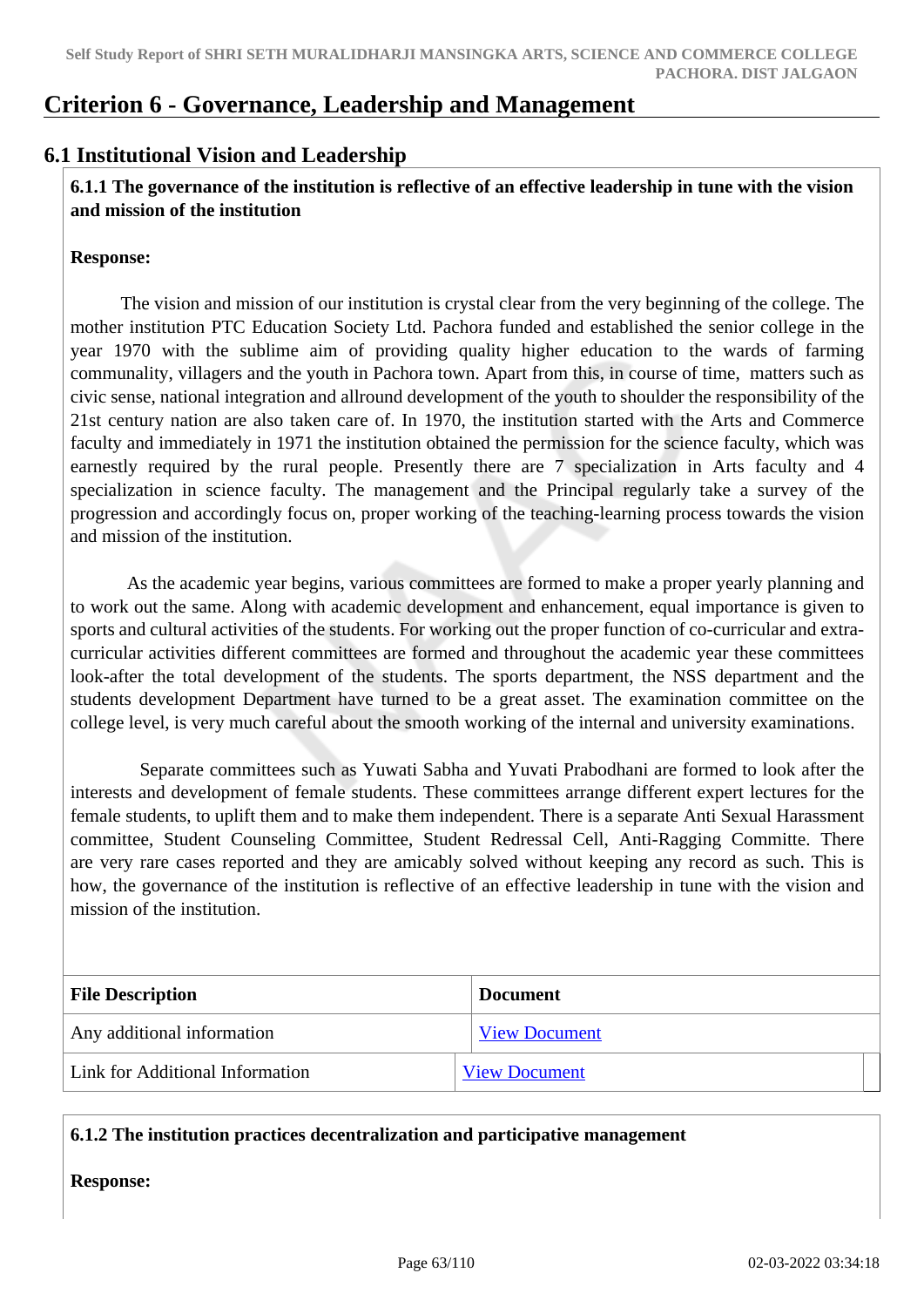The college is founded by the mother institution PTC Education Society Ltd Pachora and the college administration and management is seriously worked out by the local managing committee of the college. The local managing committee consist of four/five members of the management, the Principal, the Vice Principal, the NAAC Co-ordinator, teachers representatives, representatives of the non-teaching staff and couple of students representatives. The LMC itself is a best example of decentralization and participative management. Every academic year the LMC meets are arranged three/four times. In the opening meeting the financial and academic matters are discussed amicably, the annual financial budget is decided and the rights of disbursement and execution are given to the Principal as he is the secretary of the management later the Principal calls opening meeting of the staff and the policy of teaching-learning and administrative work is discussed at length. Various committees are formed to look after different academic and coacademic matters. The HOD,s of different departments seriously look after the smooth working of the department and the teaching process. The student members of the student council also help in working out the curricular, co- curricular, sports and cultural activates of the college. This is how every member of the college, shares the responsibility and accountability nothing is kept secret so far. Because of decentralization and participative method, everything is worked out amicably.

| <b>File Description</b>         | <b>Document</b>      |
|---------------------------------|----------------------|
| Any additional information      | <b>View Document</b> |
| Link for Additional Information | <b>View Document</b> |

# **6.2 Strategy Development and Deployment**

**6.2.1 Perspective/Strategic plan and Deployment documents are available in the institution**

## **Response:**

## **Academic Enhancement:**

 The institute has a strategic plan to start some PG courses after getting the due permission of the affiliating university. The institute is also planning to sign some more MOUs with industries and some research institutes so as to enhance the awareness of the faculty and the students. Generally the faculty members attend refresher courses, orientation courses, seminars, conferences, short term courses and also engage themselves in research work. The college permits them from time to time as per the academic need and convenience. About 09 faculty members have completed their Ph.D but the institute is planning to have more Ph.Ds and some more faculty members doing major and minor research projects. Accordingly the institute is ready to provide facilities such as duty leave, T.A./D.A. and some advance amount against the probable expenditure towards theses activities.

## **Infrastructure**

The present infrastructure needs some more enhancement and changes. Accordingly, the institution is planning to construct a Seminar Hall, Auditorium, three/four classrooms and enrichment of the library/laboratories. The institution is planning to provide more ICT, internet and Wi-Fi facilities to different departments so as to equip and enhance the ICT oriented teaching. As per the suggestions of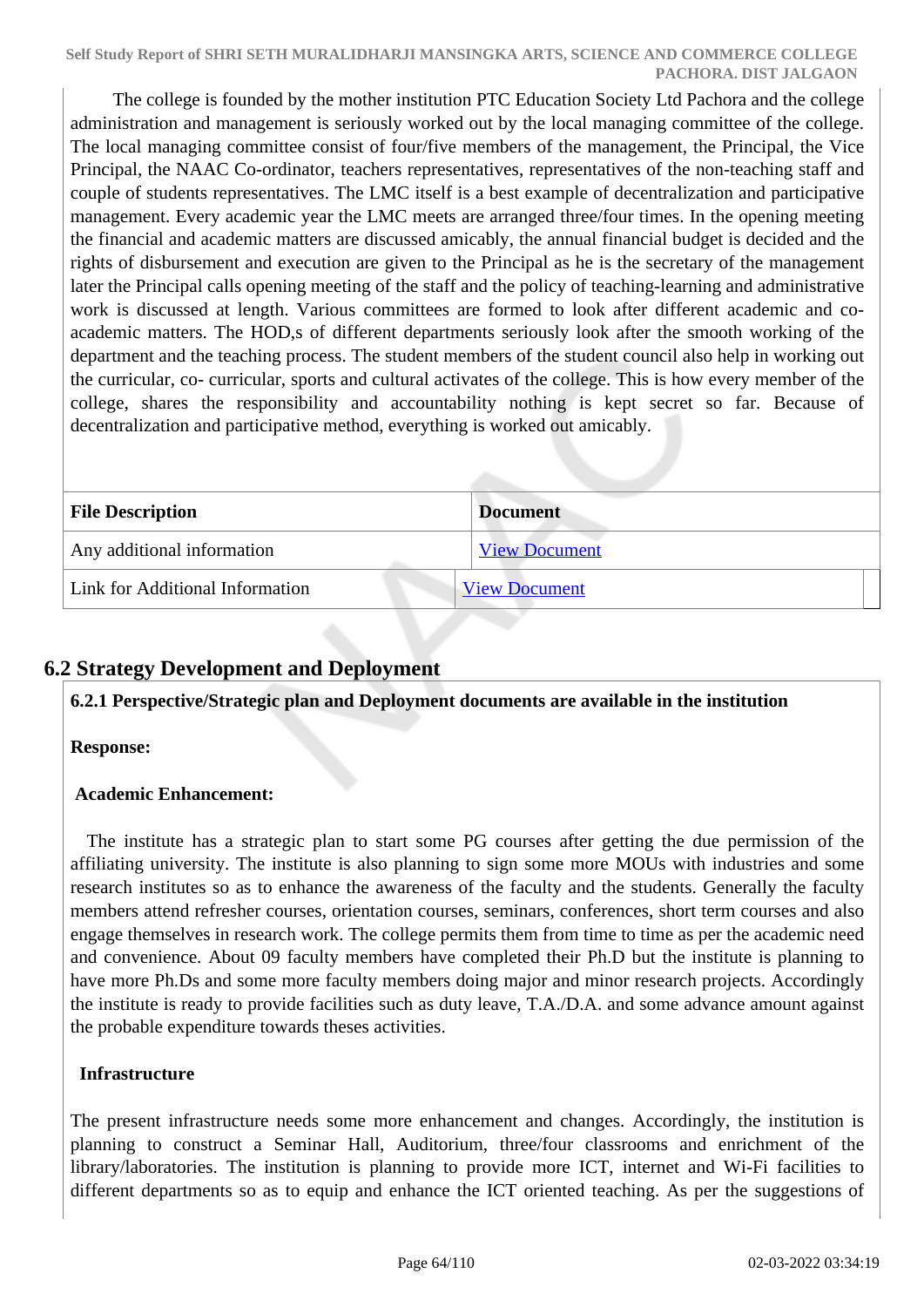Green Audit Report, the institution is trying to maintain the greenery of the campus and cleanliness of the college premises. More tree plantation is needed on the college premises. Every years, efforts are being made to grow more trees. Apart from that, the institution is planning to set up its own Solar Energy Plant to become self-reliant in consuming electricity. In fututre, electric consumption will decrease because of it.

| <b>File Description</b>                                   | <b>Document</b>      |
|-----------------------------------------------------------|----------------------|
| Strategic Plan and deployment documents on the<br>website | <b>View Document</b> |
| Link for Additional Information                           | <b>View Document</b> |

## **6.2.2 Organizational structure of the institution including governing body, administrative setup, and functions of various bodies, service rules, procedures, recruitment, promotional policies as well as grievance redressal mechanism**

## **Response:**

 For the smooth working from the management, administration to the last man we believe in participative working.

- 1.**The Local Managing Committee (LMC)** which is recently identified as College Development Council (CDC) is the top body of the college management which is inclusive of some members of the management the Principal, faculty representatives, Non-teaching representatives and a couple of student representatives. The fact is that our local management committee which is the top management provides effective and amicable leadership to enhance academic and administrative work Actually the college work, both Academic and administrative is under the supervision of the Principal, the heads of the departments and the staff. But the effective role of the management makes it very simple and everyone works hard to ensure the sustainability, fostering of values, spiritual growth, value education through activities of NSS and the academic enhancement.
- 2.**The recruitment and promotional policies**  The college strictly follows all the basic recruitment and promotional policies of the affiliating university, the state government and the UGC. For the last 5/6 years, the state government has banned new recruitments of both teaching and nonteaching. After the superannuation of some staff members the management and the institution recruits staff on temporary basis and clock hour basis (CHB). It is earnestly needed and felt that the State Government must permit colleges for new recruitments. All the teaching and non-teaching employees have to follow the service rules as per the guidelines of the university, the State Government and the UGC.
- 3.**Grievance Reddressal :** We have established Grievance Reddressal Committee on the college level and the Principal is the chairman of that committee. The committee members include a couple of members from the teaching faculty and non-teaching faculty and a couple of student representatives Generally grievances are solved on the ground level with the mutual consent of both the parties, may be from teaching staff, non-teaching staff or from students. Paper complaints,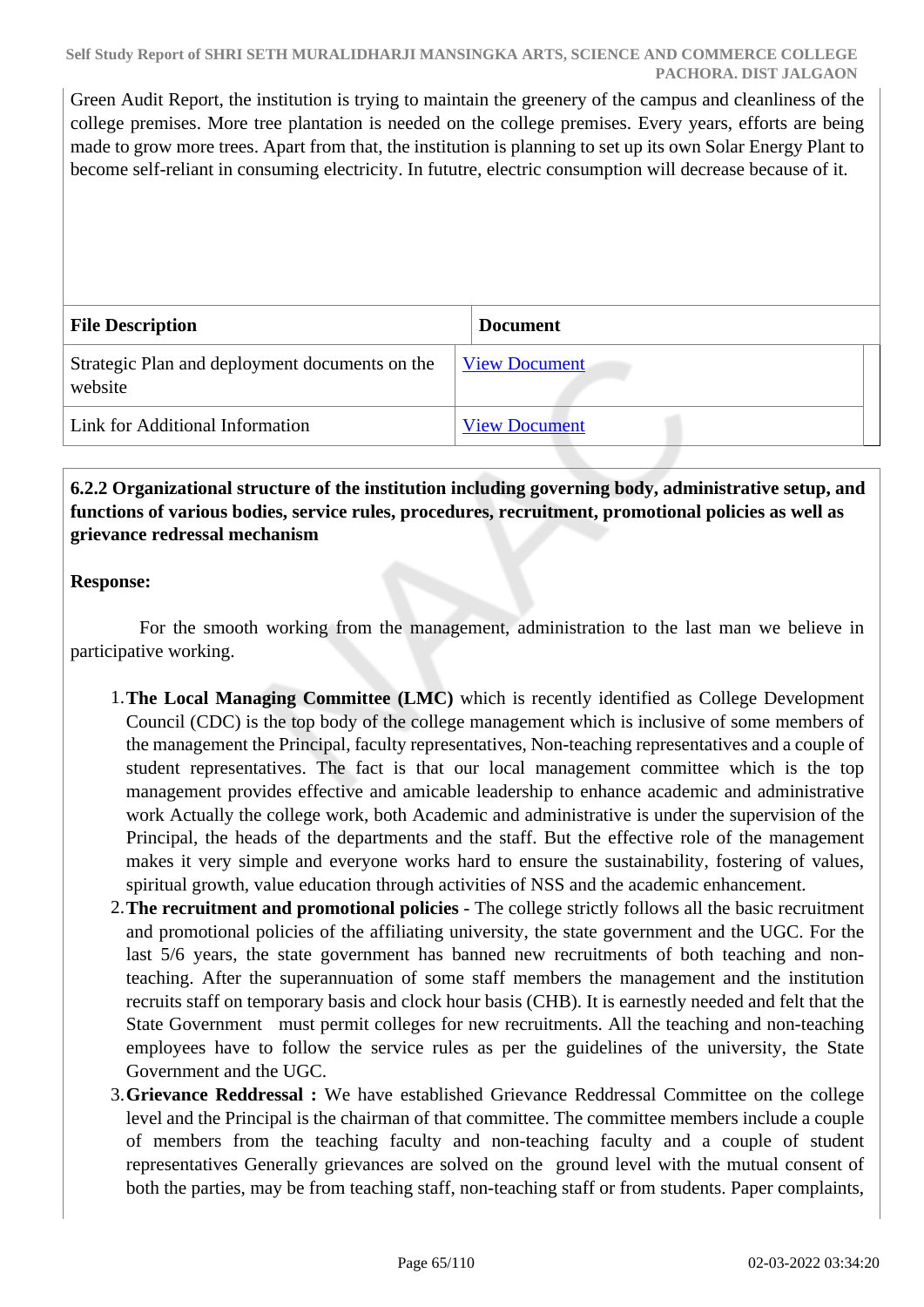written complaints are not so far registered by the grievance reddressal committee. It may be done to the harmony between the staff and the students.

4.Apart from the above mentioned Committees, every academic year the college forms different committees for the smooth functioning of the academic and administrative work. The other important committees include examination committee, student welfare committee, student council, Yuvati Prabodhini, NSS, sports, admission, library committee etc. All these committees call their separate meetings and play their crucial role in the functioning of the college, The Principal arranges ¾ meetings of each committee throughout the academic years. This is how, by deploying participating and decentralization of management and administration the functioning of the college is quite smooth and very much helpful for providing quality education to the rural youth.

| <b>File Description</b>         | <b>Document</b>      |
|---------------------------------|----------------------|
| Any additional information      | <b>View Document</b> |
| Link for Additional Information | <b>View Document</b> |

## **6.2.3 Implementation of e-governance in areas of operation**

- **1.Planning and Development**
- **2.Administration**
- **3.Finance and Accounts**
- **4.Student Admission and Support**
- **5.Examination**

**Response:** D. Any 2 of the above

| <b>File Description</b>                                                                                            | <b>Document</b>      |  |
|--------------------------------------------------------------------------------------------------------------------|----------------------|--|
| Screen shots of user interfaces                                                                                    | <b>View Document</b> |  |
| Details of implementation of e-governance in areas<br>of operation Planning and<br>Development, Administration etc | <b>View Document</b> |  |

## **6.2.4 Effectiveness of various bodies/cells/committees is evident through minutes of meetings and implementation of their resolutions**

## **Response:**

 Every academic year various committees and cells are formed for the smooth working of the curricular, extra-curricular and co-curricular activities in the college. The local managing committee (LMC) is the highest of the committees and it keeps a case watch on all the activities in the college, Apart from the LMC, there are some other important committees such as IQAC, Exam committee, Admission committee, Sexual Harassment Committee, NSS, Sports and Student Welfare Committee. The Principal, The Vice-Principal are the chairman of most of the committees and they closely keep a watch on the decisions taken by the committees, execution of it and the output.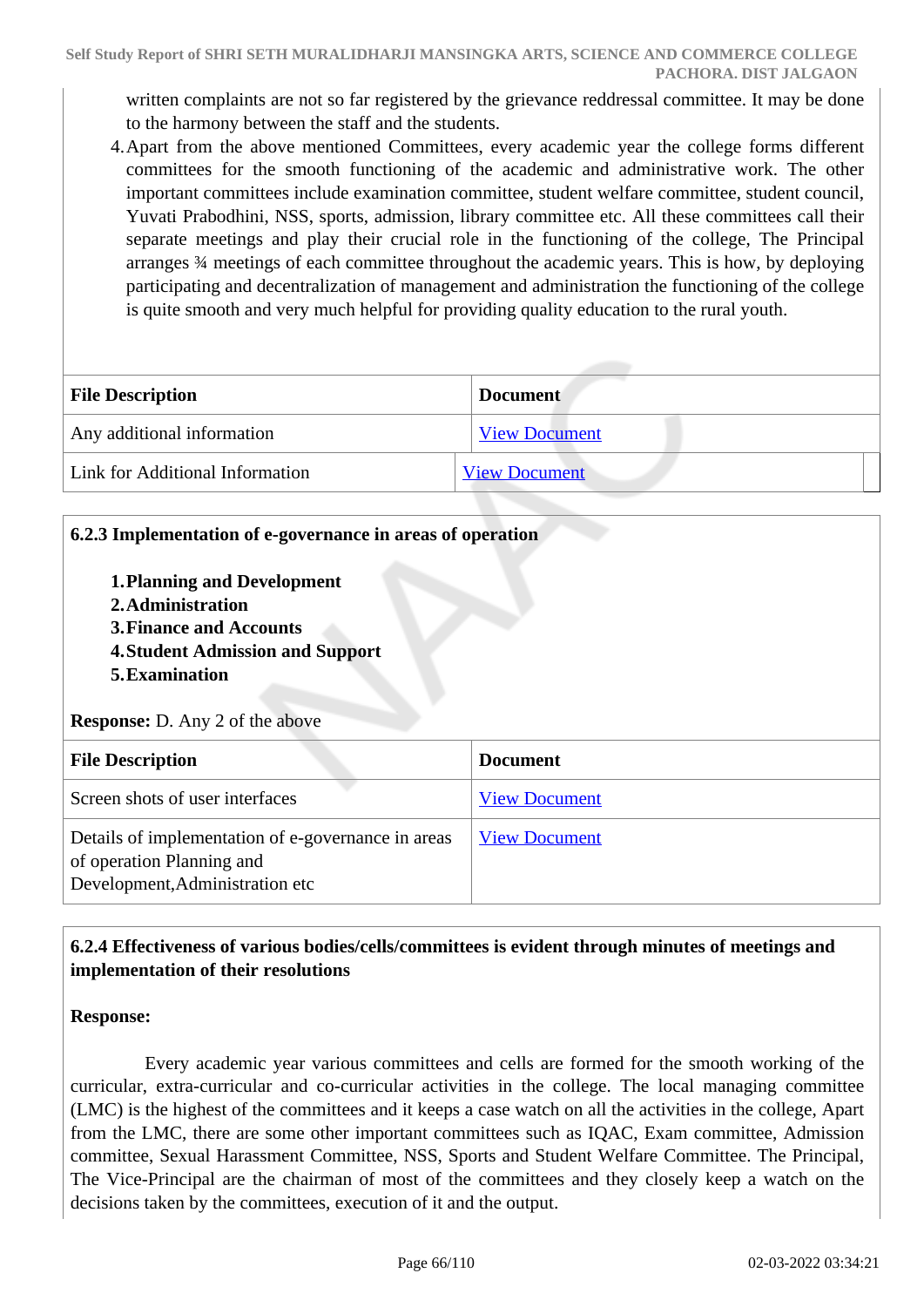The IQAC has become one of the key committees in the college. Every academic year there are minimum two meetings of the IQAC and many new issues are discussed related with academic enhancement and enhancement in the career of the teachers. One such case study example is of – the assessment of Assist. Professors and assessing their API cases. In the first meeting of the IQAC in 2016-17 it was decided that the API cases of Prof. S. B. Tadavi, Prof. K. S. Ingale, Prof. Y. B. Puri, Prof. D. V. Wankhede should be assessed and forwarded to the university. Throughout the academic year 2016-17 the work was in good progress the assessed files were sent to the university and every case was successfully solved presently, the above four teachers are placed in a higher scale and that is the success of the IQAC.

| <b>File Description</b>         | <b>Document</b>      |
|---------------------------------|----------------------|
| Any additional information      | <b>View Document</b> |
| Link for Additional Information | <b>View Document</b> |

# **6.3 Faculty Empowerment Strategies**

## **6.3.1 The institution has effective welfare measures for teaching and non-teaching staff**

## **Response:**

 The College is very much careful about the welfare of both the teaching and non-teaching staffright from the beginning, presently the following welfare schemes are well in function for both the teaching and non-teaching staff.

- 1.We have established a credit society of the college employees which is daily registered loan facility of about 1,50,000/- is being made available on the demand of the employee. All the employees are the members of the credit society.
- 2.Karmachari Kalyan Nidhi is another welfare scheme available both for the teaching and nonteaching staff. After the death of the members employee, there is a provision of casualty help is also available. After the retirement of the members a specified amount is returned to that members.
- 3. The institute has provided group insurance scheme for all the employees. After the death or major casualty the GIS members are entitled to get a sumptuous amount which is permissible in the norms of GIS.
- 4.The institute also arranges blood group camps and health checkup camps for the staff members. A staff members and his family is entitled to get benefited by medical claims as per the government rules, in case of some major disease.
- 5.Maternity leave and paternity leave is also given to the needy claimants.
- 6.The teaching staff is frequently boosted for major and minor research schemes and for Ph.D work. It is notable that after the award of Ph.D degree the institute gives an appreciation certificate and cash prize of Rs. 5,000/-
- 7.Non teaching staff members are boosted to attend different trainings related with their work and they are permitted duty leave, T.A./D.A. and advances, if required.
- 8.The institute has established Saff Academy Cell to appreciate and acknowledge the major achievements of the staff members both for teaching and non-teaching staff. Every academic year in the month of December/January a function is arranged, some renounced guest is invited and the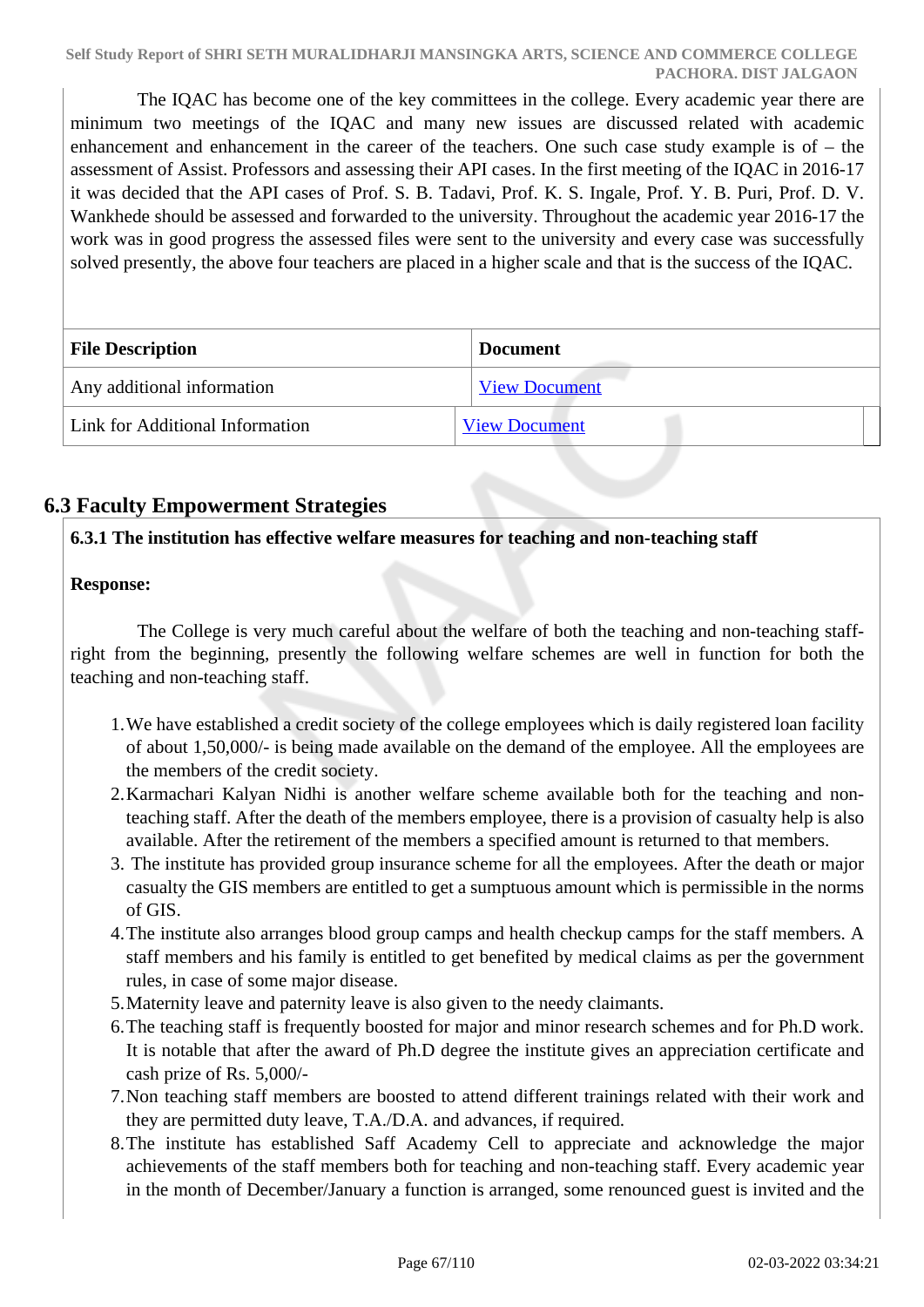prizes are distributed to the staff.

9. The attendants and peons are given dress facility and washing allowance every academic year.

| <b>File Description</b>         | <b>Document</b>      |
|---------------------------------|----------------------|
| Any additional information      | <b>View Document</b> |
| Link for Additional Information | <b>View Document</b> |

## **6.3.2 Average percentage of teachers provided with financial support to attend conferences/workshops and towards membership fee of professional bodies during the last five years**

#### **Response:** 39.79

6.3.2.1 Number of teachers provided with financial support to attend conferences / workshops and towards membership fee of professional bodies year-wise during the last five years

| 2018-19 | 2017-18 | 2016-17 | 2015-16 | 2014-15                      |
|---------|---------|---------|---------|------------------------------|
| 06      | ⊥ J     | 10      | 09      | $\epsilon$<br>$\overline{1}$ |

| <b>File Description</b>                                                                                                   | <b>Document</b>      |
|---------------------------------------------------------------------------------------------------------------------------|----------------------|
| Details of teachers provided with financial support<br>to attend conferences, workshops etc during the last<br>five years | <b>View Document</b> |
| Any additional information                                                                                                | <b>View Document</b> |

## **6.3.3 Average number of professional development /administrative training programs organized by the institution for teaching and non teaching staff during the last five years**

**Response:** 5.6

6.3.3.1 Total number of professional development / administrative training programs organized by the Institution for teaching and non teaching staff year-wise during the last five years

| O<br>О<br>O<br>ت |  |
|------------------|--|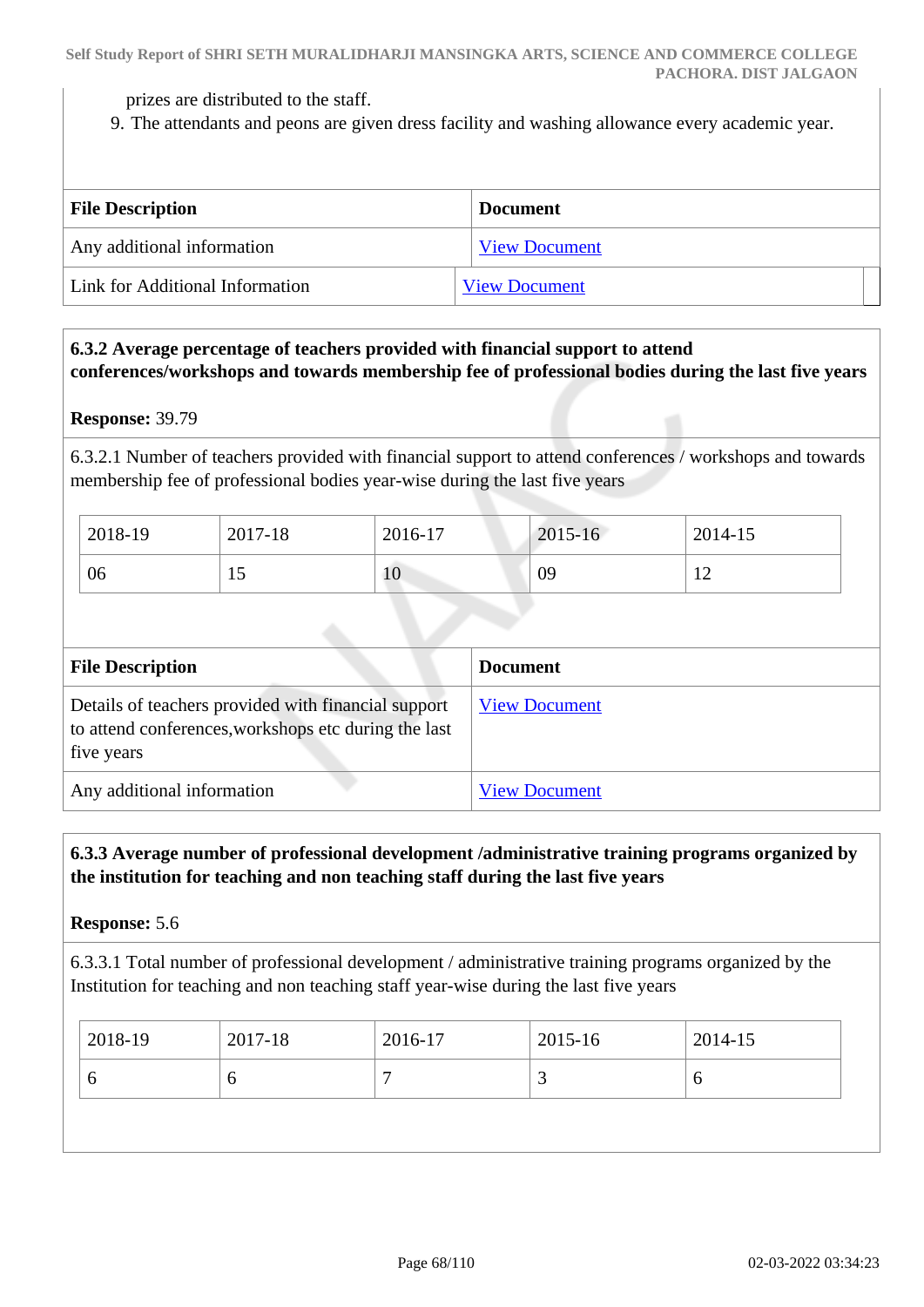| <b>File Description</b>                                                                                                                                              | <b>Document</b>      |
|----------------------------------------------------------------------------------------------------------------------------------------------------------------------|----------------------|
| Details of professional development / administrative   <u>View Document</u><br>training programs organized by the Institution for<br>teaching and non teaching staff |                      |
| Any additional information                                                                                                                                           | <b>View Document</b> |

## **6.3.4 Average percentage of teachers attending professional development programs viz., Orientation Program, Refresher Course, Short Term Course, Faculty Development Program during the last five years**

## **Response:** 12.75

6.3.4.1 Total number of teachers attending professional development programs, viz., Orientation Program, Refresher Course, Short Term Course, Faculty Development Programs year-wise during the last five years

| 2018-19 | 2017-18        | 2016-17 | 2015-16 | 2014-15 |
|---------|----------------|---------|---------|---------|
| 05      | $\Omega$<br>U3 | 04      | 02      | 02      |

| <b>File Description</b>                                                                       | <b>Document</b>      |
|-----------------------------------------------------------------------------------------------|----------------------|
| <b>IQAC</b> report summary                                                                    | <b>View Document</b> |
| Details of teachers attending professional<br>development programs during the last five years | <b>View Document</b> |
| Any additional information                                                                    | <b>View Document</b> |

## **6.3.5 Institution has Performance Appraisal System for teaching and non-teaching staff**

## **Response:**

 The institution honestly and regularly follows performance appraisal system both for the teaching and non-teaching staff. The institution every year asks the teaching & non-teaching staff to fill up their self appraisal and confidential report and the same is checked by either the head of the departments or administrative hands and lastly by the Principal. All the norms are strictly followed while assessing the details either in the C. R. or the self appraisal. The policy of the UGC, the state Govt. and the affiliating University is found while checking forms. factors reports ad self-appraisal forms. Factors like teachinglearning evaluation, specific tasks of the faculty major contribution in syllabus framing, attendance of seminars conferences, workshops, recognitions and awards, orientation refresher and short term courses, higher qualification such as M.Phil and Ph.D and co-curricular and extracurricular awards or recognitions are counted while assessing the self appraisal of teaching faculty and non-teaching faculty.

Teaching faculty career advancement system is worked out as per the norms of the UGC state Govt.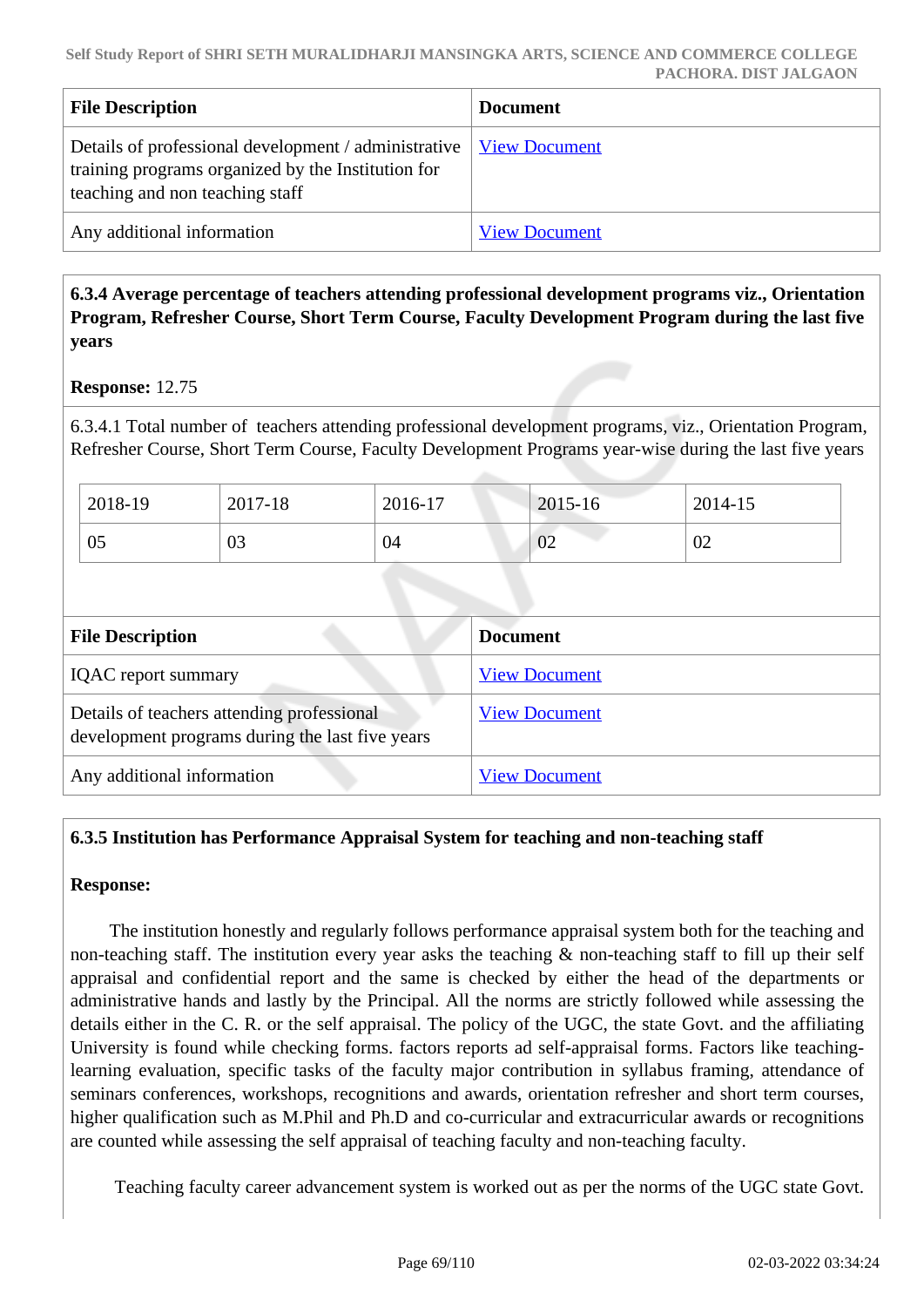and the university. API of the concerned teacher the for promotion are cheeked by the committee and if the concerned teachers has achieved the minimum requisite points/marks, his/her API file is forwarded to the University for further action. After the consent of the University the Joint Director of higher Education endorses the same and the said faculty member is promoted.

 The appraisal and C.R. of the non-teaching staff is filled up and scrutinized by the Registrar of the office and then the Principal consents for the same. The promotions of the non-teaching staff are decided on the appraisal and performance.

| <b>File Description</b>    | <b>Document</b>      |
|----------------------------|----------------------|
| Any additional information | <b>View Document</b> |

# **6.4 Financial Management and Resource Mobilization**

## **6.4.1 Institution conducts internal and external financial audits regularly**

## **Response:**

 The institution regularly conducts Internal and external financial audits. The accounts of the college are maintained by the concerned clerks and they keep the accounts of the fee receipts and payments with vouchers and necessary supporting documents. The registrar and the office superintendent keep a regular watch on the financial matters. Every academic year the internal auditor Mr. Jogalekar works out the annual audit who is a chartered account. The Joint Director Office also audits the same and endorses. The requirement of the audit such as balance sheets, statements of income and expenditure are maintained for the audit. The daily ledger and annual ledger of accounts are also maintained. The audit discussed and the queries are complied, in the LMC. Partially the accounts works such as student admission fees, library account etc. are computerized. Every academic year and financial year the Principal the administrative staff carefully carry out the accounts as per the accounting standards of the C.A. which is acceptable all over the country. The audit reports received by the C.A. firm are authentic and the same are submitted to the Joint Director Office, Jalgaon and North Maharashtra University, Jalgaon as and when required.

| <b>File Description</b>         | <b>Document</b>      |
|---------------------------------|----------------------|
| Any additional information      | <b>View Document</b> |
| Link for Additional Information | <b>View Document</b> |

 **6.4.2 Funds / Grants received from non-government bodies, individuals, Philanthropists during the last five years (not covered in Criterion III) (INR in Lakhs)**

**Response:** 2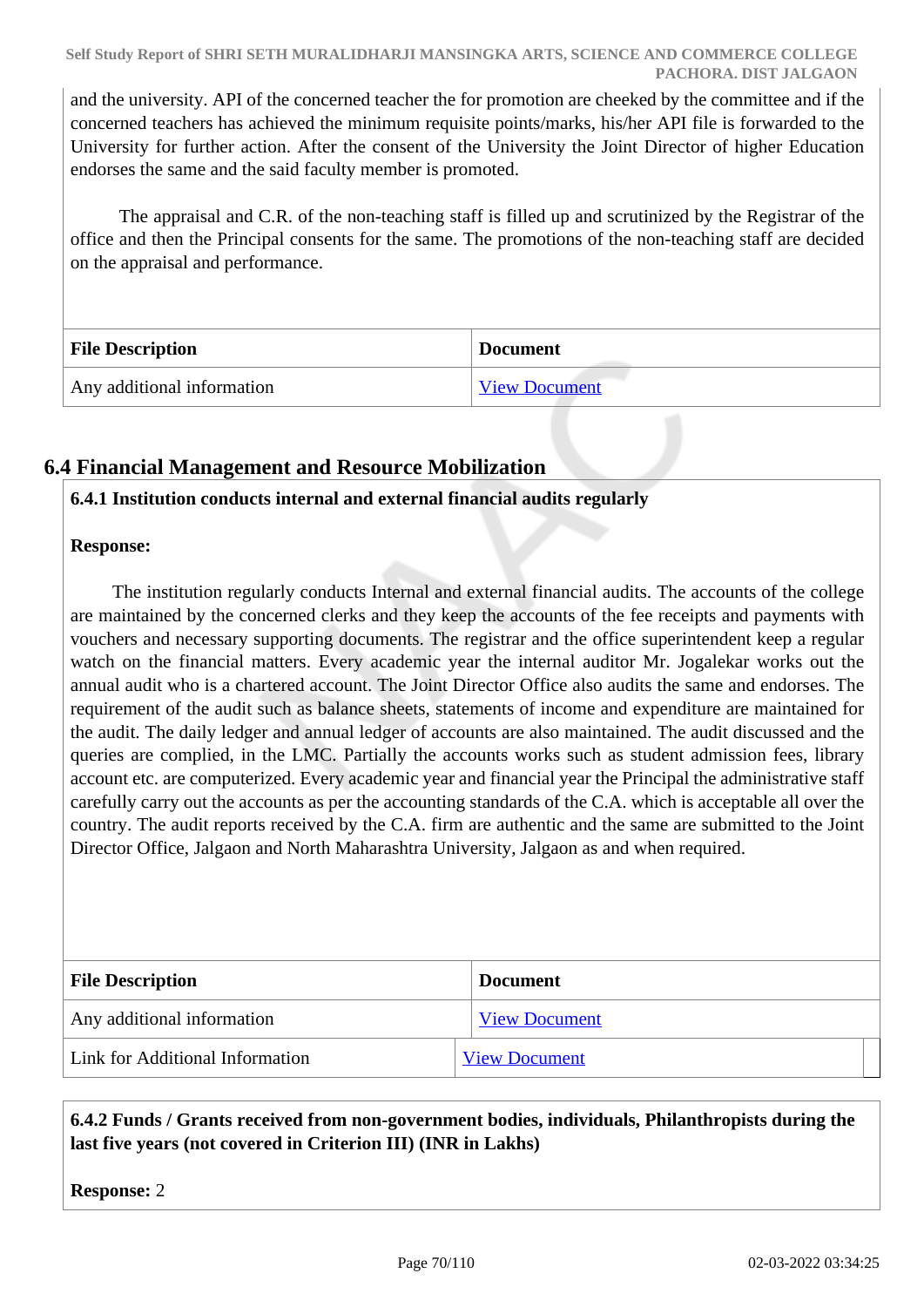|                                                                                              | the last five years (INR in Lakhs) |                      | 6.4.2.1 Total Grants received from non-government bodies, individuals, philanthropists year-wise during |          |  |
|----------------------------------------------------------------------------------------------|------------------------------------|----------------------|---------------------------------------------------------------------------------------------------------|----------|--|
| 2018-19                                                                                      | 2017-18                            | 2016-17              | 2015-16                                                                                                 | 2014-15  |  |
| $\overline{0}$                                                                               | $\theta$                           | 2.0                  | $\theta$                                                                                                | $\theta$ |  |
| <b>File Description</b>                                                                      |                                    |                      | <b>Document</b>                                                                                         |          |  |
| Details of Funds / Grants received from non-<br>government bodies during the last five years |                                    | <b>View Document</b> |                                                                                                         |          |  |
| Any additional information                                                                   |                                    |                      | <b>View Document</b>                                                                                    |          |  |

## **6.4.3 Institutional strategies for mobilisation of funds and the optimal utilisation of resources**

## **Response:**

 The institution is a recognized institution under 12(B) and 2(f) of the UGC Act. The major sources of funding are UGC grants for various purposes, grants received from the affiliating university for different purposes and non-salary grants. The fees collected from the students as per the university norms is another important source of raising funds. All these funds received are utilized properly by the institution as per the UGC norms, State government norms and the norms of the affiliating university. At the beginning of every academic year the probable expenditure items are discussed in the LMC meeting and annual budget is sanctioned. All the rights of disbursement are given to the Principal as he is the statutory secretary of the LMC. Then all the requirements from different departments faculties, Library, Sports, N.S.S., student welfare and the office are called and specific amount is disbursed to that particular department on need based priority. The departments and faculty members are asked to apply for advances and they have to maintain the accounts and submit the same after the expenditure to the accountant of the college office in the stipulated format.

 Requirements related with repairing of infrastructure and new requirements are also accounted in the meetings of LMC and some special fund is sanctioned for that. The management also provides a good financial help for repairing the infrastructure or new construction. Purchase of instruments of different science departments is also worked out by using the same process. Utmost care is taken while disbursing the funds so as it should be fruitful and helpful for quality teaching-learning and overall development of the students and the institution. UGC grants are utilized as per the norms and the heads for which it is sanctioned and the accounts are submitted to the UGC office from time to time. If funds are found short, the management helps the institution by giving required amount from their funds. This is how the institution plans the strategies for the mobilization of funds and the optimal use of resources.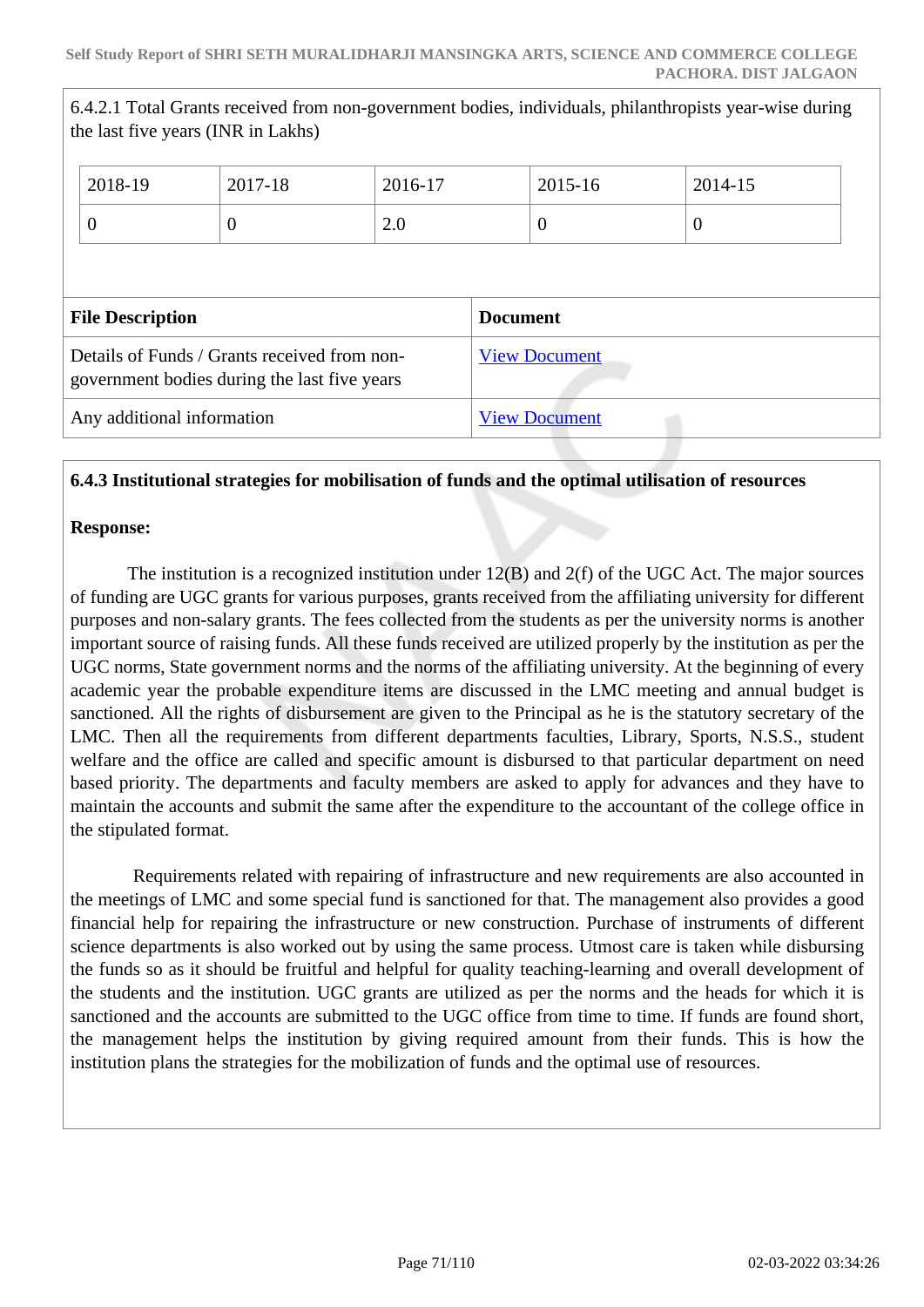| <b>File Description</b>         | <b>Document</b>      |
|---------------------------------|----------------------|
| Any additional information      | <b>View Document</b> |
| Link for Additional Information | <b>View Document</b> |

# **6.5 Internal Quality Assurance System**

 **6.5.1 Internal Quality Assurance Cell (IQAC) has contributed significantly for institutionalizing the quality assurance strategies and processes**

## **Response:**

 After the first cycle of accreditation in 2004, the institution has established IQAC. From that academic year till the date; IQAC is constantly functioning positively in the quality assurance and enhancement of the institution. The institution has successfully faced the second cycle in January 2012 and got 'B' grade with 2.80 CGPA. Presently, a separate well furnished IQAC office is established with computer, internet and ICT devices. An adequate conference hall is also established bearing the capacity of about 40 seats. Presently we are ready to face the third cycle of accreditation and the IQAC is trying its best for the ICT based assessment and accreditation. For the last 6-7 years the IQAC is constantly monitoring the following activities on the campus.

1. The IQAC is possitively distributed 7 criterions and provided all the necessary help to the concerned committee of each criterion.

2. For the last 7 years IQAC is possitively assisting the LMC/CDC for administrative and academic planning.

3.The work of teaching and learning is possitively monitered by the IQAC and consistent efferts are made

| <b>File Description</b>         | <b>Document</b>      |
|---------------------------------|----------------------|
| Any additional information      | <b>View Document</b> |
| Link for Additional Information | <b>View Document</b> |

 **6.5.2 The institution reviews its teaching learning process, structures & methodologies of operations and learning outcomes at periodic intervals through IQAC set up as per norms**

## **Response:**

 The institutional strategies in relation to teaching - learning process, methodologies, evaluation and outcome are essentially student centric. The institutional hand – the Principal and the IQAC are very much careful about the teaching both by using traditional methods of classroom teaching and ICT methods such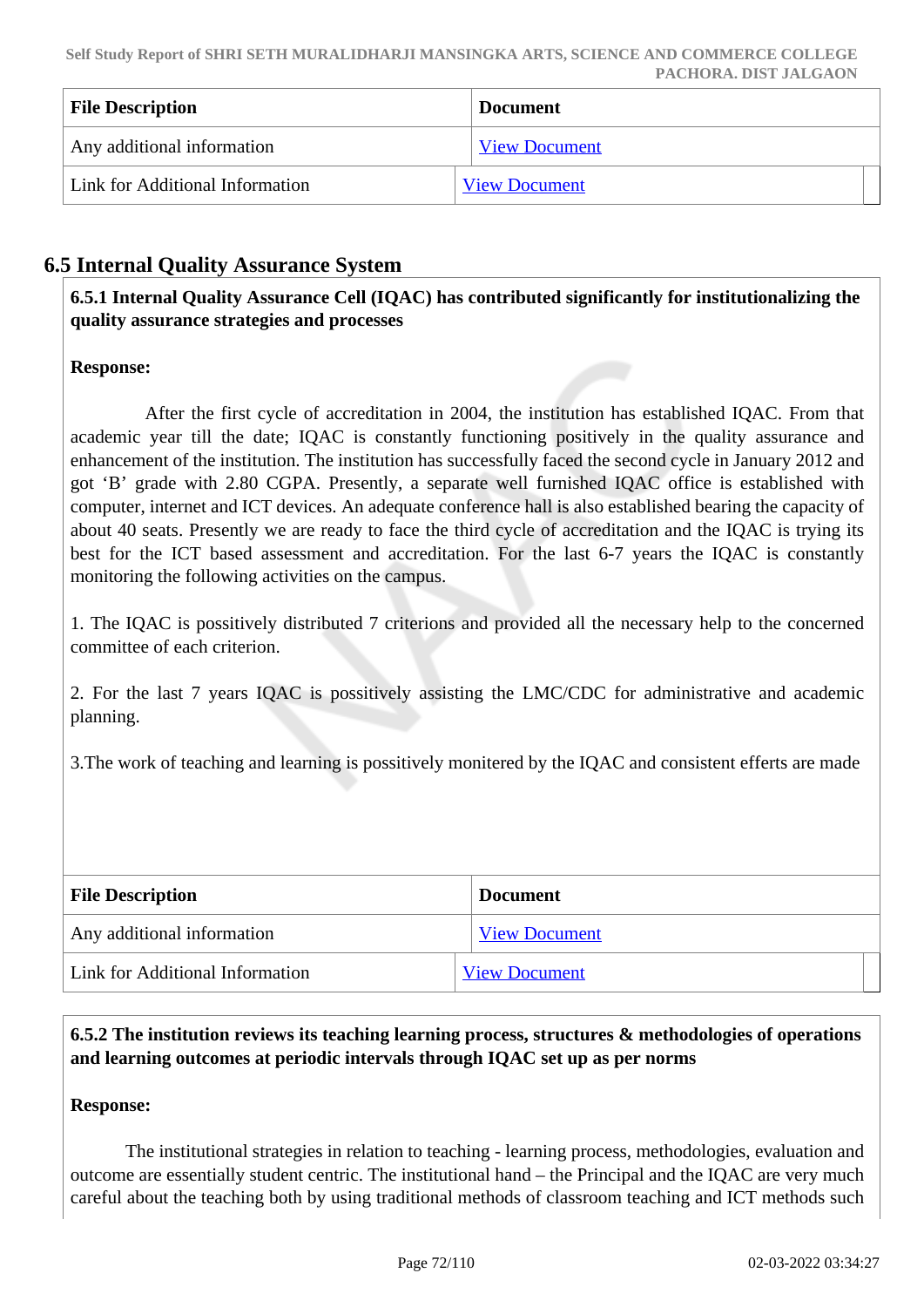#### **Self Study Report of SHRI SETH MURALIDHARJI MANSINGKA ARTS, SCIENCE AND COMMERCE COLLEGE PACHORA. DIST JALGAON**

as computer and internet sources, LCD projectors and PPT slide shows. After a certain period of say one month interim unit tests and tutorials are conducted and it is followed by mid-term tests as per the University norms. The quality of teaching is monitored by the IQAC, feedback system and academic progress of the students. All the departments, departments heads and faculty members plan for the teaching of the syllabus as per the university norms. This advance planning is quite helpful both for the students and teachers. After the monthly unit tests weak students are helped by remedial courses and such other personal measures such as counseling and student-teacher discussions – seminars, group discussions and general sessions, tutorial and practical sessions are also seriously arranged and worked out.

 By the end of the semester the University examinations are conducted on the college campus. The examination committee on the college level and the IQAC look after these sessions. Two senior supervisors from the nearby colleges are appointed by the University and one internal senior supervisor is appointed to help them. The examinations work in to be seriously worked out. The process of evaluation is carried out by the university and faculty members from the institution are appointed as examiners to assess the papers. Generally, within 40 days the final results are declared, The IQAC reviews the results and suggests the faculty for proper reassurances to be used and steps to be taken for better performance in the next semester examination. This is how the IQAC and the internal examination committee regourously and seriously monitors, the teaching, learning, evaluation and outcome.

| <b>File Description</b>         | <b>Document</b>      |  |
|---------------------------------|----------------------|--|
| Link for Additional Information | <b>View Document</b> |  |

# **6.5.3 Average number of quality initiatives by IQAC for promoting quality culture per year**

**Response:** 2.4

6.5.3.1 Number of quality initiatives by IQAC for promoting quality year-wise for the last five years

| 2018-19 | 2017-18 | 2016-17 | 2015-16 | 2014-15 |
|---------|---------|---------|---------|---------|
| 03      | 02      | 03      | 02      | 02      |

| <b>File Description</b>                                                         | <b>Document</b>      |  |
|---------------------------------------------------------------------------------|----------------------|--|
| Number of quality initiatives by IQAC per year for<br>promoting quality culture | <b>View Document</b> |  |
| Any additional information                                                      | <b>View Document</b> |  |
| <b>IQAC</b> link                                                                | <b>View Document</b> |  |

**6.5.4 Quality assurance initiatives of the institution include:**

**1.Regular meeting of Internal Quality Assurance Cell (IQAC); timely submission of Annual**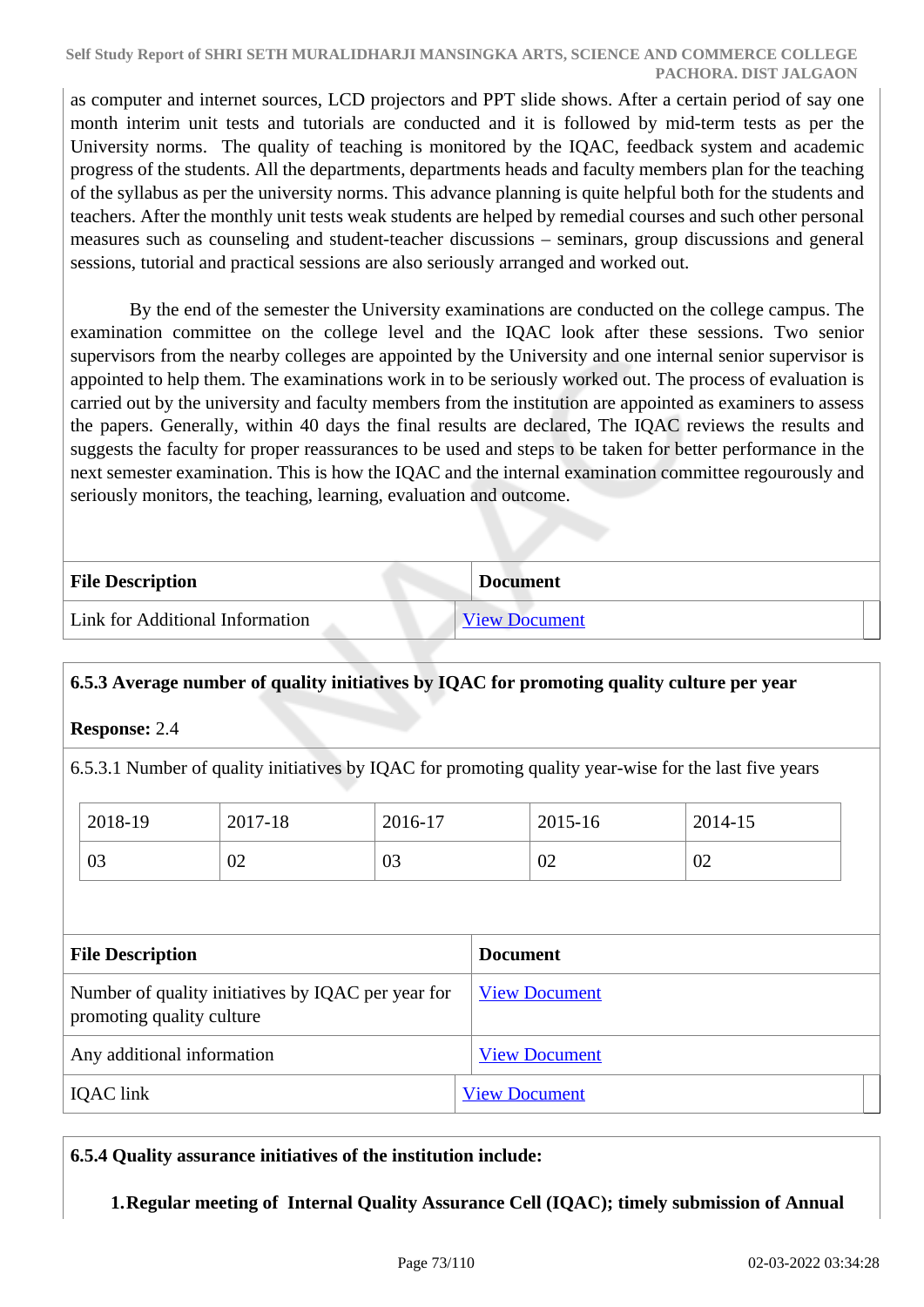# **Quality Assurance Report (AQAR) to NAAC; Feedback collected, analysed and used for improvements**

- **2.Academic Administrative Audit (AAA) and initiation of follow up action**
- **3.Participation in NIRF**
- **4.ISO Certification**
- **5.NBA or any other quality audit**

**Response:** B. Any 3 of the above

| <b>File Description</b>                                        | <b>Document</b>      |  |
|----------------------------------------------------------------|----------------------|--|
| e-copies of the accreditations and certifications              | <b>View Document</b> |  |
| Details of Quality assurance initiatives of the<br>institution | <b>View Document</b> |  |
| Any additional information                                     | <b>View Document</b> |  |
| Annual reports of institution                                  | <b>View Document</b> |  |

# **6.5.5 Incremental improvements made during the preceding five years** *(in case of first cycle)* **Post accreditation quality initiatives** *(second and subsequent cycles)*

## **Response:**

 The Following incremental developments are preferably worked out after the second cycle of accreditation in January 2012.

## **On the Infrastructural level.**

- 1.Four rooms are constructed with the help of UGC Grant and funds from the mother institution in 2012.13 worth rupees more than 20 lakhs.
- 2.Construction of wall compound worth rupees 9,45,000/- from the college funds.
- 3.Major repairing of toilet blocks worth rupees 2,85,000/-
- 4. Separate toilet block, ramp and wheel chairs (2) for divyang (Physically disable students)
- 5.Arrangement of vending machine and sanitary napkin system in the ladies room.
- 6.Wall fencing of thorny wire worth Rs. 1,50,000/-
- 7. Construction of approach inside road recently more than 3.5 lakhs.
- 8.Rain water harvesting unit in college premises.
- 9.Vending machine in the Ladies room.
- 10.Separate toilet blocks and ramp for Divyangan (Physically Disabled)
- 11. Solar energy project started on 20th July 2019.

## **On teaching learning and academic enhancement level.**

1.Most of the departments are provided the facility of internet and computers.

- 2.The library is partially computerized and many IT facilities are made available
- 3.Two Faculty completed Ph.D. and two faculty members completed M.Phil Degree.
- 4.Three minor research projects are completed after the second cycle.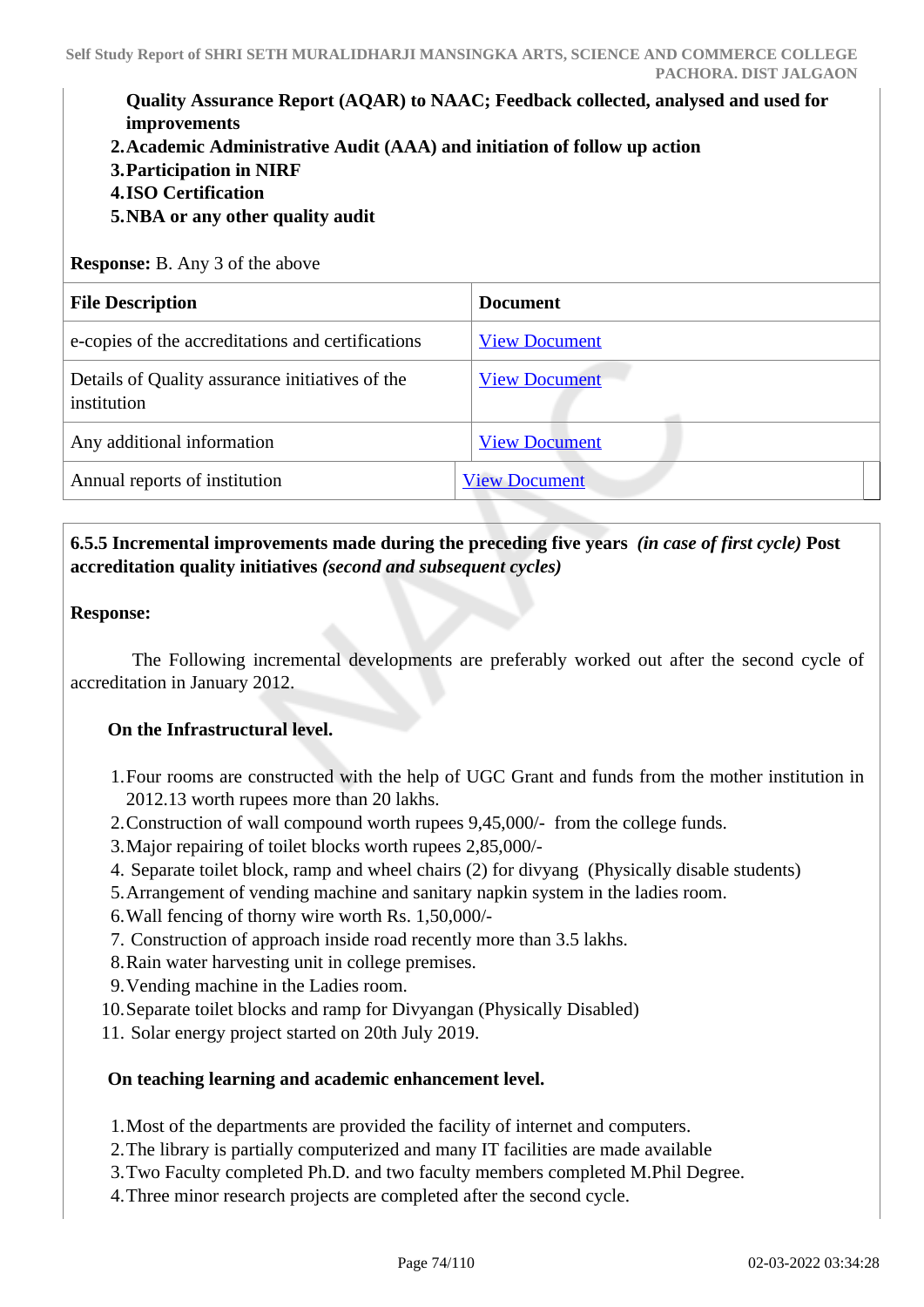- 5.C.C.T.V. cameras are installed in the premises.
- 6.Competitive exam guidance. Extra-lectures supporting activities to the academic work are continuously worked out.
- 7.Efforts are being made to give optimum academic and financial facilities to the needy students.
- 8.Bridge courses, remedial teaching, job-oriented courses such as tailoring, fashion designing, cooking, beauty parlor, garden maintenance etc. are conducted during this period.
- 9.The Sports and NSS has considerably helped for new developments.
- 10.The faculty is encouraged to attend orientation, Refreshed courses, S.T.C. seminars and conferences, workshops etc.
- 11.A couple of training programs cum workshops are arranged during this period both for the teaching and non teaching staff.
- 12.Four syllabus framing workshops, one national conference and state level conference of Marathi and one NAAC accreditation guidance workshop was also arranged.
- 13.During this period some of faculty members are retired but because of government policy new recruitments are not made but the work are successfully carried out by appointing C.H.B. staff.
- 14.Projects such as tree plantation water harvesting and dripping, vermi compost and vermiwash, Fodder Azolla projects, are worked out and they are in continuation.
- 15. Green audit is being done by the green audit committee **"Action For Community Empowerment"** (ACE) Pachora.
- 16.The college has got 'ISO Green Audit Certification' (14001:2015)
- 17.The college has also got ISO Certification. (9001:2015)
- 18.Use of ICT in teaching learning process

| <b>File Description</b>    | <b>Document</b>      |
|----------------------------|----------------------|
| Any additional information | <b>View Document</b> |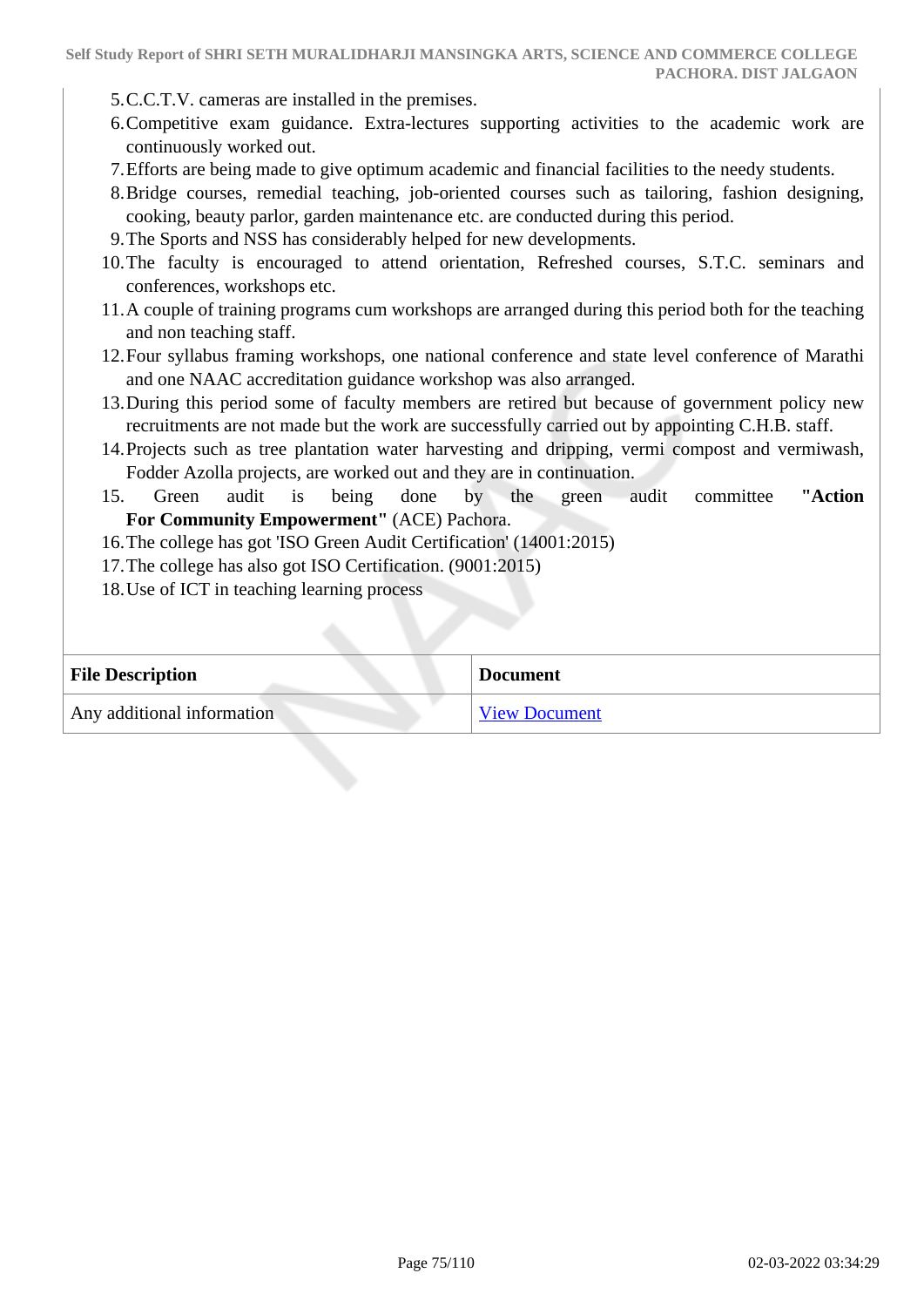# **Criterion 7 - Institutional Values and Best Practices**

# **7.1 Institutional Values and Social Responsibilities**

 **7.1.1 Number of gender equity promotion programs organized by the institution during the last five years** 

## **Response:** 11

7.1.1.1 Number of gender equity promotion programs organized by the institution year-wise during the last five years

| 2018-19 | 2017-18 | 2016-17 | 2015-16 | 2014-15 |
|---------|---------|---------|---------|---------|
| 02      | 03      | 02      | 02      | 02      |

| <b>File Description</b>                                                                  | <b>Document</b>      |
|------------------------------------------------------------------------------------------|----------------------|
| Report of the event                                                                      | <b>View Document</b> |
| List of gender equity promotion programs organized   View Document<br>by the institution |                      |
| Any additional information                                                               | <b>View Document</b> |

# **7.1.2**

## **1.Institution shows gender sensitivity in providing facilities such as:**

- **1.Safety and Security**
- **2.Counselling**
- **3.Common Room**

## **Response:**

- 1.**Safety and security :** The institution is situated in rural area and the students are born and brought in socially cultured families because of which in the college there are less problems as compared to urban colleges. Taking into account security measures the following things are to be mentioned and noted.
- The college premises is quite compact and well fenced.
- There is round the clock security at the main gate of the college.
- Separate discipline committee, Anti sexual harassment committee, Yuvati Prabodhini, Yuvati Sabha, Swayam Siddha are the different committees which are very much careful about the safety of the female students. The female faculty and staff look after the well being of female students.
- There are separate ladies Room with attached toilet block at the ground floor and first floor. The female students avail of all the facilities in the room. For example-- Vending machine, dressing mirror, benches and toilet blocks.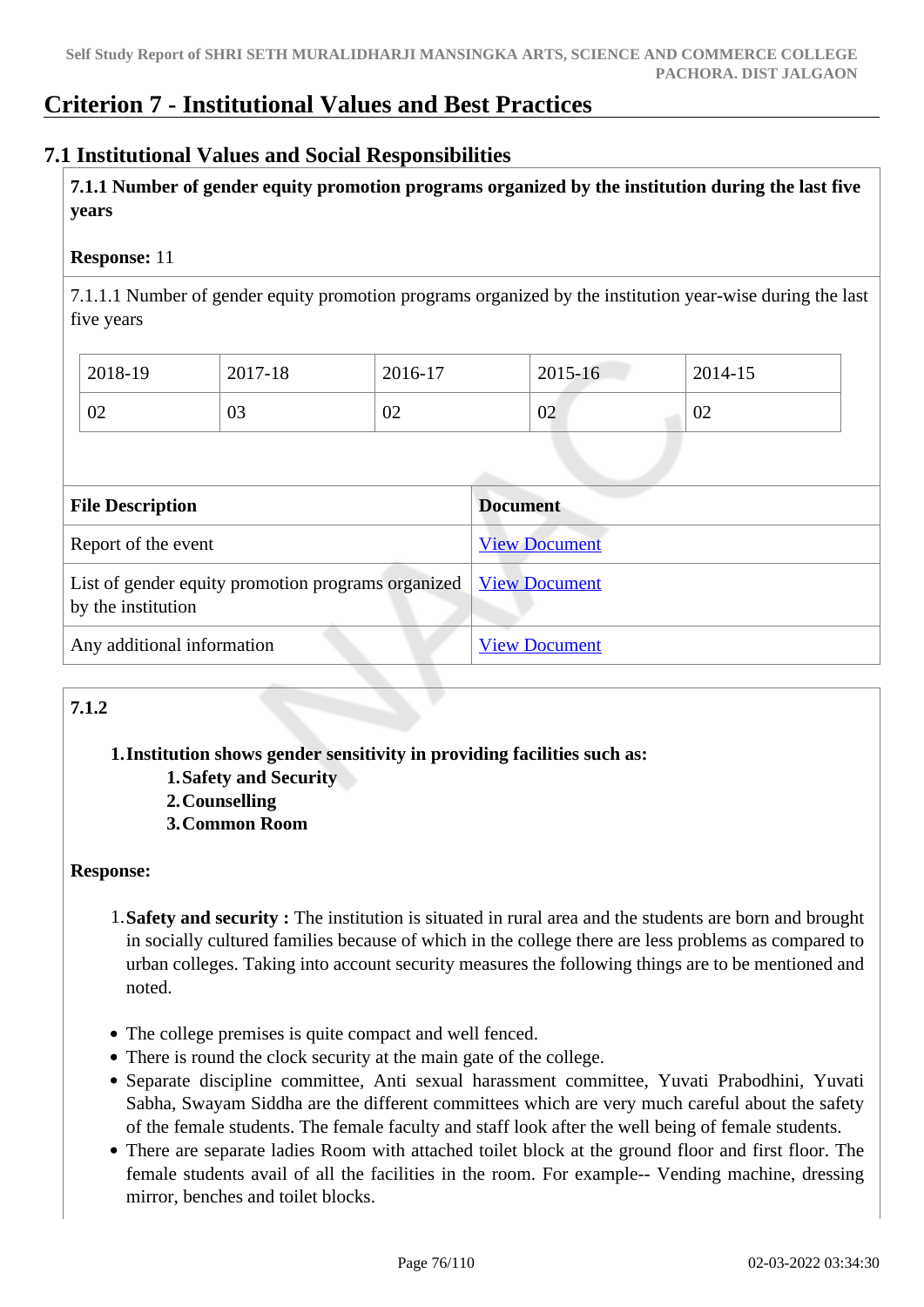- The NSS female volunteers are also given full security and safety during the academic year. The female faculty member is appointed as a ladies programe officer, who carefully looks after their well being throughout the year and especially during the special winter camp at the village level.
- Generally, there are no major cases of gender sensitivity in relation to safety and security but if some minor problem is created the Principal, the vice Principal, the IQAC co-ordinator and some faculty members sit togather and the problems is worked out amicably.
- There is separate reading room facility for female students in the library.
- The total college premises is under the surveillance of CCTV cameras. The CCTT photoes back up of about a month is available.
- During the academic year separate programes and lectures are arranged for the security and safety of female students.
- On occasions such as annual social gathering, examinations and admissions police protection is also called upon.

 2 **Counseling** – There is a separate counseling centre in our institution which is run by the Psychology Department. Upto 2016-17 our Psychology Head Dr. N. D. Mumdada looked after the counseling centre as the head and amicably helped the female students in sorting out their problems. Female teachers in our institution are very much careful. The details of all such cases are kept confidential so as there should be no harm to the female students

 **3. Common Room** – The college has separate common rooms for the teaching faculty. In the room, there are facilities such as-- CCTV camera, RO Water System, Electric fans, LED bulbs, good furniture, steel cupboards available.The room is attached with a seperate toilet block. In the common room, every day the news papers are provided for the staff. Teaching staff use computer, internet facility and xeroxing and scanning facility whenever they need. A special notice board is there in the room to display the notices, circulars, letters and other informations.

| <b>File Description</b>    | <b>Document</b>      |
|----------------------------|----------------------|
| Any additional information | <b>View Document</b> |

**7.1.3 Alternate Energy initiatives such as:**

**1.Percentage of annual power requirement of the Institution met by the renewable energy sources**

**Response:** 0

7.1.3.1 Annual power requirement met by the renewable energy sources (in KWH)

7.1.3.2 Total annual power requirement (in KWH)

Response: 54783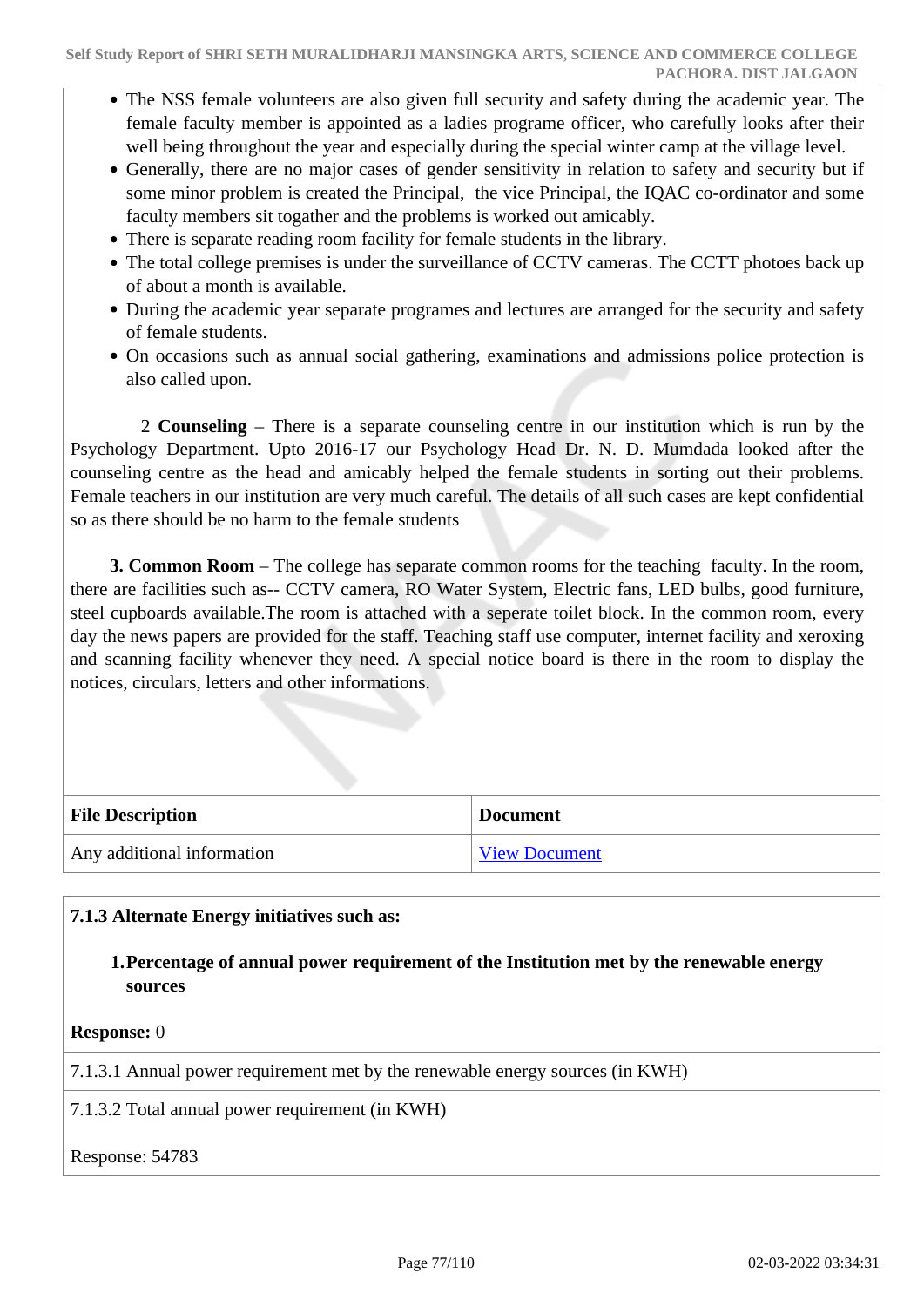| <b>File Description</b>                                                            | <b>Document</b>      |
|------------------------------------------------------------------------------------|----------------------|
| Details of power requirement of the Institution met<br>by renewable energy sources | <b>View Document</b> |
| Any additional information                                                         | <b>View Document</b> |
| Link for Additional Information                                                    | <b>View Document</b> |

# **7.1.4 Percentage of annual lighting power requirements met through LED bulbs**

## **Response:** 19.26

7.1.4.1 Annual lighting power requirement met through LED bulbs (in KWH)

| Response: 1056 |  |
|----------------|--|
|----------------|--|

7.1.4.2 Annual lighting power requirement (in KWH)

Response: 5483

| <b>File Description</b>                                         | <b>Document</b>      |
|-----------------------------------------------------------------|----------------------|
| Details of lighting power requirements met through<br>LED bulbs | <b>View Document</b> |
| Any additional information                                      | <b>View Document</b> |

## **7.1.5 Waste Management steps including:**

- **Solid waste management**
- **Liquid waste management**
- **E-waste management**

## **Response:**

 Waste in the institution is of different types as expected above. The solid waste consists of waste papers, wooden material, plastic material and teen material upto certain extent. The liquid waste is waste water, Chemistry waste and Botany waste. The E-waste consists of waste computer material and things related. This waste is disposed off by using different methods.

- 1.**Solid waste management :** This type of waste consists of papers, wooden material and iron material. The waste papers are disposed off separately and the care is taken that the campus should not be harmed. Some other papers are sold out as garbage. The wooden waste is reused and if not possible it is also sold out in the garbage market. The same is the case with waste iron material. The plastic and glass material waste from the labs is taken care of the municipality. Solid waste is collected at the end of academic year and sold out to the waste collecting agency. The Practise is continued every academic year.
- 2.**Liquid waste management :** The liquid waste is especially from the different labs and toilet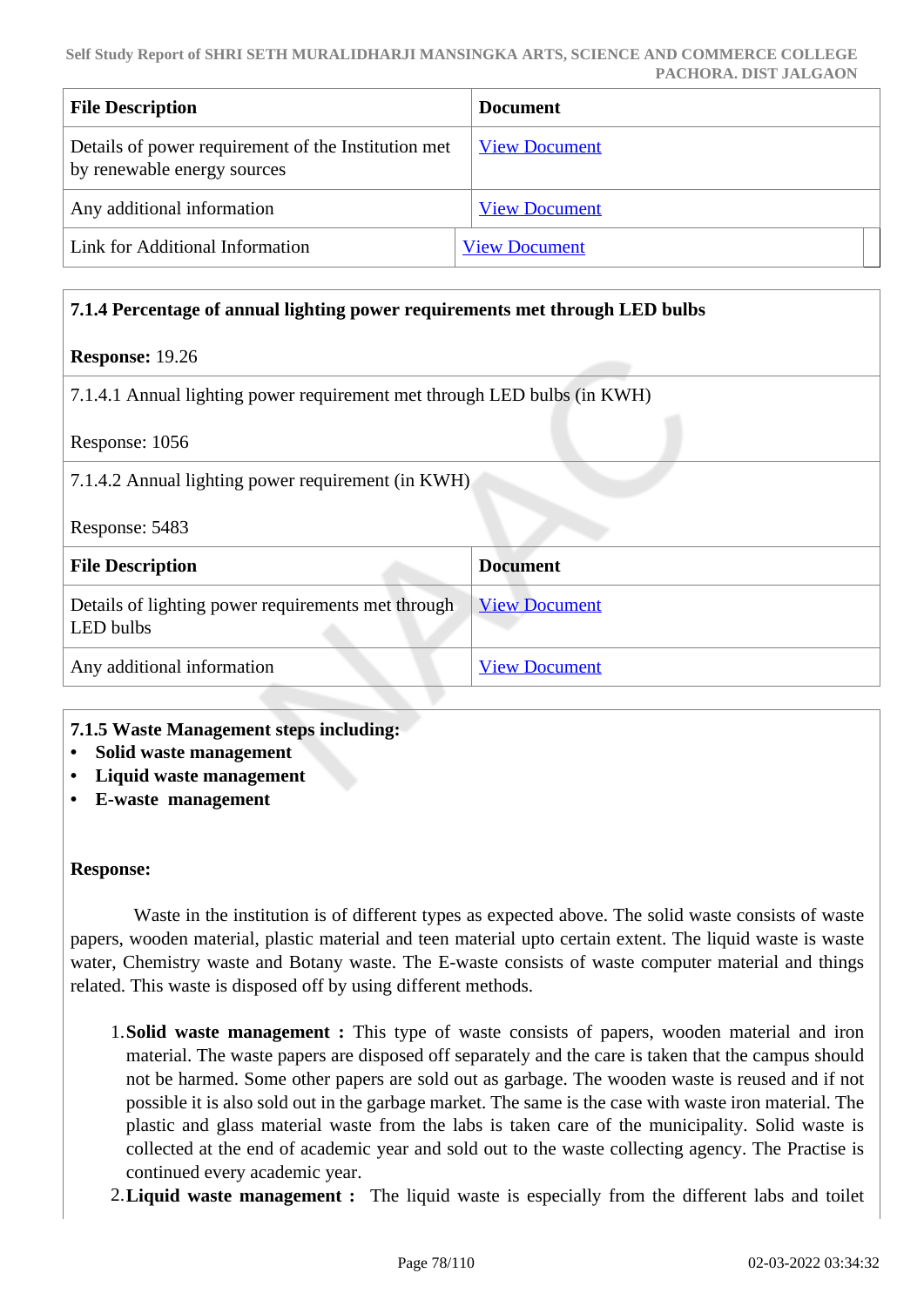blocks is used in the garden. There is drainage system for liquid waste in the college premises.The laboratory waste is damped in separate ditches so as it should not pollute the campus. Other waste water is used for the trees in the garden, The sort of system is continue through out the year.

3.**E-waste management :** The IT machinery is taken care of by the agency which is working for the institution on AMC basis. The same agency replaces or repairs damaged parts of IT machines and if some part is completely damaged, it is handed over to that agency at no cost.

| <b>File Description</b>         | <b>Document</b>      |
|---------------------------------|----------------------|
| Link for Additional Information | <b>View Document</b> |

# **7.1.6 Rain water harvesting structures and utilization in the campus**

## **Response:**

The institution has got three separate buildings:-- the main building, office building and the library building. Provision of rain water harvesting is managed in the main building. All the rain water and waste water is channalized in a big ditch in the botanical garden. Slowly, the water percolates and does not create any harm to the plants in the garden. The same harvesting is very much help for the constructed WELL in the same garden. Due to rain water harvesting , there is no scarcity of water for the dripping system in college premises. The usable water from the toilets and labs is channeled to the nearby trees.

- 1.Rain water harvesting is the prior need to the present time. Government and Non Government organizations are struggling to create awareness regarding the importance of rain water harvesting. It is a vast issue on National and International level.
- 2.Pachora Taluka Education Society's S.S.M.M. Arts, Science and Commerce College(HEI) Pachora is also involved in such a great task. The HEI has 13 acres of land and on the campus there are separate buildings to cater different services. VIZ – main academic building, administrative building (office) & Library building.
- 3.Provision of rain water harvesting is managed in the main academic building. The rain water of the building is soaked in the unit of rain harvesting.
- 4.All the rain water and waste water is channeled in big basin in the botanical garden.
- 5.Slowly it percolates and much helpful for the well in the same botanical garden.
- 6.The usable water from the toilets and the labs is channeled to the nearby trees.
- 7.Due to rain harvesting unit in the botanical garden there is no scarcity of water even in summer season.
- 8.The dripping system remained intact even in the summer season.
- 9.The greenery is prevailed in the premises of the college.
- 10.The green audit committee assessed the rain harvesting unit and the college got ISO Certification 14001:2015 in Green Audit process.
- 11.Consequently in future HEI decides to have more units of rain harvesting in college premises so that the campus will remain green and naturally the person living around it will also be of or green minded and it is a sign of good social health.
- 12.The aim of the institution is– "From rain water harvesting to good social health."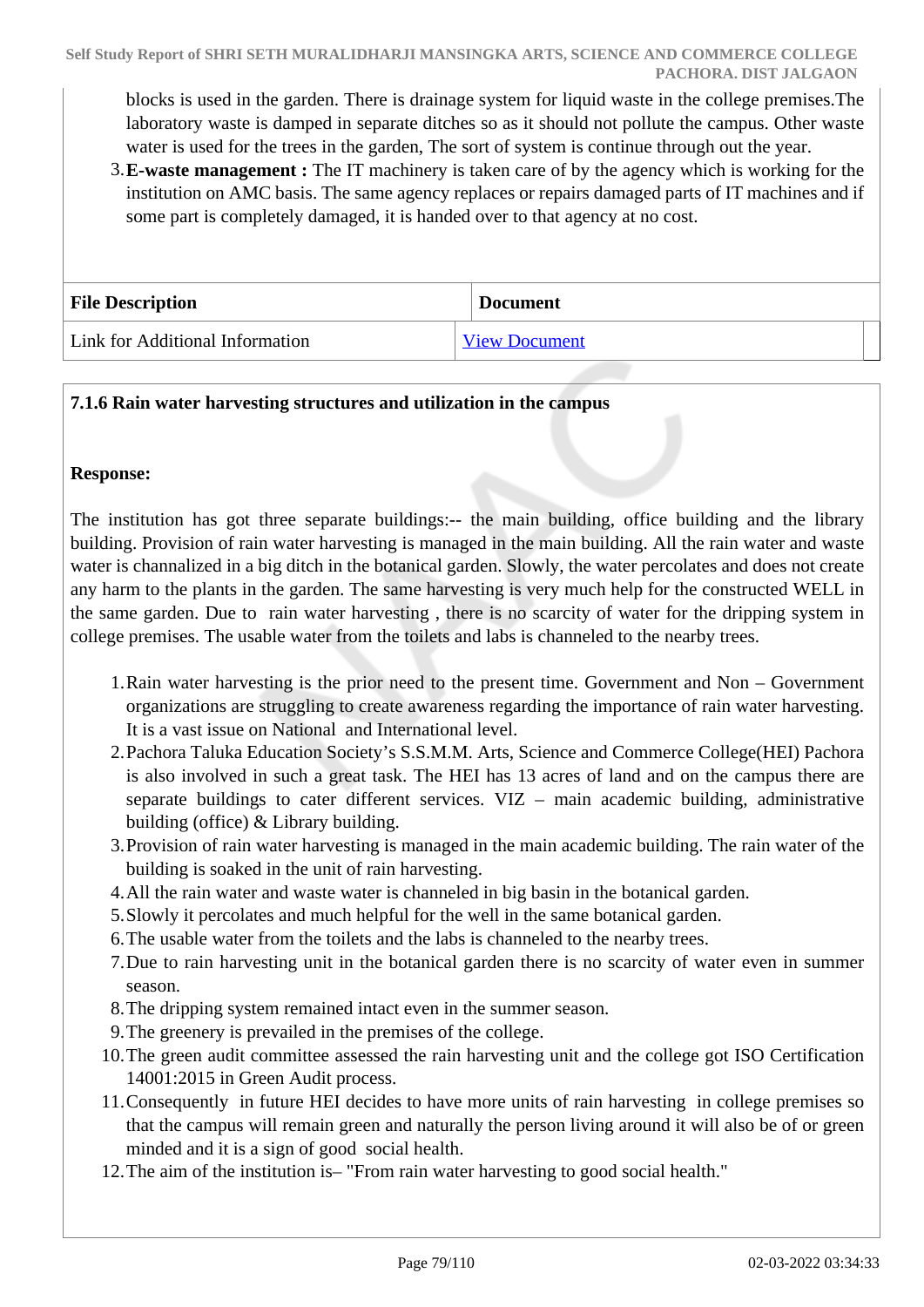**Self Study Report of SHRI SETH MURALIDHARJI MANSINGKA ARTS, SCIENCE AND COMMERCE COLLEGE PACHORA. DIST JALGAON**

| <b>File Description</b>         | <b>Document</b>      |
|---------------------------------|----------------------|
| Any additional information      | <b>View Document</b> |
| Link for Additional Information | <b>View Document</b> |

#### **7.1.7 Green Practices**

- **Students, staff using**
- **a) Bicycles**
- **b) Public Transport**
- **c) Pedestrian friendly roads**
- **Plastic-free campus**
- **Paperless office**
- **Green landscaping with trees and plants**

#### **Response:**

#### **1.Students, staff using :**

 **a. Bicycles :** The students and the staff is encouraged to use bicycles on **'No Vehicle Day'.** Especially the girl students from nearby areas come to college by bicycles and there is a separate cycle stand shed for it in the premises.

 **b. Public transport :** Majority of our students are from the nearby villages and most of them come to the college by state transport buses. The state transport Pachora Depott office is requested to make such arrangements. There is a **'Request Bus Stop'** near the college. The students getting buses can approach the main building on foot within just a couple of minutes.

## **C. Pedestrian Friendly roads**

In the college premises there is a well cemented approach road from the main gate to the main academic building. In the same manner, the pedestrian road is also created to both sides to avoid the crowdings and problems occur due to it. There is also a footway to go to administrative building without disturbing the classes.

- **Plastic free campus :** The use of polythin bags is totally banned in the college campus. Yet, if such wastage is formed the 'Class IV' staff and N.S.S. volunteers collect the same and clean the campus. The NSS volunteers arrange such program to make the campus plastic free. The sort awareness is created among the students and they also try to maintain plastic free campus. Generally, all the college students are informed to collect useless pens, refills and plastic material laying on the ground.
- **Paperless office :** From the last five years the IT machinery is very much helpful fot keeping the campus and office paperless. The admission work, filling up of examination forms is an line. The facility of e-mail has turned to be very much helped for keeping the campus and office paperless.
- Green landscaping with trees and plants. There is much scope for keeping the campus green. We have planted and saved many trees around the campus. Different types of trees, bushes and shrubs are properly maintained in the botanical garden and around the premises. Most of the trees are tagged with their common names and botanical names as well. Dripping water system is in function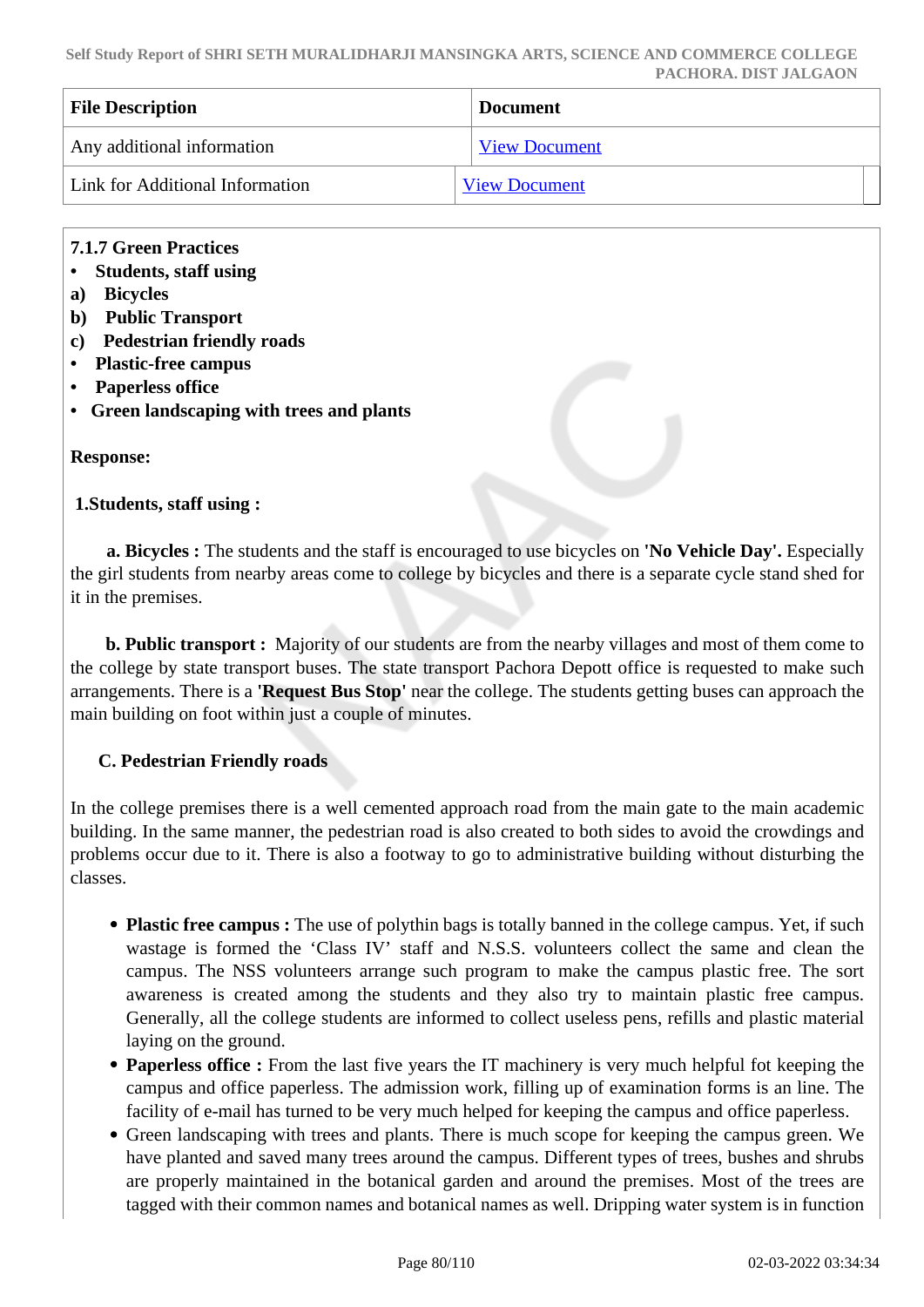for most of the trees planted around the campus.

| <b>File Description</b>         | <b>Document</b>      |  |
|---------------------------------|----------------------|--|
| Any additional information      | <b>View Document</b> |  |
| Link for Additional Information | <b>View Document</b> |  |

## **7.1.8 Average percentage expenditure on green initiatives and waste management excluding salary component during the last five years**

#### **Response:** 0.19

7.1.8.1 Total expenditure on green initiatives and waste management excluding salary component yearwise during the last five years(INR in Lakhs)

| 2018-19 | 2017-18 | 2016-17 | 2015-16 | 2014-15 |
|---------|---------|---------|---------|---------|
| 0.55    | 0.55    | 0.5     | 0.5     | 0.5     |

| <b>File Description</b>                                                                        | <b>Document</b>      |
|------------------------------------------------------------------------------------------------|----------------------|
| Green audit report                                                                             | <b>View Document</b> |
| Details of expenditure on green initiatives and waste<br>management during the last five years | <b>View Document</b> |
| Any additional information                                                                     | <b>View Document</b> |

**7.1.9 Differently abled (Divyangjan) Friendliness Resources available in the institution:**

- **1.Physical facilities**
- **2.Provision for lift**
- **3.Ramp / Rails**
- **4.Braille Software/facilities**
- **5.Rest Rooms**
- **6.Scribes for examination**
- **7.Special skill development for differently abled students**
- **8.Any other similar facility (Specify)**

**Response:** D. At least 2 of the above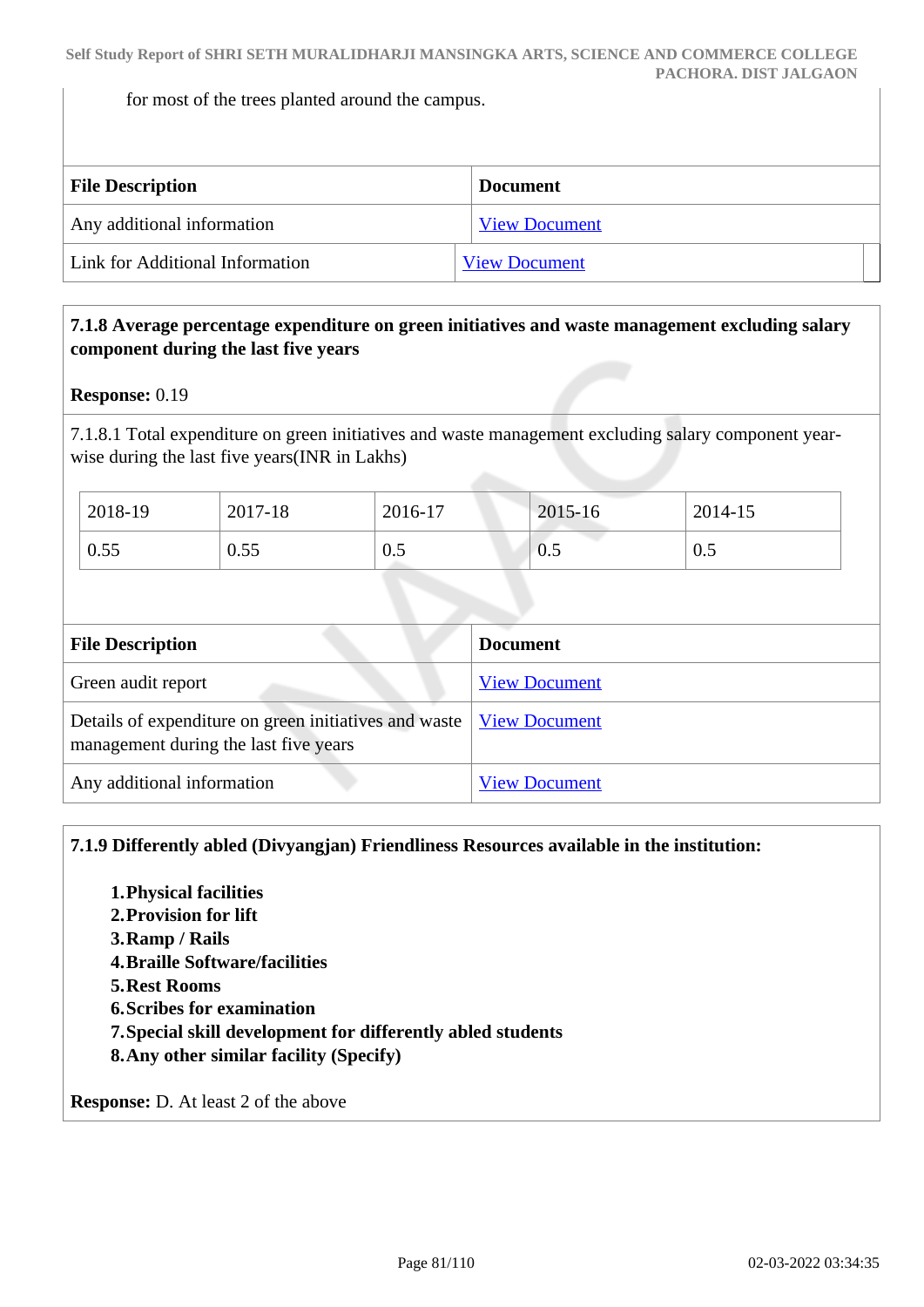| <b>File Description</b>                                   | <b>Document</b>      |
|-----------------------------------------------------------|----------------------|
| Resources available in the institution for<br>Divyangjan  | <b>View Document</b> |
| Any additional information                                | <b>View Document</b> |
| link to photos and videos of facilities for<br>Divyangjan | <b>View Document</b> |

# **7.1.10 Number of Specific initiatives to address locational advantages and disadvantages during the last five years**

## **Response:** 15

7.1.10.1 Number of specific initiatives to address locational advantages and disadvantages year-wise during the last five years

| 2018-19 | 2017-18 | 2016-17 | 2015-16 | 2014-15 |
|---------|---------|---------|---------|---------|
| 04      | 04      | 04      | 00      | 03      |

| <b>File Description</b>                                                              | <b>Document</b>      |
|--------------------------------------------------------------------------------------|----------------------|
| Number of Specific initiatives to address locational<br>advantages and disadvantages | <b>View Document</b> |
| Any additional information                                                           | <b>View Document</b> |

## **7.1.11 Number of initiatives taken to engage with and contribute to local community during the last five years (Not addressed elsewhere)**

#### **Response:** 0

7.1.11.1 Number of initiatives taken to engage with and contribute to local community year-wise during the last five years

| 2018-19 | 2017-18 | 2016-17 | 2015-16 | 2014-15 |
|---------|---------|---------|---------|---------|
|         |         |         | ν       |         |

## **7.1.12**

**Code of conduct handbook exists for students, teachers, governing body, administration including Vice Chancellor / Director / Principal /Officials and support staff**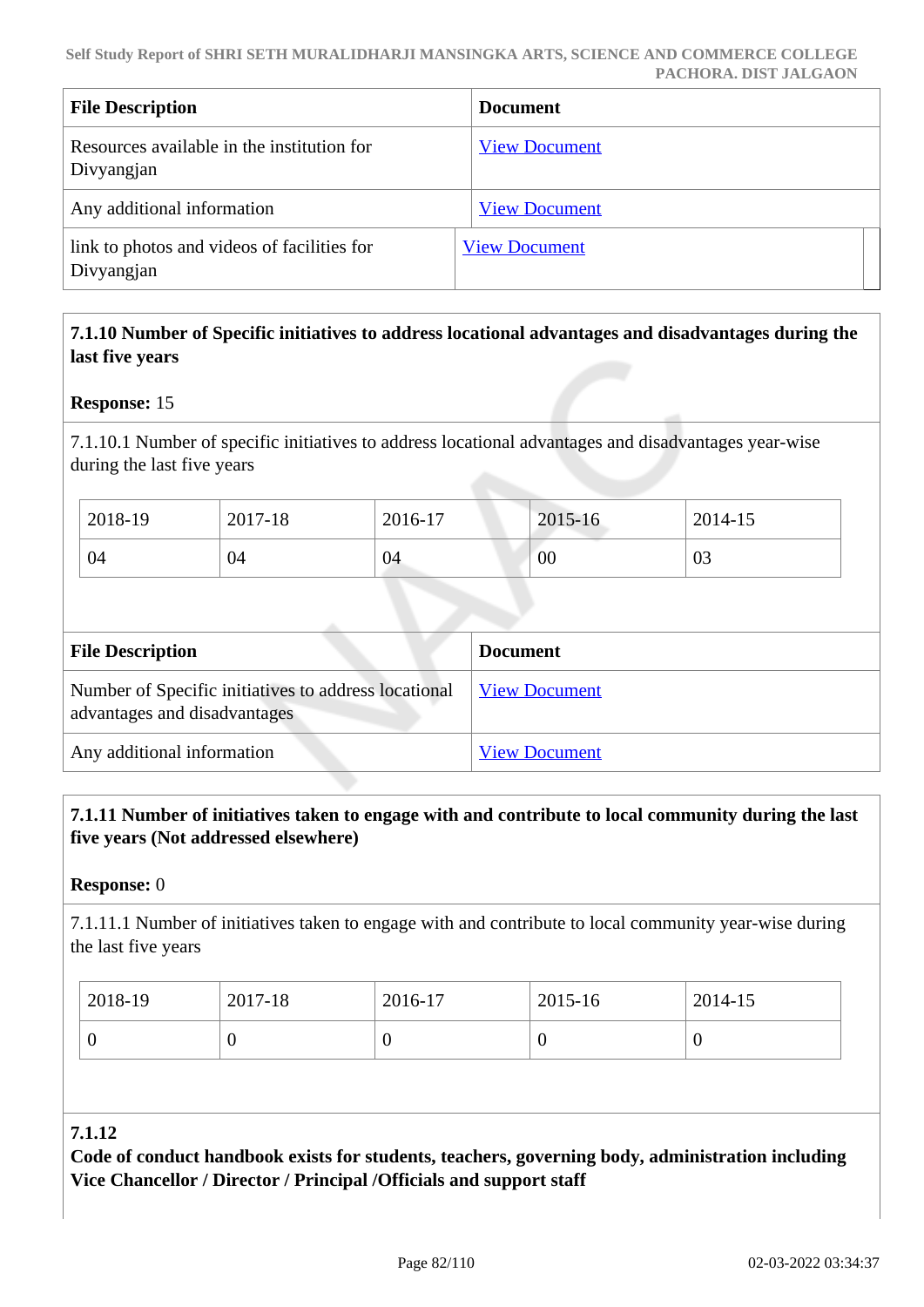#### **Self Study Report of SHRI SETH MURALIDHARJI MANSINGKA ARTS, SCIENCE AND COMMERCE COLLEGE PACHORA. DIST JALGAON**

| <b>Response:</b> Yes                                                                                                              |                      |  |
|-----------------------------------------------------------------------------------------------------------------------------------|----------------------|--|
| <b>File Description</b>                                                                                                           | <b>Document</b>      |  |
| Any additional information                                                                                                        | <b>View Document</b> |  |
| URL to Handbook on code of conduct for<br>students and teachers, manuals and brochures on<br>human values and professional ethics | <b>View Document</b> |  |

# **7.1.13 Display of core values in the institution and on its website**

#### **Response:** Yes

| <b>File Description</b>                          | <b>Document</b>      |
|--------------------------------------------------|----------------------|
| Any additional information                       | <b>View Document</b> |
| Provide URL of website that displays core values | <b>View Document</b> |
|                                                  |                      |

# **7.1.14 The institution plans and organizes appropriate activities to increase consciousness about national identities and symbols; Fundamental Duties and Rights of Indian citizens and other constitutional obligations**

#### **Response:** Yes

| <b>File Description</b>                                                                            | <b>Document</b>      |
|----------------------------------------------------------------------------------------------------|----------------------|
| Details of activities organized to increase<br>consciousness about national identities and symbols | <b>View Document</b> |
| Any additional information                                                                         | <b>View Document</b> |

## **7.1.15 The institution offers a course on Human Values and professional ethics**

# **Response:** No **File Description Document** Provide link to Courses on Human Values and professional ethics on Institutional website [View Document](#page-0-0)

# **7.1.16 The institution functioning is as per professional code of prescribed / suggested by statutory bodies / regulatory authorities for different professions**

#### **Response:** No

 $\overline{\phantom{a}}$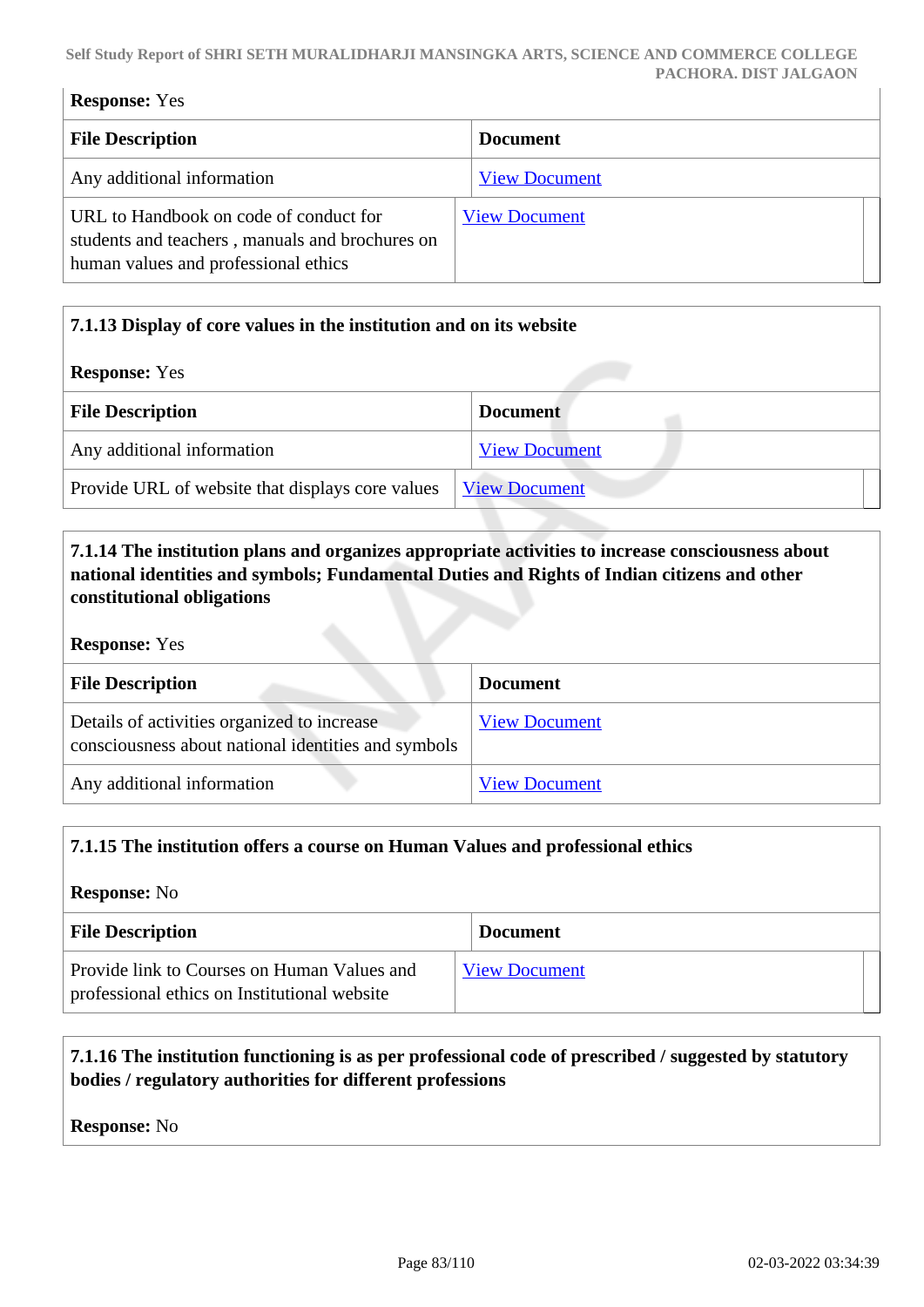| <b>File Description</b>                                                                        | <b>Document</b>      |
|------------------------------------------------------------------------------------------------|----------------------|
| Any additional information                                                                     | <b>View Document</b> |
| Provide URL of supporting documents to prove<br>institution functions as per professional code | <b>View Document</b> |

 **7.1.17 Number of activities conducted for promotion of universal values (Truth, Righteous conduct, Love, Non-Violence and peace); national values, human values, national integration, communal harmony and social cohesion as well as for observance of fundamental duties during the last five years**

## **Response:** 14

7.1.17.1 Number of activities conducted for promotion of universal values (Truth, Righteous conduct, Love, Non-Violence and peace); national values, human values, national integration, communal harmony and social cohesion as well as for observance of fundamental duties year-wise during the last five years

| 2018-19 | 2017-18 | 2016-17        | 2015-16 | 2014-15 |
|---------|---------|----------------|---------|---------|
| 03      | 05      | $\overline{0}$ | 03      | 02      |

| <b>File Description</b>                                           | <b>Document</b>      |
|-------------------------------------------------------------------|----------------------|
| List of activities conducted for promotion of<br>universal values | <b>View Document</b> |
| Any additional information                                        | <b>View Document</b> |

# **7.1.18 Institution organizes national festivals and birth / death anniversaries of the great Indian personalities**

## **Response:**

 The institution positively organizes National Festivals and Birth/Death anniverseries of the great Indian personalities. Every year National Festivals such as Independence Day on 15th of August and Republic Day on 26th January are celebrated with full zeal and zest. The NSS unit and the sports departments take the leading part and play an important role in working out the celebration. After the flay hoisting various national programmers such as tree plantation Swachh Bharat Abhiyan, Beti Bachao Abhiyan, Public and community awareness by arranging ralies and road shows. The NSS volunteers are leading all these activities. Other students and the faculty co-operate them whole heartedly to make the celebration memorable. As our institution is situated in Maharashtra, we also celebrate first of May as 'Maharashtra din' with full zeal and zest.

 Other noterverthy Birth/Death anniversaries such as Gandhi Jayanti, Ambedkar Jayanti, Neharu Jayanti and all the other such festivals are celebrated by honoring the photographs of the said National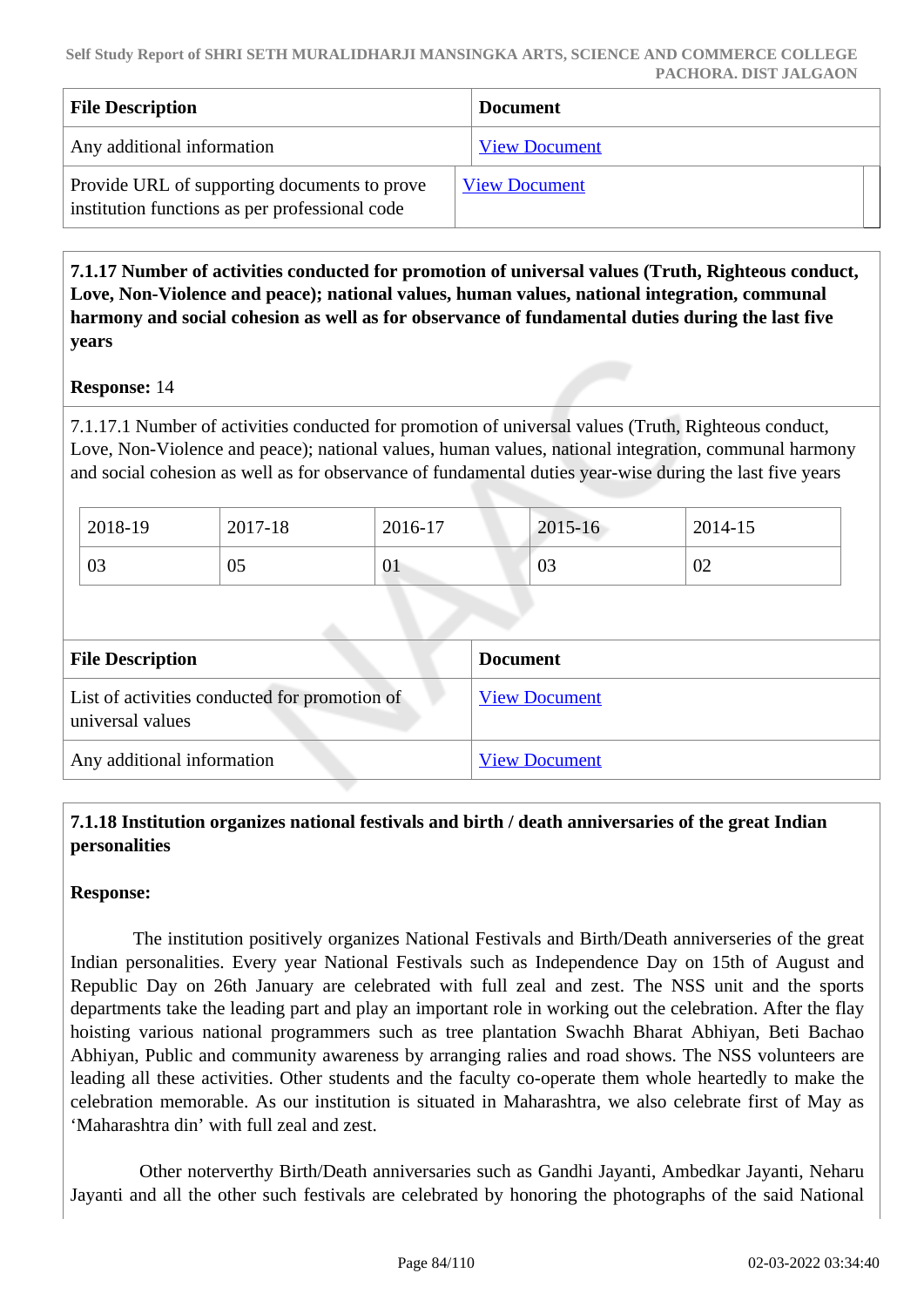personalities. We also celebrate the muslim and Christian festivals to create and enhance the awareness of secularity and integrity amongst the students. Gandhi Saptah is also celebrated by the NSS department for including Gandhian values such as truth, Non-violence, Self reliance amongst the students. We also encourage our students to participate in National Days such as "National Yoga Day, Sports Day, NSS Day, Women's Day, Teachers Day, and AIDS Awareness Day etc. Every year expert lectures are arranged in the memory of our founders and civilians from the town are invited for the function. In the same way we contribute to social and cultural activities in the college premises by arranging different programmes and lectures on different National and international themes.

## **7.1.19 The institution maintains complete transparency in its financial, academic, administrative and auxiliary functions**

## **Response:**

 The institution is very keen about transparency in financial, academic, administrative and auxiliary functions. The management of the mother institution, the local management committee, the principal and administrative staff and the faculty members are heading all these responsibilities. As far as, the financial set-up is concerned, the rights of disbursement are given to the Principal by the local managing committee and later different committees are formed in work out that particular task. By the end of financial year every minute account is submitted to the receipt and payment details with ledgers are submitted to the auditor and got audited. There is external and internal audit system so as to, keep up transparency.

 Academic task of teaching and learning and evaluation is also worked out very seriously and transparently. The Principal makes the faculty aware about the academic program in the very first meeting of the academic year. Keeping in view academic calendar later, the syllabus, is shouldered to different concerned faculty member and it is monitored by the head of the departments. The smooth giving of teaching – learning process is oberserved by a committee and the Principal. Mid-term tests and tutorials are also conducted and the students are immediately informed about their progress. The tests and tutorials are given to the students. To find out what they had mistaken. After every semester, the semester examination are conducted by the university, and the results are declared with in the limit. The students are given fullfreedom for re-checking, re-evaluation and photo-copy of the answer-sheet, whatever, the require, on demand. The same method is followed for the next semester, teaching, learning and evaluation. The university also arranges academic audit of the affiliated colleges, after three years and the college has to submit and show all the required documents.

 The college administration is controlled by the L.M.C., the Principal all the other committees. Later the college administration is divided into different departments, such as, admission and eligibitiliy, accounts, examination, scholarship, university work financial disbursements and so-on. Each departments seriously work out the responsibility shouldered to them. The accounts are maintained by the office and every academic year or financial year, it is audited by the concerned auditor. There is external audit as well, which is worked out every academic year and the audited statements are submitted to the Joint-Director-Higher Education and the afflicting university, as and when demanded. The state government and the affiliating university also arrange for academic audit after a couple of years. This is how there is complete transpercy in administrative, academic, financial and auxiliary matters.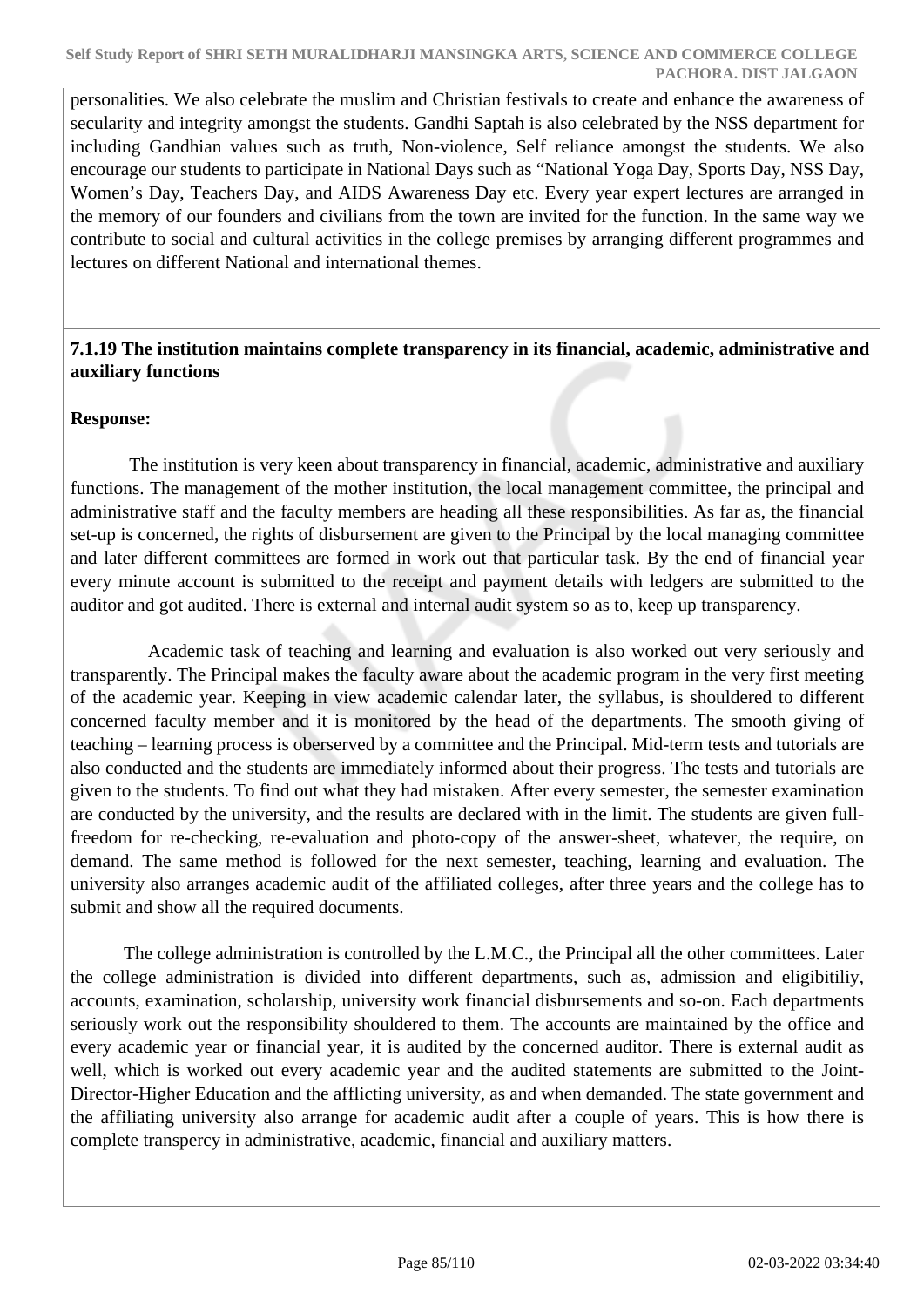# **7.2 Best Practices**

# **7.2.1 Describe at least two institutional best practices (as per NAAC Format)**

**Response:** 

**Best Practice – I Teaching – Learning and measures** :

**The objectives:** The institute assesses the learning needs of students at the entry level. It is to find out the differences of learning amongst the students, Most of the students are from rural background and so the sort of assessment is a must. After finding or segreting the students in different categories, the weak and needy students are asked to join the bridge courses and Remedial courses. So as to improve and develop the learning contour it helps to plan the actual teaching strategies and plan of action.

**The context :** Students are assessed at the entry level, their language problems are sorted out, specifically those from the rural background and then by using the means of Bridge and Remedial courses. They are brought to the level of the bright students.

**The practice :** At the initial level the students are assessed and categorized, the teachers discuss the different problems and share with them. Later the weak students are enlisted and asked to attend Bridge courses or Remedial courses. Weekly tests are conducted, feedback is reviewed regularly and these rural students are brought to the level of the advanced learners and urban students. The fact is that most of these students. The fact is that most of these students amicably and zealously participate in the Bridge and Remedial Courses and the different weekly or fort righty tests arranged by the teachers.

**Evidence of success** : The results of annual examination show a good increase in the pass percentage from first year to final year B.A./B.Sc./B.Com students. Their behavior is also considerably changed as compared to the entry level.

**Problems encountered and resources required :** Location disadvantage and time is a major constraint as Bridge classes are to be conducted for the weak and slow learners along with the regular teaching. If regular staff is found inadequate for the purpose, resource persons and experts from outside are requested to guide these classes.

**Best Practice – II Financial help to the needy rural students.**

**Objectives of the practice :** Most of the students are from rural area and some of them do face financial problems severely, such students are to be worked out at the time of admission or during the academic teaching – learning process. Such students are listed and financial help is provided to them. Students adoption scheme is also in practice. The college also offers merit scholarship to the students (other than GOI)

**Context**: At the time of the admission, the teachers in the admission committee find out such students, they are personally called up on and on teacher discuss the financial issues of about 10 students and finally the severely needy are listed.

The Practice : At the entry level such financially weak students are short listed and a meeting is called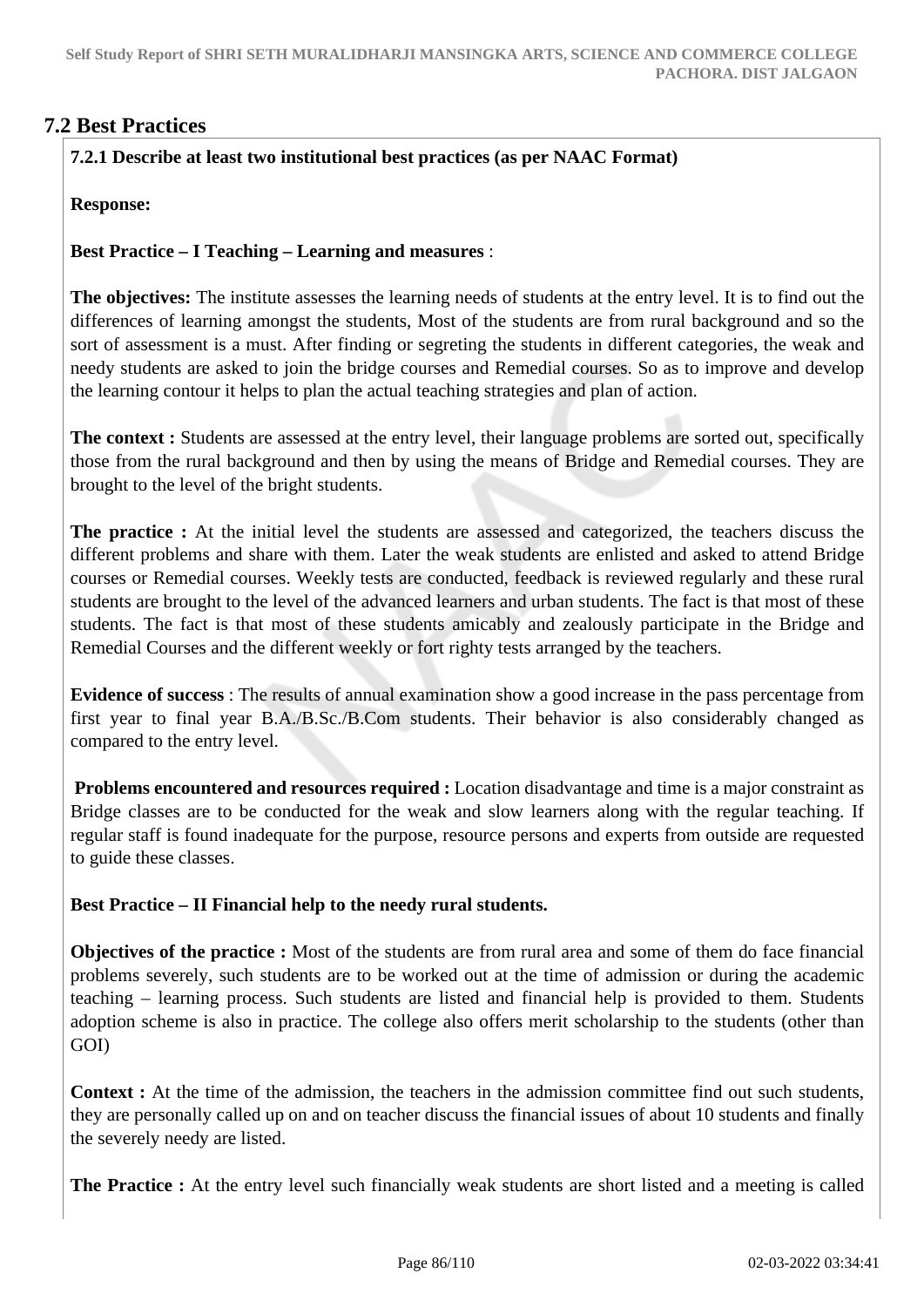they are asked to apply for financial help. The applications are sorted out and a final list is prepared by the committee (SAF) and they are provided financial help or college merit scholarship.

**Evidence of success :** Students belonging to rural background definitely suffer from financial problems but they are either shy or they don't want to expose themselves. But after the financial help they continue their education and after getting the basic degree they feel really indebted to the institute and the concerned teachers.

**Problems encountered and Resources required :** Basically the rural students are very shy and they don't want to open themselves as financially weak and so extra efforts are to be taken to find out such students and to persuade them to apply for SAF or college merit scholarship. If the list is heavy then only financial problems are posed for the instituted.

| <b>File Description</b>         | <b>Document</b>      |
|---------------------------------|----------------------|
| Link for Additional Information | <b>View Document</b> |

# **7.3 Institutional Distinctiveness**

 **7.3.1 Describe/Explain the performance of the institution in one area distinctive to its vision, priority and thrust**

## **Response:**

 Shri Seth Muralidharji Mansingka Arts Science and Commerce College, Pachora Dist- Jalgaon (Maharashtra) is recognized for always meritorious students in the area. The instituion is always starving for excellence and continual improvisation to cope up with core values decided by C.D.C., I.Q.A.C. and Management. Institution is always carving to put a special emphasis by providing the quality education embedding core-values.

As the Institution is advancing towards 21st Century, the focal points are in considered as follow--

- 1.Blending with technology, the instituion has been maintaining its distinctiveness in teaching and learning alongwith inclination towards the research apptitude.College has continously been upgrading in such manner by instaling of 6 LCD Projectors, 62 Computers, including two latest configured laptops across the departments. Apart from this, the maintaince availabilty is provided by the institution in the form of Annual Maintaince Contract System (AMCS), in which the system manage to rectify any technical error and upgradation work throughout the academic year.
- 2.Basically, the AMCS is continously watching on electricity problems, internet & networking facilities including routers, modems. Above all, the college has 10 Wi-Fi access points, having capacity 100 MBPS. By this facility, students, teachers and reserachers are getting the benefits by the accession through these facility. To make effective teaching and learning process, the institution recurringly introduce new methodologysuch as ---by arranging seminars, conferences, elocution competition,group discussion and personality development & counseling programmes throughout the academic year.
- 3.Thirdly, as per the syllabus prescribed by the affiliating university, the institution in every upgrade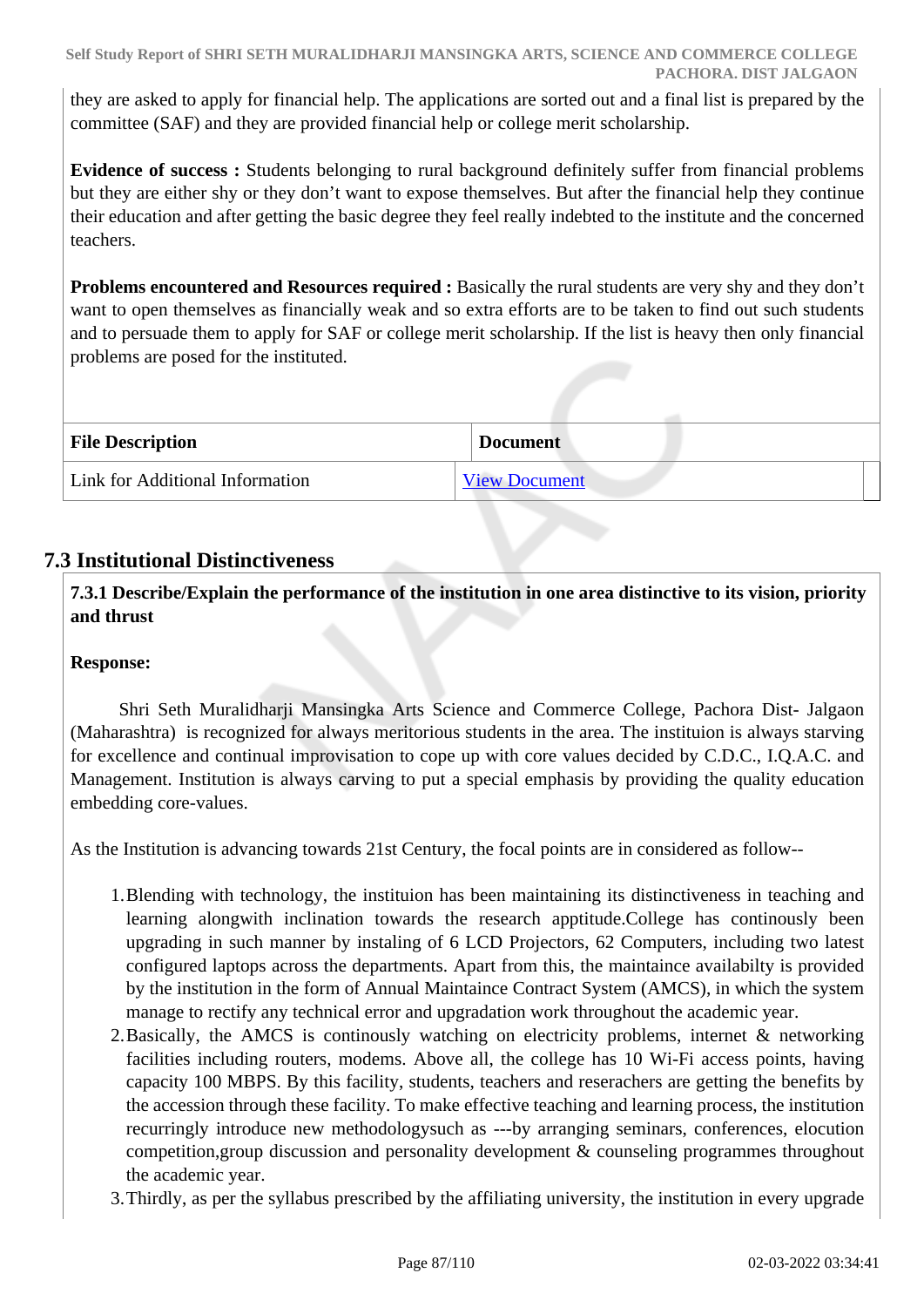science laboratories in every academic year, inclusively chemicals, apparatus, equipments and infrastructure are set up accordingly. For this, Botany department has developed vermy-compost plant and AZOLA plant. Various medicinal plants are preserved in the botanical garden.The department tries to maintain eco-friendly atmospere in campus and among the students as well.

- 4.Another aspect is that, recently the institution has got **ISO Green Audit 14001:2015.** ,the same way ISO certification in Management **9001:2015**
- 5.Keeping in view to promote research activities, modern infrastructural initiatives are always taken by the institution to achieve and aquaintment the quality learning experience that are resemblaning with the vision and mission of the institution. In this regards, 10 faculty members are having Ph.D and another 9 faculties are bearing M.Phil degree. Above of all it, some faculties are persistantly contributing in writing text books and reserach papers by attending nationa and international conferences, workshops.
- 6.Further more, the institution has continously enduring been to inculcate life skills by introducing various certificate courses aside by conventional courses, through such certificate courses required employability and core values of the vision and mission are automatically strengthened.
- 7.All these efforts are enabling to institution in relation to become a lighthouse to show the path for having such supportive, qualitative-teaching-learning experience for the students.

| <b>File Description</b>         | <b>Document</b>      |
|---------------------------------|----------------------|
| Link for Additional Information | <b>View Document</b> |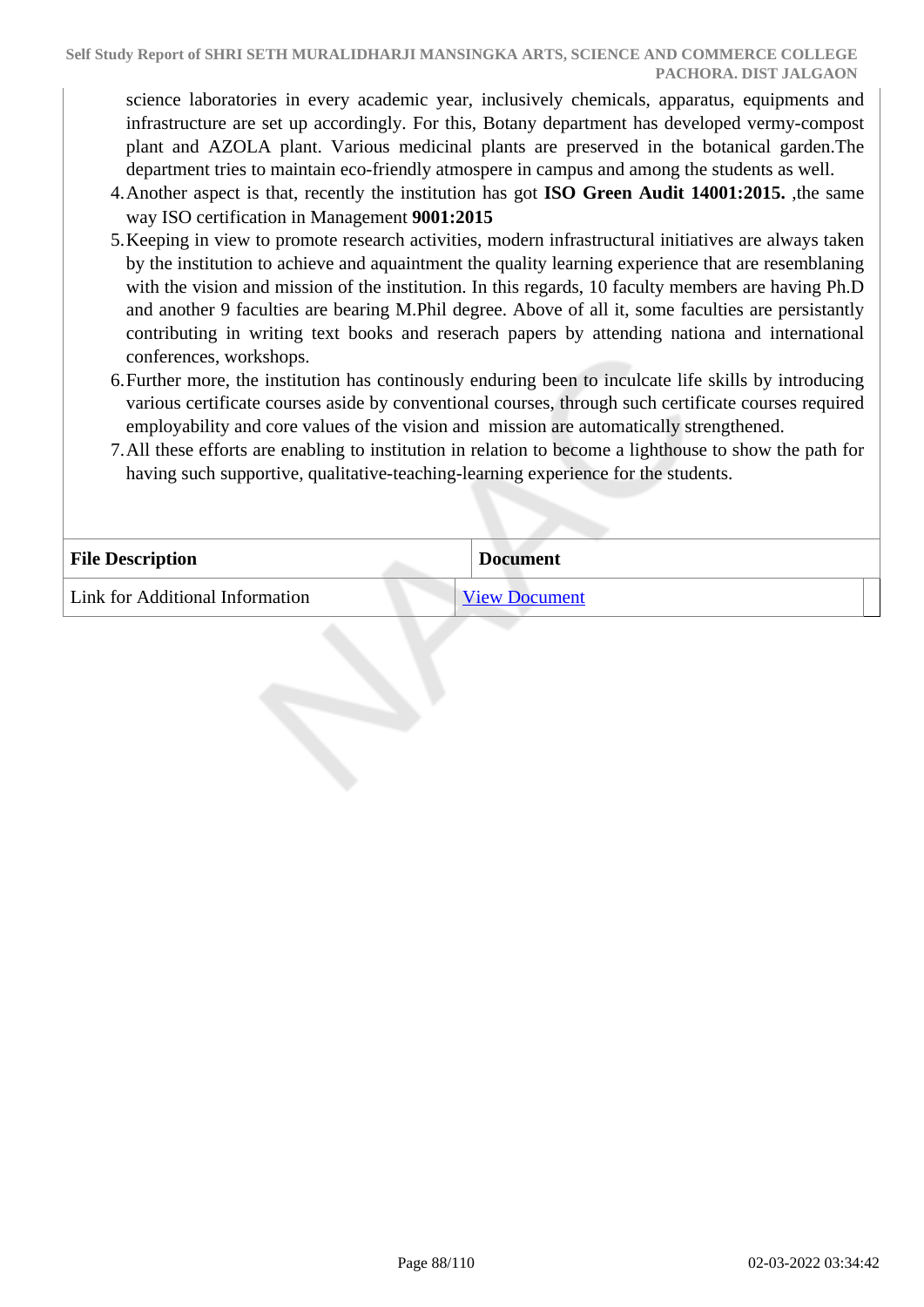# **5. CONCLUSION**

# **Additional Information :**

Over all atmosphere of Shri Seth Muralidharji Mansingka Arts, Science and Commerce college is education friendly with clean green campus enriched with well equipped infrastructural facilities suitalble for curricular,co-curricular and extra curricular activities. The college is in a vital force right from the early morning as the sport students and civilians crowd on the playground and similar activities with a fime morning walk on the track.

The teaching sessions of Arts and Commerce begin by 7:30 A.M. and the lectures are continued upto 1:15 P.M. The regular classroom teachig of science faculty starts by 8:15 A.M. to 3.:15 P.M. The teaching and learning activities are monitered by Heads of the departments, Vice-Principals and the Principal as well.

For this functioning, the C.D.C. Meeting is quite fruitfull which is conducted in every month during the acdemic year.

To inculcate various human values such as national integrity, socio-political awareness and eco-cultural ethics, institution is always ready to conduct the programs. And actully, such arrangements are made available to create such awareness amongst students and society as well.

As the teaching learning process is itself reciprocal, students and teachers are deliberately or indeliberately make available the library facilities to explore the new facets of contemporary syllabus. In this way, the educational atmosphere is altogetherly student cenrtic.

Further more, the N.S.S. and Sports Departments students make the atmosphere is quite alive by playing and capturing medals.

Female students are always promoted in such a way, that they will realise their resposibilities, by which the nation will get something achievable. All in all, institution enforce and focus on over all development so that they become highly educated civilians of tommorow.

# **Concluding Remarks :**

Accounting the needs of Higher education in Pachora town and nearby villages the P.T.C. Education society started Arts and Commerce College in 1970 and Science stream is in 1971. It was a welcome movement by the visionaries in pachora town. Later, Shri. Seth Muralidharji Mansingka donated an amount for building of the college. Presently, the college is identified as S. S.M.M. Arts, Science and Commerce College Pachora and well flooded with more than 1800 students. The College is permantly affiliated to KBC North Maharashtra University, Jalgaon and also approved under section (2F) and (12B) of the UGC act 1956. The atmosphere in the college is quite clean, green enriched and equipped with infrastructural educational co-curricular, extracurricular activities. The college offers co-education is the faculties of humanities, science and commerce at graduate level and post-graduate level particularly in History and English. The institution constistanly takes efforts to impart and sustain quality education to achieve academic excellance. The admission process is online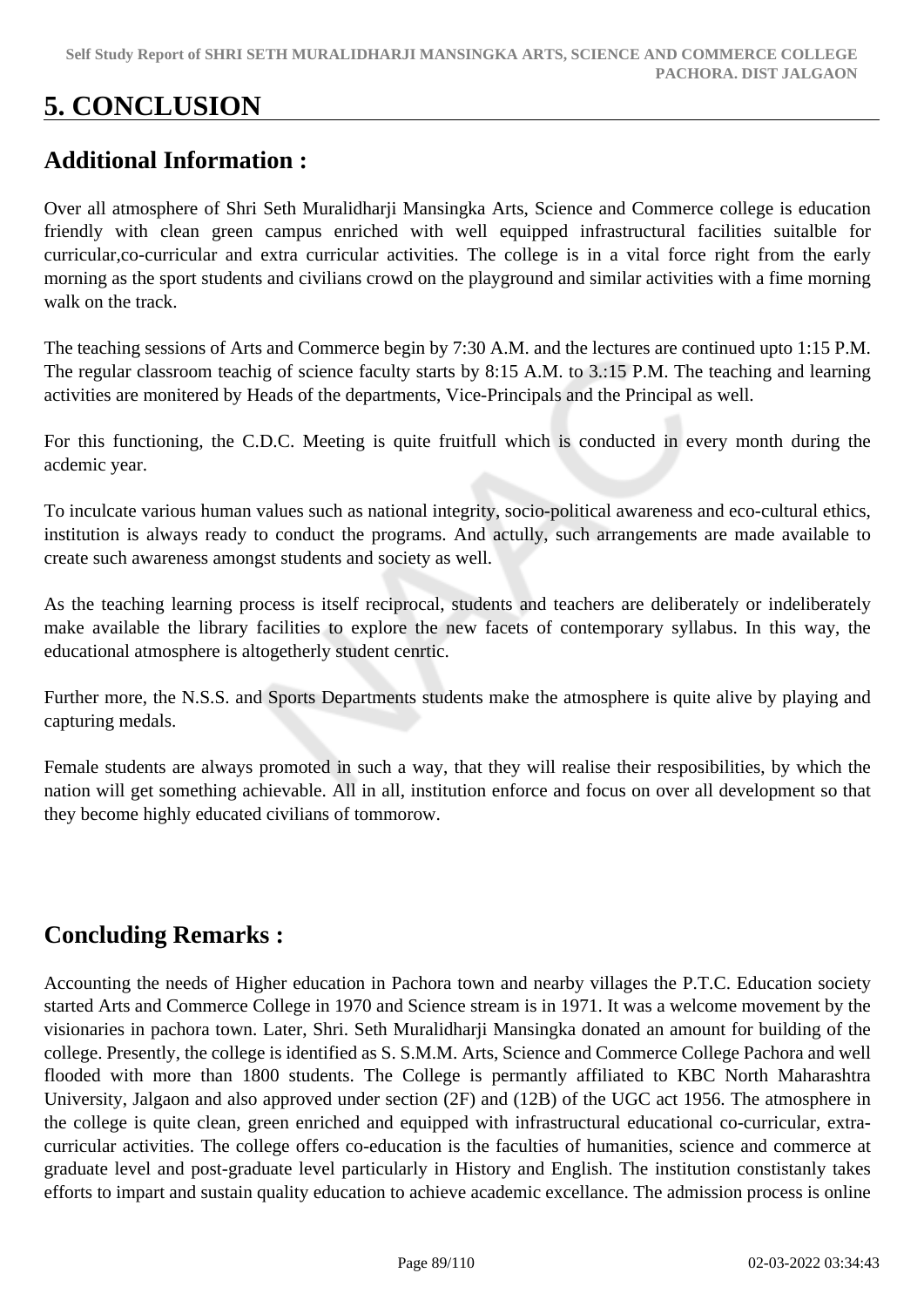#### **Self Study Report of SHRI SETH MURALIDHARJI MANSINGKA ARTS, SCIENCE AND COMMERCE COLLEGE PACHORA. DIST JALGAON**

& transparnt. Practises such as helpin the poor students by way of PBF, Student Adoption, Earn and Learn Scheme and Mentoring the students has strengthed student-teacher relationship. The institute has been promoting research culture among the faculty and students as well. The institute takes all the necessary initiatives for holistic development of the students and the faculty as well.

The vision and mission of the college focus on the development and upliftment of the weaker, marginalized rural masses and youth from the Pachora town. The college has been taking utmost care for gender sensitization among the students by way of various initiatives. Use of renewable energy sources supported with LED and Green awareness on campus has minimized the requirements and created a healthy atmosphere. Scheme such as Earn and Learn and N.S.S., Lecture series, boosting the clever and poor students, internet facility in the department, student centric activities and good support for sport students are some distinctive activities of the college. The Institute maintains transparency in financial, academic, administrative and its auxiliary functions. Thus, college presents academic and social ambiance to strengthen the physical and mental overall development of the youth.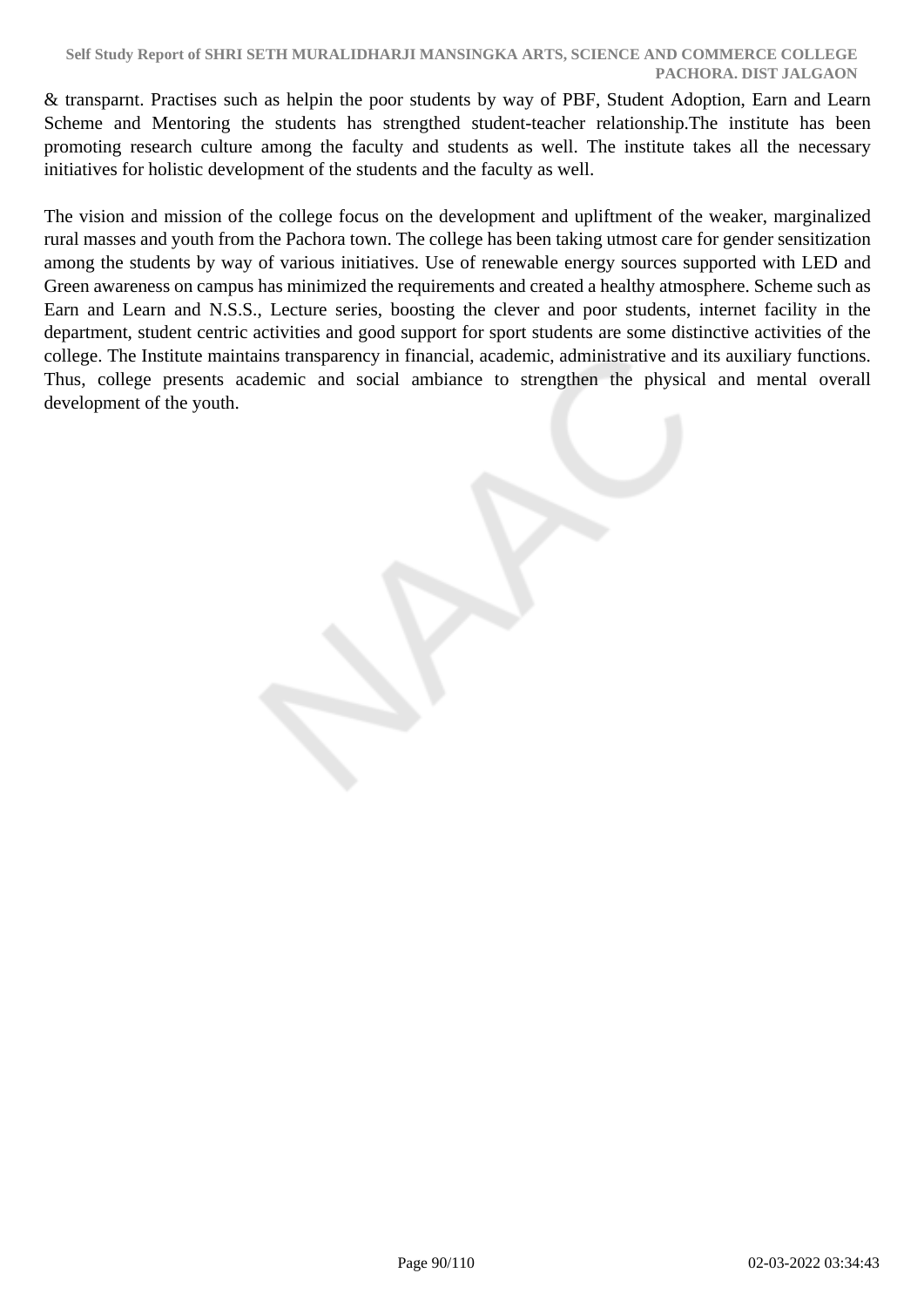# **6.ANNEXURE**

# **1.Metrics Level Deviations**

|       |                                                                                                    | <b>1. Metrics Level Deviations</b> | Metric ID Sub Questions and Answers before and after DVV Verification |                           |                           |                     |                                                                                                                                                                                                                                                                                                                                                                                                                                                                                                                                                                                                                                                                                                                       |  |  |
|-------|----------------------------------------------------------------------------------------------------|------------------------------------|-----------------------------------------------------------------------|---------------------------|---------------------------|---------------------|-----------------------------------------------------------------------------------------------------------------------------------------------------------------------------------------------------------------------------------------------------------------------------------------------------------------------------------------------------------------------------------------------------------------------------------------------------------------------------------------------------------------------------------------------------------------------------------------------------------------------------------------------------------------------------------------------------------------------|--|--|
| 1.1.2 |                                                                                                    |                                    |                                                                       |                           |                           |                     | Number of certificate/diploma program introduced during the last five years                                                                                                                                                                                                                                                                                                                                                                                                                                                                                                                                                                                                                                           |  |  |
|       |                                                                                                    |                                    |                                                                       |                           |                           |                     |                                                                                                                                                                                                                                                                                                                                                                                                                                                                                                                                                                                                                                                                                                                       |  |  |
|       | 1.1.2.1. Number of certificate/diploma programs introduced year-wise during the last five<br>years |                                    |                                                                       |                           |                           |                     |                                                                                                                                                                                                                                                                                                                                                                                                                                                                                                                                                                                                                                                                                                                       |  |  |
|       | Answer before DVV Verification:                                                                    |                                    |                                                                       |                           |                           |                     |                                                                                                                                                                                                                                                                                                                                                                                                                                                                                                                                                                                                                                                                                                                       |  |  |
|       |                                                                                                    | 2018-19                            | 2017-18                                                               | 2016-17                   | 2015-16                   | 2014-15             |                                                                                                                                                                                                                                                                                                                                                                                                                                                                                                                                                                                                                                                                                                                       |  |  |
|       |                                                                                                    | 08                                 | 03                                                                    | 06                        | 02                        | 03                  |                                                                                                                                                                                                                                                                                                                                                                                                                                                                                                                                                                                                                                                                                                                       |  |  |
|       |                                                                                                    |                                    | <b>Answer After DVV Verification:</b>                                 |                           |                           |                     |                                                                                                                                                                                                                                                                                                                                                                                                                                                                                                                                                                                                                                                                                                                       |  |  |
|       |                                                                                                    | 2018-19                            | 2017-18                                                               | 2016-17                   | 2015-16                   | 2014-15             |                                                                                                                                                                                                                                                                                                                                                                                                                                                                                                                                                                                                                                                                                                                       |  |  |
|       |                                                                                                    | $00\,$                             | $00\,$                                                                | 00                        | $00\,$                    | 01                  |                                                                                                                                                                                                                                                                                                                                                                                                                                                                                                                                                                                                                                                                                                                       |  |  |
| 1.1.3 |                                                                                                    |                                    | Academic Council year-wise during the last five years                 |                           |                           |                     | Prescribed norms for PG diploma, syllabus and sample filled in certificates for each program. Also<br>the HEI was requested to provide the duration of each course. No documents are provided. In 1.2.3<br>only attendance of Basic English course for 03 years is provided. There is no attendance for Basics of<br>Remote Sensing Geographical Information System & Global Nevigation Satellite System Programs.<br>Percentage of participation of full time teachers in various bodies of the Universities/ Autonomous<br>Colleges/ Other Colleges, such as BoS and Academic Council during the last five years<br>1.1.3.1. Number of teachers participating in various bodies of the Institution, such as BoS and |  |  |
|       |                                                                                                    |                                    | Answer before DVV Verification:<br>$2018-19$   2017-18   2016-17      |                           | $2015-16$ 2014-15         |                     |                                                                                                                                                                                                                                                                                                                                                                                                                                                                                                                                                                                                                                                                                                                       |  |  |
|       |                                                                                                    | 03                                 | 03                                                                    | 01                        | 04                        | 04                  |                                                                                                                                                                                                                                                                                                                                                                                                                                                                                                                                                                                                                                                                                                                       |  |  |
|       |                                                                                                    | 2018-19<br>01                      | <b>Answer After DVV Verification:</b><br>2017-18<br>$\boldsymbol{0}$  | 2016-17<br>$\overline{0}$ | 2015-16<br>$\overline{0}$ | 2014-15<br>$\theta$ | Remark : The HEI was advised that If a teacher is nominated for BOS/Academic council for thee                                                                                                                                                                                                                                                                                                                                                                                                                                                                                                                                                                                                                         |  |  |
|       |                                                                                                    |                                    |                                                                       |                           |                           |                     | or more years, then also count would be one. The HEI was requested to provide nomination letter<br>$f_{\text{COM}}$ University/ $\Delta$ utonomous college indicating membership in $ROS/\Delta$ cademic Council/PG council                                                                                                                                                                                                                                                                                                                                                                                                                                                                                           |  |  |

from University/Autonomous college indicating membership in BOS/Academic Council/PG council valid for the assessment period. However the HEI has not provided any additional information. As per the HEI data in response. Letters of 2010 and 2011 are not valid in 2014-15. the HEI has not provided English translation of documents in local language. Only documents of Dr Jagannath Gopal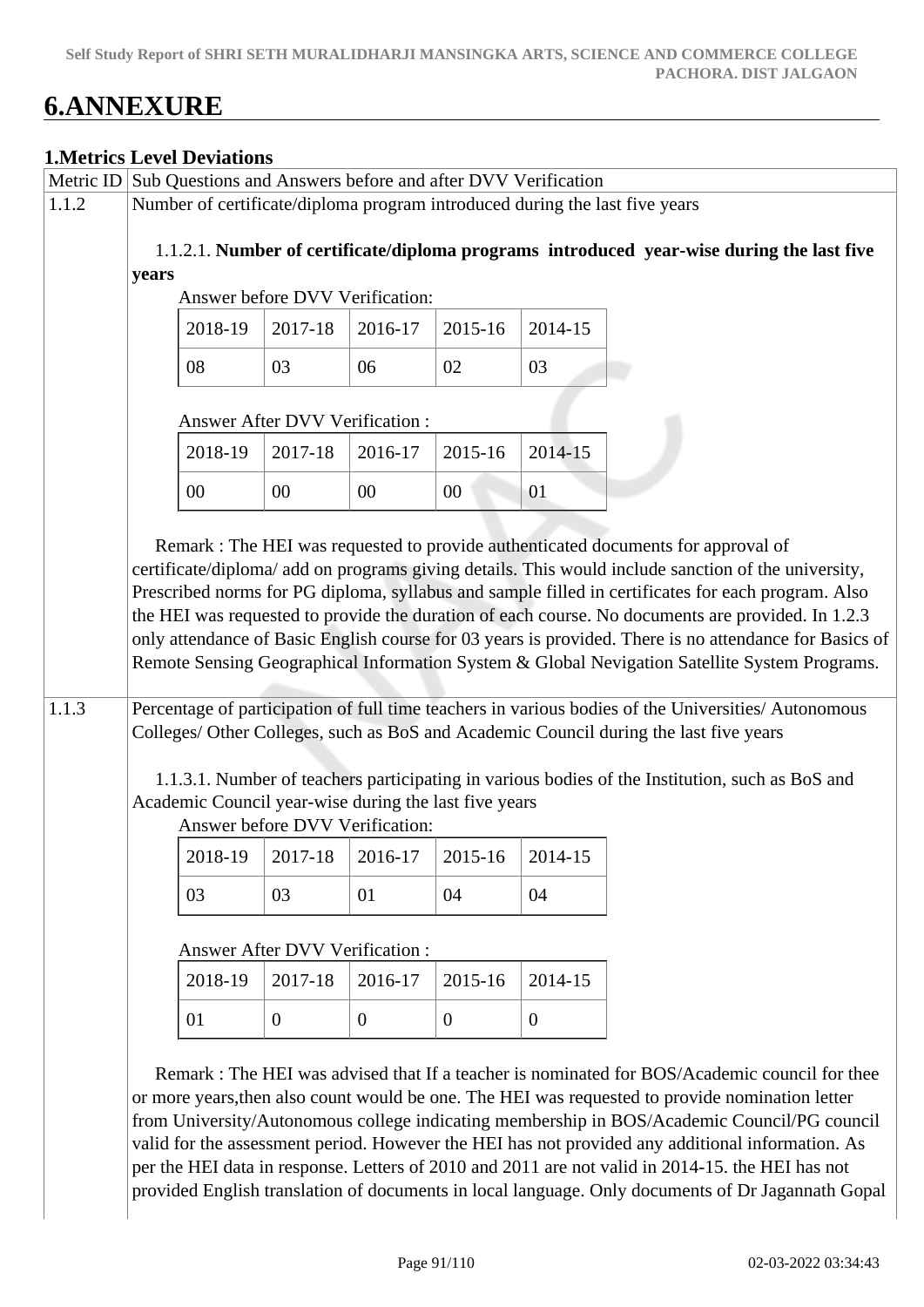|       | are considered.                                                                                                                                                                                                                                                                                                                                                                                                                                           |                                                                          |         |         |         |                                                                                                                                                                                                                                                                                                                                                                                                                                                                                                                      |  |  |  |
|-------|-----------------------------------------------------------------------------------------------------------------------------------------------------------------------------------------------------------------------------------------------------------------------------------------------------------------------------------------------------------------------------------------------------------------------------------------------------------|--------------------------------------------------------------------------|---------|---------|---------|----------------------------------------------------------------------------------------------------------------------------------------------------------------------------------------------------------------------------------------------------------------------------------------------------------------------------------------------------------------------------------------------------------------------------------------------------------------------------------------------------------------------|--|--|--|
| 1.2.3 | Average percentage of students enrolled in subject related Certificate/ Diploma programs/Add-on<br>programs as against the total number of students during the last five years                                                                                                                                                                                                                                                                            |                                                                          |         |         |         |                                                                                                                                                                                                                                                                                                                                                                                                                                                                                                                      |  |  |  |
|       | 1.2.3.1. Number of students enrolled in subject related Certificate or Diploma or Add-on programs<br>year-wise during the last five years<br>Answer before DVV Verification:                                                                                                                                                                                                                                                                              |                                                                          |         |         |         |                                                                                                                                                                                                                                                                                                                                                                                                                                                                                                                      |  |  |  |
|       | 2018-19<br>2017-18<br>2016-17<br>2015-16<br>2014-15                                                                                                                                                                                                                                                                                                                                                                                                       |                                                                          |         |         |         |                                                                                                                                                                                                                                                                                                                                                                                                                                                                                                                      |  |  |  |
|       | 196                                                                                                                                                                                                                                                                                                                                                                                                                                                       | 170                                                                      | 254     | 106     | 125     |                                                                                                                                                                                                                                                                                                                                                                                                                                                                                                                      |  |  |  |
|       |                                                                                                                                                                                                                                                                                                                                                                                                                                                           | Answer After DVV Verification:                                           |         |         |         |                                                                                                                                                                                                                                                                                                                                                                                                                                                                                                                      |  |  |  |
|       | 2018-19                                                                                                                                                                                                                                                                                                                                                                                                                                                   | 2017-18                                                                  | 2016-17 | 2015-16 | 2014-15 |                                                                                                                                                                                                                                                                                                                                                                                                                                                                                                                      |  |  |  |
|       | 00                                                                                                                                                                                                                                                                                                                                                                                                                                                        | 00                                                                       | 122     | 121     | 121     |                                                                                                                                                                                                                                                                                                                                                                                                                                                                                                                      |  |  |  |
| 1.3.2 | System & Global Nevigation Satellite System Programs.<br>last five years                                                                                                                                                                                                                                                                                                                                                                                  | Answer before DVV Verification : 12<br>Answer after DVV Verification: 00 |         |         |         | Remark : As per the HEI statement in the response dialogue box and the data attached with the<br>Metric. Career counselling number is not relevant here. Attendance of Basic English course for 03<br>years is provided. There is no attendance for Basics of Remote Sensing Geographical Information<br>Number of value added courses imparting transferable and life skills offered during the last five years<br>1.3.2.1. Number of value-added courses imparting transferable and life skills offered during the |  |  |  |
|       | Remark: As per the HEI claim Spoken English Course and Basics of Remote Sensing<br>Geographical Information System & Global Nevigation Satellite System Programs are offered.<br>Spoken English program is considered in 1.1.2 while for Basics of Remote Sensing Geographical<br>Information System & Global Nevigation Satellite System Program the HEI has not included the<br>same in 1.2.3. This is program of IIRS outreach and not by the college. |                                                                          |         |         |         |                                                                                                                                                                                                                                                                                                                                                                                                                                                                                                                      |  |  |  |
| 1.3.3 | Percentage of students undertaking field projects / internships                                                                                                                                                                                                                                                                                                                                                                                           |                                                                          |         |         |         |                                                                                                                                                                                                                                                                                                                                                                                                                                                                                                                      |  |  |  |
|       | 1.3.3.1. Number of students undertaking field projects or internships<br>Answer before DVV Verification : 757<br>Answer after DVV Verification: 00                                                                                                                                                                                                                                                                                                        |                                                                          |         |         |         |                                                                                                                                                                                                                                                                                                                                                                                                                                                                                                                      |  |  |  |
| 1.4.1 | Structured feedback received from                                                                                                                                                                                                                                                                                                                                                                                                                         |                                                                          |         |         |         |                                                                                                                                                                                                                                                                                                                                                                                                                                                                                                                      |  |  |  |
|       | 1) Students, 2)Teachers, 3)Employers, 4)Alumni and 5)Parents for design and review of syllabus-<br>Semester wise/year-wise<br>Answer before DVV Verification : A.Any 4 of the above<br>Answer After DVV Verification: C. Any 2 of the above                                                                                                                                                                                                               |                                                                          |         |         |         |                                                                                                                                                                                                                                                                                                                                                                                                                                                                                                                      |  |  |  |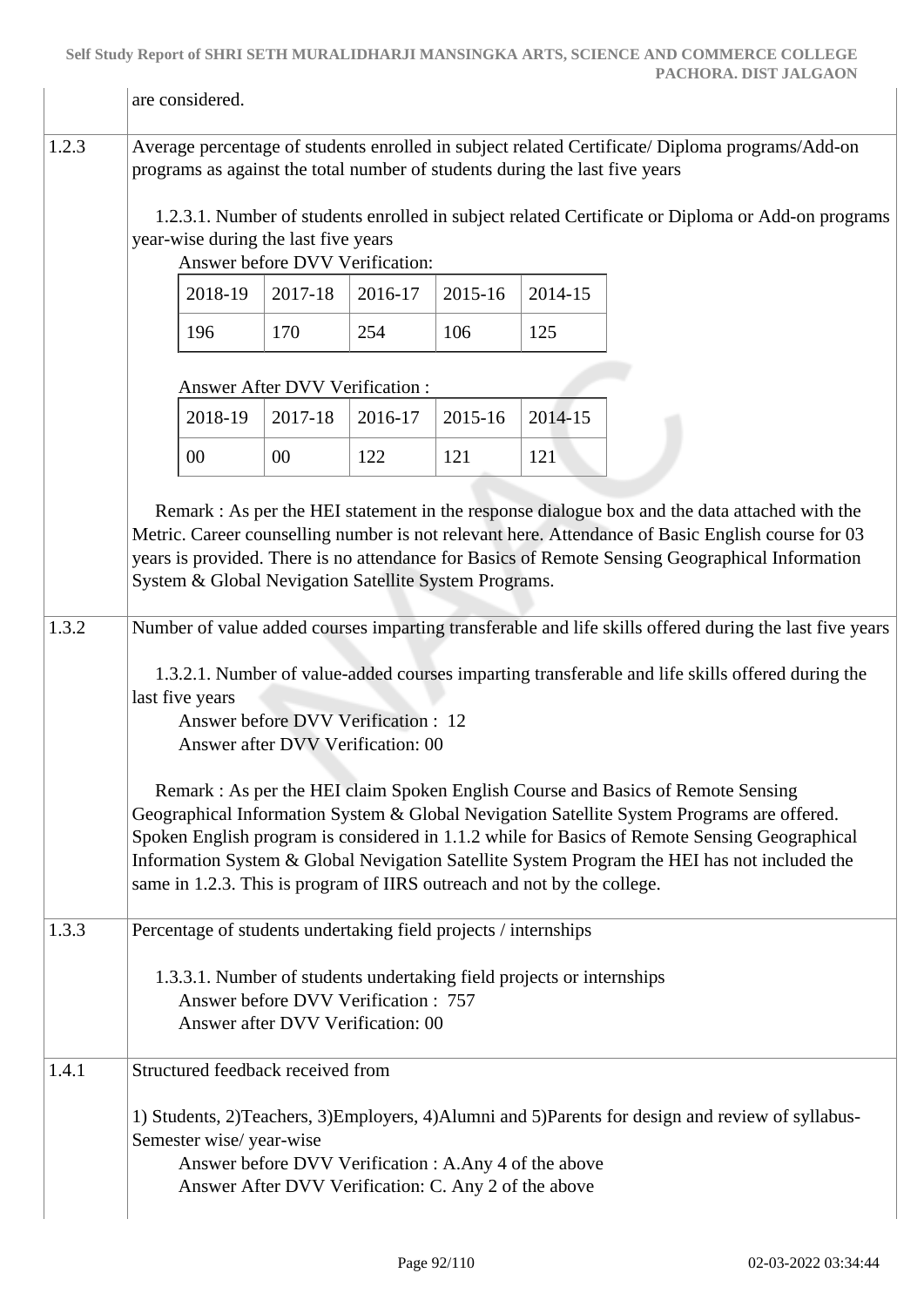Remark : The HEI did not attach any forms filled by any element of the feedback system. The HEI was advised to provide 05 filled forms from each category together with the action taken on each of these. However the HEI has attached one sample type forms. The HEI was requested to attach the college policy and the structure of the feedback system on curriculum, signed by the principal. This is not done. The HEI to provide a visible working link on the website. The HEI website does not have any link. Only students and Teachers feedback is considered. This is based on the ATR. 1.4.2 Feedback processes of the institution may be classified as follows: Answer before DVV Verification : B. Feedback collected, analysed and action has been taken Answer After DVV Verification: B. Feedback collected, analysed and action has been taken 2.1.2 Average Enrollment percentage (Average of last five years) 2.1.2.1. Number of students admitted year-wise during the last five years Answer before DVV Verification: 2018-19 2017-18 2016-17 2015-16 2014-15 1768 1895 1911 1912 1862 Answer After DVV Verification : 2018-19 2017-18 2016-17 2015-16 2014-15 761 814 790 756 816 2.1.2.2. Number of sanctioned seats year-wise during the last five years Answer before DVV Verification: 2018-19 2017-18 2016-17 2015-16 2014-15 1920 | 1920 | 1920 | 1900 Answer After DVV Verification : 2018-19 2017-18 2016-17 2015-16 2014-15 908 875 850 843 876 Remark : As per the FY data in the attached file with the Metric in response. The HEI has not included the sanctioned intake of MA in 02 specializations of 30 each. The number of students admitted in a year cannot be more than the Number of sanctioned seats in that year. The Number of sanctioned seats year hence goes up to match the number of students in the year. 2.1.3 Average percentage of seats filled against seats reserved for various categories as per applicable reservation policy during the last five years 2.1.3.1. Number of actual students admitted from the reserved categories year-wise during the last five years Answer before DVV Verification: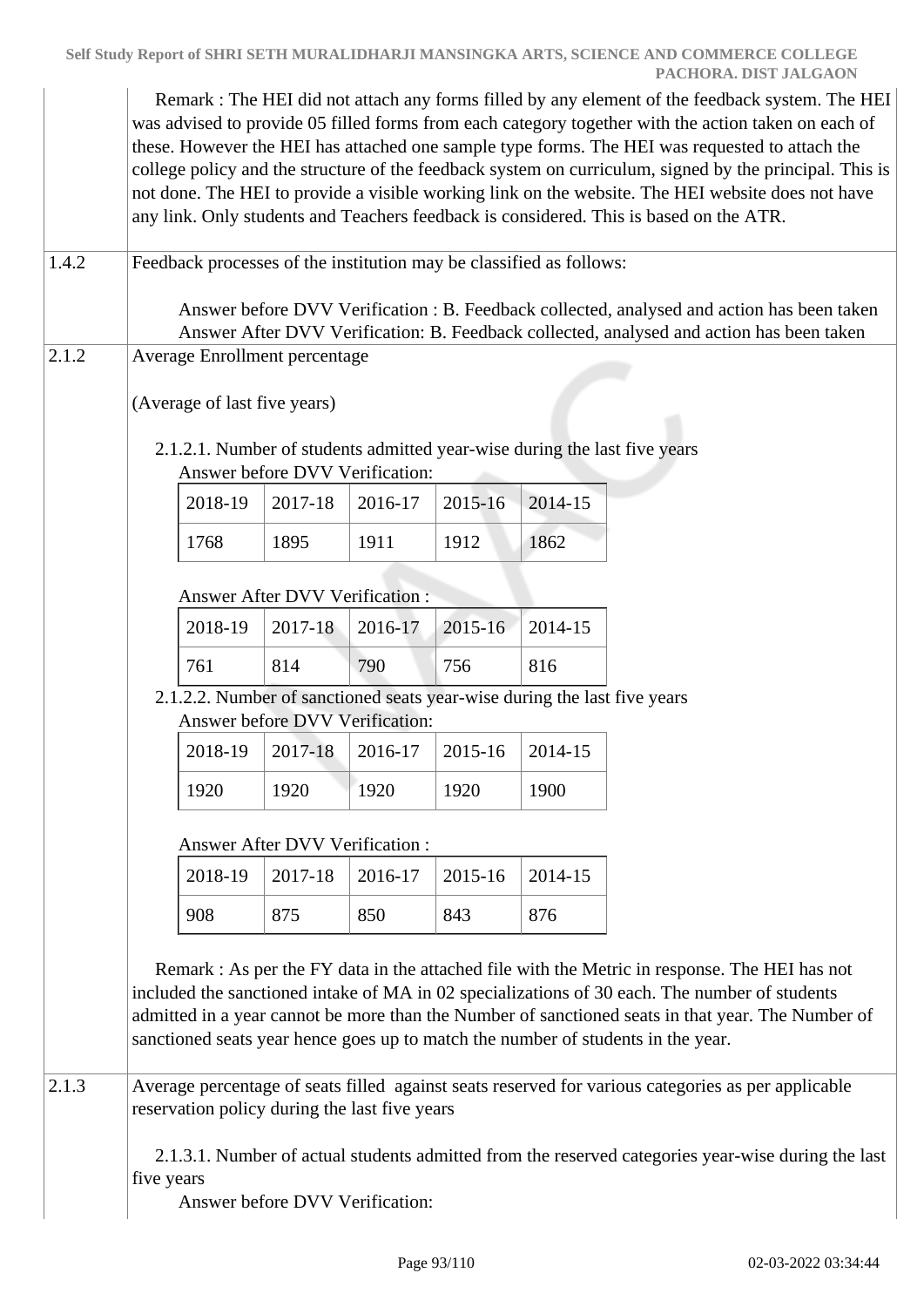|     |     |     | $2018-19$   2017-18   2016-17   2015-16   2014-15 |     |
|-----|-----|-----|---------------------------------------------------|-----|
| 685 | 738 | 729 | 724                                               | 702 |

#### Answer After DVV Verification :

|     | $2018-19$   2017-18   2016-17   2015-16   2014-15 |     |     |     |
|-----|---------------------------------------------------|-----|-----|-----|
| 424 | 407                                               | 395 | 392 | 408 |

 Remark : The Number of actual students admitted from the reserved categories year-wise cannot be more than the Number of seats earmarked for reserved category as per GOI/State Govt rule yearwise. Hence the number of actual students admitted from the reserved categories, when exceeding Number of seats earmarked for reserved category as per GOI/State Govt rule, is restricted to the Number of seats earmarked for reserved category as per GOI/State Govt rule.

2.3.2 Percentage of teachers using ICT for effective teaching with Learning Management Systems (LMS), E-learning resources etc.

> 2.3.2.1. Number of teachers using ICT Answer before DVV Verification : 13 Answer after DVV Verification: 01

 Remark : The HEI was requested to provide a self attested list of the teachers using ICT enabled facility (for teaching and lecturing) along with the SUBJECT for they use ICT (and the installed facility). One ppt each, prepared exclusively by the faculty, was advised to be uploaded on the HEI website and working link provided. However the HEI has not provided the requested information. HEI to provide LMS website /academic management system usage and link of resources such as LMS, moodles etc. created.

# 2.3.3 Ratio of students to mentor for academic and stress related issues

 2.3.3.1. Number of mentors Answer before DVV Verification : 24 Answer after DVV Verification: 23

2.4.2 Average percentage of full time teachers with Ph.D. during the last five years

# 2.4.2.1. Number of full time teachers with Ph.D. year-wise during the last five years Answer before DVV Verification:

|  | $2018-19$   2017-18   2016-17   2015-16   2014-15 |    |  |
|--|---------------------------------------------------|----|--|
|  | 06                                                | 06 |  |

## Answer After DVV Verification :

|    |    | $2018-19$   2017-18   2016-17   2015-16   2014-15 |    |    |
|----|----|---------------------------------------------------|----|----|
| 04 | 03 | 03                                                | 03 | 03 |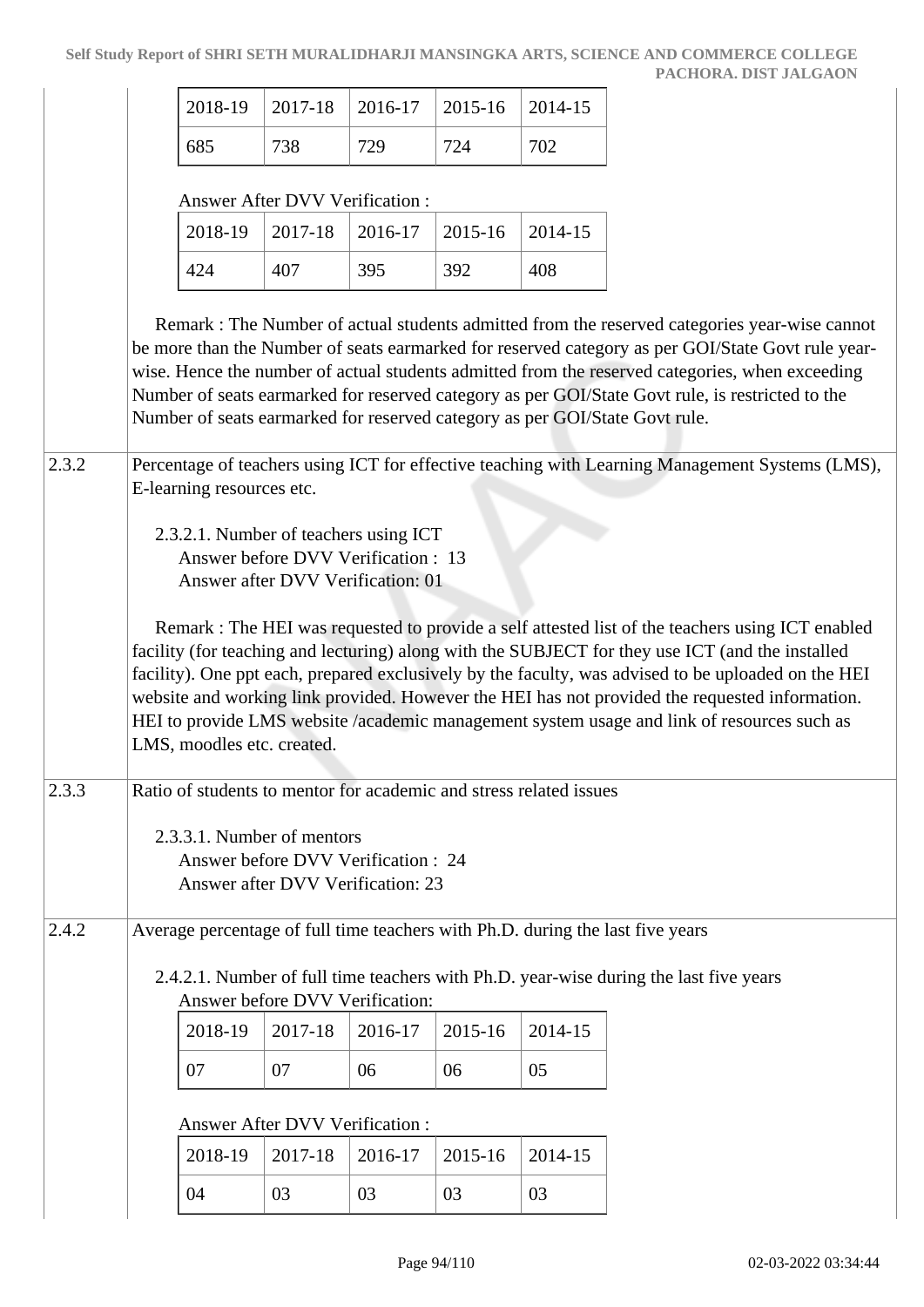$\begin{array}{c} \hline \end{array}$ 

 $\begin{array}{c} \hline \end{array}$ 

|       | Feb 2018                                                                                                                                                                                                                                                                         |                                                                                                                                                                                                                                                                                                                             |                |                |         |                | Remark : The HEI has provided PhD documents of only the following faculty Mr. Dr.B.N.Patil<br>Mr.Dr. N.M.Nerkar Mr.Dr.W.S.Wale Mr.Dr.J.D.Gopal (counted only for 2018-19 as his PhD is of                 |  |  |
|-------|----------------------------------------------------------------------------------------------------------------------------------------------------------------------------------------------------------------------------------------------------------------------------------|-----------------------------------------------------------------------------------------------------------------------------------------------------------------------------------------------------------------------------------------------------------------------------------------------------------------------------|----------------|----------------|---------|----------------|-----------------------------------------------------------------------------------------------------------------------------------------------------------------------------------------------------------|--|--|
| 2.4.3 | Teaching experience per full time teacher in number of years                                                                                                                                                                                                                     |                                                                                                                                                                                                                                                                                                                             |                |                |         |                |                                                                                                                                                                                                           |  |  |
|       | 2.4.3.1. Total experience of full-time teachers<br>Answer before DVV Verification : 577 years<br>Answer after DVV Verification: 557 years                                                                                                                                        |                                                                                                                                                                                                                                                                                                                             |                |                |         |                |                                                                                                                                                                                                           |  |  |
| 2.4.4 | Percentage of full time teachers who received awards, recognition, fellowships at State, National,<br>International level from Government, recognised bodies during the last five years                                                                                          |                                                                                                                                                                                                                                                                                                                             |                |                |         |                |                                                                                                                                                                                                           |  |  |
|       | 2.4.4.1. Number of full time teachers receiving awards from state /national /international level<br>from Government recognised bodies year-wise during the last five years<br>Answer before DVV Verification:                                                                    |                                                                                                                                                                                                                                                                                                                             |                |                |         |                |                                                                                                                                                                                                           |  |  |
|       |                                                                                                                                                                                                                                                                                  | 2018-19                                                                                                                                                                                                                                                                                                                     | 2017-18        | 2016-17        | 2015-16 | 2014-15        |                                                                                                                                                                                                           |  |  |
|       |                                                                                                                                                                                                                                                                                  | 03                                                                                                                                                                                                                                                                                                                          | 03             | 02             | 00      | $00\,$         |                                                                                                                                                                                                           |  |  |
|       |                                                                                                                                                                                                                                                                                  | Answer After DVV Verification:                                                                                                                                                                                                                                                                                              |                |                |         |                |                                                                                                                                                                                                           |  |  |
|       |                                                                                                                                                                                                                                                                                  | 2018-19                                                                                                                                                                                                                                                                                                                     | 2017-18        | 2016-17        | 2015-16 | 2014-15        |                                                                                                                                                                                                           |  |  |
|       |                                                                                                                                                                                                                                                                                  | $00\,$                                                                                                                                                                                                                                                                                                                      | 00             | 00             | 00      | $00\,$         |                                                                                                                                                                                                           |  |  |
|       |                                                                                                                                                                                                                                                                                  | Remark : As per the HEI statement in the response dialogue box and the data attached with the<br>Metric in response. The HEI has large number of documents in local language. Attested English<br>translation of the genuine eligible awards to be provided for considering. However no English<br>translation is provided. |                |                |         |                |                                                                                                                                                                                                           |  |  |
| 3.1.1 |                                                                                                                                                                                                                                                                                  | (INR in Lakhs)                                                                                                                                                                                                                                                                                                              |                |                |         |                | Grants for research projects sponsored by government/non government sources such as industry<br>, corporate houses, international bodies, endowment, chairs in the institution during the last five years |  |  |
|       | 3.1.1.1. Total Grants for research projects sponsored by the non-government sources such as<br>industry, corporate houses, international bodies, endowments, Chairs in the institution year-wise<br>during the last five years (INR in Lakhs)<br>Answer before DVV Verification: |                                                                                                                                                                                                                                                                                                                             |                |                |         |                |                                                                                                                                                                                                           |  |  |
|       |                                                                                                                                                                                                                                                                                  | 2018-19                                                                                                                                                                                                                                                                                                                     | 2017-18        | 2016-17        | 2015-16 | 2014-15        |                                                                                                                                                                                                           |  |  |
|       |                                                                                                                                                                                                                                                                                  | $\overline{0}$                                                                                                                                                                                                                                                                                                              | $\overline{0}$ | $\mathbf{0}$   | 365000  | $\mathbf{0}$   |                                                                                                                                                                                                           |  |  |
|       |                                                                                                                                                                                                                                                                                  | Answer After DVV Verification:                                                                                                                                                                                                                                                                                              |                |                |         |                |                                                                                                                                                                                                           |  |  |
|       |                                                                                                                                                                                                                                                                                  | 2018-19                                                                                                                                                                                                                                                                                                                     | 2017-18        | 2016-17        | 2015-16 | 2014-15        |                                                                                                                                                                                                           |  |  |
|       |                                                                                                                                                                                                                                                                                  | $\overline{0}$                                                                                                                                                                                                                                                                                                              | $\overline{0}$ | $\overline{0}$ | 3.65    | $\overline{0}$ |                                                                                                                                                                                                           |  |  |
|       |                                                                                                                                                                                                                                                                                  |                                                                                                                                                                                                                                                                                                                             |                |                |         |                |                                                                                                                                                                                                           |  |  |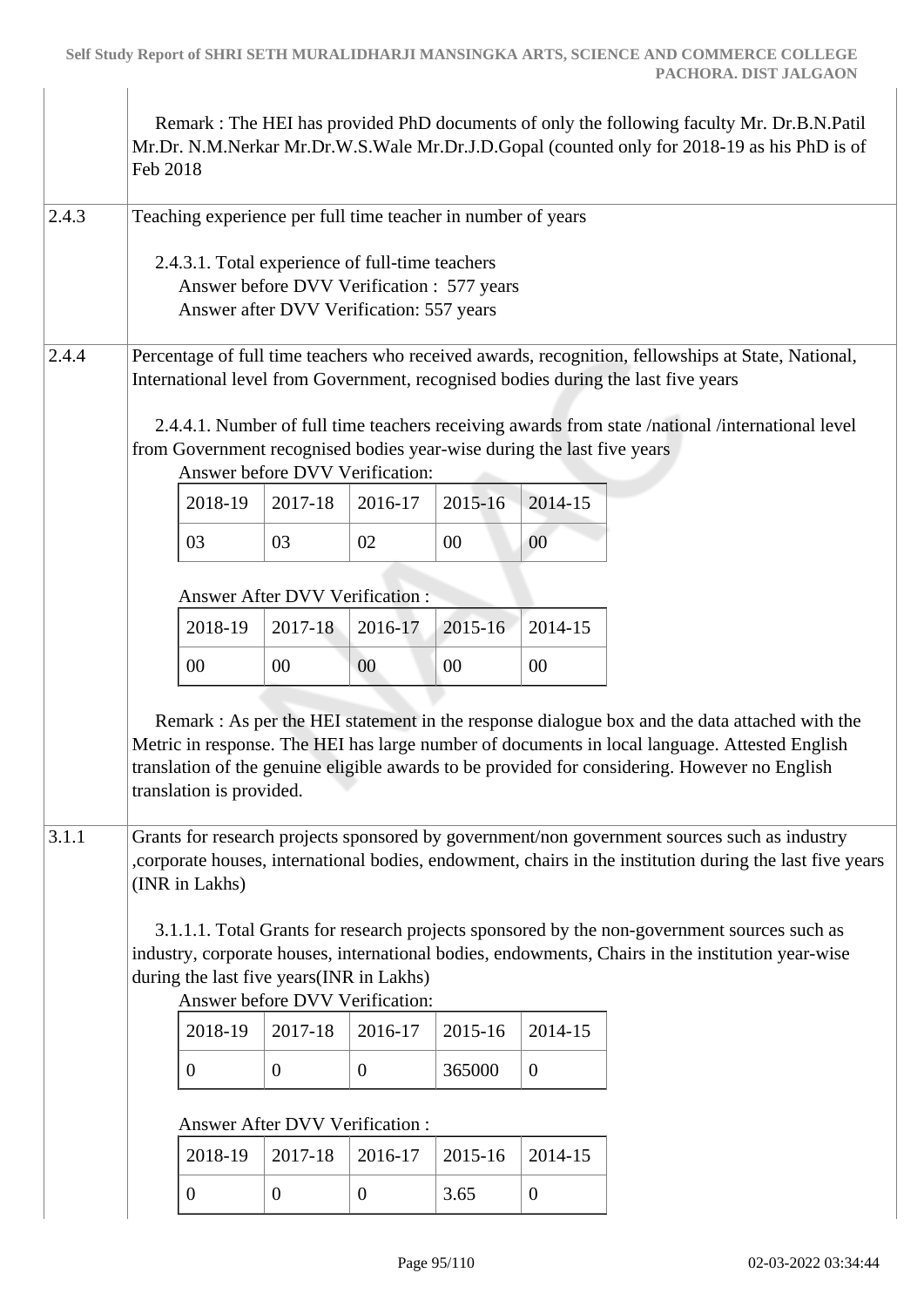| 3.1.2 | Percentage of teachers recognised as research guides at present         |                                                                        |                                       |                                                                                              |         |         |                                                                                                                                                                                                         |  |  |  |
|-------|-------------------------------------------------------------------------|------------------------------------------------------------------------|---------------------------------------|----------------------------------------------------------------------------------------------|---------|---------|---------------------------------------------------------------------------------------------------------------------------------------------------------------------------------------------------------|--|--|--|
|       | 3.1.2.1. Number of teachers recognised as research guides               |                                                                        |                                       |                                                                                              |         |         |                                                                                                                                                                                                         |  |  |  |
|       | Answer before DVV Verification: 05<br>Answer after DVV Verification: 01 |                                                                        |                                       |                                                                                              |         |         |                                                                                                                                                                                                         |  |  |  |
|       |                                                                         |                                                                        |                                       |                                                                                              |         |         |                                                                                                                                                                                                         |  |  |  |
| 3.2.2 |                                                                         |                                                                        |                                       | Academia Innovative practices during the last five years                                     |         |         | Number of workshops/seminars conducted on Intellectual Property Rights (IPR) and Industry-                                                                                                              |  |  |  |
|       |                                                                         |                                                                        |                                       |                                                                                              |         |         |                                                                                                                                                                                                         |  |  |  |
|       |                                                                         |                                                                        |                                       |                                                                                              |         |         | 3.2.2.1. Number of workshops/seminars conducted on Intellectual Property Rights (IPR) and<br>Industry-Academia Innovative practices year-wise during the last five years                                |  |  |  |
|       |                                                                         |                                                                        |                                       | Answer before DVV Verification:                                                              |         |         |                                                                                                                                                                                                         |  |  |  |
|       |                                                                         | 2018-19                                                                | 2017-18                               | 2016-17                                                                                      | 2015-16 | 2014-15 |                                                                                                                                                                                                         |  |  |  |
|       |                                                                         | 02                                                                     | 01                                    | 01                                                                                           | 01      | 01      |                                                                                                                                                                                                         |  |  |  |
|       |                                                                         |                                                                        | <b>Answer After DVV Verification:</b> |                                                                                              |         |         |                                                                                                                                                                                                         |  |  |  |
|       |                                                                         | 2018-19                                                                | 2017-18                               | 2016-17                                                                                      | 2015-16 | 2014-15 |                                                                                                                                                                                                         |  |  |  |
|       |                                                                         | 00                                                                     | 00                                    | 00                                                                                           | 00      | 00      |                                                                                                                                                                                                         |  |  |  |
|       |                                                                         |                                                                        |                                       |                                                                                              |         |         |                                                                                                                                                                                                         |  |  |  |
| 3.3.2 |                                                                         | recognition/awards                                                     |                                       |                                                                                              |         |         | The institution provides incentives to teachers who receive state, national and international                                                                                                           |  |  |  |
|       |                                                                         |                                                                        |                                       |                                                                                              |         |         |                                                                                                                                                                                                         |  |  |  |
|       |                                                                         |                                                                        |                                       | <b>Answer before DVV Verification: Yes</b><br>Answer After DVV Verification: No              |         |         |                                                                                                                                                                                                         |  |  |  |
|       |                                                                         |                                                                        |                                       |                                                                                              |         |         | Remark : As per the HEI statement in the response dialogue box and the data attached with the                                                                                                           |  |  |  |
|       |                                                                         | policy of awarding.                                                    |                                       |                                                                                              |         |         | Metric in response. None of faculty members of the HEI have received award nor the HEI has a                                                                                                            |  |  |  |
|       |                                                                         |                                                                        |                                       |                                                                                              |         |         |                                                                                                                                                                                                         |  |  |  |
| 3.3.3 |                                                                         |                                                                        |                                       | Number of Ph.D.s awarded per teacher during the last five years                              |         |         |                                                                                                                                                                                                         |  |  |  |
|       |                                                                         |                                                                        |                                       | 3.3.3.1. How many Ph.Ds awarded within last five years<br>Answer before DVV Verification: 09 |         |         |                                                                                                                                                                                                         |  |  |  |
|       |                                                                         |                                                                        |                                       | Answer after DVV Verification: 00                                                            |         |         |                                                                                                                                                                                                         |  |  |  |
|       |                                                                         |                                                                        |                                       |                                                                                              |         |         | 3.3.3.2. Number of teachers recognized as guides during the last five years                                                                                                                             |  |  |  |
|       |                                                                         | Answer before DVV Verification: 05<br>Answer after DVV Verification: 1 |                                       |                                                                                              |         |         |                                                                                                                                                                                                         |  |  |  |
|       |                                                                         |                                                                        |                                       |                                                                                              |         |         | Remark : The HEI was requested to attach attested copy (of PhD degree) in respect of each of the                                                                                                        |  |  |  |
|       |                                                                         |                                                                        |                                       |                                                                                              |         |         | student claimed to have been awarded PhD in the same order as the names in the list. It was advised                                                                                                     |  |  |  |
|       |                                                                         |                                                                        |                                       |                                                                                              |         |         | that the awardee should have been awarded the degree or notified by the University. Registration,<br>Provisional degrees or thesis submitted are not eligible. The HEI was also requested to ensure the |  |  |  |
|       |                                                                         |                                                                        |                                       |                                                                                              |         |         | guide is recognized and on rolls of the college. The HEI was requested to provided authenticated                                                                                                        |  |  |  |
|       |                                                                         | is recognized supervisor.                                              |                                       |                                                                                              |         |         | copies of letters of awards of Ph.D. No documents in support are provided. As per 3.1.2 only Dr Vale                                                                                                    |  |  |  |
|       |                                                                         |                                                                        |                                       |                                                                                              |         |         |                                                                                                                                                                                                         |  |  |  |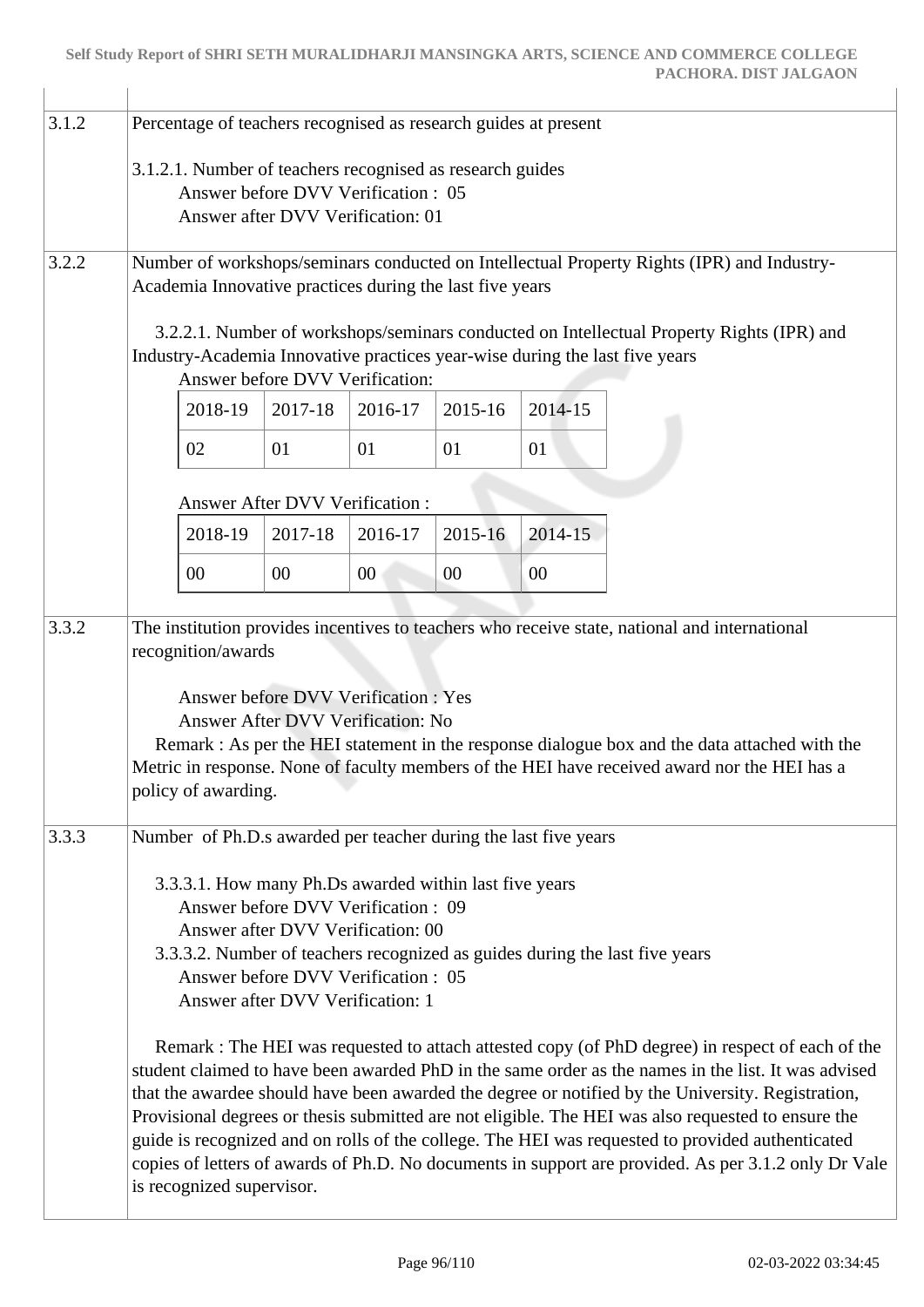| 3.3.4 | years | Number of research papers per teacher in the Journals notified on UGC website during the last five |                                       |                |                |                |                                                                                                                                                                                                                                                                                                                                                                                                           |  |  |
|-------|-------|----------------------------------------------------------------------------------------------------|---------------------------------------|----------------|----------------|----------------|-----------------------------------------------------------------------------------------------------------------------------------------------------------------------------------------------------------------------------------------------------------------------------------------------------------------------------------------------------------------------------------------------------------|--|--|
|       | years |                                                                                                    |                                       |                |                |                | 3.3.4.1. Number of research papers in the Journals notified on UGC website during the last five                                                                                                                                                                                                                                                                                                           |  |  |
|       |       |                                                                                                    | Answer before DVV Verification:       |                |                |                |                                                                                                                                                                                                                                                                                                                                                                                                           |  |  |
|       |       | 2018-19                                                                                            | 2017-18                               | 2016-17        | 2015-16        | 2014-15        |                                                                                                                                                                                                                                                                                                                                                                                                           |  |  |
|       |       | 18                                                                                                 | 10                                    | 10             | 11             | 13             |                                                                                                                                                                                                                                                                                                                                                                                                           |  |  |
|       |       |                                                                                                    | <b>Answer After DVV Verification:</b> |                |                |                |                                                                                                                                                                                                                                                                                                                                                                                                           |  |  |
|       |       | 2018-19                                                                                            | 2017-18                               | 2016-17        | 2015-16        | 2014-15        |                                                                                                                                                                                                                                                                                                                                                                                                           |  |  |
|       |       | $\overline{0}$                                                                                     | $\mathbf{0}$                          | 00             | 00             | 00             |                                                                                                                                                                                                                                                                                                                                                                                                           |  |  |
|       |       | found to be on the UGC-CARE list of approved journals.                                             |                                       |                |                |                | Remark: You searched for "2278-9189". Total Journals: 0 You searched for "2455-670X". Total<br>Journals : 0 You searched for "2278-2001". Total Journals : 0 None of the claimed journals were                                                                                                                                                                                                            |  |  |
| 3.3.5 |       |                                                                                                    |                                       |                |                |                | Number of books and chapters in edited volumes/books published and papers in<br>national/international conference proceedings per teacher during the last five years                                                                                                                                                                                                                                      |  |  |
|       |       |                                                                                                    |                                       |                |                |                |                                                                                                                                                                                                                                                                                                                                                                                                           |  |  |
|       |       |                                                                                                    |                                       |                |                |                | 3.3.5.1. Total number of books and chapters in edited volumes / books published, and papers in<br>national/international conference-proceedings year-wise during the last five years                                                                                                                                                                                                                      |  |  |
|       |       |                                                                                                    | Answer before DVV Verification:       |                |                |                |                                                                                                                                                                                                                                                                                                                                                                                                           |  |  |
|       |       | 2018-19                                                                                            | 2017-18                               | 2016-17        | 2015-16        | 2014-15        |                                                                                                                                                                                                                                                                                                                                                                                                           |  |  |
|       |       | 04                                                                                                 | 14                                    | 10             | 15             | 14             |                                                                                                                                                                                                                                                                                                                                                                                                           |  |  |
|       |       |                                                                                                    | <b>Answer After DVV Verification:</b> |                |                |                |                                                                                                                                                                                                                                                                                                                                                                                                           |  |  |
|       |       | 2018-19                                                                                            | 2017-18                               | 2016-17        | 2015-16        | 2014-15        |                                                                                                                                                                                                                                                                                                                                                                                                           |  |  |
|       |       | $\boldsymbol{0}$                                                                                   | $\overline{0}$                        | $\overline{0}$ | $\overline{0}$ | $\overline{0}$ |                                                                                                                                                                                                                                                                                                                                                                                                           |  |  |
|       |       | validation is not possible.                                                                        |                                       |                |                |                | Remark : The HEI was advised that the attached file with the SSR (provided by HEI) was<br>corrupted and not readable. It had non standard format and font. the HEI has used mixed date format<br>for the year of print. The HEI was requested to reconcile and provide all data in English (Roman<br>type) fonts only. The attached file has a long name and could not be opened. In the absence of data, |  |  |
| 3.4.2 |       | bodies during the last five years                                                                  |                                       |                |                |                | Number of awards and recognition received for extension activities from Government /recognised                                                                                                                                                                                                                                                                                                            |  |  |
|       |       | Government /recognised bodies year-wise during the last five years                                 |                                       |                |                |                | 3.4.2.1. Total number of awards and recognition received for extension activities from                                                                                                                                                                                                                                                                                                                    |  |  |
|       |       |                                                                                                    | Answer before DVV Verification:       |                |                |                |                                                                                                                                                                                                                                                                                                                                                                                                           |  |  |
|       |       |                                                                                                    |                                       |                |                |                |                                                                                                                                                                                                                                                                                                                                                                                                           |  |  |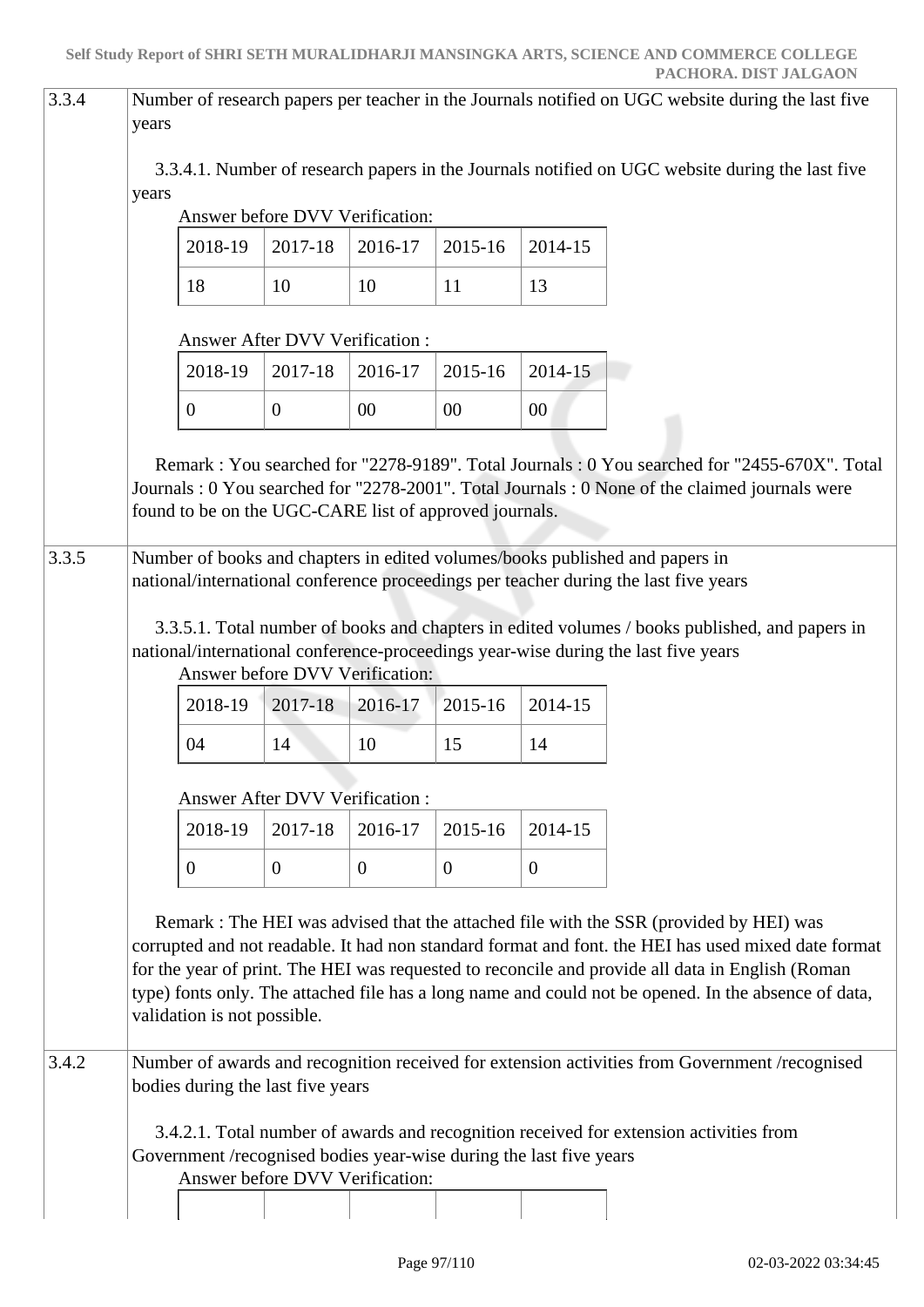|       |       | 2018-19                                                                                                                                         | 2017-18 | 2016-17 | 2015-16 | 2014-15 |                                                                                                                                                                                                                                                                                                                                                                                                                                                                                                                                                                                                                                                                                                                                                                                                                                                                                                                                                        |
|-------|-------|-------------------------------------------------------------------------------------------------------------------------------------------------|---------|---------|---------|---------|--------------------------------------------------------------------------------------------------------------------------------------------------------------------------------------------------------------------------------------------------------------------------------------------------------------------------------------------------------------------------------------------------------------------------------------------------------------------------------------------------------------------------------------------------------------------------------------------------------------------------------------------------------------------------------------------------------------------------------------------------------------------------------------------------------------------------------------------------------------------------------------------------------------------------------------------------------|
|       |       | 02                                                                                                                                              | 01      | $00\,$  | 02      | 01      |                                                                                                                                                                                                                                                                                                                                                                                                                                                                                                                                                                                                                                                                                                                                                                                                                                                                                                                                                        |
|       |       | <b>Answer After DVV Verification:</b>                                                                                                           |         |         |         |         |                                                                                                                                                                                                                                                                                                                                                                                                                                                                                                                                                                                                                                                                                                                                                                                                                                                                                                                                                        |
|       |       | 2018-19                                                                                                                                         | 2017-18 | 2016-17 | 2015-16 | 2014-15 |                                                                                                                                                                                                                                                                                                                                                                                                                                                                                                                                                                                                                                                                                                                                                                                                                                                                                                                                                        |
|       |       | $00\,$                                                                                                                                          | $00\,$  | $00\,$  | $00\,$  | $00\,$  |                                                                                                                                                                                                                                                                                                                                                                                                                                                                                                                                                                                                                                                                                                                                                                                                                                                                                                                                                        |
|       |       |                                                                                                                                                 |         |         |         |         |                                                                                                                                                                                                                                                                                                                                                                                                                                                                                                                                                                                                                                                                                                                                                                                                                                                                                                                                                        |
| 3.4.3 | years |                                                                                                                                                 |         |         |         |         | Number of extension and outreach Programs conducted in collaboration with Industry, Community<br>and Non-Government Organizations through NSS/NCC/Red Cross/YRC etc., during the last five                                                                                                                                                                                                                                                                                                                                                                                                                                                                                                                                                                                                                                                                                                                                                             |
|       |       | wise during the last five years<br>Answer before DVV Verification:                                                                              |         |         |         |         | 3.4.3.1. Number of extension and outreach Programs conducted in collaboration with Industry,<br>Community and Non-Government Organizations through NSS/ NCC/Red Cross/ YRC etc., year-                                                                                                                                                                                                                                                                                                                                                                                                                                                                                                                                                                                                                                                                                                                                                                 |
|       |       | 2018-19                                                                                                                                         | 2017-18 | 2016-17 | 2015-16 | 2014-15 |                                                                                                                                                                                                                                                                                                                                                                                                                                                                                                                                                                                                                                                                                                                                                                                                                                                                                                                                                        |
|       |       | 12                                                                                                                                              | 12      | 12      | 11      | 12      |                                                                                                                                                                                                                                                                                                                                                                                                                                                                                                                                                                                                                                                                                                                                                                                                                                                                                                                                                        |
|       |       | <b>Answer After DVV Verification:</b>                                                                                                           |         |         |         |         |                                                                                                                                                                                                                                                                                                                                                                                                                                                                                                                                                                                                                                                                                                                                                                                                                                                                                                                                                        |
|       |       | 2018-19                                                                                                                                         | 2017-18 | 2016-17 | 2015-16 | 2014-15 |                                                                                                                                                                                                                                                                                                                                                                                                                                                                                                                                                                                                                                                                                                                                                                                                                                                                                                                                                        |
|       |       | 02                                                                                                                                              | 02      | 02      | 02      | 02      |                                                                                                                                                                                                                                                                                                                                                                                                                                                                                                                                                                                                                                                                                                                                                                                                                                                                                                                                                        |
|       |       | NAAC prescribed format for the Metric as an Excel file.                                                                                         |         |         |         |         | Remark : The HEI was requested to provide photographs or any supporting document of relevance<br>with proper captions and dates to be provided. It was advised that only Activities conducted through<br>NSS/NCC/RC/YRC to be considered here. As per the attached data and applicability of the initiative.<br>The HEI has not attached any supporting data as proof of the activities. The HEI to attach reports<br>signed by the coordinator and the principal for each of the activities claimed. Attested photographs<br>also to be attached with the response. The report must bear relevance to the Data Serial number and<br>date of the activity. Copy of circular/brochure/ report of the initiative/ photos of the initiatives/ news<br>report published Reports with photographs of the events signed by the principal must be attached<br>otherwise the HEI may lose benefit of doubt. The HEI must attach amended data as above, only in |
| 3.4.4 |       | Issue, etc. during the last five years<br>Awareness, Gender Issue, etc. year-wise during the last five years<br>Answer before DVV Verification: |         |         |         |         | Average percentage of students participating in extension activities with Government Organisations,<br>Non-Government Organisations and programs such as Swachh Bharat, Aids Awareness, Gender<br>3.4.4.1. Total number of students participating in extension activities with Government<br>Organisations, Non-Government Organisations and programs such as Swachh Bharat, Aids                                                                                                                                                                                                                                                                                                                                                                                                                                                                                                                                                                      |
|       |       | 2018-19                                                                                                                                         | 2017-18 | 2016-17 | 2015-16 | 2014-15 |                                                                                                                                                                                                                                                                                                                                                                                                                                                                                                                                                                                                                                                                                                                                                                                                                                                                                                                                                        |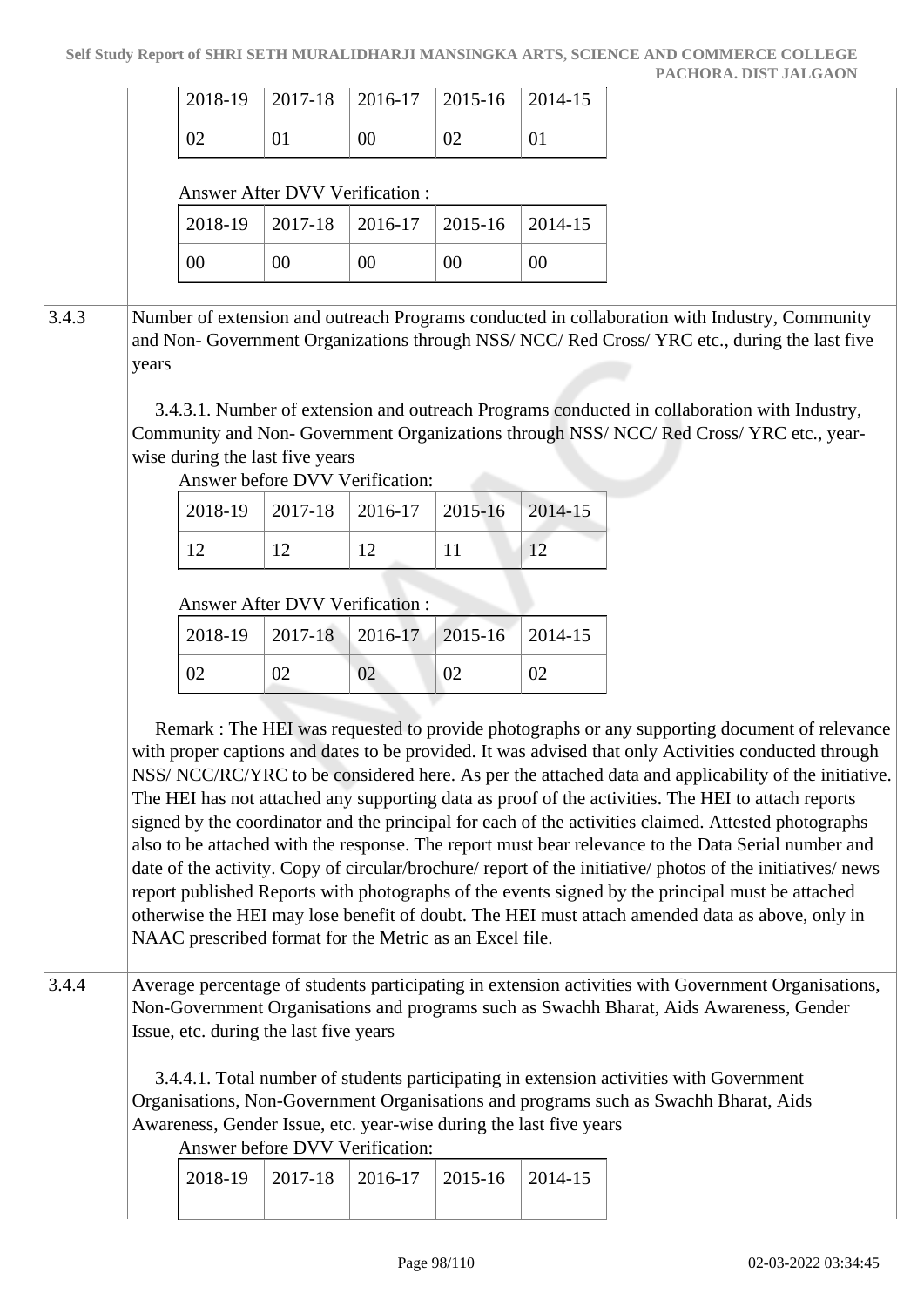| ر ن سه | $\Omega$<br>1000 | ~ |  |  |
|--------|------------------|---|--|--|
|--------|------------------|---|--|--|

#### Answer After DVV Verification :

|  | $2018-19$   2017-18   2016-17   2015-16   2014-15 |    |  |
|--|---------------------------------------------------|----|--|
|  |                                                   | 10 |  |

 Remark : The HEI was advised that in this Metric students participating in extension activities with Government Organisations, Non-Government Organisations and programs such as Swachh Bharat, Aids Awareness etc only are eligible. Copy of circular/brochure/ report of the initiative/ photos of the initiatives/ news report published was requested to be provided. The HEI has not provided these. One student taking part in MORE THAN ONE activity in an AY would count as ONE ONLY. In the absence of reports supported by photographs, the HEI would lose BENEFIT of Doubt in favour of the HEI. The HEI was requested to attach data only in NAAC prescribed format for the Metric as an Excel file. All documents to be signed by the principal. HEI has not provided the reports of the events conducted. English version of the other documents are required. Also the list of students participating in each program conducted year wise, authenticated by the competent authority is to be provided.

# 3.5.2 Number of functional MoUs with institutions of National/ International importance, Other Institutions, Industries, Corporate houses etc., during the last five years (only functional MoUs with ongoing activities to be considered)

 3.5.2.1. Number of functional MoUs with institutions of national, international importance, other universities, industries, corporate houses etc. year-wise during the last five years (only functional MoUs with ongoing activities to be considered)

Answer before DVV Verification:

| $2018-19$   2017-18   2016-17   2015-16   2014-15 |  |  |
|---------------------------------------------------|--|--|
|                                                   |  |  |

Answer After DVV Verification :

|  | $2018-19$ $2017-18$ $2016-17$ $2015-16$ $2014-15$ |    |
|--|---------------------------------------------------|----|
|  |                                                   | 00 |

 Remark : The HEI has claimed non eligible activities. Workshops, hand on trg on Tally software, Seminar on Soil conservation are not MoU's.

4.1.3 Percentage of classrooms and seminar halls with ICT - enabled facilities such as smart class, LMS, etc

> 4.1.3.1. Number of classrooms and seminar halls with ICT facilities Answer before DVV Verification : 06 Answer after DVV Verification: 03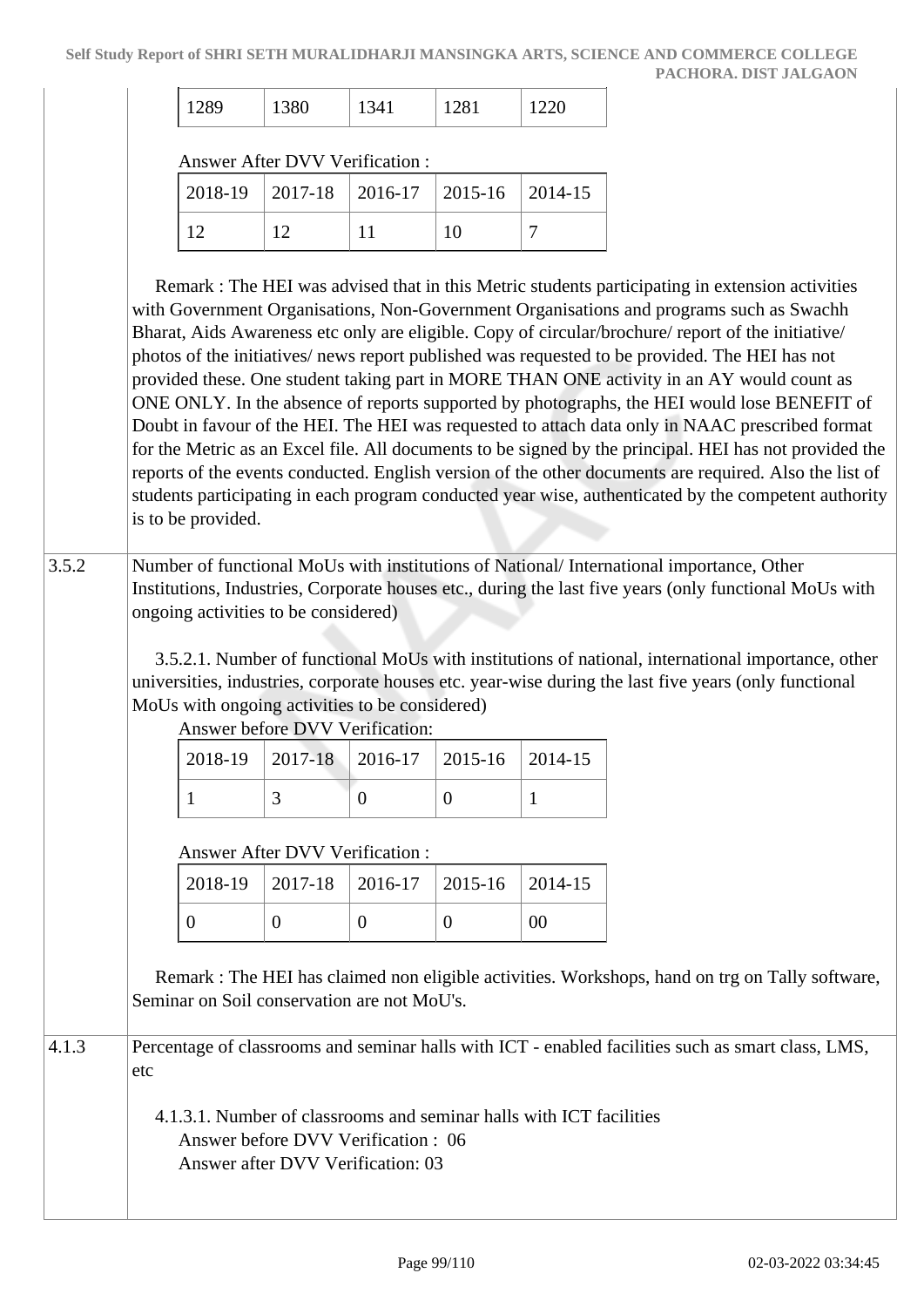| 4.1.4 | Average percentage of budget allocation, excluding salary for infrastructure augmentation during the<br>last five years. |                                                                                      |         |         |         |                                                                                                                                                                                                 |  |  |  |
|-------|--------------------------------------------------------------------------------------------------------------------------|--------------------------------------------------------------------------------------|---------|---------|---------|-------------------------------------------------------------------------------------------------------------------------------------------------------------------------------------------------|--|--|--|
|       | last five years (INR in Lakhs)                                                                                           | Answer before DVV Verification:                                                      |         |         |         | 4.1.4.1. Budget allocation for infrastructure augmentation, excluding salary year-wise during the                                                                                               |  |  |  |
|       | 2018-19                                                                                                                  | 2017-18                                                                              | 2016-17 | 2015-16 | 2014-15 |                                                                                                                                                                                                 |  |  |  |
|       | 2.99                                                                                                                     | 7.07                                                                                 | 0.80    | 9.60    | 2.66    |                                                                                                                                                                                                 |  |  |  |
|       |                                                                                                                          | Answer After DVV Verification:                                                       |         |         |         |                                                                                                                                                                                                 |  |  |  |
|       | 2018-19                                                                                                                  | 2017-18                                                                              | 2016-17 | 2015-16 | 2014-15 |                                                                                                                                                                                                 |  |  |  |
|       | $00\,$                                                                                                                   | 7.08                                                                                 | 0.80    | 10.48   | 3.01    |                                                                                                                                                                                                 |  |  |  |
|       |                                                                                                                          |                                                                                      |         |         |         | Remark : As per the HEI statement in the response dialogue box and the data attached with the<br>Metric. The HEI has not attached the income expenditure statement for the FY 2018-19.          |  |  |  |
| 4.2.4 | Lakhs)                                                                                                                   |                                                                                      |         |         |         | Average annual expenditure for purchase of books and journals during the last five years (INR in                                                                                                |  |  |  |
|       | years (INR in Lakhs)                                                                                                     | Answer before DVV Verification:                                                      |         |         |         | 4.2.4.1. Annual expenditure for purchase of books and journals year-wise during the last five                                                                                                   |  |  |  |
|       | 2018-19                                                                                                                  | 2017-18                                                                              | 2016-17 | 2015-16 | 2014-15 |                                                                                                                                                                                                 |  |  |  |
|       | 2.36                                                                                                                     | 3.06                                                                                 | 2.68    | 3.01    | 4.02    |                                                                                                                                                                                                 |  |  |  |
|       | <b>Answer After DVV Verification:</b>                                                                                    |                                                                                      |         |         |         |                                                                                                                                                                                                 |  |  |  |
|       | 2018-19                                                                                                                  | 2017-18                                                                              | 2016-17 | 2015-16 | 2014-15 |                                                                                                                                                                                                 |  |  |  |
|       | 2.36                                                                                                                     | 3.06                                                                                 | 3.09    | 3.01    | 4.40    |                                                                                                                                                                                                 |  |  |  |
| 4.2.5 | Availability of remote access to e-resources of the library                                                              |                                                                                      |         |         |         |                                                                                                                                                                                                 |  |  |  |
|       | after login. The HEI has not provided link for remote access.                                                            | Answer before DVV Verification : Yes<br>Answer After DVV Verification: No            |         |         |         | Remark : The HEI was requested to provide temporary log in and password for remote access<br>along with the link, gateway used for remote access and snap shot of landing page of remote access |  |  |  |
| 4.3.3 | Available bandwidth of internet connection in the Institution (Lease line)                                               |                                                                                      |         |         |         |                                                                                                                                                                                                 |  |  |  |
|       | rental.                                                                                                                  | Answer before DVV Verification : >=50 MBPS<br>Answer After DVV Verification: <5 MBPS |         |         |         | Remark : The HEI BSNL Plan LT 30000 is < 5Mbps. The charges in the bill are only Rs 249 as                                                                                                      |  |  |  |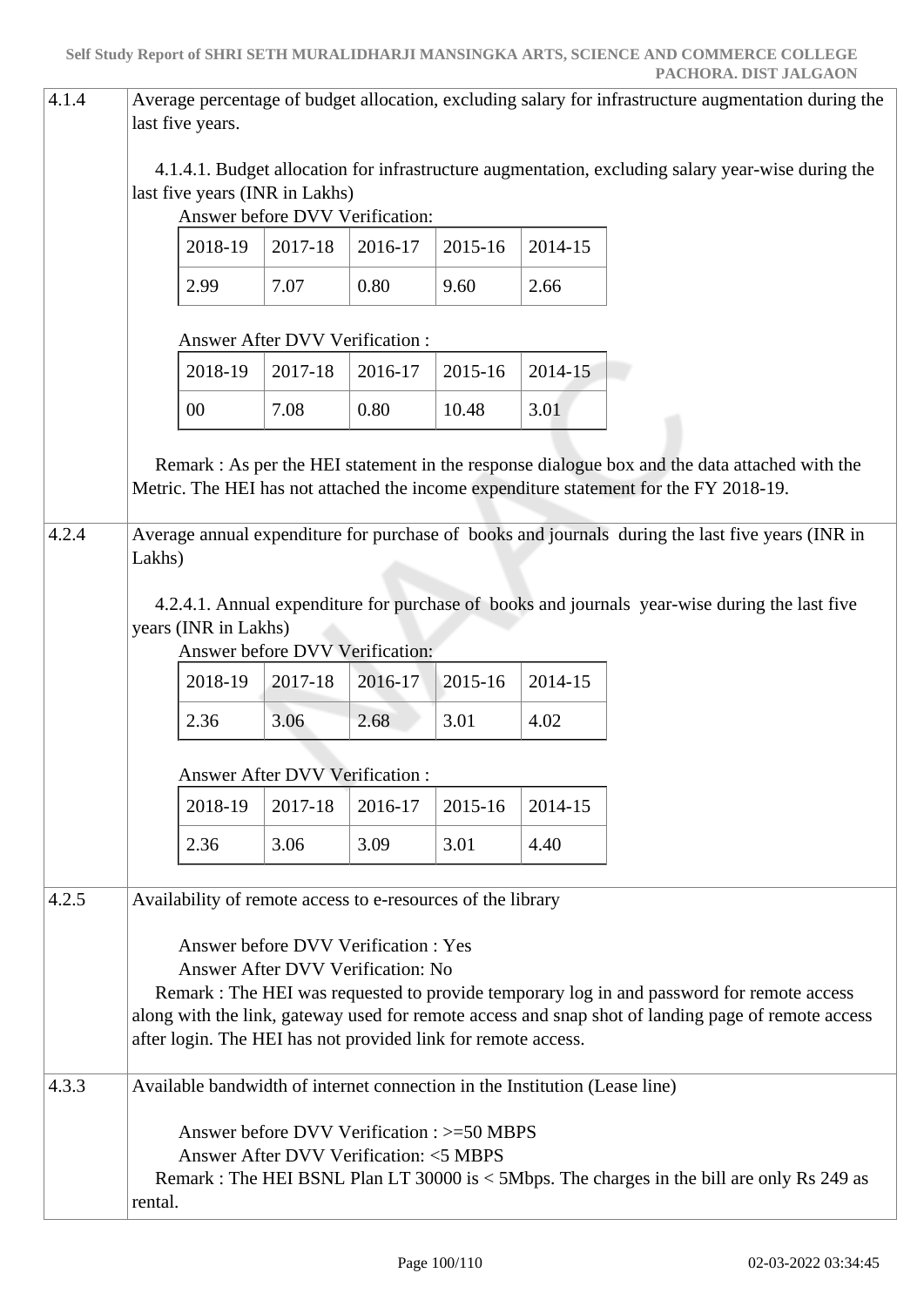# 5.1.2 Average percentage of students benefited by scholarships, freeships, etc. provided by the institution besides government schemes during the last five years

 5.1.2.1. Total number of students benefited by scholarships, freeships, etc provided by the institution besides government schemes year-wise during the last five years

| Answer before DVV Verification: |     |                                                   |     |     |  |  |  |  |
|---------------------------------|-----|---------------------------------------------------|-----|-----|--|--|--|--|
|                                 |     | $2018-19$   2017-18   2016-17   2015-16   2014-15 |     |     |  |  |  |  |
|                                 | 165 | 452                                               | 256 | 213 |  |  |  |  |

## Answer After DVV Verification :

| $2018-19$   2017-18   2016-17   2015-16   2014-15 |  |  |
|---------------------------------------------------|--|--|
|                                                   |  |  |

 Remark : All the data was advised to be in Excel format. The HEI has, however, provided pdf file and the same has been considered. The annual fees on the basis of the fees collection in the balance sheet with 4.2 is almost Rs 27000 per student per year. As per the data attached in response, the HEI has claimed scholarship and freeship of Rs 200 annual value. As compared to the Fees charged this amount is not considered as Scholarships or freeship. The claim of less than Rs 2700 per year (=10%) or less is not considered as freeship. the HEI has claimed prizes for academic positions given by some donors as the institute scholarship. These are prizes for achievement and not scholarship. The amounts of prizes by the HEI are too meager to be verified as or at par with freeship. The prizes by donors are of values Rs 1000/ per students but are not by the institute hence these have not been considered. The Earn while you learn scheme is money for service and hence not free. This is not freeship either.

# 5.1.3 Number of capability enhancement and development schemes –

- 1. For competitive examinations
- 2. Career counselling
- 3. Soft skill development
- 4. Remedial coaching
- 5. Language lab
- 6. Bridge courses
- 7. Yoga and meditation
- 8. Personal Counselling

Answer before DVV Verification : A. 7 or more of the above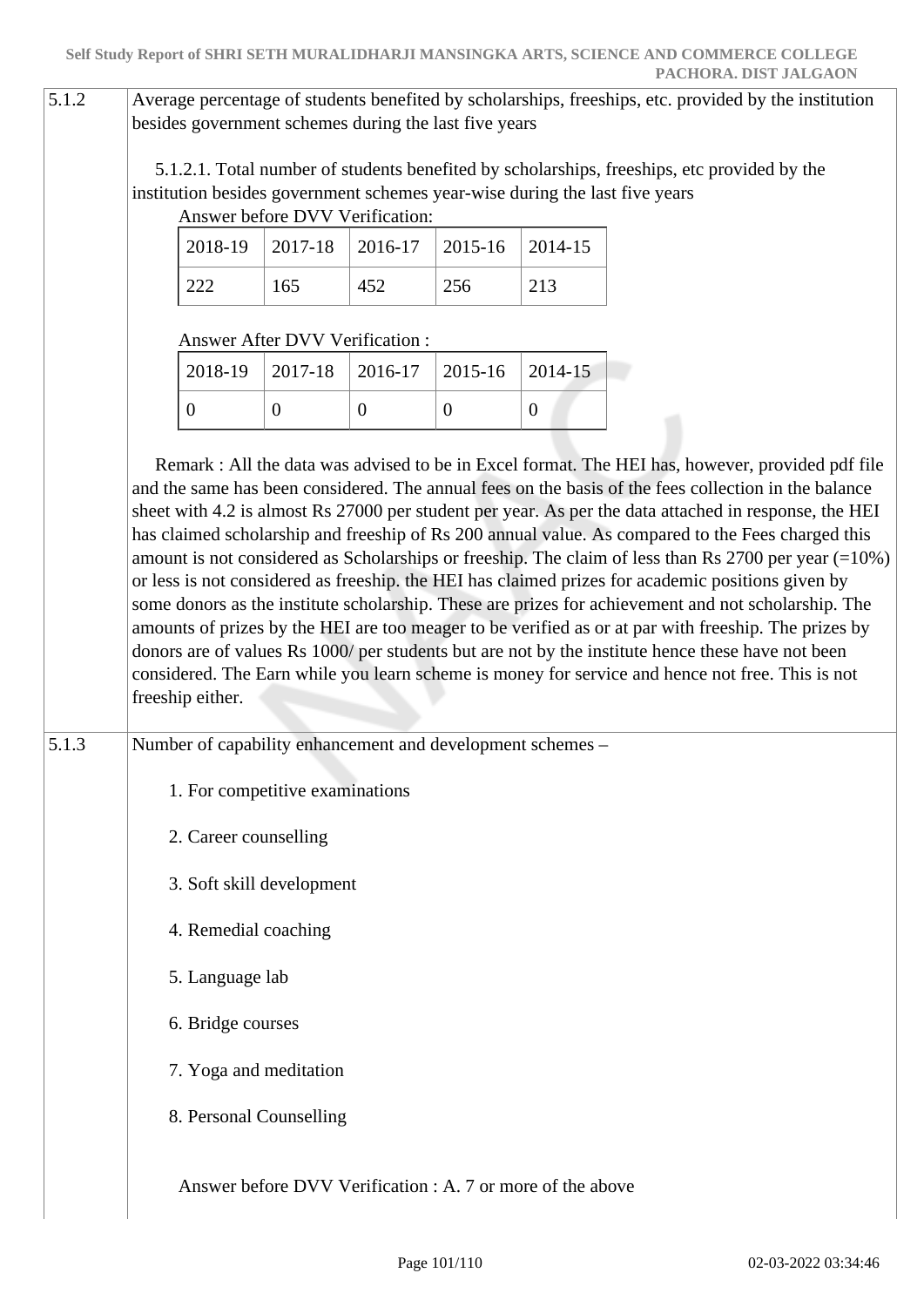|       |                          |                                       | Answer After DVV Verification: D. Any 4 of the above                                                                                             |         |         | Remark : As per the HEI data attached with the Metric in response the HEI is offering Coaching<br>for competitive exams, Remedial classes, Bridge course and Career Planning only.                                                                                                                                                                                                                                                                                                   |
|-------|--------------------------|---------------------------------------|--------------------------------------------------------------------------------------------------------------------------------------------------|---------|---------|--------------------------------------------------------------------------------------------------------------------------------------------------------------------------------------------------------------------------------------------------------------------------------------------------------------------------------------------------------------------------------------------------------------------------------------------------------------------------------------|
| 5.1.4 |                          |                                       | counselling offered by the institution during the last five years                                                                                |         |         | Average percentage of student benefited by guidance for competitive examinations and career                                                                                                                                                                                                                                                                                                                                                                                          |
|       |                          |                                       | counselling offered by the institution year-wise during the last five years<br>Answer before DVV Verification:                                   |         |         | 5.1.4.1. Number of students benefited by guidance for competitive examinations and career                                                                                                                                                                                                                                                                                                                                                                                            |
|       | 2018-19                  | 2017-18                               | 2016-17                                                                                                                                          | 2015-16 | 2014-15 |                                                                                                                                                                                                                                                                                                                                                                                                                                                                                      |
|       | 553                      | 572                                   | 801                                                                                                                                              | 672     | 619     |                                                                                                                                                                                                                                                                                                                                                                                                                                                                                      |
|       |                          | <b>Answer After DVV Verification:</b> |                                                                                                                                                  |         |         |                                                                                                                                                                                                                                                                                                                                                                                                                                                                                      |
|       | 2018-19                  | 2017-18                               | 2016-17                                                                                                                                          | 2015-16 | 2014-15 |                                                                                                                                                                                                                                                                                                                                                                                                                                                                                      |
|       | 00                       | 16                                    | 15                                                                                                                                               | 175     | 85      |                                                                                                                                                                                                                                                                                                                                                                                                                                                                                      |
| 5.1.5 | last five years          |                                       | Answer before DVV Verification:                                                                                                                  |         |         | Remark : As per the HEI statement in the response dialogue box and the data attached with the<br>Metric 5.1.3. The data attached with this Metric is just the Roll List and not specific to student<br>attendance guidance in competitive examinations coaching and career counselling sessions.<br>Average percentage of students benefited by Vocational Education and Training (VET) during the<br>5.1.5.1. Number of students attending VET year-wise during the last five years |
|       | 2018-19                  | 2017-18                               | 2016-17                                                                                                                                          | 2015-16 | 2014-15 |                                                                                                                                                                                                                                                                                                                                                                                                                                                                                      |
|       | 459                      | 441                                   | 506                                                                                                                                              | 328     | 318     |                                                                                                                                                                                                                                                                                                                                                                                                                                                                                      |
|       |                          | <b>Answer After DVV Verification:</b> |                                                                                                                                                  |         |         |                                                                                                                                                                                                                                                                                                                                                                                                                                                                                      |
|       | 2018-19                  | 2017-18                               | 2016-17                                                                                                                                          | 2015-16 | 2014-15 |                                                                                                                                                                                                                                                                                                                                                                                                                                                                                      |
|       | $00\,$                   | 00                                    | 00                                                                                                                                               | 00      | 00      |                                                                                                                                                                                                                                                                                                                                                                                                                                                                                      |
| 5.2.2 |                          |                                       | 5.2.2.1. Number of outgoing students progressing to higher education<br>Answer before DVV Verification: 404<br>Answer after DVV Verification: 80 |         |         | Percentage of student progression to higher education (previous graduating batch)                                                                                                                                                                                                                                                                                                                                                                                                    |
| 5.2.3 | government examinations) |                                       |                                                                                                                                                  |         |         | Average percentage of students qualifying in State/National/International level examinations during<br>the last five years (eg: NET/ SLET/ GATE/ GMAT/ CAT/ GRE/ TOEFL/ Civil Services/State                                                                                                                                                                                                                                                                                         |

**Self Study Report of SHRI SETH MURALIDHARJI MANSINGKA ARTS, SCIENCE AND COMMERCE COLLEGE**

**PACHORA. DIST JALGAON**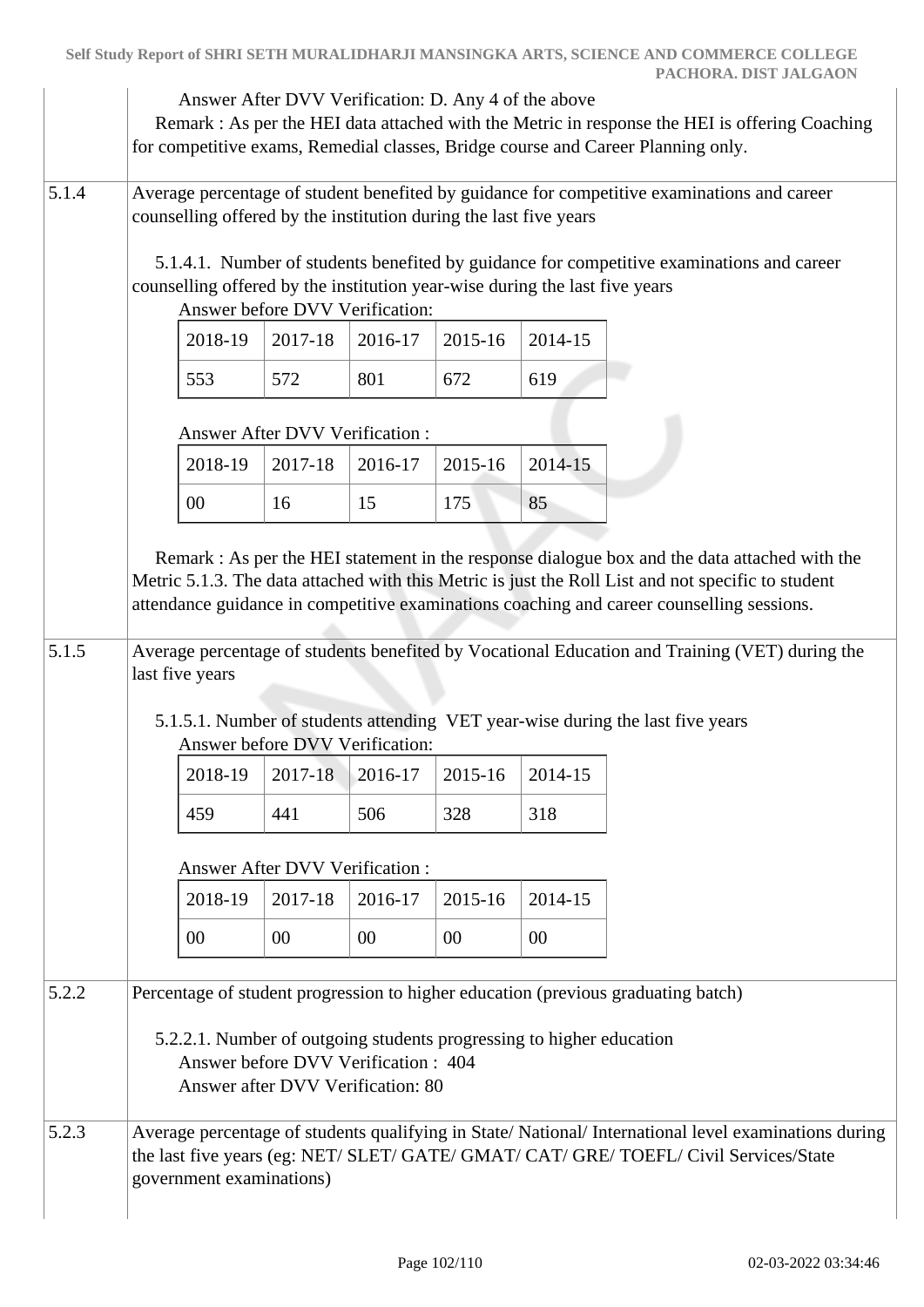# 5.2.3.1. **Number of students qualifying in state/ national/ international level examinations (eg: JAM/CLAT/NET/ SLET/ GATE/ GMAT/CAT/GRE/ TOEFL/ Civil Services/ State government examinations) year wise during last five years**

Answer before DVV Verification:

|    | $2018-19$   2017-18   2016-17   2015-16   2014-15 |    |    |
|----|---------------------------------------------------|----|----|
| 01 | 02                                                | 00 | 01 |

#### Answer After DVV Verification :

|  |    | $ 2018-19 $ $ 2017-18 $ $ 2016-17 $ $ 2015-16 $ $ 2014-15 $ |    |  |
|--|----|-------------------------------------------------------------|----|--|
|  | 02 |                                                             | 00 |  |

 5.2.3.2. Number of students who have appeared for the exams year-wise during the last five years Answer before DVV Verification:

|  |    | $2018-19$   2017-18   2016-17   2015-16   2014-15 |  |
|--|----|---------------------------------------------------|--|
|  | 02 | 00                                                |  |

## Answer After DVV Verification :

|          |    | $2018-19$ 2017-18 2016-17 2015-16 2014-15 |    |  |
|----------|----|-------------------------------------------|----|--|
| $\Omega$ | 02 | 02                                        | 00 |  |

Remark : As per the HEI statement in the HEI data attached with the Metric in response.

5.3.1 Number of awards/medals for outstanding performance in sports/cultural activities at national / international level (award for a team event should be counted as one) during the last five years.

> 5.3.1.1. Number of awards/medals for outstanding performance in sports/cultural activities at national/international level (award for a team event should be counted as one) year-wise during the last five years

Answer before DVV Verification:

|    | $2018-19$   2017-18   2016-17   2015-16   2014-15 |  |
|----|---------------------------------------------------|--|
| 00 | $00\,$                                            |  |

# Answer After DVV Verification :

|    |    | $2018-19$   2017-18   2016-17   2015-16   2014-15 |    |    |
|----|----|---------------------------------------------------|----|----|
| 00 | 00 | 00                                                | 00 | 00 |

5.3.3 Average number of sports and cultural activities/ competitions organised at the institution level per year

> 5.3.3.1. Number of sports and cultural activities / competitions organised at the institution level year-wise during the last five years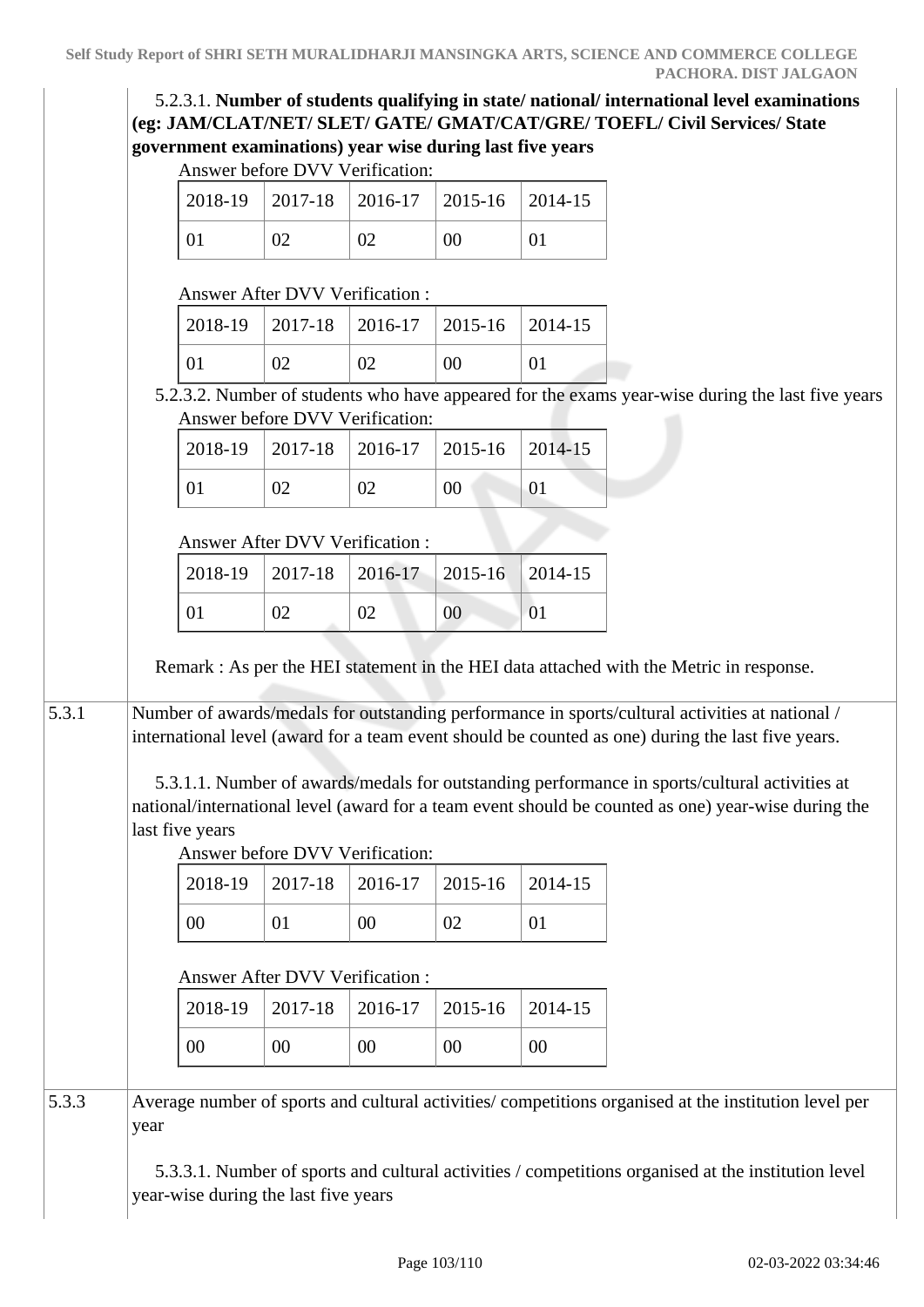Answer before DVV Verification:

|  | $2018-19$   2017-18   2016-17   2015-16   2014-15 |  |  |
|--|---------------------------------------------------|--|--|
|  | 26                                                |  |  |

#### Answer After DVV Verification :

|          |    | $2018-19$   2017-18   2016-17   2015-16   2014-15 |    |    |
|----------|----|---------------------------------------------------|----|----|
| $\Omega$ | 05 | 05                                                | 05 | 94 |

 Remark : The HEI has attached data of 1999-2000. Most of the data pertains to Inter College and University level competitions and not college level activities. The HEI was advised that the claimed number of activities/events organised and the number of photographs were not matching. The HEI has attached only 02 activities photographs without caption or report (there are no dates).

5.4.3 Number of Alumni Association / Chapters meetings held during the last five years

 5.4.3.1. Number of Alumni Association /Chapters meetings held year-wise during the last five years

Answer before DVV Verification:

|    | $2018-19$ $2017-18$ $2016-17$ $2015-16$ $2014-15$ |    |    |    |
|----|---------------------------------------------------|----|----|----|
| 01 | 04                                                | 02 | 00 | 00 |

#### Answer After DVV Verification :

|    |    | 2018-19   2017-18   2016-17   2015-16   2014-15 |    |
|----|----|-------------------------------------------------|----|
| 04 | ገገ | 00                                              | 00 |

# 6.2.3 Implementation of e-governance in areas of operation 1. Planning and Development 2. Administration 3. Finance and Accounts 4. Student Admission and Support 5. Examination Answer before DVV Verification : B. Any 4 of the above Answer After DVV Verification: D. Any 2 of the above Remark : The HEI has provided screenshots of the University portal for Student Admission and Support and Examination only. The HEI has not implemented its own system of e-governance. 6.3.2 Average percentage of teachers provided with financial support to attend conferences/workshops and

towards membership fee of professional bodies during the last five years

 6.3.2.1. Number of teachers provided with financial support to attend conferences / workshops and towards membership fee of professional bodies year-wise during the last five years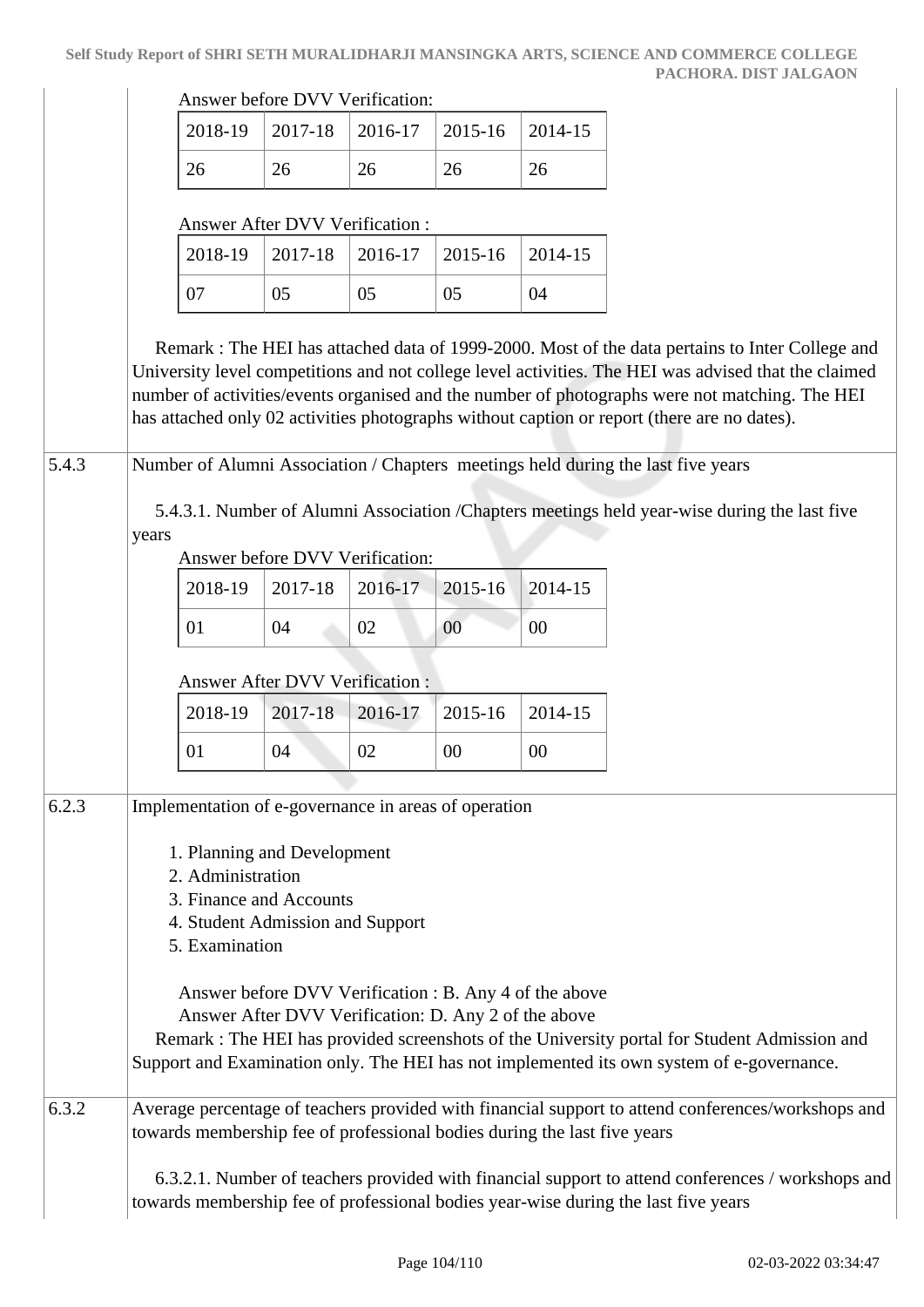| Answer before DVV Verification: |  |
|---------------------------------|--|
|---------------------------------|--|

|  |    | $2018-19$   2017-18   2016-17   2015-16   2014-15 |    |
|--|----|---------------------------------------------------|----|
|  | ാവ |                                                   | 35 |

#### Answer After DVV Verification :

|  |  | $2018-19$   2017-18   2016-17   2015-16   2014-15 |  |
|--|--|---------------------------------------------------|--|
|  |  | 09                                                |  |

 Remark : Syllabus Framing is TD and not conferences / workshop. As per the HEI data as attached with the Metric in response.

6.3.4 Average percentage of teachers attending professional development programs viz., Orientation Program, Refresher Course, Short Term Course, Faculty Development Program during the last five years

> 6.3.4.1. Total number of teachers attending professional development programs, viz., Orientation Program, Refresher Course, Short Term Course, Faculty Development Programs year-wise during the last five years

Answer before DVV Verification:

|  | $2018-19$ 2017-18 2016-17 2015-16 2014-15 |    |  |
|--|-------------------------------------------|----|--|
|  | 08                                        | 06 |  |

## Answer After DVV Verification :

| 2018-19 |    | $\mid$ 2017-18 $\mid$ 2016-17 $\mid$ 2015-16 $\mid$ 2014-15 |    |    |
|---------|----|-------------------------------------------------------------|----|----|
| 05      | 03 | 04                                                          | 02 | 02 |

Remark : As per the HEI data as attached with the Metric in response

6.4.2 Funds / Grants received from non-government bodies, individuals, Philanthropists during the last five years (not covered in Criterion III) (INR in Lakhs)

 6.4.2.1. Total Grants received from non-government bodies, individuals, philanthropists year-wise during the last five years (INR in Lakhs)

## Answer before DVV Verification:

|  | $2018-19$   2017-18   2016-17   2015-16   2014-15 |  |
|--|---------------------------------------------------|--|
|  |                                                   |  |

#### Answer After DVV Verification :

|  | $2018-19$   2017-18   2016-17   2015-16   2014-15 |  |
|--|---------------------------------------------------|--|
|  |                                                   |  |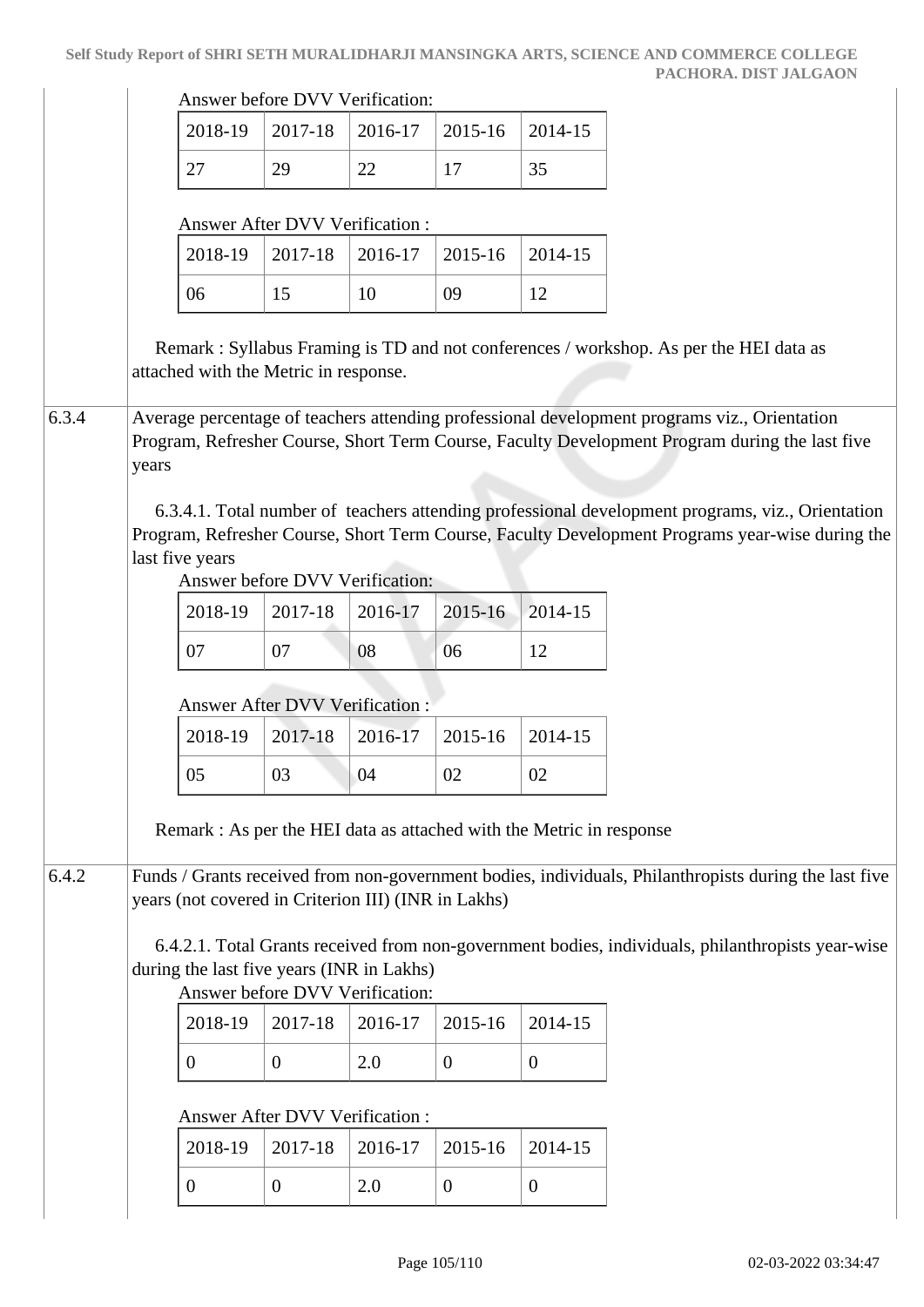| 6.5.3 |                                                                                                                                                      |                                                                                                                                                                                                 |                                       |         |         |         |  |  |  |  |  |
|-------|------------------------------------------------------------------------------------------------------------------------------------------------------|-------------------------------------------------------------------------------------------------------------------------------------------------------------------------------------------------|---------------------------------------|---------|---------|---------|--|--|--|--|--|
|       | Average number of quality initiatives by IQAC for promoting quality culture per year                                                                 |                                                                                                                                                                                                 |                                       |         |         |         |  |  |  |  |  |
|       |                                                                                                                                                      | 6.5.3.1. Number of quality initiatives by IQAC for promoting quality year-wise for the last five                                                                                                |                                       |         |         |         |  |  |  |  |  |
|       | years<br>Answer before DVV Verification:                                                                                                             |                                                                                                                                                                                                 |                                       |         |         |         |  |  |  |  |  |
|       |                                                                                                                                                      | 2018-19                                                                                                                                                                                         | 2017-18                               | 2016-17 | 2015-16 | 2014-15 |  |  |  |  |  |
|       |                                                                                                                                                      | 06                                                                                                                                                                                              | 06                                    | 06      | 03      | 06      |  |  |  |  |  |
|       |                                                                                                                                                      | Answer After DVV Verification:                                                                                                                                                                  |                                       |         |         |         |  |  |  |  |  |
|       |                                                                                                                                                      | 2018-19                                                                                                                                                                                         | 2017-18                               | 2016-17 | 2015-16 | 2014-15 |  |  |  |  |  |
|       |                                                                                                                                                      | 03                                                                                                                                                                                              | 02                                    | 03      | 02      | 02      |  |  |  |  |  |
| 6.5.4 |                                                                                                                                                      | Quality assurance initiatives of the institution include:                                                                                                                                       |                                       |         |         |         |  |  |  |  |  |
|       |                                                                                                                                                      |                                                                                                                                                                                                 |                                       |         |         |         |  |  |  |  |  |
|       |                                                                                                                                                      | 1. Regular meeting of Internal Quality Assurance Cell (IQAC); timely submission of Annual<br>Quality Assurance Report (AQAR) to NAAC; Feedback collected, analysed and used for<br>improvements |                                       |         |         |         |  |  |  |  |  |
|       |                                                                                                                                                      | 2. Academic Administrative Audit (AAA) and initiation of follow up action                                                                                                                       |                                       |         |         |         |  |  |  |  |  |
|       |                                                                                                                                                      | 3. Participation in NIRF                                                                                                                                                                        |                                       |         |         |         |  |  |  |  |  |
|       | 4. ISO Certification                                                                                                                                 |                                                                                                                                                                                                 |                                       |         |         |         |  |  |  |  |  |
|       | 5. NBA or any other quality audit                                                                                                                    |                                                                                                                                                                                                 |                                       |         |         |         |  |  |  |  |  |
|       |                                                                                                                                                      |                                                                                                                                                                                                 |                                       |         |         |         |  |  |  |  |  |
|       | Answer before DVV Verification : B. Any 3 of the above                                                                                               |                                                                                                                                                                                                 |                                       |         |         |         |  |  |  |  |  |
| 7.1.1 | Answer After DVV Verification: B. Any 3 of the above<br>Number of gender equity promotion programs organized by the institution during the last five |                                                                                                                                                                                                 |                                       |         |         |         |  |  |  |  |  |
|       | years                                                                                                                                                |                                                                                                                                                                                                 |                                       |         |         |         |  |  |  |  |  |
|       | 7.1.1.1. Number of gender equity promotion programs organized by the institution year-wise                                                           |                                                                                                                                                                                                 |                                       |         |         |         |  |  |  |  |  |
|       |                                                                                                                                                      | during the last five years<br>Answer before DVV Verification:                                                                                                                                   |                                       |         |         |         |  |  |  |  |  |
|       |                                                                                                                                                      | 2018-19                                                                                                                                                                                         | 2017-18                               | 2016-17 | 2015-16 | 2014-15 |  |  |  |  |  |
|       |                                                                                                                                                      | 02                                                                                                                                                                                              | 03                                    | 04      | 02      | 03      |  |  |  |  |  |
|       |                                                                                                                                                      |                                                                                                                                                                                                 |                                       |         |         |         |  |  |  |  |  |
|       |                                                                                                                                                      |                                                                                                                                                                                                 | <b>Answer After DVV Verification:</b> |         |         |         |  |  |  |  |  |
|       |                                                                                                                                                      | 2018-19                                                                                                                                                                                         | 2017-18                               | 2016-17 | 2015-16 | 2014-15 |  |  |  |  |  |
|       |                                                                                                                                                      | 02                                                                                                                                                                                              | 03                                    | 02      | 02      | 02      |  |  |  |  |  |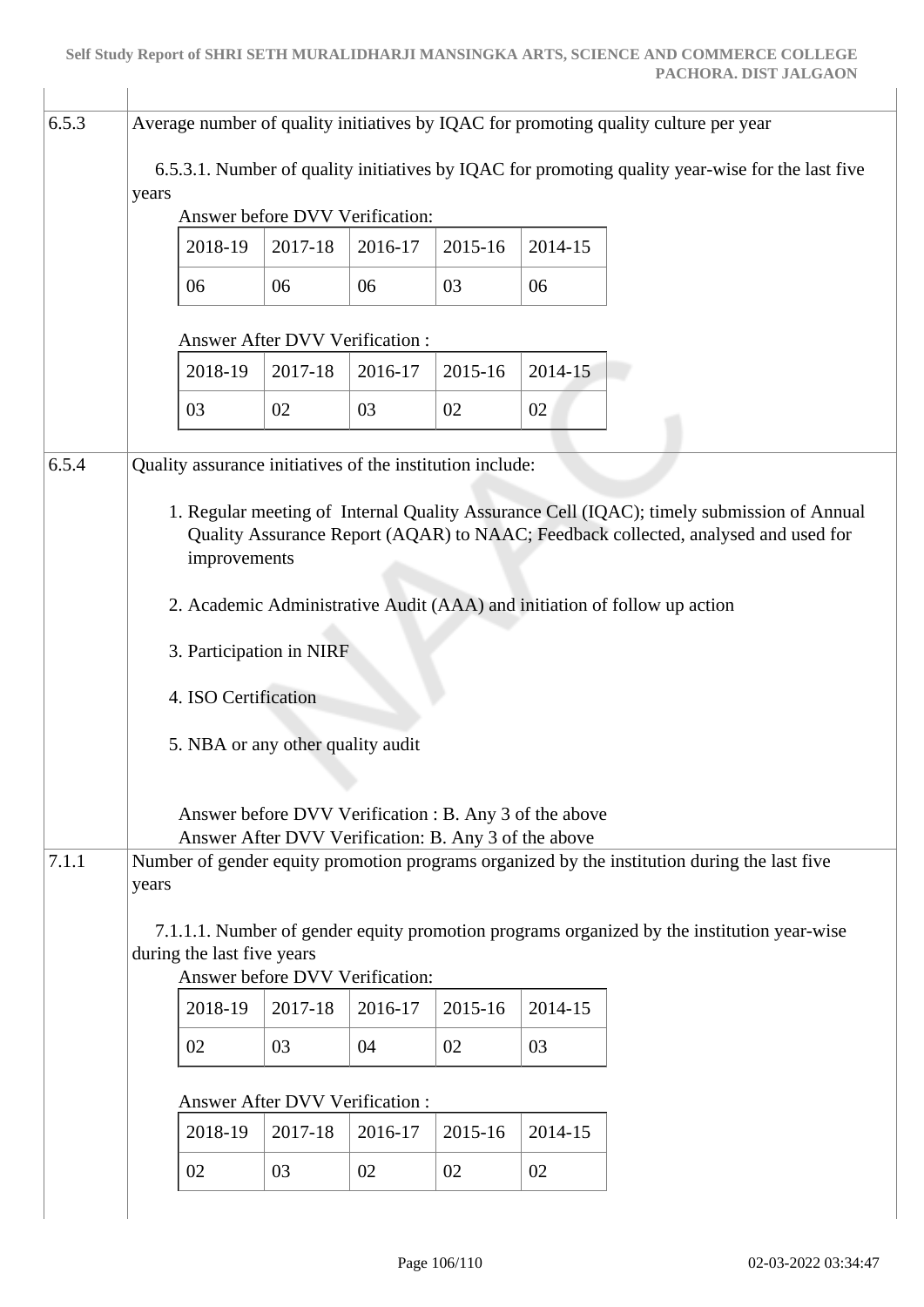|        | Remark : Anti ragging, Cricket match etc are not gender equity promotion programs. As per the<br>HEI statement in the HEI data attached with the Metric in response.                                           |                        |                                                                                       |         |                                                     |                                                                        |                                                                                                 |  |  |  |
|--------|----------------------------------------------------------------------------------------------------------------------------------------------------------------------------------------------------------------|------------------------|---------------------------------------------------------------------------------------|---------|-----------------------------------------------------|------------------------------------------------------------------------|-------------------------------------------------------------------------------------------------|--|--|--|
| 7.1.4  |                                                                                                                                                                                                                |                        |                                                                                       |         |                                                     | Percentage of annual lighting power requirements met through LED bulbs | 7.1.4.1. Annual lighting power requirement met through LED bulbs (in KWH)                       |  |  |  |
|        | Answer before DVV Verification: 10956<br>Answer after DVV Verification: 1056                                                                                                                                   |                        |                                                                                       |         |                                                     |                                                                        |                                                                                                 |  |  |  |
|        |                                                                                                                                                                                                                |                        | Answer before DVV Verification: 54783<br>Answer after DVV Verification: 5483          |         | 7.1.4.2. Annual lighting power requirement (in KWH) |                                                                        |                                                                                                 |  |  |  |
| 7.1.8  |                                                                                                                                                                                                                |                        | component during the last five years                                                  |         |                                                     |                                                                        | Average percentage expenditure on green initiatives and waste management excluding salary       |  |  |  |
|        |                                                                                                                                                                                                                |                        | year-wise during the last five years(INR in Lakhs)<br>Answer before DVV Verification: |         |                                                     |                                                                        | 7.1.8.1. Total expenditure on green initiatives and waste management excluding salary component |  |  |  |
|        |                                                                                                                                                                                                                | 2018-19                | 2017-18                                                                               | 2016-17 | 2015-16                                             | 2014-15                                                                |                                                                                                 |  |  |  |
|        |                                                                                                                                                                                                                | 0.5                    | 0.5                                                                                   | 0.5     | 0.5                                                 | 0.5                                                                    |                                                                                                 |  |  |  |
|        | <b>Answer After DVV Verification:</b>                                                                                                                                                                          |                        |                                                                                       |         |                                                     |                                                                        |                                                                                                 |  |  |  |
|        |                                                                                                                                                                                                                | 2018-19                | 2017-18                                                                               | 2016-17 | 2015-16                                             | 2014-15                                                                |                                                                                                 |  |  |  |
|        |                                                                                                                                                                                                                | 0.55                   | 0.55                                                                                  | 0.5     | 0.5                                                 | 0.5                                                                    |                                                                                                 |  |  |  |
| 7.1.9  |                                                                                                                                                                                                                |                        |                                                                                       |         |                                                     |                                                                        | Differently abled (Divyangjan) Friendliness Resources available in the institution:             |  |  |  |
|        |                                                                                                                                                                                                                | 1. Physical facilities |                                                                                       |         |                                                     |                                                                        |                                                                                                 |  |  |  |
|        |                                                                                                                                                                                                                | 2. Provision for lift  |                                                                                       |         |                                                     |                                                                        |                                                                                                 |  |  |  |
|        | 3. Ramp / Rails<br>4. Braille Software/facilities                                                                                                                                                              |                        |                                                                                       |         |                                                     |                                                                        |                                                                                                 |  |  |  |
|        | 5. Rest Rooms<br>6. Scribes for examination                                                                                                                                                                    |                        |                                                                                       |         |                                                     |                                                                        |                                                                                                 |  |  |  |
|        | 7. Special skill development for differently abled students                                                                                                                                                    |                        |                                                                                       |         |                                                     |                                                                        |                                                                                                 |  |  |  |
|        | 8. Any other similar facility (Specify)                                                                                                                                                                        |                        |                                                                                       |         |                                                     |                                                                        |                                                                                                 |  |  |  |
|        |                                                                                                                                                                                                                |                        |                                                                                       |         |                                                     | Answer before DVV Verification : C. At least 4 of the above            |                                                                                                 |  |  |  |
| 7.1.10 |                                                                                                                                                                                                                |                        |                                                                                       |         |                                                     | Answer After DVV Verification: D. At least 2 of the above              |                                                                                                 |  |  |  |
|        | Number of Specific initiatives to address locational advantages and disadvantages during the last five<br>7.1.10.1. Number of specific initiatives to address locational advantages and disadvantages<br>years |                        |                                                                                       |         |                                                     |                                                                        |                                                                                                 |  |  |  |
|        |                                                                                                                                                                                                                |                        | year-wise during the last five years<br>Answer before DVV Verification:               |         |                                                     |                                                                        |                                                                                                 |  |  |  |
|        |                                                                                                                                                                                                                | 2018-19                | 2017-18                                                                               | 2016-17 | 2015-16                                             | 2014-15                                                                |                                                                                                 |  |  |  |
|        |                                                                                                                                                                                                                | 5                      | $\overline{4}$                                                                        | 3       | 3                                                   | 3                                                                      |                                                                                                 |  |  |  |
|        |                                                                                                                                                                                                                |                        |                                                                                       |         |                                                     |                                                                        |                                                                                                 |  |  |  |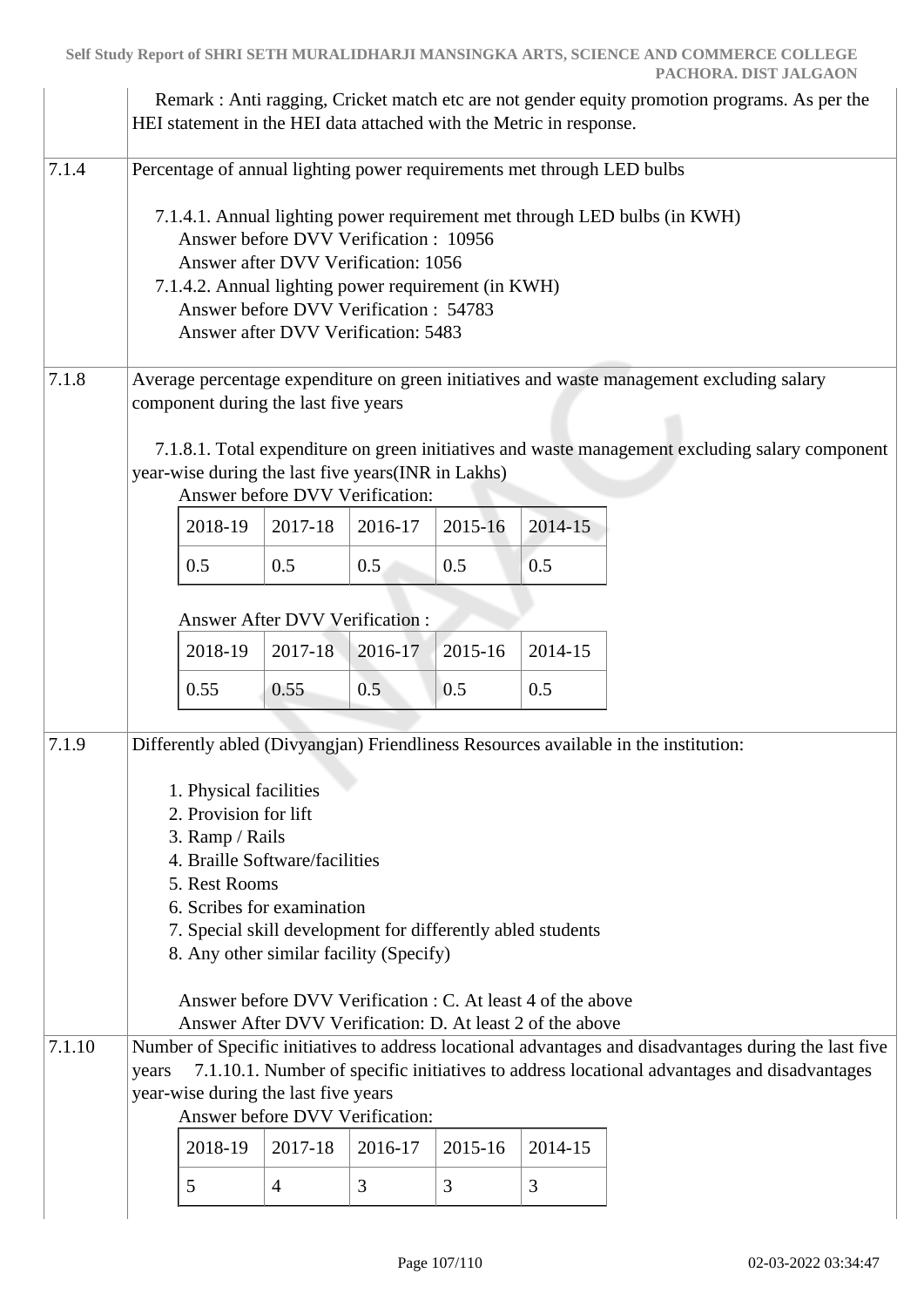|        | Answer After DVV Verification :                                                                                                                             |                                                                                                                                                                                                                                                                                                                                                                                                                                                                                                                                                                                                                                       |                                                                           |                                                                                                |         |         |                                                                                                                                                                                                                                                                                                                                                                                                                                                                                                                                                                                                    |  |  |  |
|--------|-------------------------------------------------------------------------------------------------------------------------------------------------------------|---------------------------------------------------------------------------------------------------------------------------------------------------------------------------------------------------------------------------------------------------------------------------------------------------------------------------------------------------------------------------------------------------------------------------------------------------------------------------------------------------------------------------------------------------------------------------------------------------------------------------------------|---------------------------------------------------------------------------|------------------------------------------------------------------------------------------------|---------|---------|----------------------------------------------------------------------------------------------------------------------------------------------------------------------------------------------------------------------------------------------------------------------------------------------------------------------------------------------------------------------------------------------------------------------------------------------------------------------------------------------------------------------------------------------------------------------------------------------------|--|--|--|
|        |                                                                                                                                                             | 2018-19                                                                                                                                                                                                                                                                                                                                                                                                                                                                                                                                                                                                                               | 2017-18                                                                   | 2016-17                                                                                        | 2015-16 | 2014-15 |                                                                                                                                                                                                                                                                                                                                                                                                                                                                                                                                                                                                    |  |  |  |
|        |                                                                                                                                                             | 04                                                                                                                                                                                                                                                                                                                                                                                                                                                                                                                                                                                                                                    | 04                                                                        | 04                                                                                             | $00\,$  | 03      |                                                                                                                                                                                                                                                                                                                                                                                                                                                                                                                                                                                                    |  |  |  |
| 7.1.16 | The institution functioning is as per professional code of prescribed / suggested by statutory bodies /<br>regulatory authorities for different professions |                                                                                                                                                                                                                                                                                                                                                                                                                                                                                                                                                                                                                                       |                                                                           |                                                                                                |         |         |                                                                                                                                                                                                                                                                                                                                                                                                                                                                                                                                                                                                    |  |  |  |
|        |                                                                                                                                                             |                                                                                                                                                                                                                                                                                                                                                                                                                                                                                                                                                                                                                                       | Answer before DVV Verification : Yes<br>Answer After DVV Verification: No |                                                                                                |         |         | Remark : The HEI had not attached URL or any data in support of its claim. The HEI was<br>requested to ensure that the Professional code prescribed by statutory body (ugc or the University) is<br>available in Web link of the HEI website. The HEI, in its response also, has not attached any<br>Professional code prescribed by the statutory bodies in Web link of the HEI website. What the HEI<br>has attached is the Cpde of Conduct as in 7.1.13. The Professional Code is different. The HEI does<br>not have a visible working link on its website leading to these regulatory bodies. |  |  |  |
| 7.1.17 |                                                                                                                                                             | Number of activities conducted for promotion of universal values (Truth, Righteous conduct, Love,<br>Non-Violence and peace); national values, human values, national integration, communal harmony<br>and social cohesion as well as for observance of fundamental duties during the last five years<br>7.1.17.1. Number of activities conducted for promotion of universal values (Truth, Righteous<br>conduct, Love, Non-Violence and peace); national values, human values, national integration,<br>communal harmony and social cohesion as well as for observance of fundamental duties year-wise<br>during the last five years |                                                                           |                                                                                                |         |         |                                                                                                                                                                                                                                                                                                                                                                                                                                                                                                                                                                                                    |  |  |  |
|        |                                                                                                                                                             | 2018-19                                                                                                                                                                                                                                                                                                                                                                                                                                                                                                                                                                                                                               | Answer before DVV Verification:<br>2017-18                                | 2016-17                                                                                        | 2015-16 | 2014-15 |                                                                                                                                                                                                                                                                                                                                                                                                                                                                                                                                                                                                    |  |  |  |
|        |                                                                                                                                                             | 12                                                                                                                                                                                                                                                                                                                                                                                                                                                                                                                                                                                                                                    | 13                                                                        | 08                                                                                             | 08      | 06      |                                                                                                                                                                                                                                                                                                                                                                                                                                                                                                                                                                                                    |  |  |  |
|        | Answer After DVV Verification:                                                                                                                              |                                                                                                                                                                                                                                                                                                                                                                                                                                                                                                                                                                                                                                       |                                                                           |                                                                                                |         |         |                                                                                                                                                                                                                                                                                                                                                                                                                                                                                                                                                                                                    |  |  |  |
|        |                                                                                                                                                             | 2018-19                                                                                                                                                                                                                                                                                                                                                                                                                                                                                                                                                                                                                               | 2017-18                                                                   | 2016-17                                                                                        | 2015-16 | 2014-15 |                                                                                                                                                                                                                                                                                                                                                                                                                                                                                                                                                                                                    |  |  |  |
|        |                                                                                                                                                             | 03                                                                                                                                                                                                                                                                                                                                                                                                                                                                                                                                                                                                                                    | 05                                                                        | 01                                                                                             | 03      | 02      |                                                                                                                                                                                                                                                                                                                                                                                                                                                                                                                                                                                                    |  |  |  |
|        |                                                                                                                                                             |                                                                                                                                                                                                                                                                                                                                                                                                                                                                                                                                                                                                                                       |                                                                           | Remark : The HEI did not attach any documents or photographs. the images could not be read for |         |         |                                                                                                                                                                                                                                                                                                                                                                                                                                                                                                                                                                                                    |  |  |  |

considered in 7.1.1 Annual social gathering, Book exhibition GST workshop not eligible. Preparation for UPSC/Career counselling are not eligible. As per the relevant supporting documents.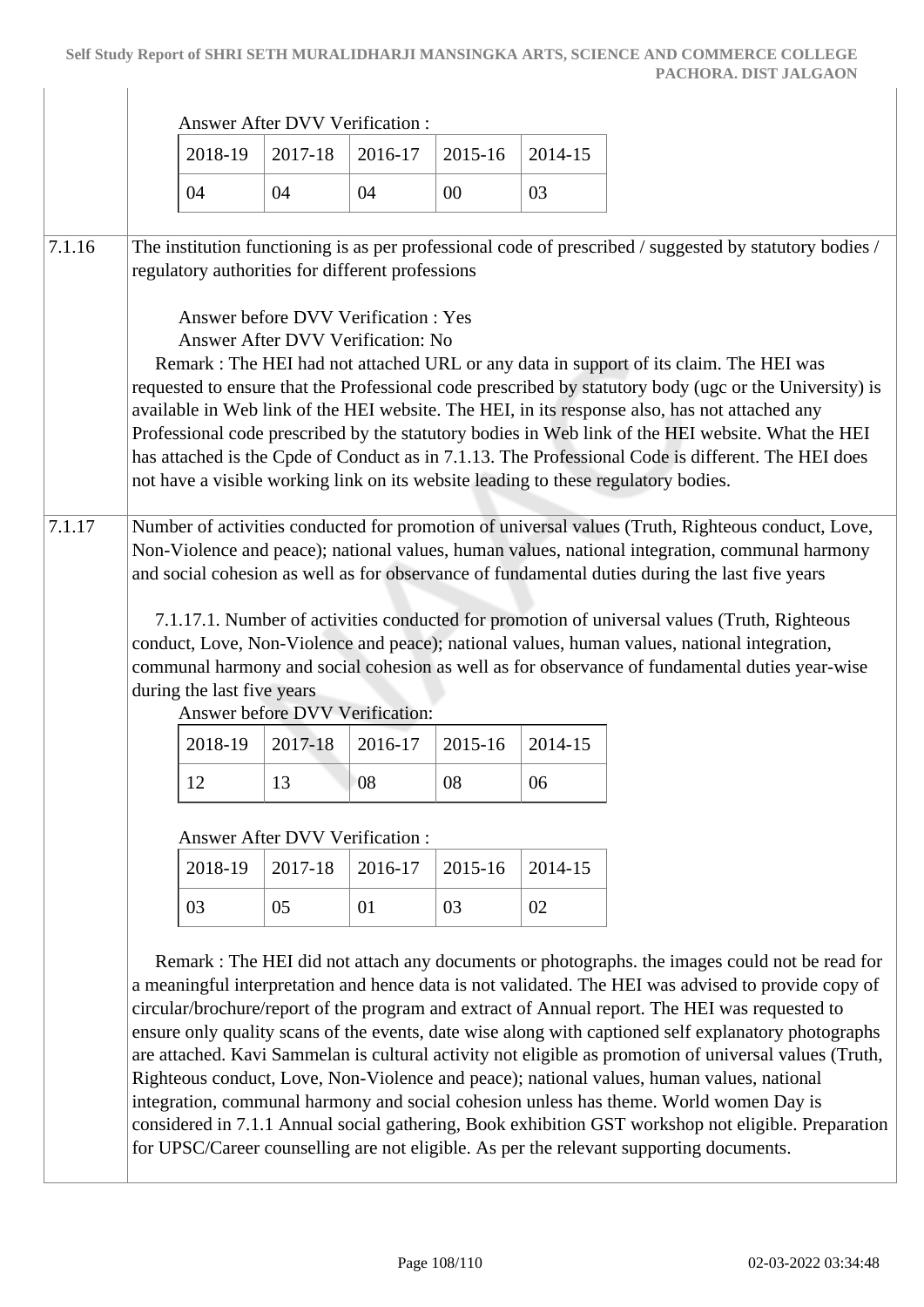## **2.Extended Profile Deviations** ID Extended Questions 1.1 Number of courses offered by the institution across all programs during the last five years Answer before DVV Verification : 16 Answer after DVV Verification : 331 2.1 Number of students year-wise during the last five years Answer before DVV Verification: 2018-19 2017-18 2016-17 2015-16 2014-15 1768 1895 1911 1912 1862 Answer After DVV Verification: 2018-19 2017-18 2016-17 2015-16 2014-15 1665 1776 1825 1831 1774 2.2 Number of seats earmarked for reserved category as per GOI/State Govt rule year-wise during the last five years Answer before DVV Verification: 2018-19 2017-18 2016-17 2015-16 2014-15 900 900 900 900 900 Answer After DVV Verification: 2018-19 2017-18 2016-17 2015-16 2014-15 424 407 395 392 408 2.3 Number of outgoing / final year students year-wise during the last five years Answer before DVV Verification: 2018-19 2017-18 2016-17 2015-16 2014-15 433 | 459 | 537 | 452 | 420 Answer After DVV Verification: 2018-19 2017-18 2016-17 2015-16 2014-15 424 | 467 | 537 | 452 | 420 3.1 Number of full time teachers year-wise during the last five years Answer before DVV Verification: 2018-19 2017-18 2016-17 2015-16 2014-15 24 26 28 29 29